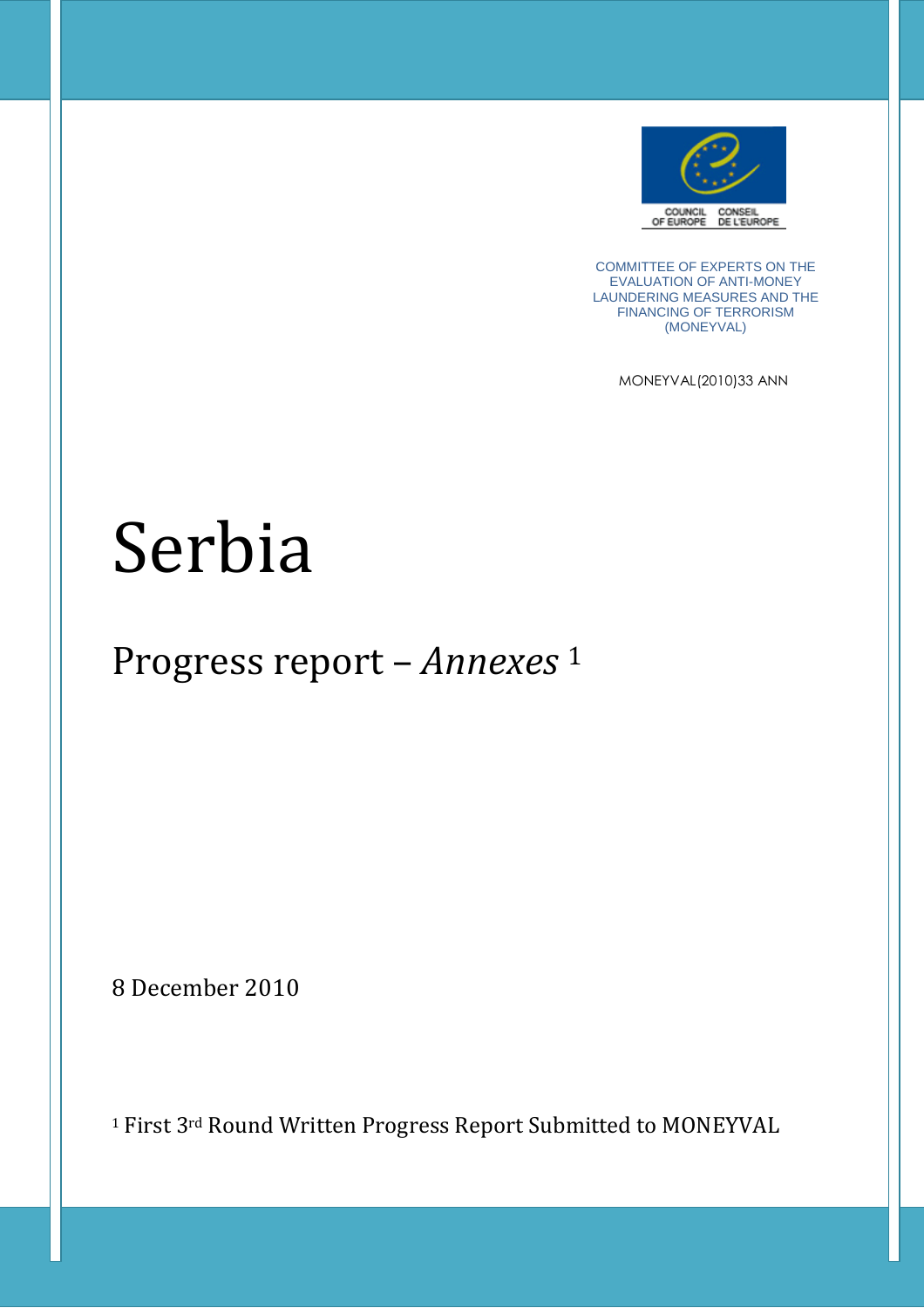Serbia is a member of MONEYVAL. This progress report was adopted at MONEYVAL's 34<sup>th</sup> Plenary meeting (Strasbourg, 7-10 December 2010). For further information on the examination and adoption of this report, please refer to the Meeting Report (ref. MONEYVAL(2010)39 at http://www.coe.int/moneyval

© [2010] European Committee on Crime Problems (CDPC)/ Committee of experts on the evaluation of anti-money laundering measures and the financing of terrorism (MONEYVAL)

All rights reserved. Reproduction is authorised, provided the source is acknowledged, save where otherwise stated. For any use for commercial purposes, no part of this publication may be translated, reproduced or transmitted, in any form or by any means, electronic (CD-Rom, Internet, etc) or mechanical, including photocopying, recording or any information storage or retrieval system without prior permission in writing from the MONEYVAL Secretariat, Directorate General of Human Rights and Legal Affairs, Council of Europe (F-67075 Strasbourg or dghl.moneyval@coe.int).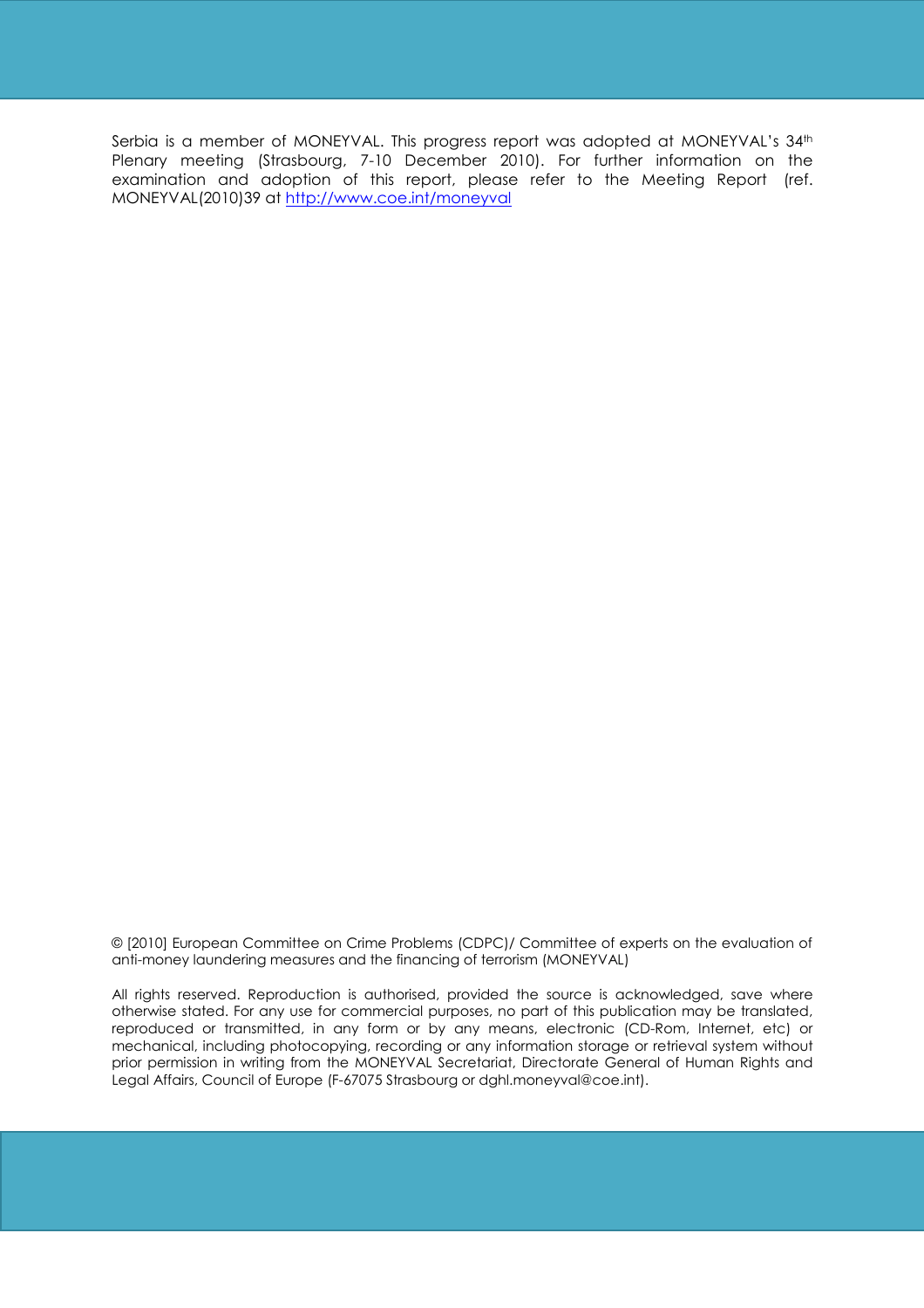## **List of Annexes**

| Annex I. Amended Law on the Prevention of Money Laundering and the Financing of<br>1.                                                                                                             |
|---------------------------------------------------------------------------------------------------------------------------------------------------------------------------------------------------|
| Annex II Rulebook Concerning the Methodology for the Implementation of tasks pursuant<br>2.<br>to the Law on the Prevention of Money Laundering and Terrorism Financing 45                        |
| Annex III. Report of the Administration for the Prevention of Money Laundering for 2009<br>3.<br>51                                                                                               |
| Annex IV. Action Plan for the Implementation of the National Strategy against Money<br>4.                                                                                                         |
| Annex V. List of indicators for identifying suspicious transactions related to terrorism<br>5.                                                                                                    |
| Annex VI. List of indicators for identifying suspicious transactions for attorneys and law<br>6.                                                                                                  |
| Annex VII. List of indicators for identifying suspicious transactions for persons providing<br>7.                                                                                                 |
| Annex VIII. List of indicators for identifying suspicious transactions related to money<br>8.                                                                                                     |
| Annex IX. List of indicators to recognize suspicious transactions in forfeiting 82<br>9.                                                                                                          |
| 10. Annex X. List of indicators for identifying suspicious transactions for persons engaging in                                                                                                   |
| 11. Annex XI. List of indicators for identifying suspicious transactions for persons providing                                                                                                    |
| 12. Annex XII. List of indicators for identifying suspicious transactions in provision of                                                                                                         |
| 13. Annex XIII. List of indicators for identifying suspicious transactions for organizers of games<br>of change operated in the internet, telephone or in another manner using telecommunications |
| 14. Annex XIV. List of indicators for identifying suspicious transactions for auditing companies                                                                                                  |
| 15. Annex XV. Law on Associations (Official Gazette of RS no. 51/2009 of July 14, 2009)  85                                                                                                       |
| 16. Annex XVII. Rulebook on Cross-Border Transfer of Currency and other Bearer Negotiable                                                                                                         |
| 17. Annex XVII. Recommendations For Suspicious Transaction Reporting, Customer Due                                                                                                                |
|                                                                                                                                                                                                   |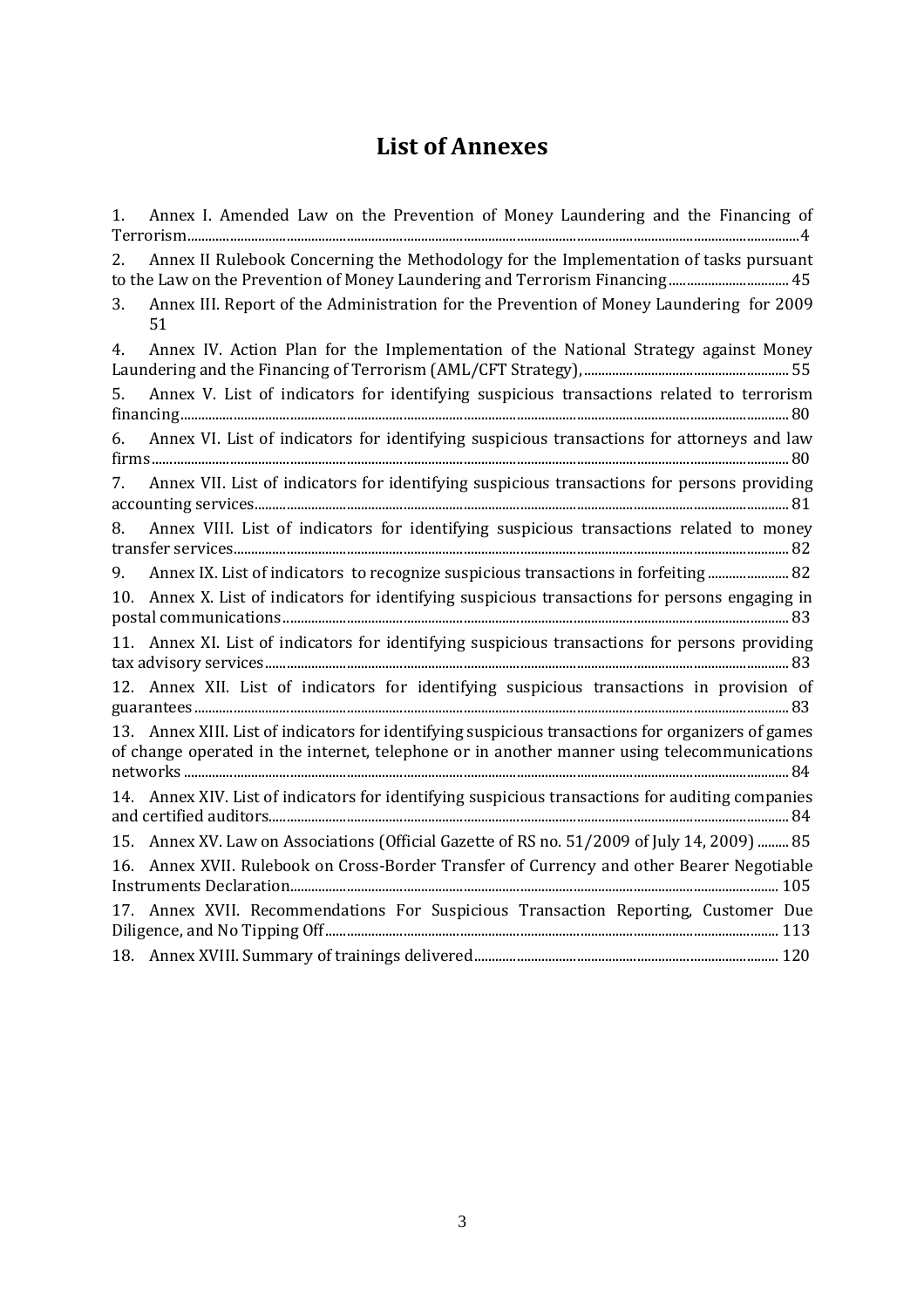#### **1. Annex I. Amended Law on the Prevention of Money Laundering and the Financing of Terrorism**

Note: amendments<sup>1</sup> are integrated in the text

#### **LAW ON THE PREVENTION OF MONEY LAUNDERING AND THE FINANCING OF TERRORISM**

#### **I BASIC PROVISIONS Subject matter Article 1**

(1) This Law shall lay down actions and measures for preventing and detecting money laundering and terrorism financing.

(2) This Law shall govern the competence of the Administration for the Prevention of Money Laundering (hereinafter referred to as: the APML) and the competence of other bodies in the implementation of the provisions of this Law.

#### **Money laundering and terrorism financing Article 2**

(1) For the purposes of this Law, money laundering shall mean the following:

1) conversion or transfer of property acquired through the commission of a criminal offence;

2) concealment or misrepresentation of the true nature, source, location, movement, disposition, ownership of or rights with respect to the property acquired through the commission of a criminal offence;

3) acquisition, possession, or use of property acquired through the commission of a criminal offence;

(2) For the purposes of this law, terrorism financing shall mean the providing or collecting of funds or property, or an attempt to do so, with the intention of using them, or in the knowledge that they may be used, in full or in part:

1) in order to carry out a terrorist act;

2) by terrorists;

 $\overline{a}$ 

3) by terrorist organizations.

The financing of terrorism shall mean inciting and aiding and abetting in the provision or collection of property, regardless of whether a terrorist act was committed or whether property was used for the commission of a terrorist act.

(3) For the purposes of this Law, a terrorist act shall be taken to mean the criminal offence specified in the treaties listed in the annex to the International Convention for the Suppression of the Financing of Terrorism, as well as any other act intended to cause death or a serious bodily injury to a civilian or any other person not taking an active part in the hostilities in a situation of armed conflict, when the purpose of such act, by its nature or context, is to intimidate a population, or to compel a government or an international organization to do or to abstain from doing any act.

(4) For the purposes of this Law, a terrorist shall mean a person who individually or together with other persons willfully:

1) attempts or commits an act of terrorism in any way, directly or indirectly;

2) aids and abets in the commission of a terrorist act;

3) has knowledge of an intention of a group of terrorists to commit an act of terrorism, contribute to the commission, or assist in the continuation of the commission of a terrorist act, a group acting with a common purpose.

 $1$  Law amending the AML/CFT Law (dated 30/11/2010, published on the Official Gazette on 3/12/2010), which shall enter into force 8 days after its publication.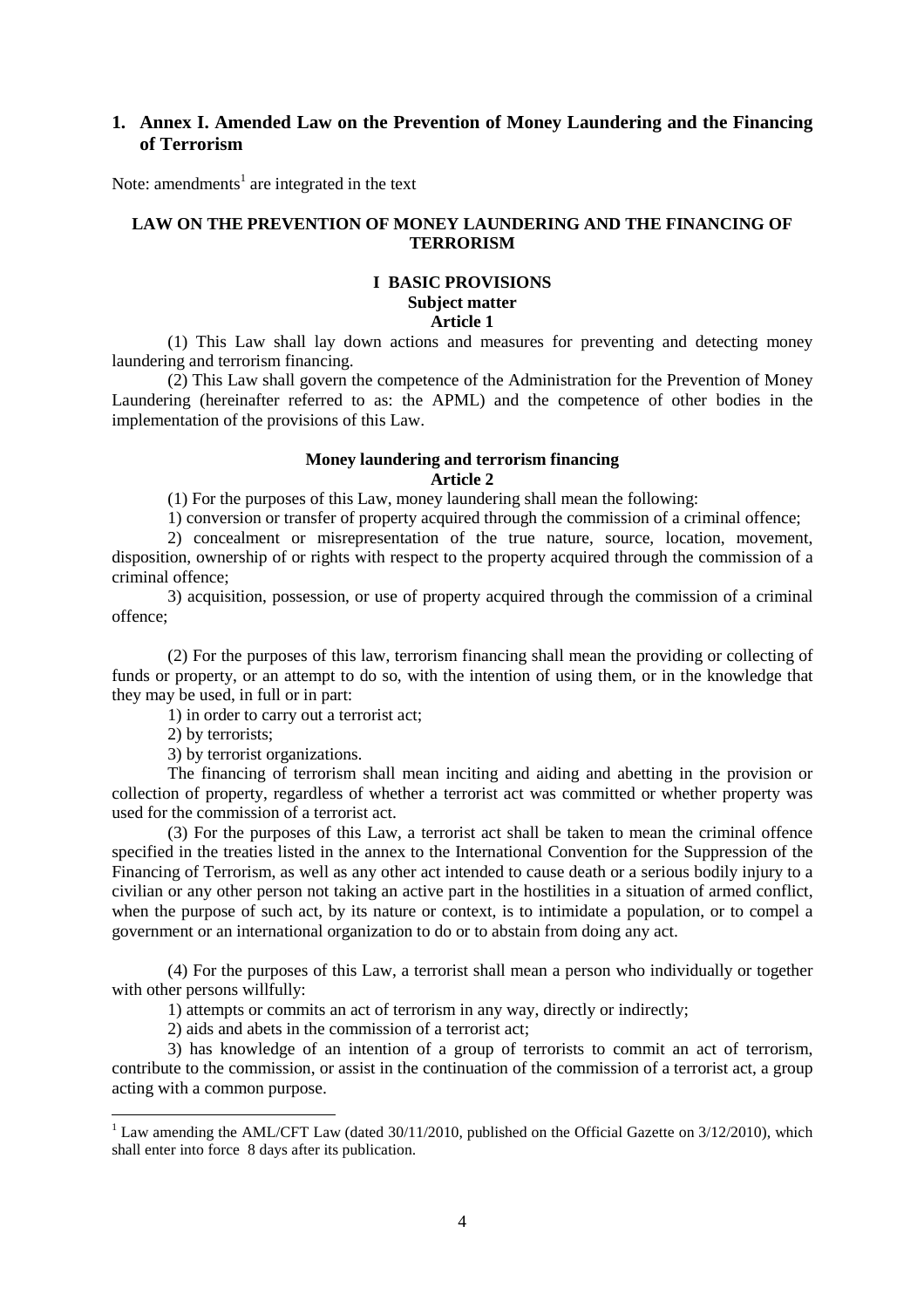(5) For the purposes of this Law, a terrorist organization shall be taken to mean a group of terrorists which:

1) attempts or commits an act of terrorism in any way, directly or indirectly;

2) incites and aids and abets in the commission of a terrorist act;

3) has knowledge of an intention of a group of terrorists to commit an act of terrorism, contribute to the commission, or assist in the continuation of the commission of a terrorist act to a group acting with a common purpose.

#### **Terms Article 3**

(1) Certain terms used in this Law shall have the following meanings:

1) 'Property' – assets, money, rights, securities, and other documents in any form, whose right of ownership and other rights can be established;

2) 'Money' – cash (domestic or foreign), funds in accounts (RSD or foreign currency), as well as other instruments of payment;

3) 'Bearer negotiable instruments' – cash, cheques, promissory notes, and other bearer negotiable instruments that are in bearer form.

4) 'Customer' – a natural person, entrepreneur, legal person, or a person under civil law that carries out a transaction or establishes a business relation with the obligor.

5) 'Transaction' – the acceptance, provision, conversion, keeping, disposal of or other dealing with property in the obligor.

6) 'Cash transaction' shall mean the physical acceptance or provision of cash to a customer.

8) 'Money remitters' – persons performing the following money transfer services by: receiving cash, cheques, or other instruments of payment in one location and then, by networking, informing, transferring, or using a network in order to transfer money or value, paying the appropriate amount in cash or in other form to a recipient in another place, irrespective of whether the provision of such service involve one or more than one intermediary until the final payment.

10) 'Persons under civil law' – associations of individuals that join or will join money or any other property for a certain purpose.

11) 'Beneficial owner of a customer' - natural person who owns or controls a customer.

12) Beneficial owner of a company or any other legal person shall include the following:

- natural person who owns, directly or indirectly, 25% or more of the business share, shares, voting right or other rights, based on which they participate in the management of the legal person, or who participates in the capital of the legal person with 25% or more of the share, or has a dominant position in managing the assets of the legal person;

- natural person who has provided or provides funds to a company in an indirect manner, which entitles him to influence significantly the decisions made by the managing bodies of the company concerning its financing and business operations.

13) Beneficial owner of a person under foreign law, which receives, manages, or allocates assets for a specific purpose, shall include the following:

- a natural person using, indirectly or directly, 25% or more of the assets that are the subject matter of management, provided that the future users have been designated;

- a natural person or group of persons for the furtherance of whose interests a person under foreign law is established or operates, provided that such natural person or group of persons are identifiable;

- a natural person who, indirectly or directly, unrestrictedly manages 25% or more of the property of the person under foreign law.

14) 'Business relationship' – relationship between a customer and the obligor based on a contract regarding the business activity of the obligor that is expected, at the time when such relationship is established, to have an element of duration.

15) 'Loro correspondent relationship' – relationship between a domestic bank and a foreign bank or any other similar institution, which commences by the opening of an account by a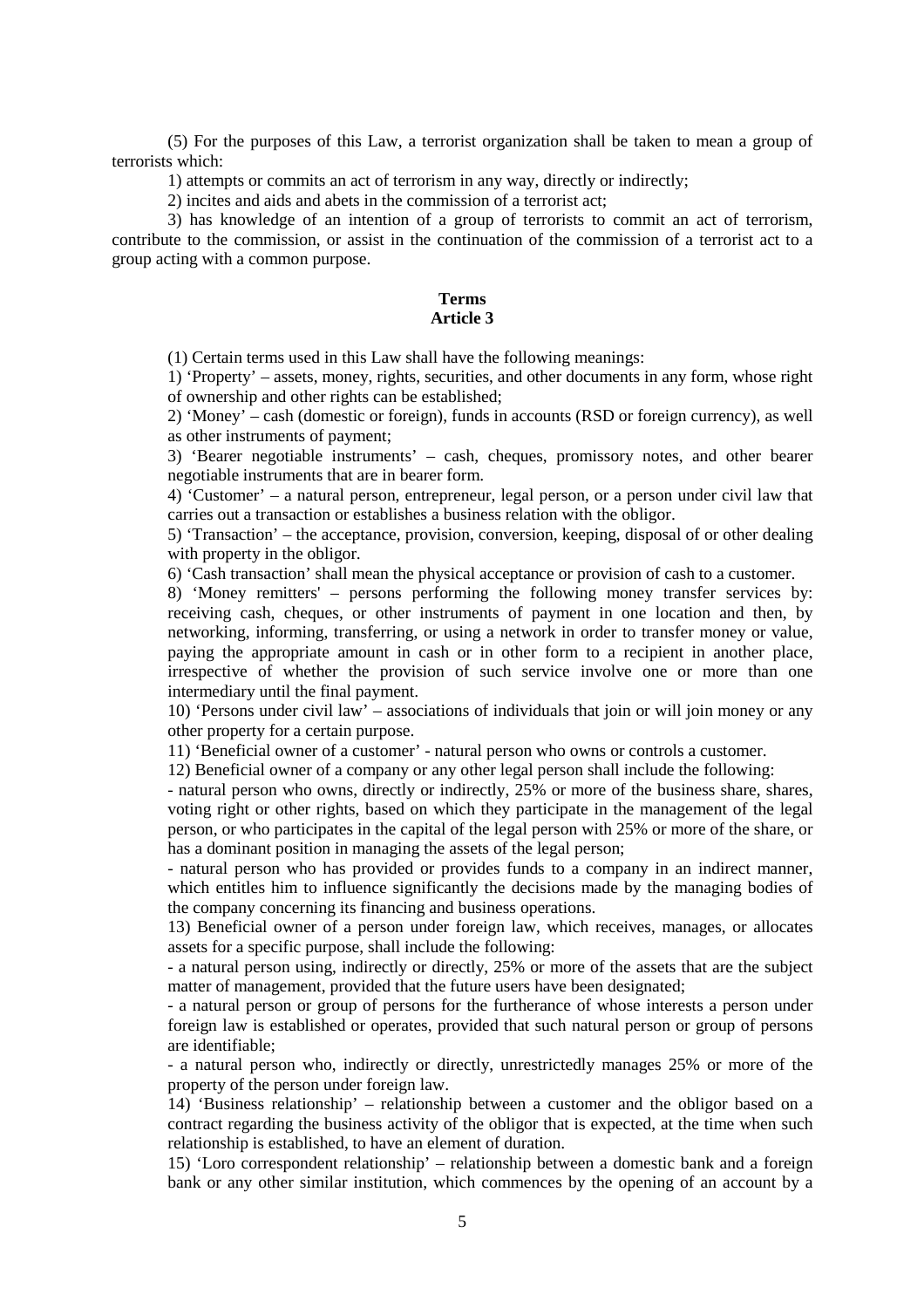foreign bank or another similar institution with a domestic bank in order to carry out international payment operations.

16) 'Nostro correspondent relationship' – relationship between a domestic and a foreign bank which commences by the opening of an account by a domestic bank with a foreign bank in order to carry out international payment operations.

17) 'Shell bank' – foreign bank or another institution performing the same business, which is registered in a state where it does not carry out its business and which is not part of any organised financial group.

18) 'Personal document' – valid document with a photo issued by the competent State body.

19) 'Official document' – a document issued by an official or responsible person within their authorities, whereas such persons shall be considered as those defined in the provisions of the Criminal Code.

20) 'Information on the activity of a customer who is a natural person' – information on the personal, professional, or similar capacity of the customer (employed, retired, student, unemployed, etc), or data on the activities of the customer (e.g. in the area of sports, culture and art, science and research, education, etc) which serve as the basis to establish a business relationship.

21) 'Information on the activities of a customer who is an entrepreneur or legal person' – information on the type of business activities of a customer, its business relations and business partners, business results, and similar information.

22) 'Off-shore legal person' – foreign legal person which does not operate or may not operate any production or trade business activities in the State of its registration.

23) 'Anonymous company' – foreign legal person with unknown owners or managers.

24) 'Foreign official' – a natural person who holds or who held in the past year a public office in a foreign country or international organisation, including

- heads of State and/or heads of government, members of government and their deputies or assistants;

- elected representatives of legislative bodies;

- judges of the supreme and the constitutional courts or of other high-level judicial bodies whose judgments are not subject to further regular or extraordinary legal remedies, save in exceptional cases;

- members of courts of auditors or of the boards of central banks;

- ambassadors, chargés d'affaires and high-ranking officers in the armed forces;

- members of the managing or supervisory bodies of legal entities whose majority owner is the State;

25) 'Close family members' of the foreign official shall include the spouse or extra-marital partner, the parents, the brothers and sisters, the children and their spouses or extra-marital partners (hereinafter referred to as: foreign official);

26) 'Close associate' of the foreign official shall include any natural person who has benefit from a joint ownership or from business relations or who has any other close business relations with a foreign official (hereinafter referred to as: foreign official).

28) 'Top management' shall mean

- Executive Board - if the obligor is organised as an open joint-stock company;

- Governing Board - if the obligor is organised as a closed joint-stock company the term;

- Director or Governing Board – if the obligor is organised as a limited liability company

- Person designated in the Articles of Association – if the obligor is organised as limited partnership or partnership (*komanditno Ili ortačko društvo*)

29) 'Wire transfer' - transaction carried out by a payment and collection service provider, on behalf of the originator of the wire transfer, which is carried out electronically, in order to make the funds available to the beneficiary of the wire transfer at another payment and collection service provider, irrespective of whether the originator and the beneficiary is one and the same person.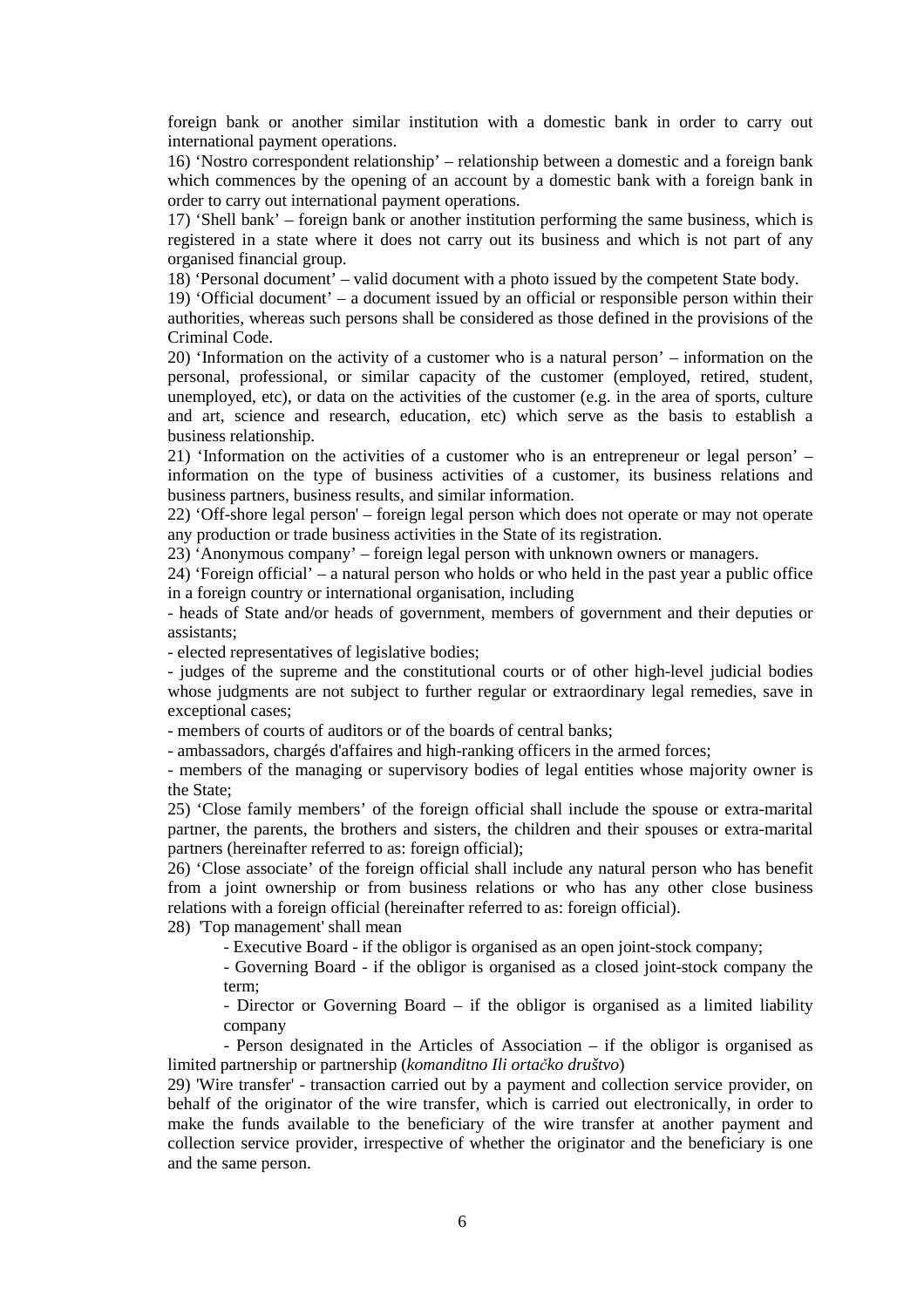30) 'Payment and collection service provider' - legal or natural person which is registered for providing payment operation services, as well as the money transfer services referred to in item 8) of this Article.

31) 'Originator of the wire transfer' - legal or natural person holding an account with the payment and collection service provider and ordering the transfer of funds from the account, or a legal or a natural person ordering the transfer of funds at the person referred to in item 8) of this Article.

32) 'Beneficiary of the wire transfer' - legal or natural person to whom the transferred funds are addressed.

33) 'Payment chain intermediary' – payment and collection service provider who is not engaged by the originator or the beneficiary of the wire transfer, while participating in the execution of the wire transfer.

34) 'Unique identifier' – a combination of letters, numbers and signs determined by the payment and collection service provider in accordance with the payment and collection system protocols or system of messages used in money transfers.

## **Obligors**

#### **Article 4**

(1) For the purposes of this Law, obligors shall include the following:

- 1) Banks;
- 2) Licensed bureaux de change;
- 3) Investment fund management companies;
- 4) Voluntary pension fund management companies;
- 5) Financial leasing providers;
- 6) Insurance companies, insurance brokerage companies, insurance agency companies and insurance agents with a licence to perform life insurance business;
- 7) Persons dealing with postal communications;
- 8) Broker-dealer companies;
- 9) Organisers of special games of chance in casinos;
- 10) Organisers of games of chance operated on the Internet, by telephone, or in any other manner using telecommunication networks;
- 11) Auditing companies;
- 12) Licensed auditors.

(2) 'Obligors' shall include both entrepreneurs and legal persons exercising the following professional activities:

1) Intermediation in real-estate transactions;

2) Provision of accounting services;

3) Tax advising;

4) Intermediation in credit transactions and provision of loans;

5) Factoring and forfeiting;

- 6) Provision of guarantees;
- 7) Provision of money transfer services.

(3) Legal or natural persons referred to in paragraphs 1 and 2 of this Article, which perform a business activity only occasionaly or to a limited extent and which represent low-risk with respect to money laundering or terrorism financing, shall not be required to carry out the actions and measures laid down in this Law, if they meet specially stipulated requirements.

(4) The minister competent for finance (hereinafter referred to as: the Minister), based on the proposal of the APML, may specify the conditions under which the legal and natural persons referred to in paragraphs  $1$  and  $2$  of this Article, exercising their professional activities only occasionally or to a limited extent, and in relation to which there is no significant risk of money laundering or terrorism financing, shall not be required to implement the actions and measures laid down in this Law, as provided in the technical criteria specified by the recognized international standards and in the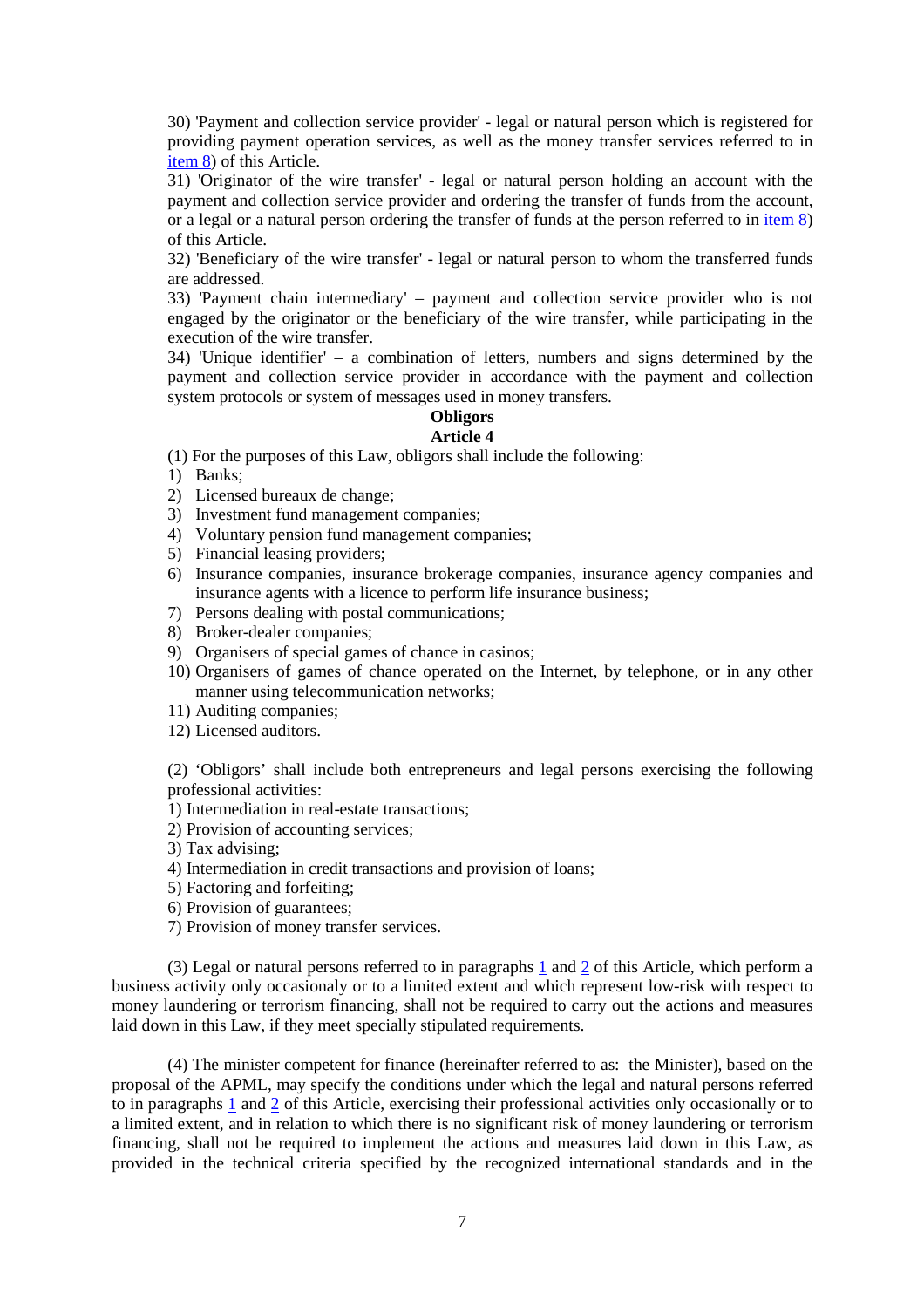opinion of the body referred to in Article 82 of this Law which is competent to supervise the implementation of this Law with such legal or natural person.

#### **Lawyers and lawyer partnerships Article 5**

(1) Measures for the prevention and detection of money laundering and terrorism financing laid down in this Law shall also be implemented by lawyers and lawyer partnerships (hereinafter referred to as: the lawyer).

#### **II ACTIONS AND MEASURES TAKEN BY OBLIGORS**

#### **2.1. General provisions**

#### **Actions and measures taken by obligors Article 6**

(1) Actions and measures for the prevention and detection of money laundering and terrorism financing shall be taken before, during the course of, and following the execution of a transaction or establishment of a business relationship.

(2) The actions and measures referred to in paragraph 1 of this Article shall include the following:

1) Knowing the customer and monitoring of their business transactions (hereinafter referred to as: 'customer due diligence');

2) Sending information, data, and documentation to the APML;

3) Designating persons responsible to apply the obligations laid down in this Law (hereinafter referred to as: a compliance officer) and their deputies, as well as providing conditions for their work;

4) Regular professional education, training and improvement of employees;

5) Providing for a regular internal control of the implementation of the obligations laid down in this Law;

6) Developing the list of indicators for the identification of persons and transactions with respect to which there are reasons for suspicion of money laundering or terrorism financing;

7) Record keeping, protection and keeping of data from such records;

8) implementation of the measures laid down in this Law in obligor branches and majorityowned subsidiaries located in foreign countries;

9) implementing other actions and measures based on this Law.

#### **Risk analysis**

#### **Article 7**

(1) The obligor shall conduct an analysis of the money laundering and terrorism financing risk in accordance with the guidelines adopted by the body competent for the supervision of the implementation of this Law.

(2) The analysis referred to in paragraph 1 of this Article shall contain a risk assessment for each group or type of customer, business relationship, service offered by the obligor within its business, or transaction.

(3) The Minister, at a proposal of the APML, shall specify the criteria based on which the obligor shall classify a customer, business relationship, service provided within its business activity or a transaction into a low-risk group in terms of money laundering and terrorism financing, and based on which they shall carry out simplified customer due diligence actions and measures, save in the cases specified in this Law, in accordance with the technical criteria specified in the recognized international standards and with the opinion of the body referred to in Article 82 of this Law which is competent for supervision of the implementation of this Law in the obligor assessing the risk posed by the client, business relation, service provided within its business activity, or transaction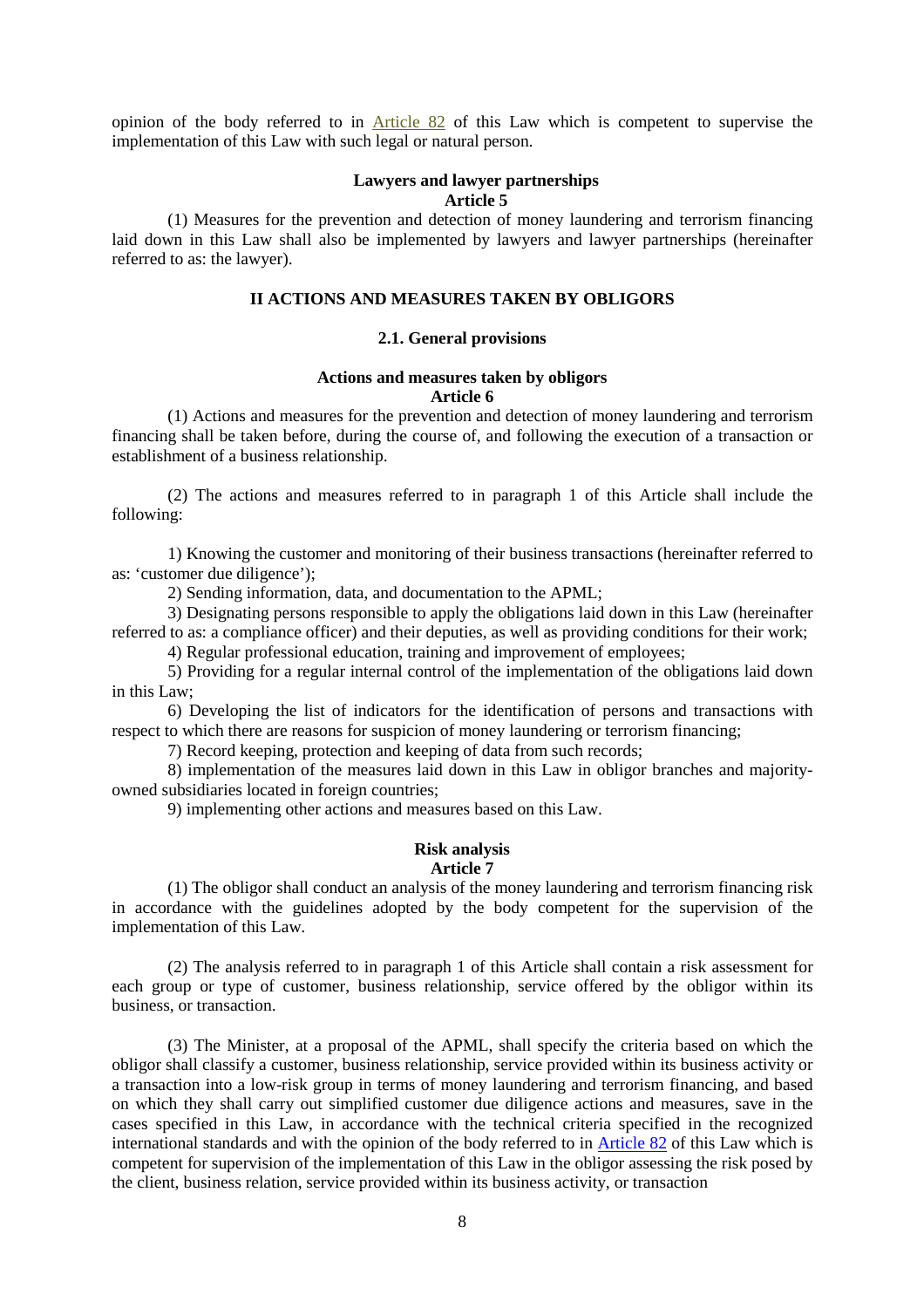#### **2.2. Customer due diligence 2.2.1. General provisions Customer due diligence actions and measures Article 8**

(1) Unless otherwise stipulated in this Law, the obligor shall be obliged to:

- 1) Identify the customer;
- 2) Verify the identity of the customer based on documents, data, or information obtained from reliable and credible sources;
- 3) Identify the beneficial owner and verify the identity in the cases specified in this Law;
- 4) Obtain information on the purpose and intended nature of a business relationship or transaction, and other data in accordance with this Law;
- 5) Regularly monitor business transactions of the customer and check the consistency of the customer's activities with the nature of the business relationship and the usual scope and type of the customer's business transactions.

(2) Where the obligor is unable to apply the actions and measures referred to in paragraph 1, items 1 to 4, paragraph 1 of this Article, it shall refuse the offer to establish a business relationship, as well as the carrying-out of a transaction, and it shall terminate the business relationship if a business relationship has already been established.

(3) In the cases referred to in paragraph 2 of this Article, the obligor shall make an official note in writing, and consider whether there are reasons for suspicion on money laundering or financing of terrorism. The obligor shall keep such a note in accordance with the law.

#### **Application of due diligence actions and measures Article 9**

(1) The obligor shall apply the actions and measures referred to in Article 8 of this Law in the following cases:

- 1) When establishing a business relationship with a customer;
- 2) When carrying out a transaction amounting to the RSD equivalent of EUR 15,000 or more, calculated by the National Bank of Serbia median rate on the date of execution of the transaction (hereinafter referred to as: RSD equivalent), irrespective of whether the transaction is carried out in one or more than one connected operations;
- 3) When there are reasons for suspicion of money laundering or terrorism financing with respect to a customer or transaction;
- 4) When there are doubts about the veracity or credibility of previously obtained data about a customer or beneficial owner.

(2) If the transactions referred to in paragraph 1, item 2 of this Article are carried out based on a previously established business relationship, the obligor shall collect the data referred to in Article 21, paragraph 2 of this Law which are missing.

(3) Notwithstanding the provisions of paragraphs 1 and 2 of this Article, the obligor operating a money exchange business shall carry out the actions and measures referred to in Article 8 of this Law in case of a transaction amounting to the RSD equivalent of EUR 5,000 or more, irrespective of whether such transaction is carried out in a single or more than one connected operations;

#### **Customer due diligence during the establishment of a business relationship Article 10**

(1) The obligor shall apply the actions and measures referred to in Article 8, paragraph 1, item 1 to 4 of this Law before the establishment of a business relationship with a customer.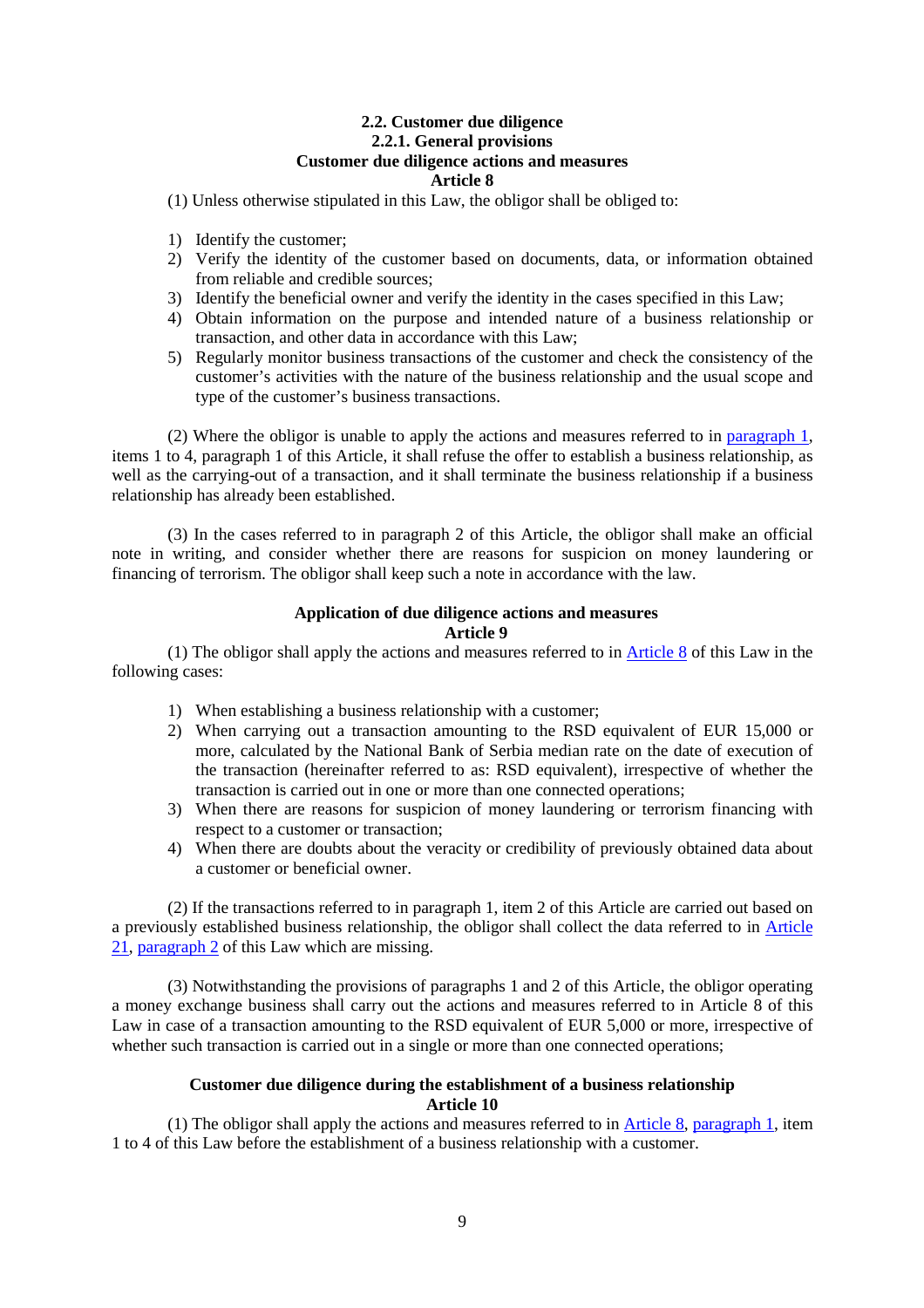(2) In relation to life insurance business, the identity of the beneficiary of an insurance policy may also be verified after the conclusion of the insurance contract, but prior to the time of payout of the benefits under the contract at the latest.

#### **Customer due diligence when carrying-out a transaction Article 11**

(1) In the case referred to in Article 9, paragraph 1, item 2 and Article 9, paragraph 3 of this Law, the obligor shall take the actions and measures referred to in Article 8, paragraph 1, items 1 to 4 of this Law, before the execution of a transaction.

#### **Exemption from customer due diligence in relation to certain services Article 12**

(1) Insurance companies, insurance brokerage companies, insurance agency companies and insurance agents licensed to perform the life insurance business, as well as voluntary pension fund management companies and their founders shall not be required to apply customer due diligence when:

1) Concluding life insurance contracts where an individual premium instalment or several premium instalments that are to be paid in one calendar year do not exceed the RSD equivalent of EUR 1,000 or if the single premium does not exceed the RSD equivalent of EUR 2,500;

2) When concluding contracts on the membership in voluntary pension funds or contracts on pension plans under the condition that assignment of the rights contained under the contracts to a third party, or the use of such rights as a collateral for credits or loans, are not permitted.

(2) Provisions of paragraph 1 of this Article and of a regulation made in accordance with Article 4, paragraph 3 of this Law, shall not be applied if there are reasons for suspicion of money laundering or terrorism financing.

#### **Article 12A**

(1) Payment and collection service provider shall collect accurate and complete data on the originator and include it in the form or message accompanying the incoming or outgoing wire transfer, regardless of the currency. Such data shall accompany the wire transfer throughout the entire payment chain, regardless of whether intermediaries participate in the payment chain and regardless of their number.

- (2) Data referred to in paragraph 1 of this Article include:
- name and surname of the wire transfer originator
- address of the wire transfer originator
- account number of the wire transfer originator or the unique identifier

(3) If obtaining the data concerning the address of the wire transfer originator is impossible, the payment and collection service provider shall obtain, instead of the address, some of the following data:

- unique identifier;
- place and date of birth of the wire transfer originator;
- national ID number of the wire transfer originator

#### **Article 12B**

(1) The payment and collection service provider shall identify and verify the identity of the wire transfer originator before such transfer in the manner provided for in Articles 13 to 18 of this Law.

(2) If the wire transfer is carried out without opening an account, the obligations stipulated in paragraph 1 of this Article shall be carried out only in case of transfer of the RSD equivalent of the amount of EUR 1000 or more.

(3) The payment and collection service provider shall fulfill the requirements referred to in Article 12A, paragraph 1 of this Law always when there are reasons for suspicion on money laundering or financing of terrorism, regardless of the amount of the wire transfer.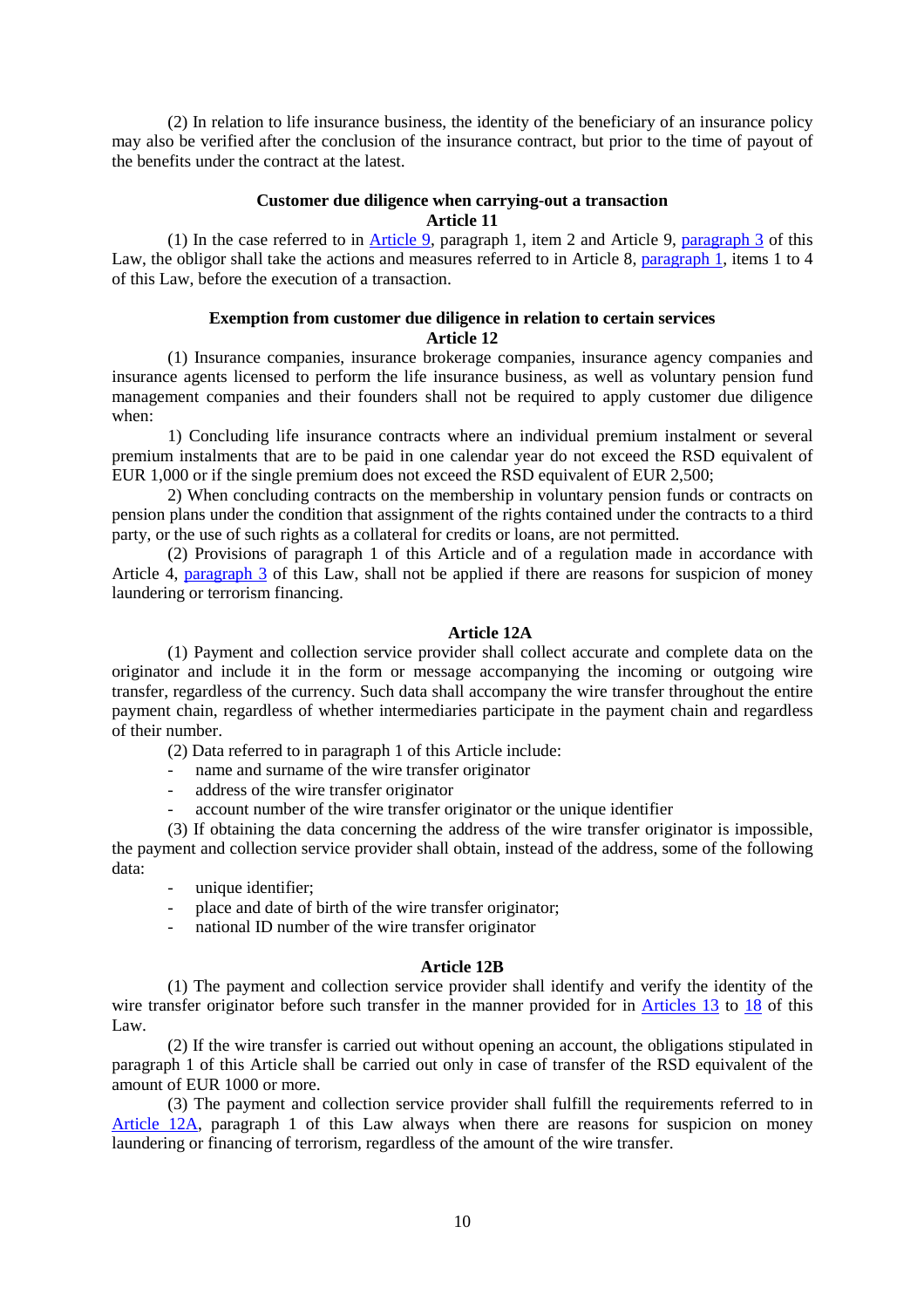(4) If the wire transfer does not contain accurate and complete data on the wire transfer originator, the payment and collection service provider shall obtain, within three days from teh date of transfer receipt, the misssing data or refuse to execute such transfer.

(5) Payment and collection service provider shall consider terminating the business relation with the other payment and collection service provider which frequently fails to fulfill the requirements from Article 12A, paragraph 1, of this Law, of which the latter shall be previously warned. The payment and collection service provider shall inform the APML about the termination of such relation.

(6) Payment and collection service provider shall consider whether the lack of accurate and complete data on the wire transfer originator constitutes reasons for suspicion on money laundering or financing of terrorism, of which it shall make an official note to be kept in line with the law.

(7) The provisions of Article 12A and of this Article shall be applied irrespective of whether the wire transfer is domestic or international.

#### **Exemptions from the requirement to obtain data on the wire transfer originator Article 12C**

 (1) Payment and collection service provider is not required to obtain wire transfer originator data in the following cases:

- 1) when the wire transfer is carried out from an account opened with the payment and collectin service provider and if teh customer due diligence actions and measures have already been performed in line with this law.
- 3) when using credit and debit cards, if

 - the wire transfer originator has a contract with the payment and collection service provider under which it can carry out payment for goods and services;

 - the money transfers are carried out using the unique identifier based on which the wire transfer originator can be identified;

3) when paying taxes, fines, and other public payment;

4) when both the originator and beneficiary of wire the wire transfer are payment and collection service providers acting for their own account and on their own behalf;

5) when the wire transfer originator withdraws money from their own account.

#### **2.2.2. Application of customer due diligence actions and measures 2.2.2.1. Customer identification and verification of identity Identification and verification of identity of a natural person, legal representative and empowered representative, and entrepreneur**

#### **Article 13**

(1) Where the customer is a natural person, legal representative of the customer, or entrepreneur, the obligor shall identify and verify the identity of the customer by obtaining the data specified in Article 81, paragraph 1, item 3 and 4 of this Law.

(2) Data referred to in paragraph 1 of this Article shall be obtained by inspecting a personal identity document with the mandatory presence of the identified person. If it is not possible to obtain all the specified data from such a document, the missing data shall be obtained from another official document. The data that cannot be obtained for objective reasons in such manner shall be obtained directly from the customer.

(3) Notwithstanding the provisions of paragraph 2 of this Article, the customer who is a natural person may carry out a transaction or establish a business relationship through an empowered representative.

(4) If a transaction is carried out or a business relationship established on behalf of a customer by an empowered representative or legal representative who is a natural person, the obligor shall, apart from identifying and verifying the identity of the customer, identify and verify the identity of the empowered representative and legal representative, obtain the data referred to in Article 81, paragraph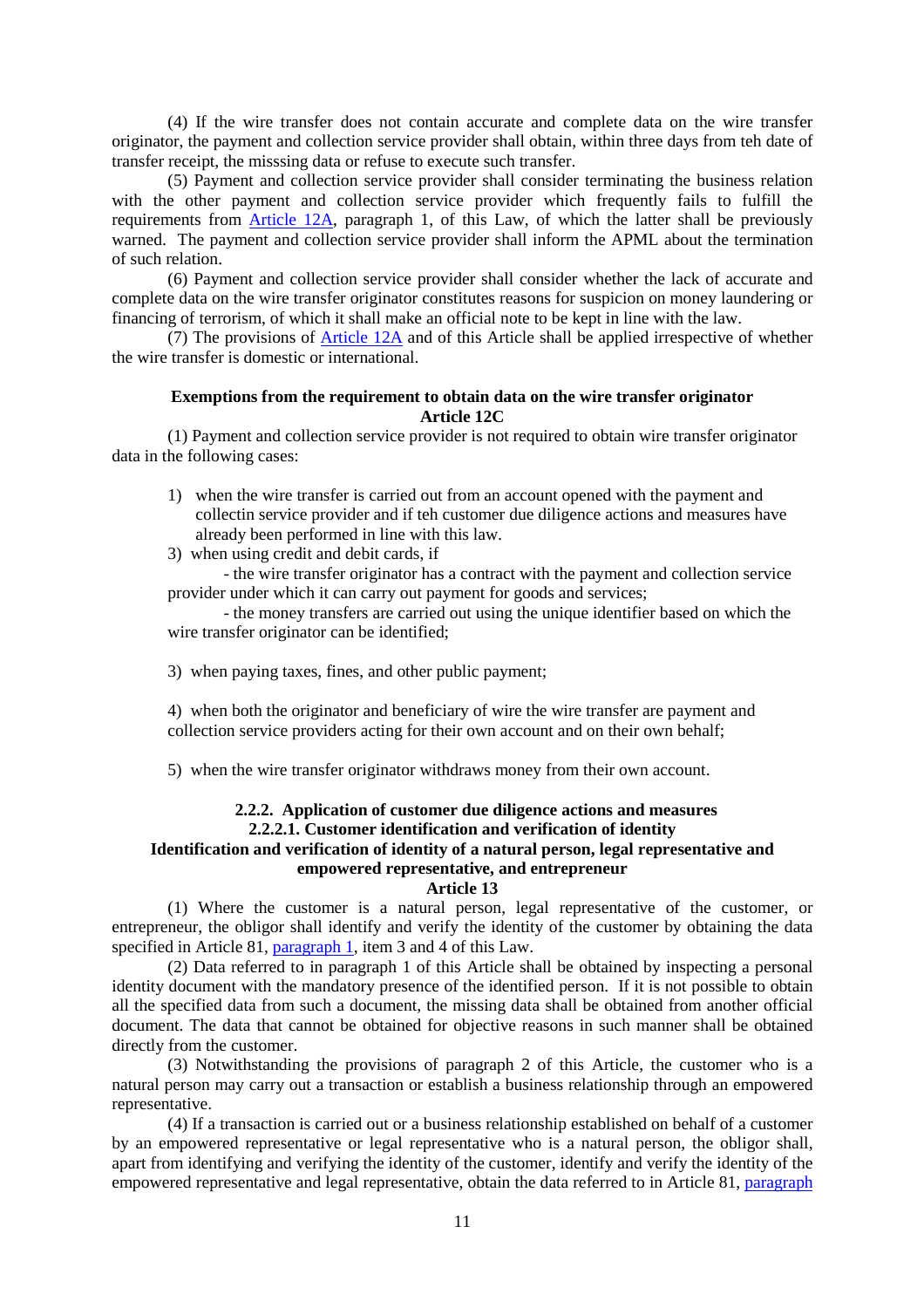1, item 3, in the manner specified in paragraph 2 of this Article, and request a written authorisation (Power of Attorney) whose copy it shall keep in accordance with the Law. In the above event, the obligor shall apply the measures specified in Article 31 of this Law.

 (5) If the obligor, during the identification and verification of identity of the customer in accordance with this Article, has any doubts about the veracity of the obtained data or the credibility of the documents from which the data was obtained, it shall obtain from the customer a written statement on the veracity and credibility of the data and documents.

(6) During the identification of a natural person, the obligor shall obtain a photocopy of a personal document of such person. The obligor shall indicate on the copy the date, time and name of the person who inspected the document. The photocopy referred to in this paragraph shall be kept by the obligor in accordance with the Law.

#### **Identifying and verifying the identity of a natural person using a qualified electronic certificate Article 14**

(1) Notwithstanding the provisions of Article 13, paragraph 2 of this Law, the obligor, under the conditions set out by the Minister, may also identify and verify the identity of the customer who is a natural person, or its legal representative, based on a qualified electronic certificate of the customer issued by a certification body in the Republic of Serbia, or based on a foreign electronic certificate which is equal to the domestic, in accordance with the law governing electronic operations and electronic signature.

(2) In establishing and verifying the identity of a customer, the obligor shall, based on paragraph 1 of this Article, obtain the customer data specified in Article 81, paragraph 1, item 3 of this Law from a qualified electronic certificate. Data that cannot be obtained from such certificate shall be obtained from a photocopy of a personal document, which shall be sent by the customer to the obligor in a printed form or electronically. If it is not possible to obtain all the specified data as described, the missing data shall be obtained directly from the customer.

(3) The certification body which has issued a qualified electronic certificate to a customer shall, without delay, send to the obligor, at its request, the data about how it identified and verified the identity of the customer who is the bearer of a certificate.

(4) Notwithstanding the provisions of paragraphs 1 and 2 of this Article, the identification and verification of identity of a customer based on a qualified electronic certificate shall not be permitted if there is suspicion that the qualified electronic certificate is misused, or if the obligor establishes that the circumstances substantially affecting the validity of the certificate have changed, while the certification body has not revoked the certificate.

(5) If the obligor, during the identification and verification of a customer in accordance with this Article, has any doubts as to the veracity of the obtained data or credibility of the documents from which the data was obtained, it shall obtain from the customer a written statement on the veracity and credibility of the data and documents.

(6) If the obligor identifies and verifies the identity of a customer during the establishment of a business relationship, in the manner set out in this Article, it shall ensure that the first customer's transaction be carried out from the account opened by the customer in his own name with a bank or similar institution in accordance with Article 13, paragraphs 1 and 2 of this Law.

#### **Identifying and verifying the identity of a legal person Article 15**

(1) Where a customer is a legal person, the obligor shall establish and verify its identity by obtaining the data specified in Article 81, paragraph 1, item 1 of this Law.

(2) The obligor shall obtain the data referred to in paragraph 1 of this Article by inspecting the original or certified copy of documentation from a register maintained by the competent body of the country where the legal person has a registered seat, a copy of which it shall keep in accordance with the Law. The obligor shall indicate, on the copy, the date, time, and the name of the person who inspected the original or certified copy thereof.

(3) The documentation referred to in paragraph 2 of this Article shall be issued no earlier than three months before its submission to the obligor.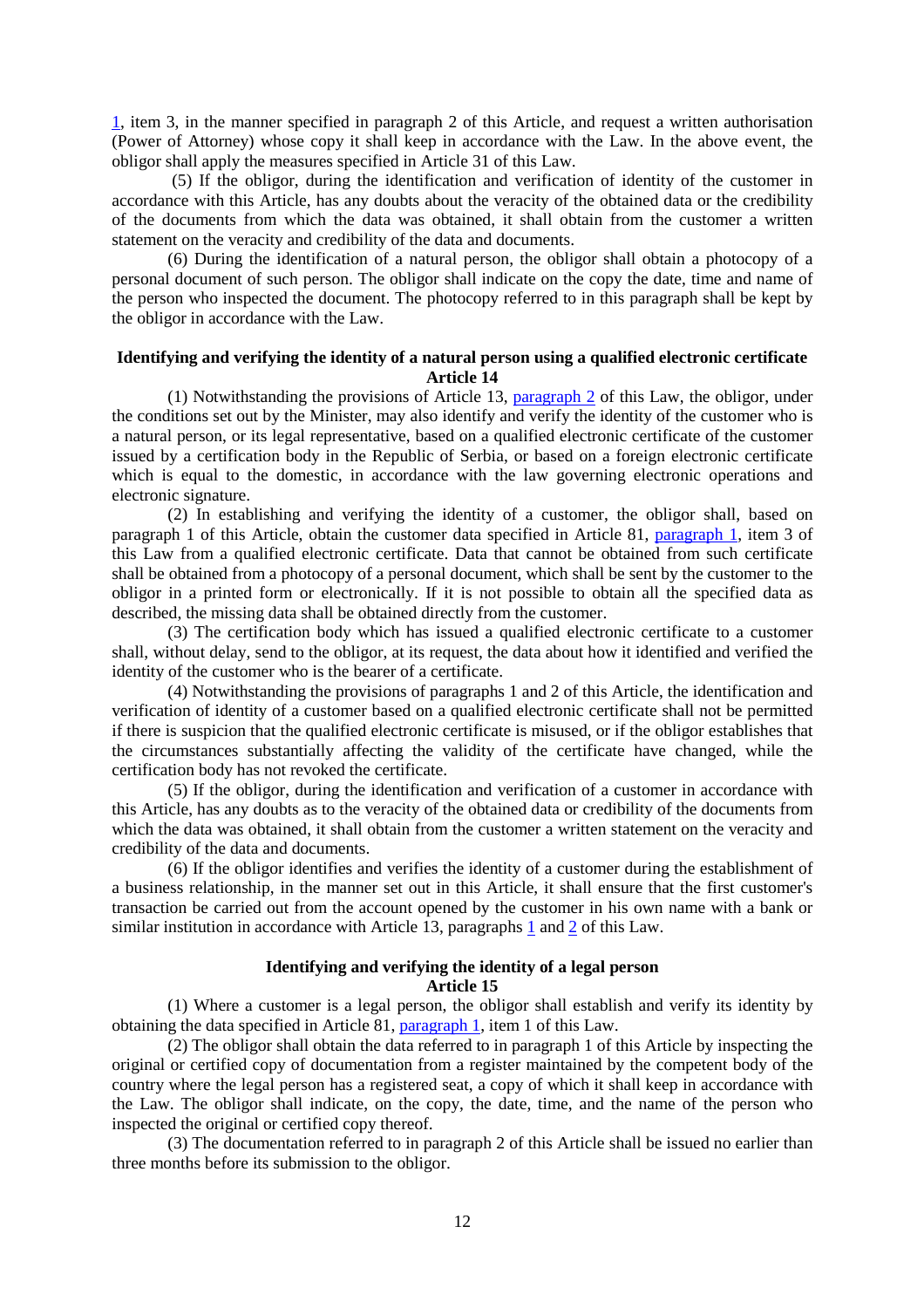(4) The obligor may obtain the data referred to in paragraph 1 of this Article by directly accessing the Register of business entities, or any other official public register. The obligor shall indicate on a printed copy of the register entry the date, time and name of the person who inspected the document. The printed copy of the register entry referred to in this paragraph shall be kept by the obligor in accordance with the Law.

 (5) If it is not possible to obtain all the data from an official public register, the obligor shall obtain the missing data from an original or certified copy of a document or other business documentation submitted by the customer. If the missing data cannot be obtained in the prescribed manner for objective reasons, the obligor shall establish such data by obtaining a written statement from the customer.

(6) If the obligor has doubts as to the veracity of the obtained data or the credibility of the presented documentation, it shall obtain a written statement from the customer.

(7) If a customer is a foreign legal person carrying out its business operations in the Republic of Serbia through its branch, the obligor shall identify and verify the identity of the foreign legal person and its branch.

#### **Identifying and verifying the identity of the representative of a legal person Article 16**

(1) The obligor shall establish and verify the identity of the representative and obtain the data referred to in Article 81, paragraph 1, item 2 of this Law by inspecting a personal document of the representative in his presence. If it is not possible to obtain the specified data from such a document, the missing data shall be obtained from another official document submitted by the representative.

(2) If the obligor doubts the veracity of the obtained data when identifying and verifying the representative, it shall also obtain the representative's written statement thereon.

## **Identifying and verifying the identity of a procura holder and empowered representative of a legal person**

**Article 17** 

(1) If a business relationship is established or a transaction performed by a procura holder or empowered representative on behalf of a legal person, the obligor shall identify and verify their identity and obtain the data referred to in Article 81, paragraph 1, item 2 of this Law, by inspecting their personal documents in their presence. If it is not possible to obtain all the specified data from such a document, the missing data shall be obtained from another official document submitted by the procura holder or empowered representative, or directly from the procura holder or empowered representative.

(2) In the event referred to in paragraph 1 of this Article, the obligor shall also obtain the data referred to in Article 81, paragraph 1, item 2 of this Law about the representative of a legal person, from the written authorisation issued to the procura holder or empowered representative by the representative.

(3) If the obligor, when identifying and verifying the identity of the procura holder or empowered representative, doubts the veracity of the obtained data, it shall obtain their written statement thereon.

#### **Establishing and verifying the identity of other persons under civil law Article 18**

(1) If a customer is another person referred to in Article 3, paragraph 1, item 10 of this Law, the obligor shall:

1) establish and verify the identity of the authorised representative;

2) obtain a written authorisation for representation;

3) obtain the data referred to Article  $\overline{81}$ , paragraph 1, items 2 and 15 of this Law.

(2) The obligor shall identify and verify the identity of the representative referred to in paragraph 1 of this Article and obtain the data referred to in Article 81, paragraph 1, item 2 of this Law, by inspecting a personal document of the authorized representative in his presence. If it is not possible to obtain the specified data from such a document, the missing data shall be obtained from another official document.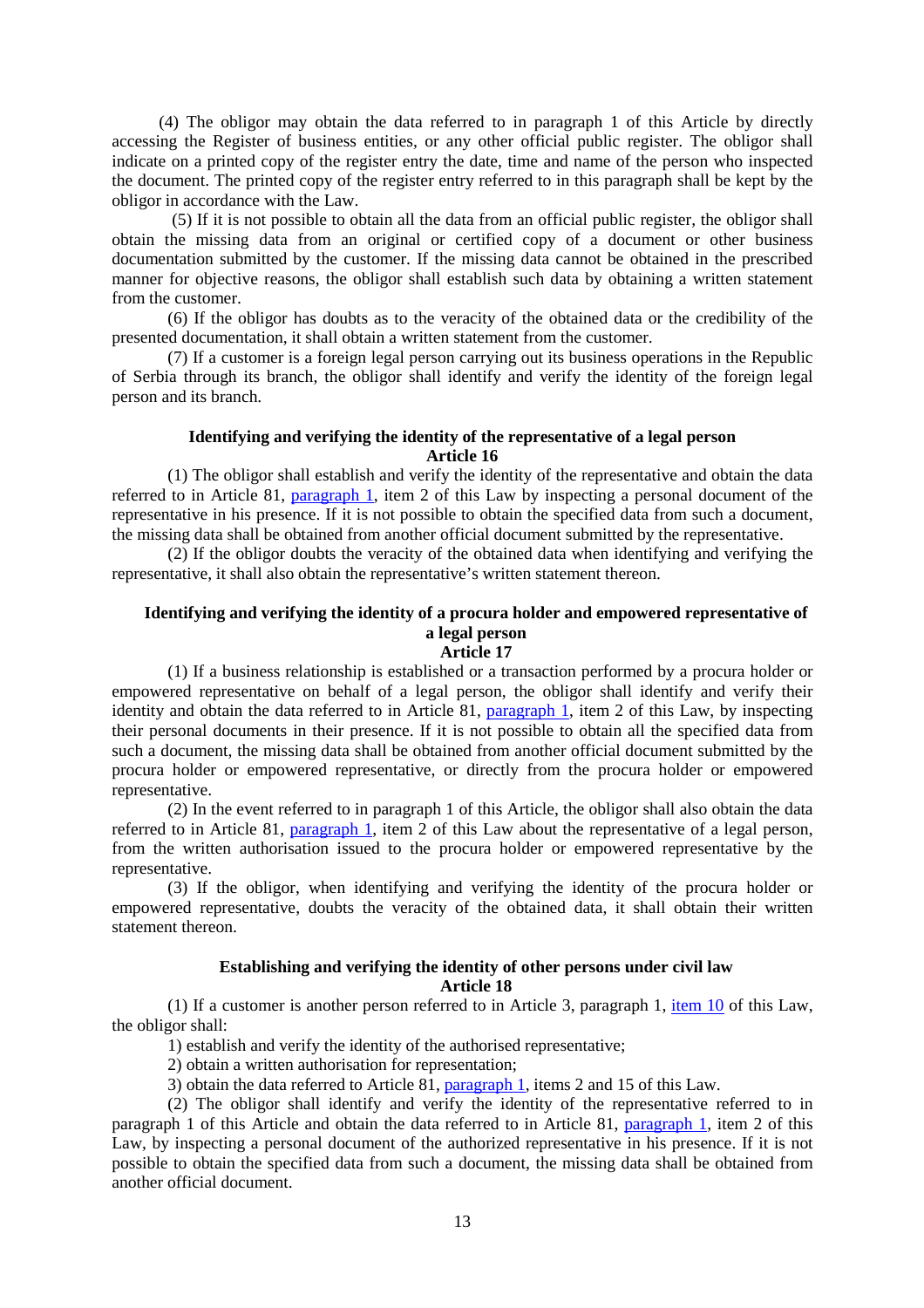(3) The obligor shall obtain the data in Article 81, paragraph 1, item 15 of this Law from the written authorisation submitted by the authorised representative. If it is not possible to obtain the data referred to in Article 81, paragraph 1, item 15 of this Law from such written authorization, the missing data shall be obtained directly from the representative.

(4) If the obligor doubts the veracity of the obtained data or the credibility of the presented documentation, he shall obtain a written statement from the representative.

#### **Special cases of identifying and verifying the identity of a customer Article 19**

(1) Whenever a customer enters a casino or whenever a customer or his legal representative or empowered representative has access to a safe-deposit box, the organizer of a special game of chance in a casino, or an obligor that provides safe deposit box services, shall establish and verify the identity of the customer and obtain, from the customer or its legal representative or empowered representative, the data referred to in Article 81, paragraph 1, items 5 and 7 of this Law.

#### **2.2.2.2. Identifying the beneficial owner of a customer Identification of the beneficial owner of a legal person and person under foreign law Article 20**

(1) The obligor shall identify the beneficial owner of a legal person or person under foreign law by obtaining the data in Article 81, paragraph 1, item 14 of this Law.

(2) The obligor shall obtain the data referred to in paragraph 1 of this Article by inspecting the original or certified copy of the documentation from the official public register, which may not be issued earlier than three months before its submission to the obligor. The data may be also obtained by directly inspecting the official public register in accordance with the provisions of Article 15, paragraphs 4 and 6 of this Law.

(3) If it is not possible to obtain all the data on the beneficial owner of the customer from the official public register, the obligor shall obtain the missing data by inspecting the original or certified copy of a document and other business documentation submitted by a representative, procura holder, or empowered representative of the customer. If, for objective reasons, the data cannot be obtained as specified in this Article the obligor shall obtain it from a written statement given by a representative, procura holder or empowered representative of the customer.

(4) The obligor shall, based on a money laundering and terrorism financing risk assessment, identify the beneficial owner of a legal person or person under foreign law in such a manner as to know the ownership and management structures of the customer and to know the beneficial owners of the customer.

#### **2.2.2.3. Obtaining data about the purpose and intended nature of a business relationship or transaction, and other data under the provisions of this Law Data to be obtained**

#### **Article 21**

(1) Within the customer due diligence laid down in Article 9 paragraph 1, item 1 of this Law, the obligor shall obtain the data referred to in Article 81, paragraph 1, items 1 to 4, and items 6, 14 and 15 of this Law.

(2) Within the customer due diligence laid down in Article 9 paragraph 1, item 2 and Article 9, paragraph 3 of this Law, the obligor shall obtain the data referred to in Article 81, paragraph 1, items 1 to 4, items 8 to 11 and items 14 and 15 of this Law.

(3) Within the customer due diligence laid down in Article 9, paragraph 1, items 3 and 4 of this Law, the obligor shall obtain the data referred to in Article 81, paragraph 1 of this Law.

#### **2.2.2.4. Monitoring customer business transactions Monitoring customer business transactions with special care Article 22**

(1) The obligor shall monitor business transactions of the customer with special care, including by collecting information on the source of property that is involved in the business transactions of the customer.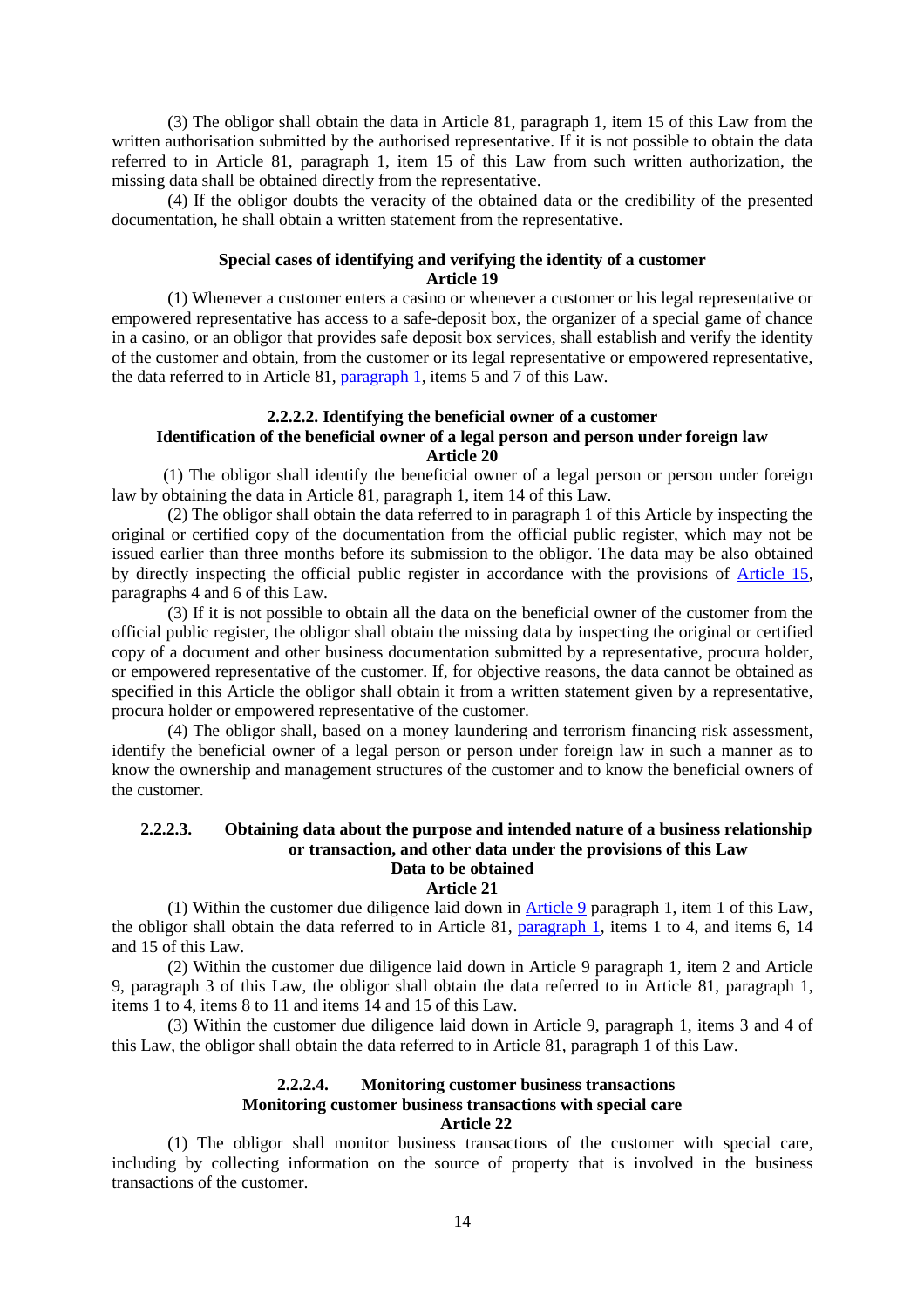(2) Monitoring of business transactions of the customer referred to in paragraph 1 of this Article shall also include the following:

1) ensuring that the business transactions of a customer are consistent with the assumed purpose and intended nature of the business relationship that the customer established with the obligor;

2) conducting monitoring and ensuring that the business transactions of a customer are consistent with its normal scope of business;

3) conducting monitoring and ensuring that the documents and data held about a customer are up-to-date.

(3) The obligor shall apply the actions and measures referred to in paragraph 2 of this Article to the extent and as frequently as required by the level of risk established in an analysis referred to in Article 7 of this Law.

#### **2.2.3. Conducting customer due diligence actions and measures through third parties Relying on a third party to perform certain customer due diligence actions and measures Article 23**

(1) When establishing a business relationship, the obligor may, under the conditions laid down in this Law, rely on a third party to apply the actions and measures set out in Article 8, paragraph 1, items 1 to 4 of this Law.

(2) A 'third party' may include:

1) the obligor referred to in Article 4, paragraph 1, items 1, 3, 4 and 8 of this Law;

2) insurance companies licensed to perform life insurance business;

3) the person referred to in Article 4, paragraph 1, items 1, 3, 4 and 8 of this Law and the insurance company licensed to perform business of life insurance in a foreign country if it is subject to a statutory requirement to register its business, if it applies customer due diligence actions and measures, keeps records in an equal or similar manner as specified in this Law, and if it is supervised in the execution of its business in an adequate manner.

(3) The obligor shall ensure beforehand that the third party referred to in paragraph 1 of this Article meets all the conditions laid down in this Law.

(4) The obligor may not accept relying on a third party to perform certain customer due diligence actions and measures if such person has identified and verified the identity of a customer without the customer's presence.

(5) By relying on a third party in applying certain customer due diligence actions and measures, the obligor shall not be exempt from responsibility for a proper application of customer due diligence actions and measures in accordance with this Law.

(6) The third party shall be responsible for meeting the requirements laid down in this Law, including the keeping of data and documentation.

#### **Prohibition of relying Article 24**

(1) The obligor shall not rely on a third party to perform certain customer due diligence actions and measures if the customer is an off-shore legal person or an anonymous company.

(2) The obligor may not rely on a third party to perform certain customer due diligence actions and measures if the third party is from a country which is on a list of countries that do not apply standards against money laundering and terrorism financing. This list shall be established by the Minister, at the proposal of the APML and based on the data held by international organisations.

(3) Under no circumstances shall the third party be an off-shore legal person or a shell bank.

#### **Obtaining data and documentation from a third party Article 25**

(1) A third party relied upon by the obligor to perform certain customer due diligence actions and measures specified in the provisions of this Law, shall submit to the obligor the data held about the customer that the obligor requires in order to establish a business relationship under this Law.

(2) A third party shall, at the request of the obligor, deliver without delay copies of identity papers and other documentation based on which it applied the customer due diligence actions and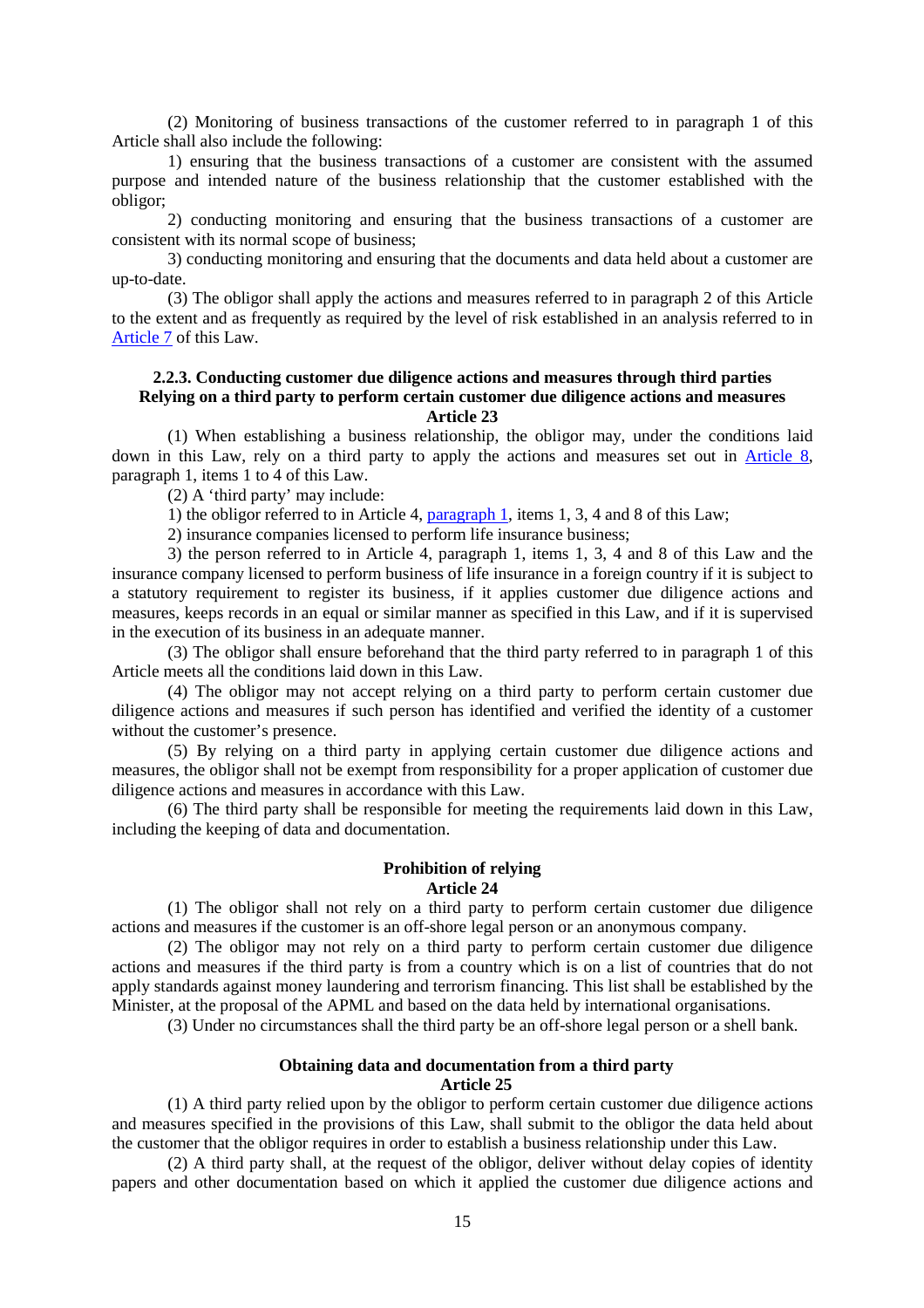measures and obtained the requested data about a customer. The obtained copies of the identity papers and documentation shall be kept by the obligor in accordance with this Law.

(3) If the obligor doubts the credibility of the applied customer due diligence or of the identification documentation, or the veracity of data obtained about a customer, it shall request from the third party to submit a written statement on the credibility of the applied customer due diligence action or measure and the veracity of the data held about a customer.

#### **Prohibition of establishing a business relationship Article 26**

(1) The obligor may not establish a business relationship if:

1) the customer due diligence was applied by a person other than the third party referred to in Article 23, paragraph 2 of this Law;

2) if the third party identified and verified the identity of the customer in its absence;

3) if it has not previously obtained the data referred to in Article 25, paragraph 1 of this Law from the third party;

4) if it has not previously obtained the copies of identification documents and other documentation about the customer from the third party;

5) if it doubted the credibility of the conducted customer due diligence or the veracity of the obtained customer data, and has not obtained the required written statement referred to in Article 25, paragraph 3 of this Law.

#### **2.2.4. Special forms of customer due diligence actions and measures Article 27**

(1) Apart from the general customer due diligence actions and measures applied in accordance with the provisions of Article 8, paragraph 1 of this Law, the following special forms of customer due diligence shall be applied in the circumstances specified in this Law:

1) enhanced due diligence actions and measures;

2) simplified due diligence actions and measures;

## **2.2.4.1. Enhanced customer due diligence actions and measures General provision**

#### **Article 28**

(1) Enhanced customer due diligence actions and measures, besides the actions and measures laid down in Article 8, paragraph 1 of this Law, shall also include additional actions and measures laid down in this Law and shall be applied by the obligor in the following circumstances:

1) when establishing a loro correspondent relationship with a bank or a similar institution having its seat in a foreign country which is not listed as complying with the international standards against money laundering and terrorism financing that are at the level of European Union standards or higher. This list shall be established by the Minister, at the proposal of the APML and based on the data held by international organisations;

2) when establishing a business relationship or carrying out a transaction referred to in Article 9, paragraph 1, item 2 of this Law with a customer who is a foreign official;

3) when the customer is not physically present at the identification and verification of the identity.

(2) In addition to the cases specified in paragraph 1 of this Article, the obligor shall apply enhanced customer due diligence actions and measures laid down in Article 29 to 31 of this Law also in circumstances when, in accordance with the provisions of Article 7 of this Law, it assesses that due to the nature of the business relationship, form or manner of execution of a transaction, customer's business profile or other circumstances related to a customer there exist or there may exist a high level of money laundering or terrorism financing risk.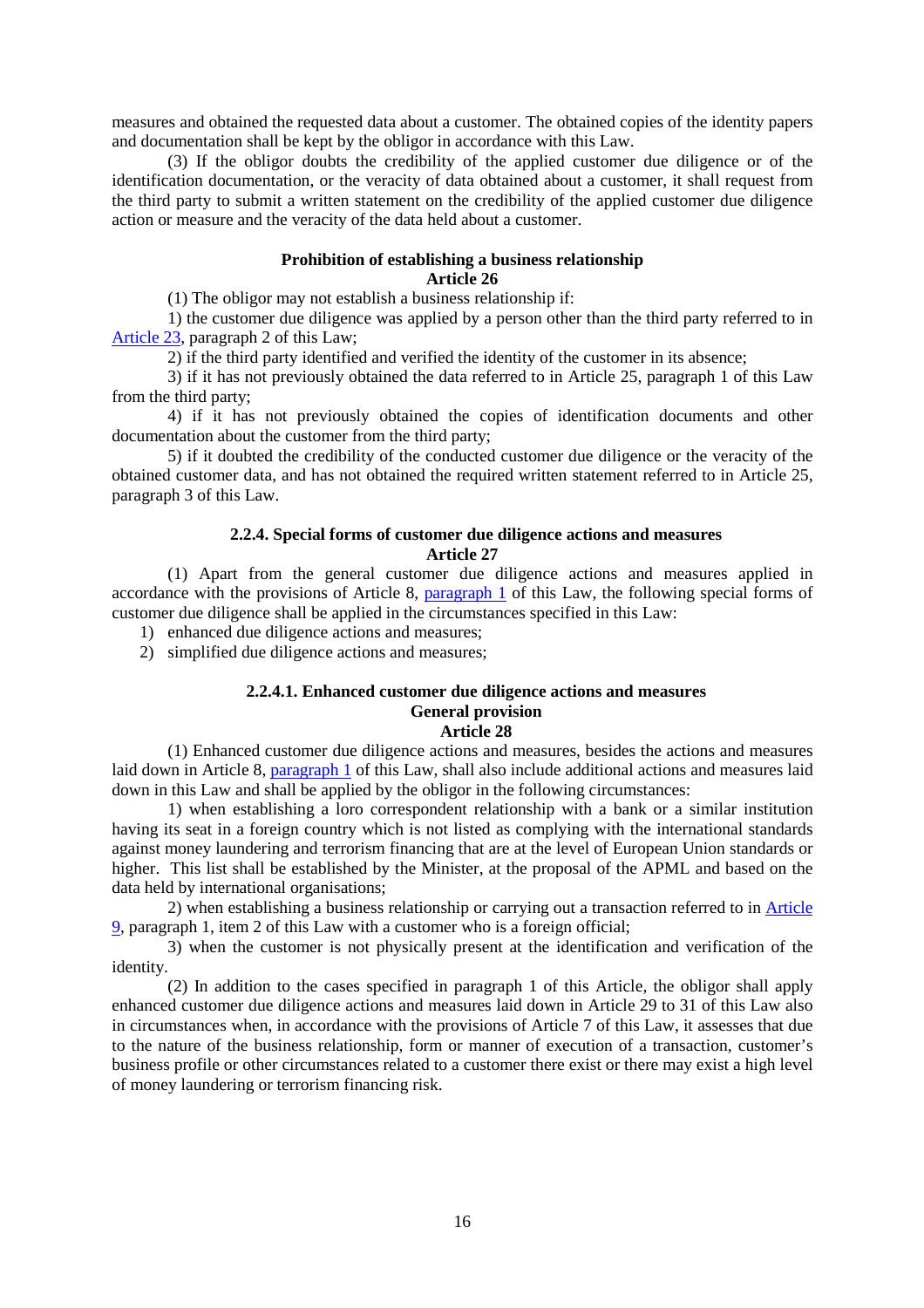## **Loro correspondent relationship with banks and other similar institutions from foreign countries**

**Article 29**

(1) When establishing a loro correspondent relationship with a bank or any other similar institution having its seat in a foreign country which is not on the list of countries that apply the international standards against money laundering and terrorism financing at the European Union level or higher, the obligor shall also obtain, apart from the actions and measures laid down in Article 8, paragraph 1 of this Law, the following data, information and/or documentation:

1) date of issue and period of validity of the banking licence as well as the name and seat of the competent body of the foreign country which issued the licence;

2) description of internal procedures concerning the prevention and detection of money laundering and terrorism financing, and particularly the procedures regarding customer due diligence, sending of data on suspicious transactions and persons to the competent bodies, record keeping, internal control, and other procedures adopted by the bank or any other similar institution in relation to the prevention and detection of money laundering and terrorism financing;

3) description of the system for the prevention and detection of money laundering and terrorism financing in the country of the seat is located, or where the bank or other similar institution has been registered;

4) a written statement of the responsible person in a bank stating that the bank or other similar institution does not operate as a shell bank;

5) a written statement of the responsible person in a bank stating that a bank or a similar institution does not have any business relationships and or transactions with a shell bank;

6) a written statement of the responsible person in a bank stating that the bank or other similar institution in the state of seat or in the state of registration is under supervision of the competent state body and that it is required to apply the regulations of such state concerning the prevention and detection of money laundering and terrorism financing;

(2) The employed person in the obligor who is responsible for establishing the loro correspondent relationship referred to in paragraph 1 of this Article and for the related enhanced customer due diligence actions and measures shall obtain, before establishing such relationship, a written authorization from the obligor's top management, whereas if such relationship has been established, it may not be continued without a written authorization from the obligor's top management.

(3) The obligor shall obtain the data referred to in paragraph 1 of this Article by inspecting public or other accessible registers, or by inspecting the identity documents and business documentation submitted to the obligor by a bank or similar institution with the seat in a foreign country.

(4) The obligor shall not establish or continue a loro correspondent relationship with a bank or similar institution whose seat is located in a foreign country in the following cases:

1) if it has not previously obtained the data referred to in paragraph 1, item 1 and items 3 to 5 of this Article;

2) if the employed person in the obligor who is responsible for establishing a loro correspondent relationship has not previously obtained a written authorization from the obligor's top management;

3) if a bank or any other similar institution with the seat located in a foreign country has not established a system for the prevention and detection of money laundering and terrorism financing or is not required to apply the regulations in the area of prevention and detection of money laundering and terrorism financing in accordance with the regulations of the foreign country in which it has its seat, or where it is registered;

4) if a bank or any other similar institution with its seat located in a foreign country operates as a shell bank, or if it establishes correspondent or other business relationships, or if it carries out transactions with shell banks.

(5) The obligor shall specifically provide and document, in the contract based on which loro correspondent relationship is established, the money laundering and terrorism financing related obligations for each contracting party. The obligor shall keep the contract in accordance with the law.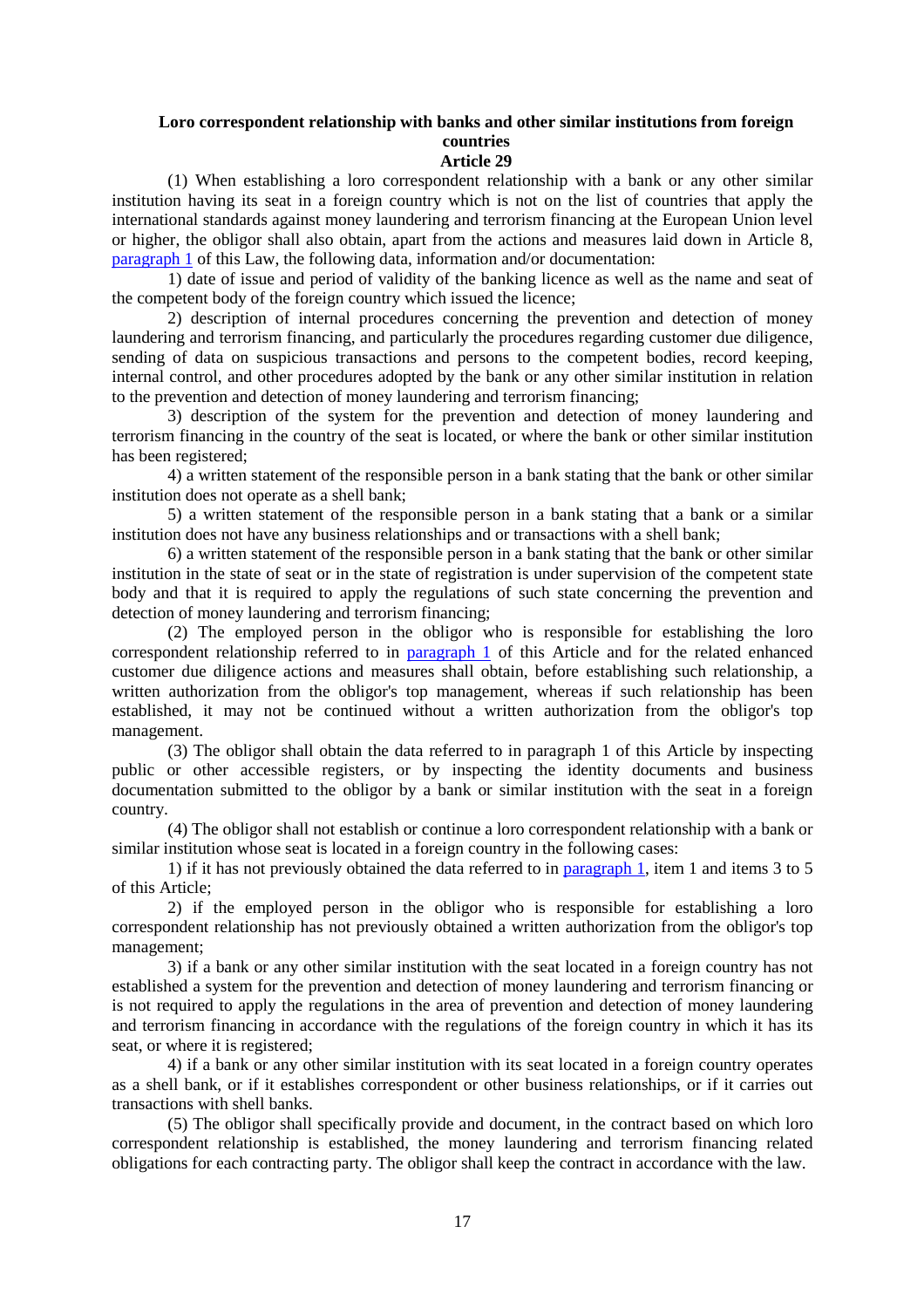(6) The obligor can not establish a loro correspondent relationship with a foreign bank or any other similar institution based on which such foreign institution may use the account with the obligor to operate directly with its clients.

#### **New Technologies Article 29A**

(1) The obligor shall pay special attention to the money laundering or terrorism financing risk arising from the application of new technologies which may allow for client anonymity (e.g. ebanking, use of ATMs, telephone banking, etc.).

(2) The obligor shall introduce procedures and take additional measures to eliminate the risks posed by and prevent the misuse of new technologies for the purposes of money laundering or financing of terrorism.

#### **Unusual transactions Article 29B**

 (1) The obligor shall pay special attention to the transactions characterised by their complexity and unusually high amount, unusual manner in which they are carried out, the value or the mutual relation of transactions with no economically or legally justifiable purpose, or which are not consistent with or which are disproportionate to the usual, i.e. expected, business operations of the customer, as well as to other circumstances related to the status or other characteristics of the customer.

(2) The obligor shall establish the basis and purpose of the transactions referred to in paragraph 1 of this Article, and make a written official note thereof. The obligor shall keep the official note referred to in this Article in accordance with the law.

#### **Foreign official Article 30**

(1) The obligor shall establish a procedure for determining whether a customer or beneficial owner of a customer is a foreign official. Such procedure shall be laid down in an internal document of the obligor, in line with the guidelines adopted by the body referred to in Article 82 of this Law that is competent for the supervision of the implementation of this Law with the obligor.

(2) If a customer or beneficial owner of a customer is a foreign official, the obligor shall, apart from the actions and measures referred to in Article 8, paragraph 1 of this Law:

1) obtain data on the origin of property which is or which will be the subject matter of the business relationship or transaction from the documents and other documentation which shall be submitted by the customer. If it is not possible to obtain such data as described, the obligor shall obtain a written statement on its origin directly from the customer;

2) ensure that the employee in the obligor who carries out the procedure for establishing business relationship with a foreign official shall, before establishing such relationship, obtain written consent from the top management;

3) monitor with special attention transactions and other business activities of a foreign official for the period of duration of the business relationship.

If the obligor establishes that a customer or a beneficial owner of a customer became a foreign official during the business relationship it shall apply the actions and measures referred to in paragraph 2, items 1 and 3 of this Article, whereas for the continuation of the business relationship with such person a written consent shall be obtained from the top management.

## **Identification and verification of identity without the customer's physical presence (non-face-toface customer)**

#### **Article 31**

(1) If, in the course of identification and verification of identity, a customer is not physically present in the obligor, the obligor shall, apart from the actions and measures referred to in Article 8, paragraph 1 of this Law, apply one or more of the following additional measures: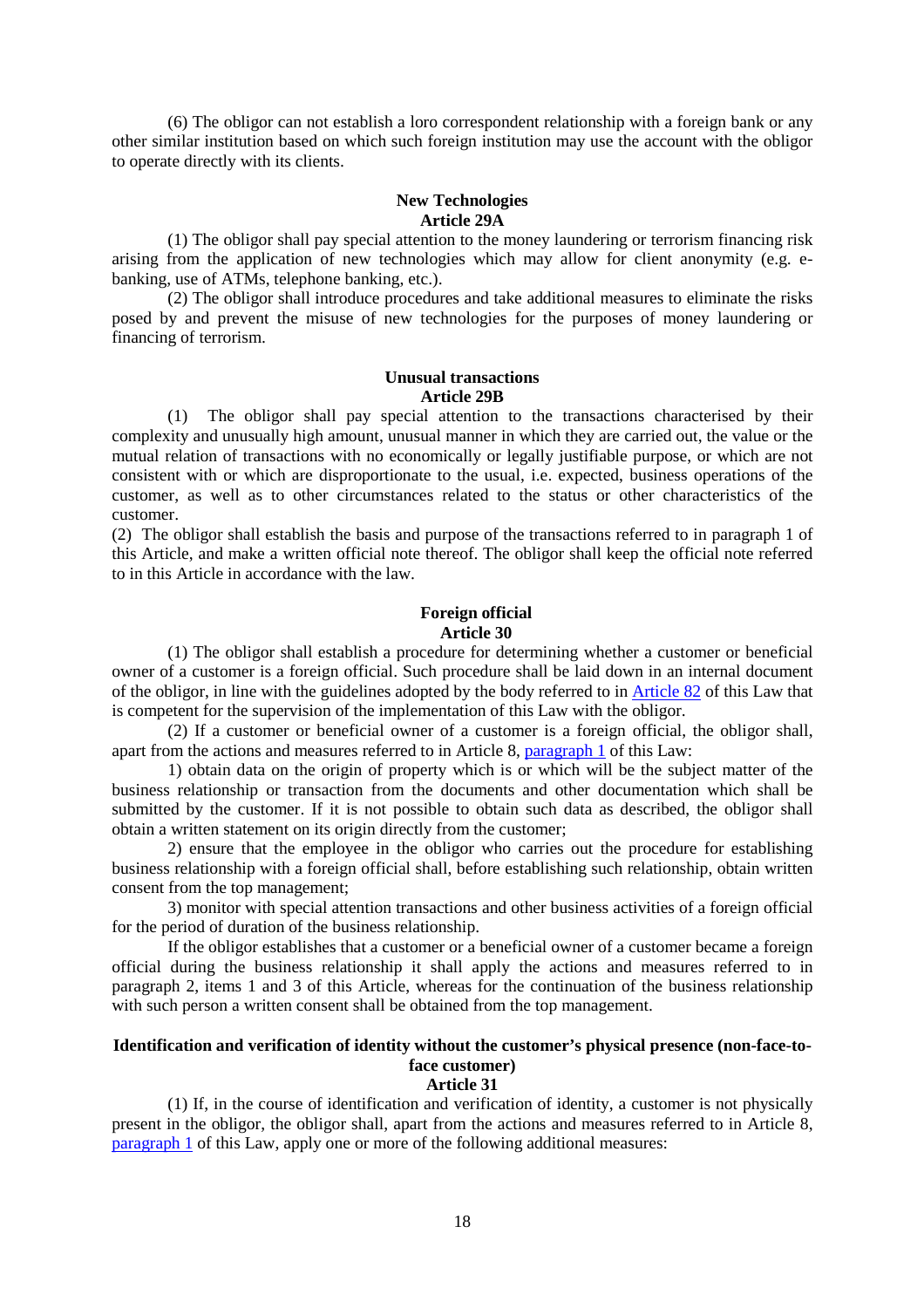1) obtaining additional documents, data, or information based on which it shall identify a customer;

2) conducting additional inspection of submitted identity documents or additional verification of customer data;

3) ensuring that, before the execution of other customer transactions in the obligor, the first payment shall be carried out from an account opened by the customer in its own name or which the customer holds with a bank or a similar institution in accordance with Article 13, paragraphs 1 and 2 of this Law;

4) other measures laid down by the body referred to in Article 82 of this Law.

## **2.2.4.2. Simplified customer due diligence actions and measures General provisions**

#### **Article 32**

(1) The obligor may apply simplified customer due diligence measures in the circumstances referred to in Article 9, paragraph 1, items 1 and 2 of this Law, except where there are reasons for suspicion of money laundering or terrorism financing with respect to a customer or transaction, if a customer is:

1) The obligor referred to in Article 4, paragraph 1, items 1 to 8 of this Law, except for insurance brokers and insurance agents;

2) Person from Article 4, paragraph 1, items 1 to 8 of this Law, except for insurance brokers and agents from a foreign country on the list of countries that apply international standards against money laundering and terrorism financing at the European Union level or higher;

3) A State body, body of an autonomous province or body of a local self-government unit, a public agency, public service, public fund, public institute or chamber;

4) A company whose issued securities are included in an organized securities market located in the Republic of Serbia or in the state where the international standards applied regarding the submission of reports and delivery of data to the competent regulatory body are at the European Union level or higher.

5) A person representing a low risk of money laundering or terrorism financing as established in a regulation adopted on the basis of Article 7, paragraph 3 of this Law.

(2) Notwithstanding the provisions laid down in Article 8 of this Law, an auditing company or licensed auditor, when establishing a business relationship regarding the obligatory auditing of the annual financial statements of a legal person, may apply simplified customer due diligence actions and measures, unless there are reasons for suspicion of money laundering or terrorism financing with respect to a customer or the auditing circumstances.

(3) Except in the cases specified under paragraphs 1 and 2 of this Article, the obligor may apply simplified customer due diligence actions and measures also in the cases when they assess, in accordance with the provisions of Article 7 of this Law, that the nature of the business relationship, form or manner of the transaction, customer business profile, or other circumstances related to the client, poses slight or low level of the money laundering or terrorism financing risk.

## **Customer data obtained and verified**

### **Article 33**

(1) In cases where, based on this Law, simplified customer due diligence actions and measures are applied, the obligor shall obtain the following data:

1) when establishing the business relationship:

- business name, address and seat of the legal person establishing the business relationship, or a legal person for which the business relationship is being established;

- personal name of a legal representative, procura holder, or empowered representative, who establishes the business relationship for a legal person;

- purpose and intended nature of the business relationship and the date of the establishment of the business relationship;

2) when carrying out a transaction referred to in Article 9, paragraph 1, item 2 of this Law:

- business name, address and seat of the legal person for which the transaction is being carried out;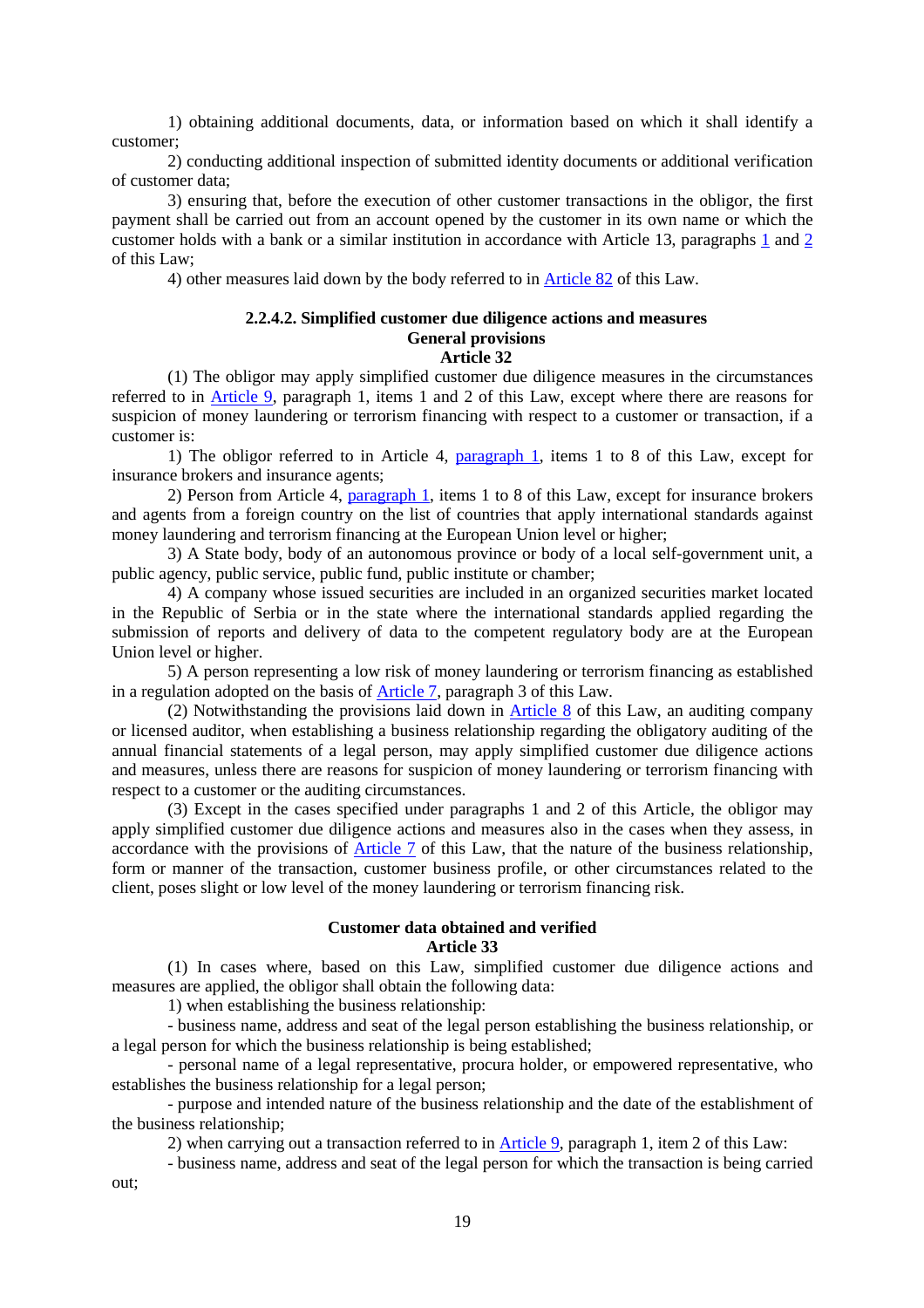- personal name of a legal representative, procura holder or empowered representative, who carries out the transaction for a legal person;

- date and time of the transaction;

- transaction amount and currency and the manner of execution of the transaction;

- purpose of the transaction, personal name and residence, or business name and seat of the person to whom the transaction is intended.

(2) The obligor shall obtain the data referred to in paragraph 1 of this Article by inspecting the original or certified copy of the documentation from an official public register submitted by the customer, or by inspecting the official public register directly.

(3) If it is not possible to obtain the data in the manner specified in paragraph 2 of this Article, the missing data shall be obtained from the original or certified copies of documents and other business documentation submitted by the customer. If the data cannot be so obtained, the obligor shall obtain a written statement directly from a representative, procura holder or empowered representative.

(4) The documentation referred to in paragraphs 2 and 3 of this Article shall be issued no earlier than three months before the date of its submission to the obligor.

#### **2.2.5***.* **Restriction of business transactions with customers Prohibition of provision of services allowing for concealment of the customer's identity Article 34**

(1) The obligor shall not open or maintain anonymous accounts for customers, or issue coded or bearer savings books, or provide any other services that directly or indirectly allow for concealing the customer identity.

#### **Prohibition of business transactions with shell banks Article 35**

(1) The obligor may not enter into or continue a correspondent relationship with a bank which operates or which may operate as a shell bank, or with any other similar institution which can reasonably be assumed that it may allow a shell bank to use its accounts.

#### **Restriction of cash transactions Article 36**

(1) A person selling goods or providing a service in the Republic of Serbia may not accept cash payments from a customer or third party in the amount of EUR 15,000 or more in its RSD equivalent.

(2) The restriction laid down in paragraph 1 shall also apply if the payment of goods or a service is carried out in more than one connected cash transactions which total the RSD equivalent of EUR 15,000 or more.

#### **2.3 Sending information, data, and documentation to the APML Reporting obligation and deadlines Article 37**

(1) The obligor shall furnish the APML with the data laid down in Article 81, paragraph 1, items 1 to 4 and 8 to 11 of this Law in case of any cash transaction amounting to the RSD equivalent of EUR 15,000 or more, immediately after such transaction has been carried out and no later than three business days following the transaction.

(2) The obligor shall furnish the APML with the data laid down in Article 81, paragraph 1 of this Law whenever there are reasons for suspicion of money laundering or terrorism financing with respect to a transaction or customer, before the transaction, and shall indicate, in the report, the time when the transaction is to be carried out. In a case of urgency, such report may be delivered also by telephone, in which case it shall subsequently be sent to the APML in writing, but no later than the next business day.

(3) The reporting obligation for transactions referred to in paragraph 2 of this Article shall also apply to a planned transaction, irrespective of whether or not it has been carried out.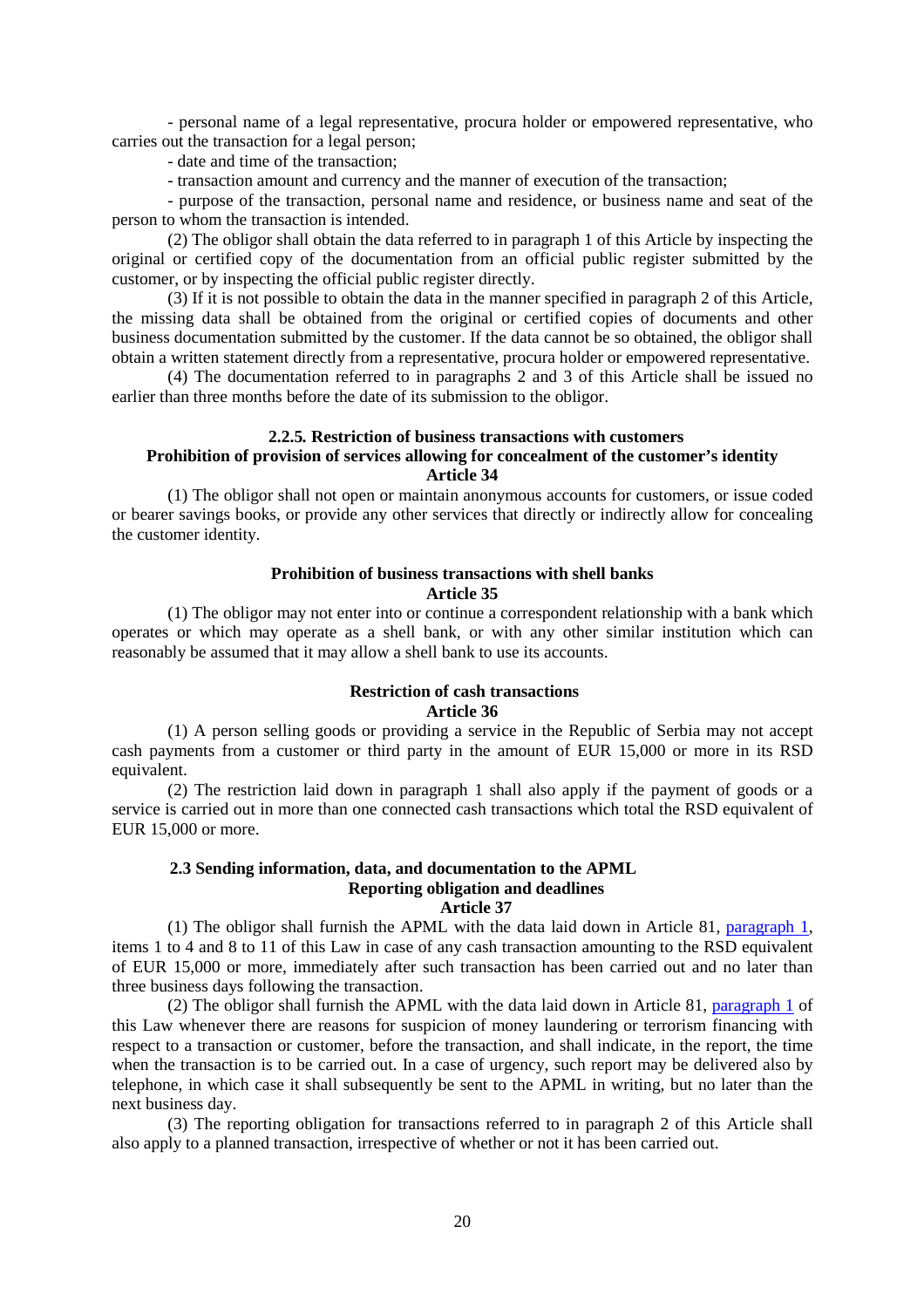(4) An auditing company, licensed auditor or a legal or natural person providing accounting or tax services shall, whenever a customer seeks advice concerning money laundering or terrorism financing, inform the APML promptly, and no later than three days following the day when the customer requested such advice.

(5) If, in cases referred to in paragraphs 2 and 3 of this Article, the obligor is unable act in accordance with paragraph 2 of this Article, either due to the nature of a transaction, or because a transaction has not been carried out, or for any other justified reason, it shall send the data to the APML as soon as possible but not later than immediately after it has learned of the reasons for suspicion of money laundering or terrorism financing. The obligor shall make a written statement of the reasons why it did not act as prescribed.

(6) The obligor shall send the data referred to in paragraphs 1 to 4 of this Article in a procedure prescribed by the Minister.

(7) The Minister shall lay down the conditions under which the obligor shall not be required to report cash transactions referred to in paragraph 1 of this Article.

## **2.4. Application of actions and measures in obligor's branches and majority-owned subsidiaries located in foreign countries Obligation to apply actions and measures in foreign countries**

#### **Article 38**

(1) The obligor shall ensure that the actions and measures for the prevention and detection of money laundering and terrorism financing laid down in this Law are applied to the same extent in its branches and majority-owned subsidiaries having their seat located in a foreign country, unless this is explicitly contrary to the regulations of such country.

(2) If the regulations of a foreign country do not permit the application of actions and measures for the prevention and detection of money laundering or terrorism financing to the extent laid down in this Law, the obligor shall immediately inform the APML thereof, and adopt appropriate measures to eliminate the risk of money laundering or terrorism financing.

(3) The obligor shall send to its branches or majority-owned subsidiaries in a foreign country updated information on the procedures concerning the prevention and detection of money laundering and terrorism financing, and particularly concerning customer due diligence, reporting to the APM, record keeping, internal control, and other circumstances related to the prevention and detection of money laundering or terrorism financing.

#### **2.5. Compliance officer, training and internal control 2.5.1. Compliance officer Appointment of the compliance officer and his deputy Article 39**

(1) The obligor shall appoint a compliance officer and his deputy to carry out certain actions and measures for the prevention and detection of money laundering and terrorism financing, in accordance with this Law and regulations enacted based on this Law.

#### **Requirements to be fulfilled by the compliance officer Article 40**

(1) The obligor shall ensure that the tasks of the compliance officer referred to in Article 39 of this Law shall be carried out by a person who shall:

1) be employed in the obligor in a position with powers allowing for an effective, efficient and quality performance of all tasks laid down in this Law;

2) not to have been sentenced by a final court decision, or recorded in the expunged sentences records, or subject to any criminal proceedings for criminal offences prosecuted ex officio or criminal offences against economy, against official duty, or criminal offences of terrorism financing.

3) be professionally qualified for the tasks of prevention and detection of money laundering and terrorism financing;

4) be familiar with the nature of the obligor business in the areas vulnerable to money laundering or terrorism financing.

5) be licensed to perform the duties of compliance officer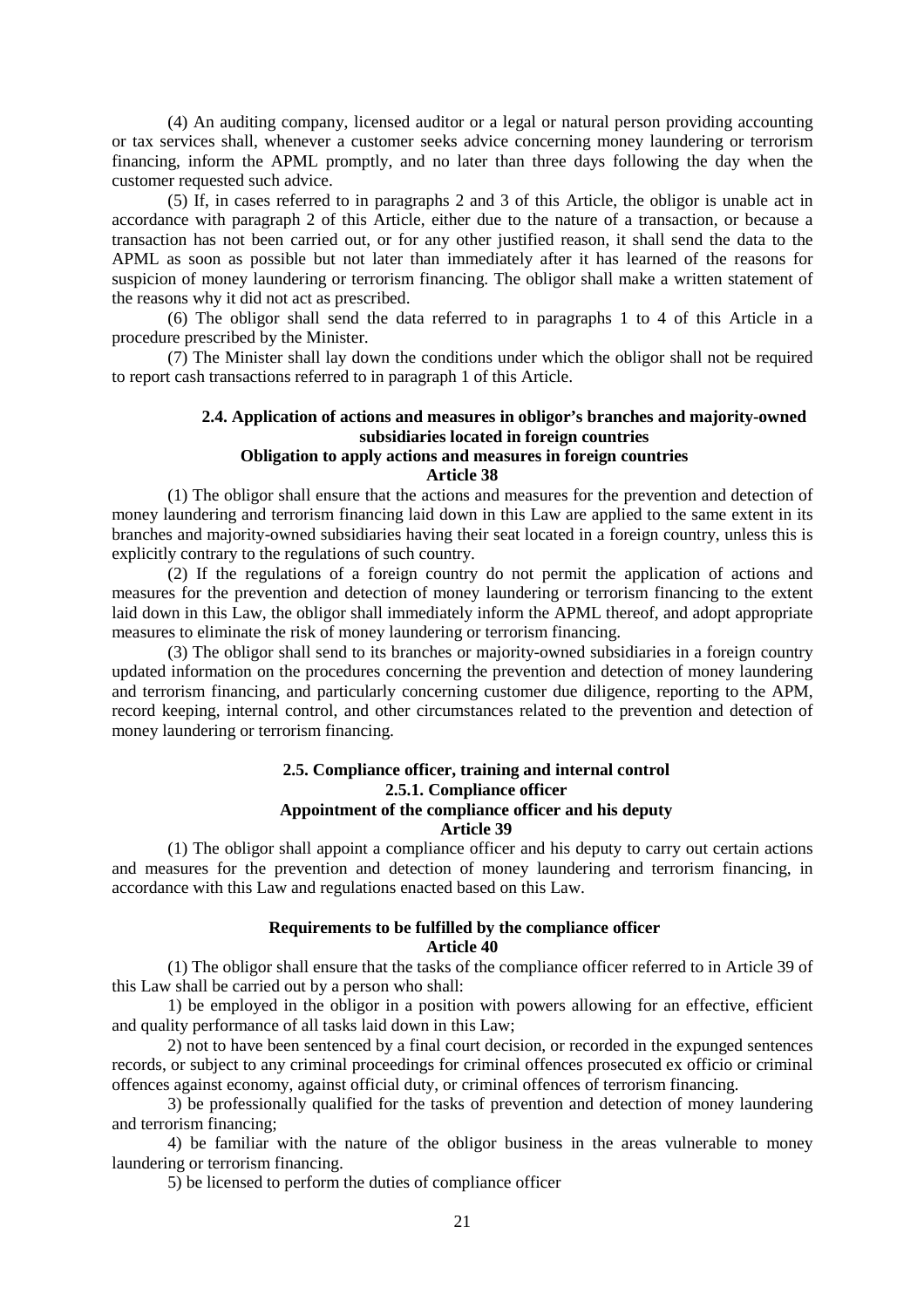(2) Deputy compliance officer shall meet the same requirements as the person referred to in paragraph 1 of this Article.

(3) The APML shall verify the fulfilment of requirements laid down in this Article and licence the compliance officer and deputy compliance officer. The licence shall be issued based on the results of a professional examination. The content and manner of taking the professional examination shall be established by the Minister, based on a proposal by the director of the APML.

#### **Responsibilities of the compliance officer**

#### **Article 41**

(1) The compliance officer shall carry out the following tasks in preventing and detecting money laundering and terrorism financing:

1) ensures that a system for the prevention and detection of money laundering and terrorism financing is established, functioning and further developed, and initiates and recommends to the management appropriate measures for its improvement;

2) ensures an appropriate and timely delivery of data to the APML under this Law;

3) participates in the development of internal documents;

4) participates in the development of internal control guidelines;

5) participates in the setting up and development of the IT support;

6) participates in the development of professional education, training and improvement programmes for employees in the obligor;

(2) Deputy compliance officer shall replace the compliance officer in his absence and shall perform other tasks in accordance with the internal regulations of the obligor.

(3) The compliance officer shall be independent in carrying out his tasks and shall be directly responsible to the top management.

#### **Responsibilities of the obligor Article 42**

(1) The obligor shall provide the compliance officer with the following:

1) unrestricted access to data, information, and documentation required to perform his tasks;

2) appropriate human, material, IT, and other work resources;

3) adequate office space and technical conditions for an appropriate level of protection of confidential data accessible to the compliance officer;

4) ongoing professional training;

5) replacement during absence;

6) protection with respect to disclosure of data about him to unauthorised persons, as well as protection of other procedures which may affect an uninterrupted performance of his duties;

(2) Internal organizational units, including the highest management in the obligor, shall provide assistance and support to the compliance officer in the carrying-out of his tasks, as well as to advise him regularly about facts which are, or which may be, linked to money laundering or terrorism financing. The obligor shall set out a cooperation procedure between the compliance officer and other organizational units.

(3) The obligor shall send to the APML the data concerning the name and position of the compliance officer and his deputy, including any changes of such data, no later than 15 days from the date of the appointment.

#### **2.5.2. Education, training and improvement Regular training obligation Article 43**

(1) The obligor shall provide for a regular professional education, training and improvement of employees carrying out the tasks of prevention and detection of money laundering and terrorism financing.

(2) Professional education, training and improvement shall include familiarizing with the provisions of the Law, regulations drafted based on the Law, and internal documents, reference books on the prevention and detection of money laundering and terrorism financing, including the list of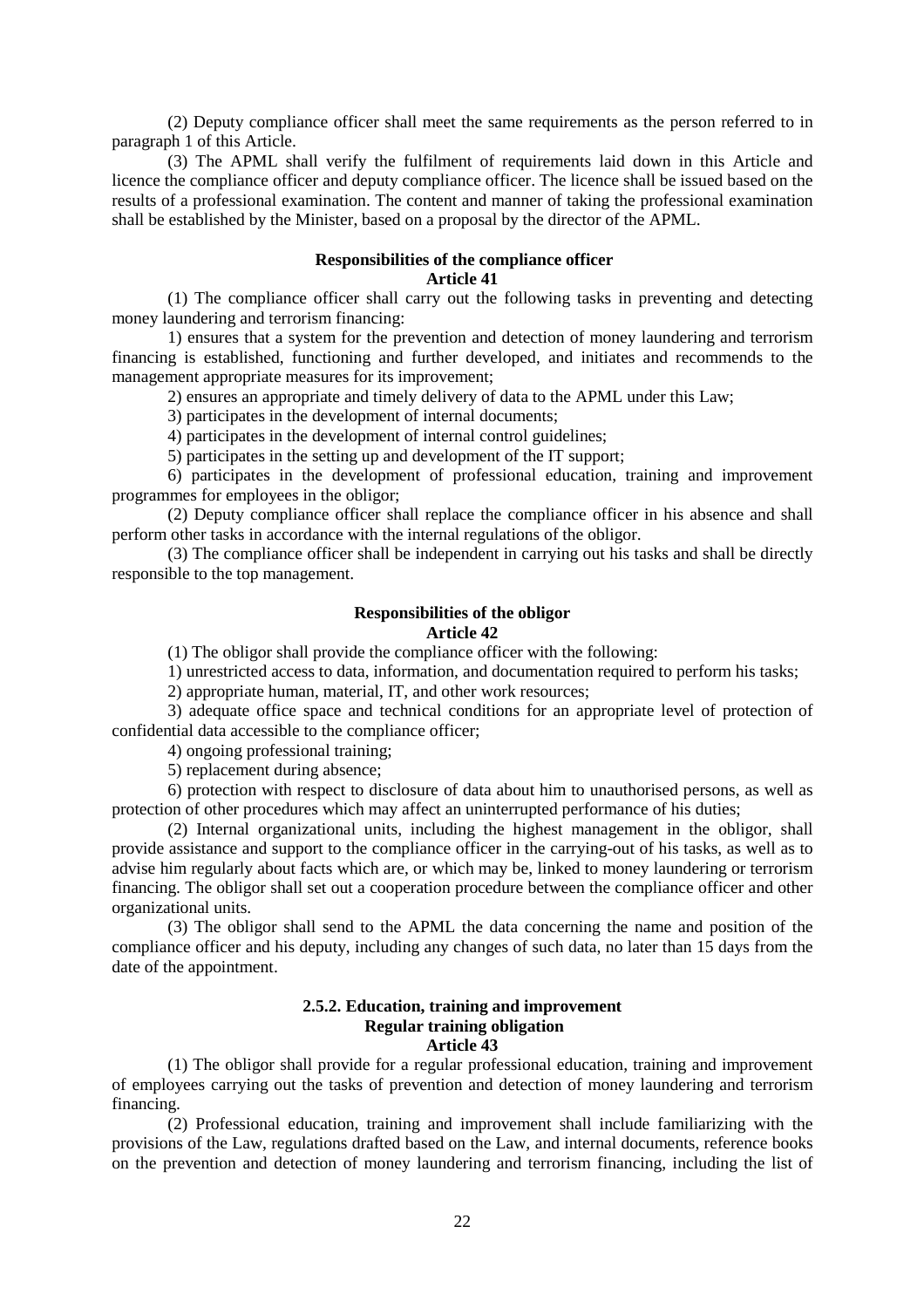indicators for identifying customers and transactions in relation to which there are reasons for suspicion of money laundering or terrorism financing.

(3) The obligor shall develop annual professional education, training and improvement programmes for the employees in the area of prevention and detection of money laundering and terrorism financing, no later than until March for the current year.

#### **2.5.3. Internal control and integrity of employees Obligation of regular internal controls Article 44**

(1) The obligor shall provide for a regular internal control of execution of tasks for the prevention and detection of money laundering and terrorism financing.

#### **Integrity of employees Article 44A**

- (1) The obligor shall establish the procedure under which, at the time of recruitment for the job where the provisions of this Law and regulations passed according to this Law are applied, the candidate for such job is checked to establish if they have been convicted for any of the criminal offences through which illegal proceeds are acquired or any of the criminal offences linked to terrorism.
- (2) Other criteria shall be evaluated too in the procedure referred to in paragraph 1 of this Article based on which it is established whether the candidate for the job referred to in paragraph 1 of this Article meets the high professional and moral qualities.

#### **2.5.4 By-laws for performing certain obligor tasks Methodology for execution of tasks in the obligor Article 45**

(1) The Minister shall, at APML's proposal, specify the procedure for executing internal controls, data keeping and protection, record keeping and professional education, training and improvement of employees in the obligor and lawyer under this Law.

## **III ACTIONS AND MEASURES TAKEN BY LAWYERS Actions and measures taken by lawyers**

**Article 46** 

(1) Lawyers shall apply actions and measures for the prevention and detection of money laundering and terrorism financing in the following cases:

1) when assisting in planning or execution of transactions for a customer concerning:

- buying or selling of real estate or a company,

- managing of customer assets;

- opening or disposing of an account with a bank (bank, savings or securities accounts);

- collection of contributions necessary for the creation, operation or management of companies;

- creation, operation or management of a person under foreign law.

2) when carrying out, on behalf of or for a customer, any financial or real estate transaction.

#### **Customer due diligence Article 47**

(1) When identifying and verifying the identity of a customer in the event referred to in Article 9, paragraph 1, item 1 of this Law, the lawyer shall obtain the data referred to in Article 81, paragraph 3, items 1 to 5 and 10 of this Law.

(2) When identifying and verifying the identity of a customer in the event referred to in Article 9, paragraph 1, item 2 of this Law, the lawyer shall obtain the data referred to in Article 81, paragraphs 3, items 1 to 3 and items 6 to 9 of this Law.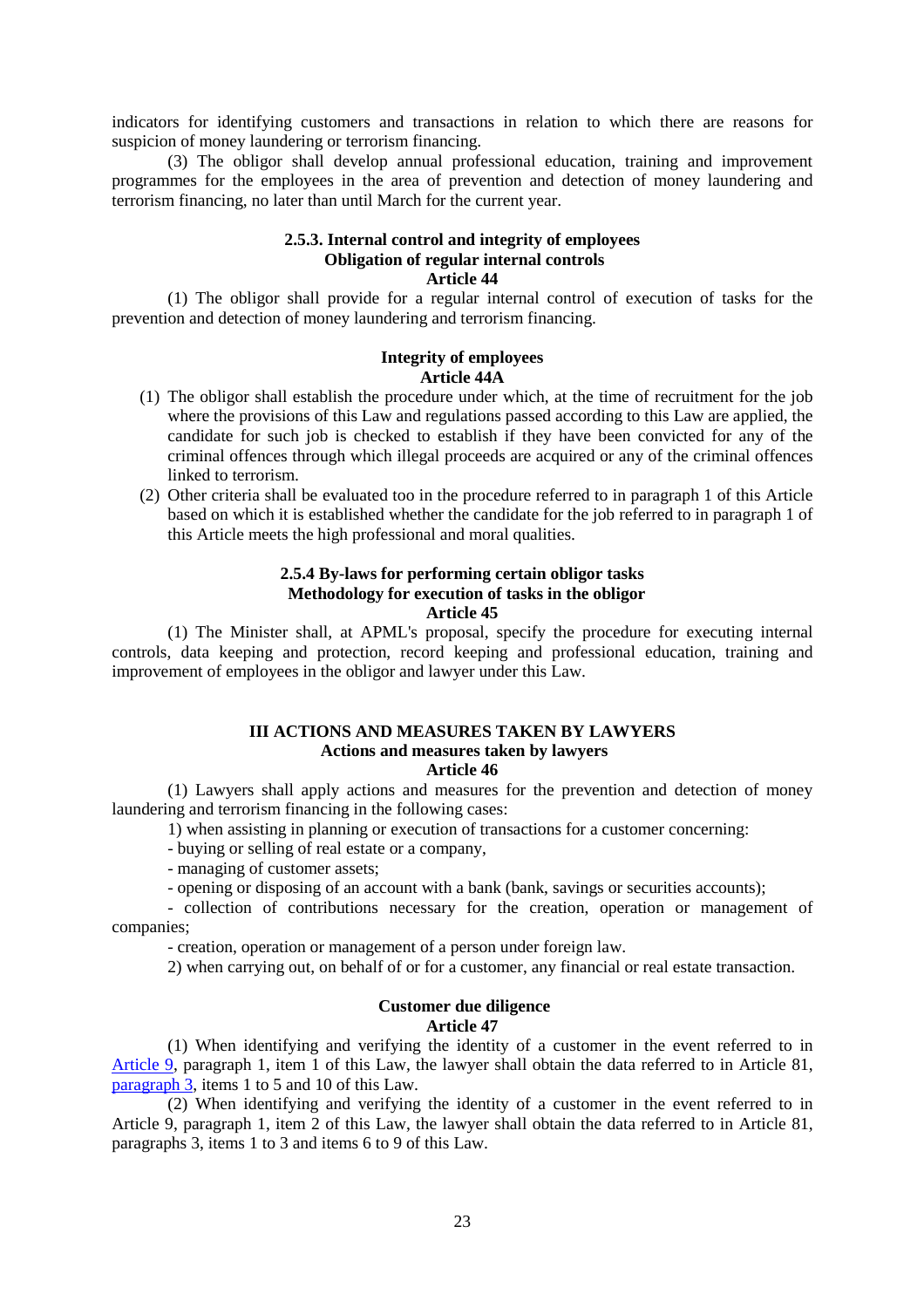(3) When identifying and verifying the identity of a customer in the event referred to in Article 9, paragraph 1, items 3 and 4 of this Law, the lawyer shall obtain the data referred to in Article 81, paragraph 3 of this Law.

(4) The obligor shall identify and verify the identity of a customer or its representative, procura holder or empowered representative and obtain the data referred to in Article 81, paragraph 3, items 1 to 2 of this Law by inspecting a personal identity document of such persons in their presence, or the original or certified copy of the documentation from an official public register, which shall be issued no earlier than three months before its submission to the lawyer, or by directly accessing an official public register.

(5) The lawyer shall identify and verify the identity of a beneficial owner of a customer that is a legal person or person under foreign law, or any other legal arrangement, by obtaining the data referred to in Article 81, paragraph 3, item 3 of this Law, by means of inspecting the original or certified copy of the documentation from an official public register which shall be issued no earlier than three months before its submission to the lawyer. If it is not possible to obtain the required data from such sources, the data shall be obtained by inspecting the original or certified copy of a document or other business documentation submitted by a representative, procura holder or empowered representative of the legal person.

(6) The lawyer shall obtain other data referred to in Article 81, paragraph 3 of this Law by inspecting the original or certified copy of an identity document or other business documentation.

(7) The lawyer shall obtain a written statement from the customer concerning any missing data, other than the data referred to in Article 81, paragraph 3, items 11 to 13.

## **Reporting to the APML on persons and transactions with respect to which there are reasons for suspicion of money laundering or terrorism financing**

**Article 48** 

(1) If the lawyer, when carrying out tasks referred to in Article 46 of this Law, establishes that there are reasons for suspicion of money laundering or terrorism financing regarding a person or transaction, he shall inform the APML accordingly, before the carrying out of the transaction, and indicate in the report the time when the transaction should be executed. In a case of urgency, such report may be delivered also by telephone, in which case it shall consequently be sent to the APML in writing, but no later than the next business day.

(2) The reporting obligation referred to in paragraph 1 of this Article shall also apply to a planned transaction, irrespective of whether or not the transaction was later carried out.

(3) If the lawyer is unable act in accordance with paragraph 1 and 2 of this Article, either due to the nature of a transaction, or because a transaction has not been carried out, or for any other justified reasons, he shall send the data to the APML as soon as possible but no later than immediately after he has learned of the reasons for suspicion of money laundering or terrorism financing. The lawyer shall make a written statement explaining the reasons why he did not act as prescribed.

(4) Where a customer requests advice from the lawyer concerning money laundering or terrorism financing, the lawyer shall report it to the APML promptly and no later than three days after the day when the customer requested the advice.

(5) The lawyer shall send the data referred to in Article 81, paragraph 3 of this Law to the APML in the manner set out by the Minister.

#### **Exemptions Article 49**

(1) The lawyer shall not be required to act as laid down in the provisions of Article 48, paragraph 1 and 2 of this Law, in relation to any data which he obtains from a customer or about a customer when ascertaining its legal position or when representing it in court proceedings, or in relation to court proceedings, including any advice provided concerning the initiation or evasion of such proceedings, irrespective of whether such data has been obtained before, during, or after the court proceedings.

(2) Under the conditions specified in paragraph 1 of this Article the lawyer shall not be obliged to send data, information or documentation at the APML request referred to in Article 54 of this Law. In this case he shall send a written report to the APML stating the reasons why he did not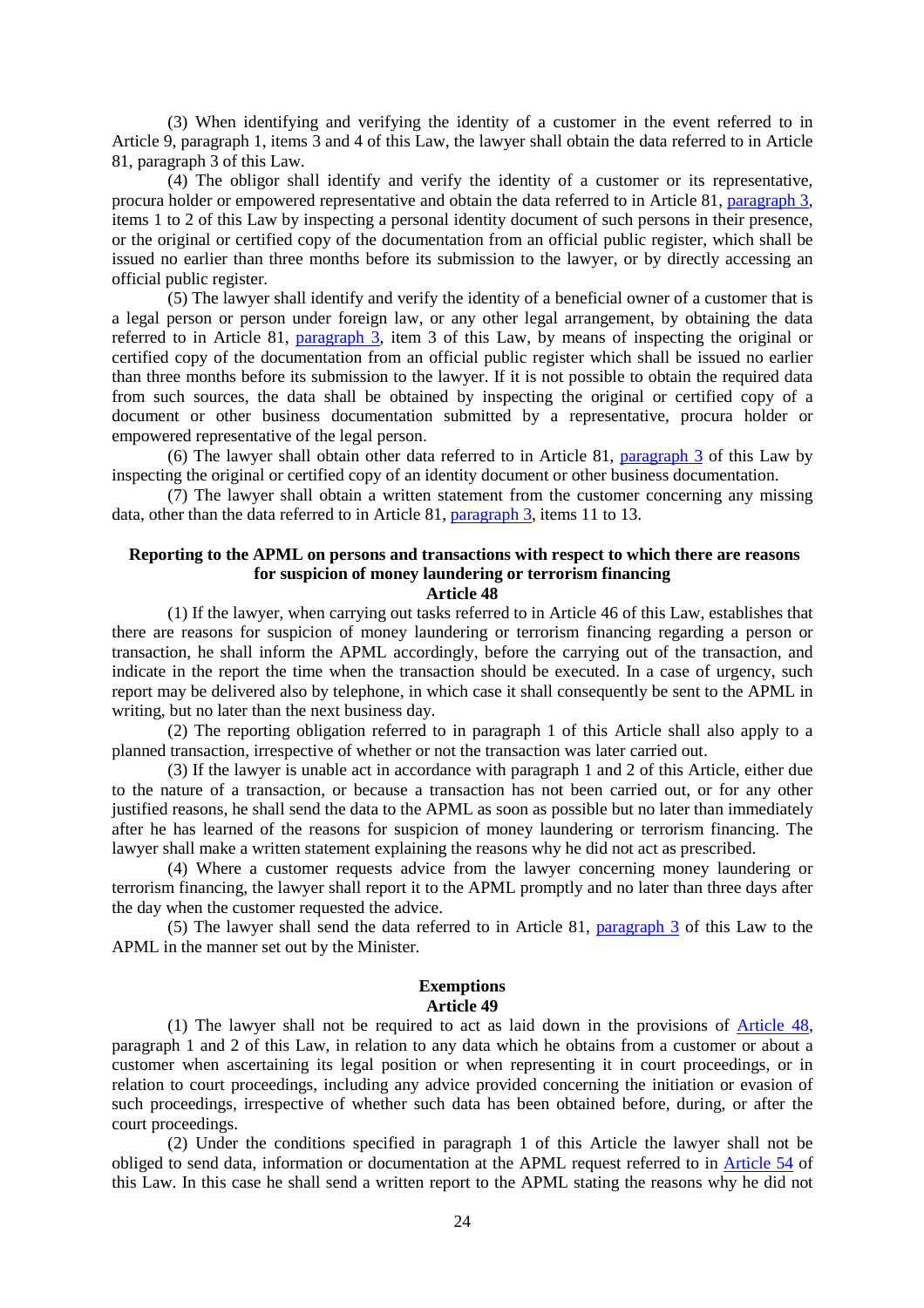act according to the APML request, without delay and no later than within 15 days from the date of receipt of such request.

(3) The lawyer shall not be obliged to send the data on cash transactions referred to in Article 37, paragraph 1 of this Law to the APML, unless there are reasons for suspicion of money laundering or terrorism financing with respect to a person or transaction.

#### **IV INDICATORS TO RECOGNIZE REASONS FOR SUSPICION Obligation to develop and apply a list of indicators**

#### **Article 50**

(1) The obligor and lawyer shall develop a list of indicators to recognize persons and transactions with respect to which there are reasons for suspicion of money laundering or terrorism financing.

(2) When developing the list referred to in paragraph 1 of this Article, the obligor and lawyer shall take into account the complexity and extent of executed transactions, unusual transaction execution patterns, value of or links between transactions which have no justifiable purpose in economic or legal terms, or transactions which are inconsistent or disproportionate to a normal, or expected, business operations of the customer, as well as other circumstances linked to the status or any other characteristics of the customer.

(3) When determining whether there are reasons for suspicion of money laundering and terrorism financing and other related circumstances, the obligor and lawyer shall apply the list of indicators referred to in paragraph 1 of this Article.

(4) The Minister may specify a requirement to include certain indicators to the list referred to in paragraph 1 of this Article.

#### **Cooperation in the development of a list of indicators Article 51**

(1) Bodies referred to in Article 82 of this Law shall take part in the development of a list of indicators.

(2) Other persons may participate in the development of a list of indicators if requested.

#### **V ADMINISTRATION FOR THE PREVENTION OF MONEY LAUNDERING 5.1. General provisions**

#### **Article 52**

(1) The Administration for the Prevention of Money Laundering shall be established as an administrative body within the ministry competent for finance.

(2) The APML shall perform the following financial-intelligence tasks: collects, processes, analyzes and disseminates to the competent bodies the information, data and documentation obtained as provided for in this Law and shall carry out other tasks relating to the prevention and detection of money laundering and terrorism financing in accordance with the Law.

#### **5.2. Detection of money laundering and terrorism financing Requesting data from the obligor Article 53**

(1) If the APML assesses that there are reasons to suspect money laundering or terrorism financing in certain transactions or persons, it may request the following from the obligor:

1) data from the customer and transaction records kept by the obligor based on Article 81, paragraph 1 of this Law;

2) data about money and property of a customer in the obligor;

3) data about transactions of money and property of a customer in the obligor;

4) data about other business relations of a customer established in the obligor;

5) other data and information needed in order to detect and prove money laundering or terrorism financing.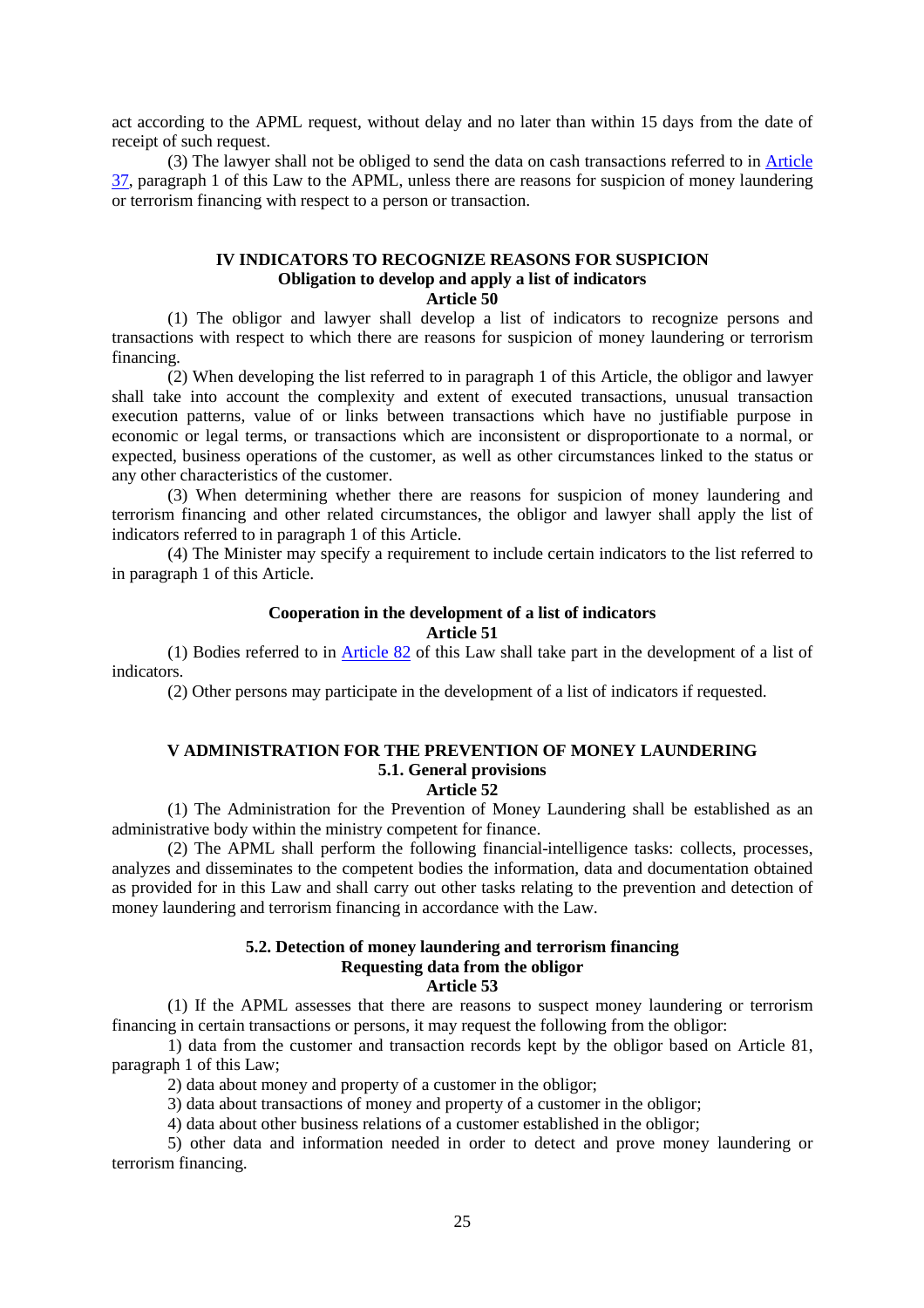(2) The APML may also request from the obligor data and information referred to in paragraph 1 of this Article concerning the persons that have participated or cooperated in transactions or business activities of a person with respect to which there are reasons for suspicion of money laundering or terrorism financing.

(3) In the cases referred to in paragraphs 1 and 2 of this Article, the obligor shall send all the required documentation to the APML at its request.

(4) The obligor shall send the data, information and documentation referred to in this Article to the APML without delay, and no later than eight days from the date of receipt of the request, or provide the APML with a direct electronic access to such data, information or documentation, without any fees. The APML may also set in its request a shorter deadline for sending data, information and documentation if that is necessary in order to decide on a temporary suspension of a transaction or in other urgent cases.

(5) The APML may, due to an extensive size of documentation or for any other justified reasons, set a longer period for sending the documentation, or inspect the documentation at the obligor. The employee of the APML inspecting such documentation shall identify himself using an official identity card and official badge containing the identification number.

#### **Requesting data from the lawyer Article 54**

(1) If the APML assesses that there are reasons for suspicion of money laundering or terrorism financing in relation to certain transactions or persons, it may request from the lawyer data, information and documentation required for detecting and proving money laundering and terrorism financing.

(2) The APML may also request from the lawyer data and information referred to in paragraph 1 of this Article concerning the persons that have participated or cooperated in transactions or business activities of a person with respect to which there are reasons for suspicion of money laundering or terrorism financing.

(3) The lawyer shall send the data, information and documentation to the APML within the deadlines specified in Article 53, paragraphs 4 and 5 of this Law.

#### **Requesting data from the competent State bodies and public authority holders Article 55**

(1) In order to assess whether there are reasons for suspicion of money laundering or terrorism financing in relation to certain transactions or certain persons, the APML may request data, information and documentation required to detect and prove money laundering or terrorism financing from the State bodies, organizations and legal persons entrusted with public authorities.

(2) The APML may request from the bodies and organizations referred to in paragraph 1 of this Article to send data, information, and documentation required to detect and prove money laundering and terrorism financing in relation to persons that have participated or cooperated in transactions or business operations of persons in relation to which there are reasons for suspicion of money laundering or terrorism financing.

(3) The bodies and organizations referred to in paragraph 1 of this Article shall send the requested data to the APML in writing, within eight days from the date of receipt of the request or provide to the APML a direct electronic access to the data and information, without fees.

(4) In urgent cases, the APML may request the data to be sent within a time shorter than the time referred to in paragraph 3 of this Article.

#### **Temporary suspension of transaction Article 56**

(1) The APML may issue a written order to the obligor for a temporary suspension of a transaction if it assesses that there are reasonable grounds for suspicion of money laundering or terrorism financing with respect to a transaction or person carrying out the transaction, of which it shall inform the competent bodies in order to take measures within their competence.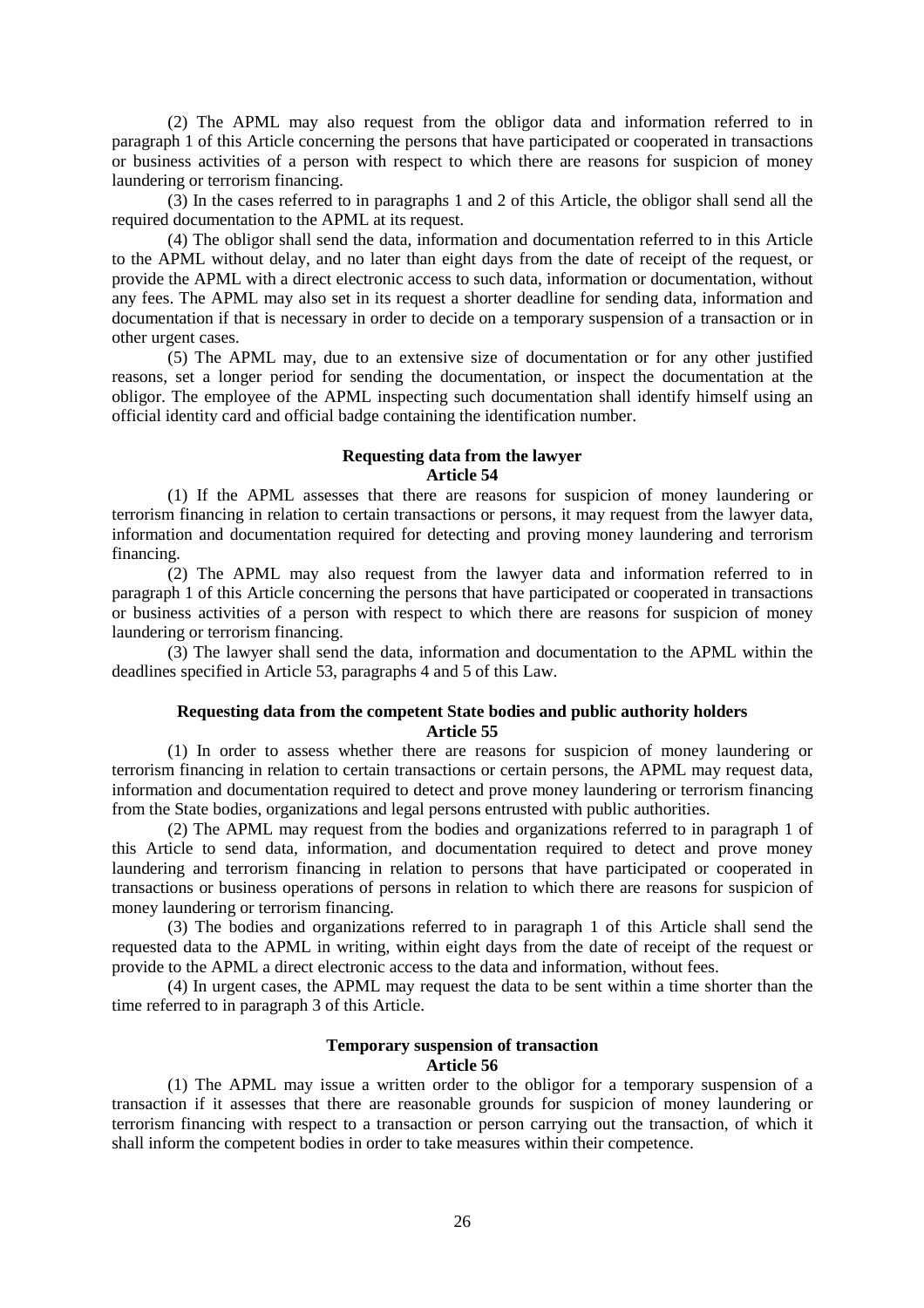(2) APML director or a person he authorises may, in urgent cases, issue an oral order temporarily suspending a transaction, which shall be confirmed in writing no later than the next business day.

(3) A temporary suspension of transaction pursuant to paragraphs 1 and 2 of this Article may last for a maximum of 72 hours following the moment of the temporary suspension of transaction. If the time limit referred to in this paragraph occurs during non-working days, the APML may issue an order to extend such time limit for additional 48 hours.

(4) During the course of the temporary suspension of transaction the obligor shall abide by APML orders concerning such transaction or person that carries out such transaction.

(5) The competent bodies referred to in paragraph 1 of this Article shall undertake without delay the measures within their competence of which they shall inform the APML promptly.

(6) If the APML establishes within the time referred to in paragraph 3 of this Article that there are no reasonable grounds to suspect money laundering or terrorism financing, it shall inform the obligor that it may carry out the transaction.

(7) If the APML does not inform the obligor on the results of its actions, within the time referred to in paragraph 3 of this Article, the obligor shall be considered to have the permission to execute the transaction.

(8) The obligor may temporarily suspend a transaction for a maximum of 72 hours if it has reasonable grounds to suspect money laundering or terrorism financing in a transaction or person which carries out the transaction or for which the transaction is being carried out, and if that is required for a timely execution of obligations laid down in this Law.

## **Monitoring of customer financial transactions**

#### **Article 57**

(1) If the APML assesses that there are reasons for suspicion of money laundering or terrorism financing with respect to certain transactions or persons, it may issue a written order to the obligor to monitor all transactions and business operations of such persons carried out in the obligor.

(2) The APML may issue the order referred to in paragraph 1 of this Article in relation to persons that have participated or cooperated in transactions or business activities of a person with respect to which there are reasons for suspicion of money laundering or terrorism financing.

(3) The obligor shall inform the APML each transaction or business operation within the deadlines specified in the order referred to in paragraph 1 of this Article.

(4) Unless otherwise provided in the order, the obligor shall report each transaction or business operation to the APML before the execution of the transaction or business operation, as well as indicate the time when the transaction or business is to be carried out.

(5) If the obligor, either due to the nature of a transaction or business or for any other justified reasons, cannot act as laid down in paragraph 4 of this Article, it shall inform the APML of the transaction or business immediately after their execution but no later than the next business day. The obligor shall state the reasons in the report as to why it did not act as laid down in paragraph 4 of this Article.

(6) The measure referred to in paragraph 1 of this Article shall last for three months from the day when the order was issued. This measure may be extended by one month for a maximum of six months from the date when the order was issued.

#### **The initiative to commence procedure in the APML Article 58**

(1) If there are reasons for suspicion of money laundering or terrorism financing in relation to certain transactions or persons, the APML may initiate a procedure to collect data, information and documentation as provided for in this Law, as well as carry out other actions and measures within its competence also upon a written and grounded initiative by a court, public prosecutor, police, Security Information Agency, Military Intelligence Agency, Military Security Agency, Tax Administration, Customs Administration, National Bank of Serbia, Securities Commission, Privatization Agency, competent inspectorates and State bodies competent for state auditing and fight against corruption.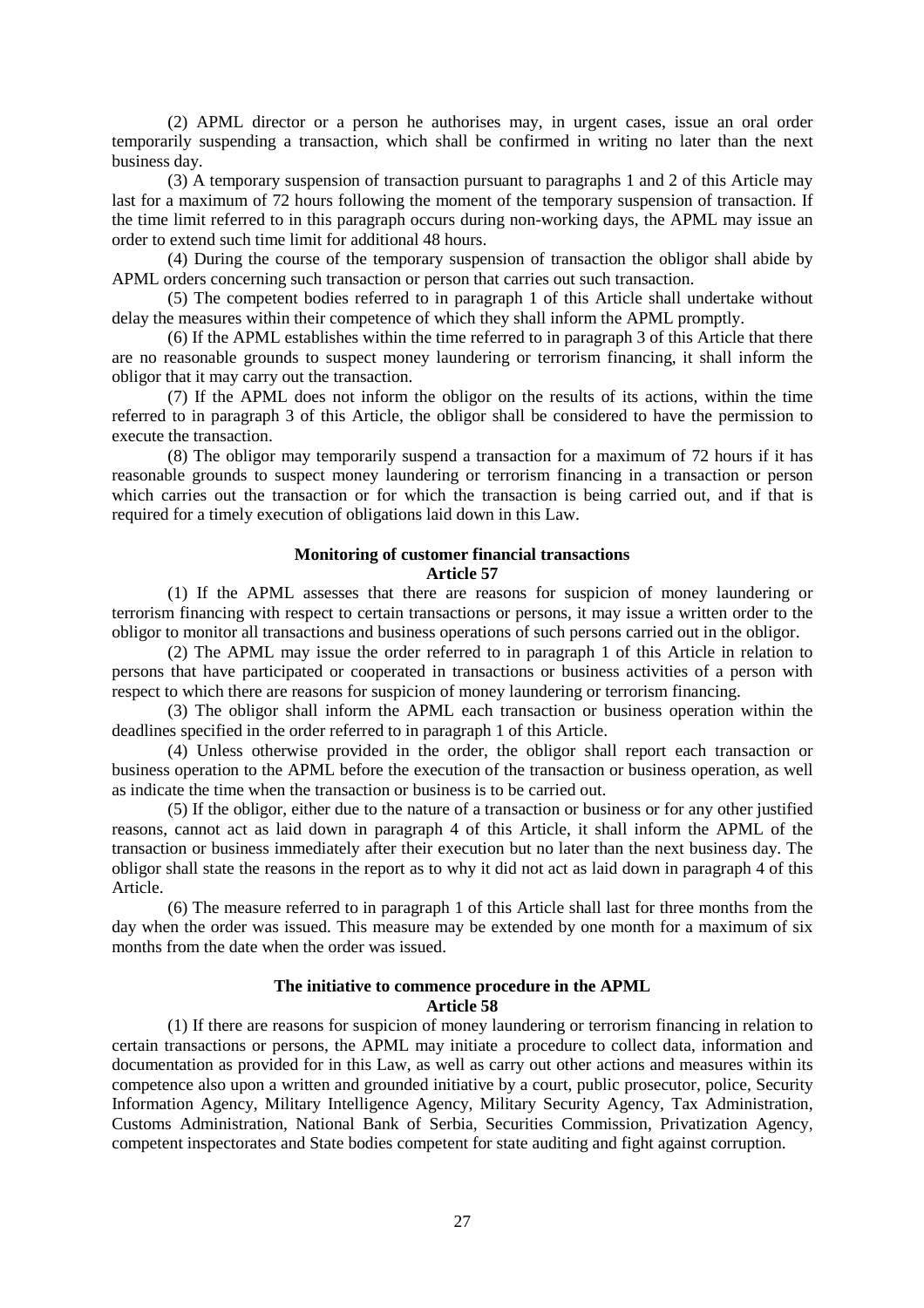(2) The APML shall refuse to initiate the procedure based on the initiative referred to in paragraph 1 of this Article if it does not contain reasons for suspicion of money laundering or terrorism financing, as well as in circumstances when it is obvious that such reasons for suspicion do not exist.

(3) In the event referred to in paragraph 2 of this Article, the APML shall inform the initiator in writing of the reasons why it did not commence a procedure based on such initiative.

#### **Dissemination of data to competent bodies Article 59**

(1) If the APML assesses, based on the obtained data, information and documentation, that there are reasons for suspicion of money laundering or terrorism financing in relation to a transaction or person, it shall inform the competent State bodies thereof in writing, in order that they may undertake measures within their competence, and send them the obtained documentation.

#### **Feedback Article 60**

(1) The APML shall inform the obligor, lawyer and the State body referred to in Article 58, paragraph 1 of this Law, that reported to the APML a person or transaction with respect to which there are reasons for suspicion of money laundering or terrorism financing, of the results brought about by their reporting.

(2) The reporting referred to in paragraph 1 of this Article shall apply to:

1) data on the number of the sent reports on transactions or persons in relation to which there are reasons for suspicion of money laundering or terrorism financing;

2) results brought about by such reporting;

3) information held by APML on money laundering and terrorism financing techniques and trends in the area;

4) description of cases from the practice of the APML and other competent state bodies.

#### **5.3. International cooperation Requesting data from foreign countries Article 61**

(1) The APML may request data, information and documentation required for the prevention and detection of money laundering or terrorism financing from the competent bodies of foreign countries.

(2) The APML may use the data, information and documentation, obtained based on paragraph 1 of this Article, only for the purposes set out in this Law.

(3) The APML may not disseminate the data, information and documentation obtained based on paragraph 1 of this Article to other State bodies without a prior consent of the State body of the foreign country that is competent for the prevention and detection of money laundering and terrorism financing, which has sent this data to the APML.

(4) The APML may not use the data, information and documentation, obtained based on paragraph 1 of this Article, in contravention to the conditions and restrictions imposed by the State body of the foreign country that has sent such data to the APML.

#### **Dissemination of data to the competent State bodies of foreign countries Article 62**

(1) The APML may send data, information and documentation regarding transactions or persons with respect to which there are reasons for suspicion of money laundering or terrorism financing to State bodies of foreign countries competent for the prevention and detection of money laundering and terrorism financing at their written and grounded request or on its own initiative, under the condition of reciprocity.

(2) The APML may refuse to respond to the request referred to in paragraph 1 of this Article if it assesses, based on the facts and circumstances specified in the request, that there are no reasons for suspicion of money laundering or terrorism financing or if the sending of such data would jeopardize or may jeopardize the course of criminal proceedings in the Republic of Serbia.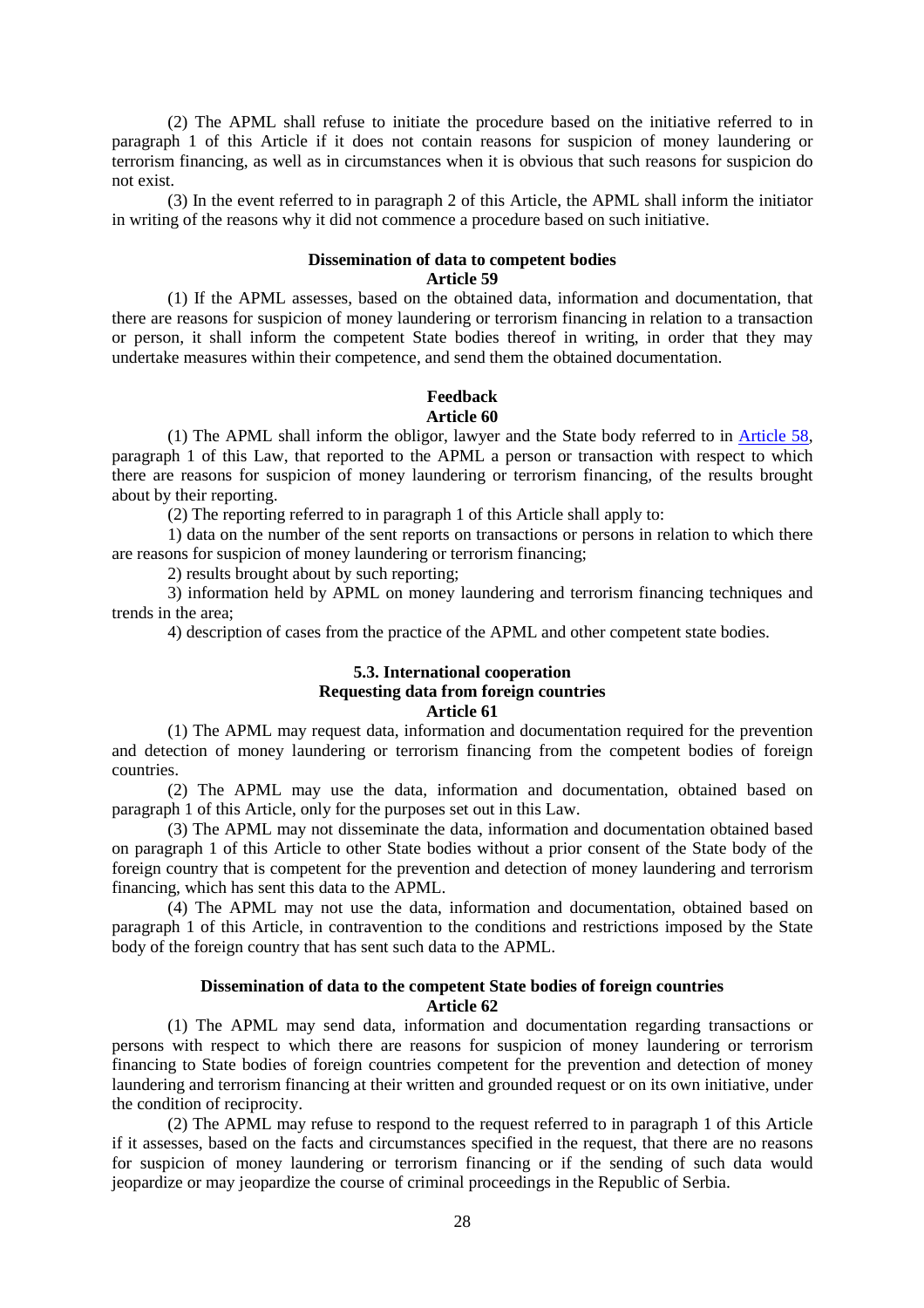(3) The APML shall inform in writing the State body of the foreign country that requested data, information or documentation of the refusal of the request, and shall indicate in the notification the reasons why it refused the request.

(4) The APML may set conditions and restrictions under which a body of a foreign country may use the data, information and documentation referred to in paragraph 1 of this Article.

#### **Temporary suspension of a transaction at the request of the competent body of a foreign country**

#### **Article 63**

(1) The APML may issue a written order temporarily suspending the execution of a transaction, under the conditions laid down in this Law and under conditions of reciprocity, for a maximum of 72 hours and on the basis of a written and grounded request of a State body of a foreign country competent for the prevention and detection of money laundering and terrorism financing.

(2) The provisions of Article 56 of this Law shall apply as appropriate to the temporary suspension of execution of transaction referred to in paragraph 1 of this Article.

(3) The APML may refuse to carry out the request referred to in paragraph 1 of this Article if it assesses, on the basis of facts and circumstances stated in the request, that there are no reasons for suspicion of money laundering or terrorism financing, of which it shall inform in writing the competent requesting body of the foreign country, stating the reasons for the refusal.

#### **Requesting a temporary suspension of a transaction from the competent body of a foreign country**

#### **Article 64**

(1) The APML may request from the body of a foreign country that is competent for the prevention and detection of money laundering and terrorism financing to order a temporary suspension of a transaction if there are reasonable grounds for suspicion of money laundering or terrorism financing in relation to a transaction or person.

## **5.4. Prevention of money laundering and terrorism financing Prevention of money laundering and terrorism financing**

#### **Article 65**

(1) The APML shall undertake the following tasks in the prevention of money laundering and terrorism financing:

1) conduct the supervision of the implementation of the provisions of this Law and take actions and measures within its competence in order to remove observed irregularities;

2) submit recommendations to the Minister for amending this Law and other regulations governing the prevention and detection of money laundering and terrorism financing;

3) take part in the development of the list of indicators for the identification of transactions and persons with respect to which there are reasons for suspicion of money laundering or terrorism financing;

4) make drafts and give opinions on the application of this Law and regulations adopted based on this Law;

5) make drafts and issue recommendations for a uniform application of this Law and regulations made under this Law in the obligor and lawyer;

6) develop plans and implement training of APML's employees and cooperates in matters of professional education, training and improvement of employees in the obligor and lawyer in relation to the implementation of regulations in the area of the prevention of money laundering and terrorism financing;

7) initiate procedures to conclude cooperation agreements with the State bodies, competent bodies of foreign countries and international organizations;

8) participate in international cooperation in the area of detection and prevention of money laundering and terrorism financing;

9) publish statistical data in relation to money laundering and terrorism financing;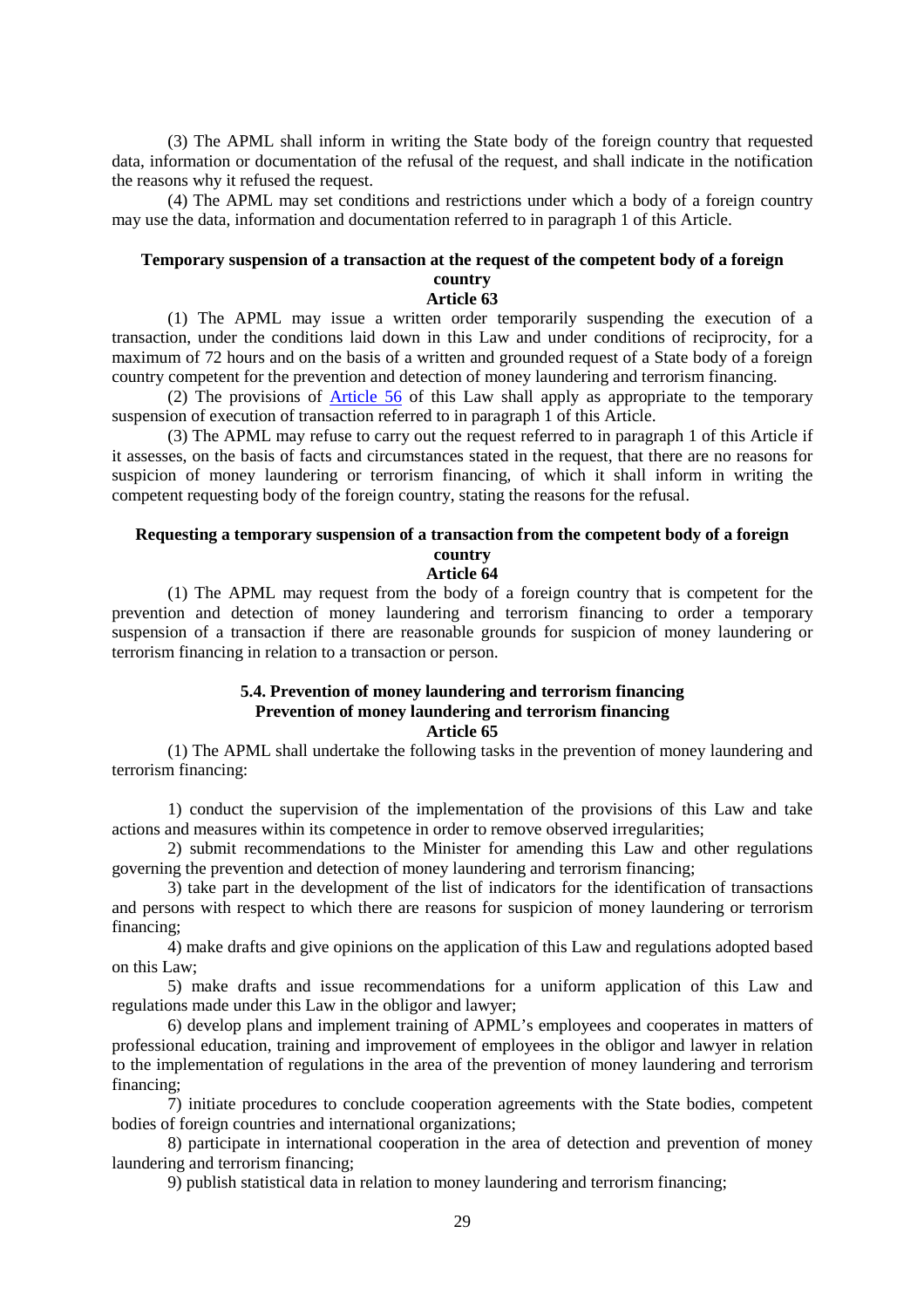10) provide information to the public on the money laundering and terrorism financing manifestations;

11) perform other tasks in accordance with the law.

#### **5.5. Other responsibilities Work reports Article 66**

(1) The APML shall submit a work report to the Government, no later than until 31 March of the current year for the previous year.

(2) The report referred to in paragraph 1 of this Article shall include statistical data on money laundering or terrorism financing manifestations, money laundering or terrorism financing trends, as well as data on APML's activities.

#### **VI CONTROL OF CROSS-BORDER TRANSPORTATION OF BEARER NEGOTIABLE INSTRUMENTS**

## **Declaring bearer negotiable instruments**

**Article 67** 

(1) Any natural person crossing the state border carrying bearer negotiable instruments amounting to EUR 10,000 or more either in RSD or foreign currency, shall declare it to the competent customs body.

(2) The declaration referred to in paragraph 1 of this Article shall contain the data referred to in Article 81, paragraph 5 of this Law.

(3) The Minister shall prescribe the form and content of the declaration, procedure to file and fill out the declaration as well as the manner to inform natural persons crossing the state border of this obligation.

#### **Customs control Article 68**

(1) The competent customs body, when conducting customs control in accordance with law, shall control the fulfilling of the requirement referred to in Article 67 of this Law.

#### **Reasons for suspicion of money laundering or terrorism financing Article 69**

(1) If the competent customs body establishes that a natural person is transferring, across the state border, bearer negotiable instruments in the amount lower than the amount referred to in Article 67, paragraph 1 of this Law, and there are reasons for suspicion of money laundering or terrorism financing, it shall obtain the data referred to in Article 81, paragraph 6 of this Law.

(2) The competent customs body shall temporarily seize the bearer negotiable instruments that have not been declared and shall deposit them into the account, kept with the National Bank of Serbia, held by the body competent to adjudicate in minor offence proceedings. A certificate shall be issued on any seized bearer negotiable instruments.

## **VII RESPONSIBILITIES OF STATE BODIES AND OTHER LEGAL PERSONS Competent customs bodies**

**Article 70** 

(1) The competent customs body shall send the data referred to in Article 81, paragraph 5 of this Law to the APML regarding each declared or non-declared cross-border transportation of bearer negotiable instruments within three days from the date of such transfer, and where there are reasons for suspicion of money laundering or terrorism financing it shall also state the reasons thereof.

(2) The competent customs body shall send the data referred to in Article 81, paragraph 6 of this Law to the APML within the time set in paragraph 1 of this Article in case of any cross-border transportation of bearer negotiable instruments in the amount lower than the amount referred to in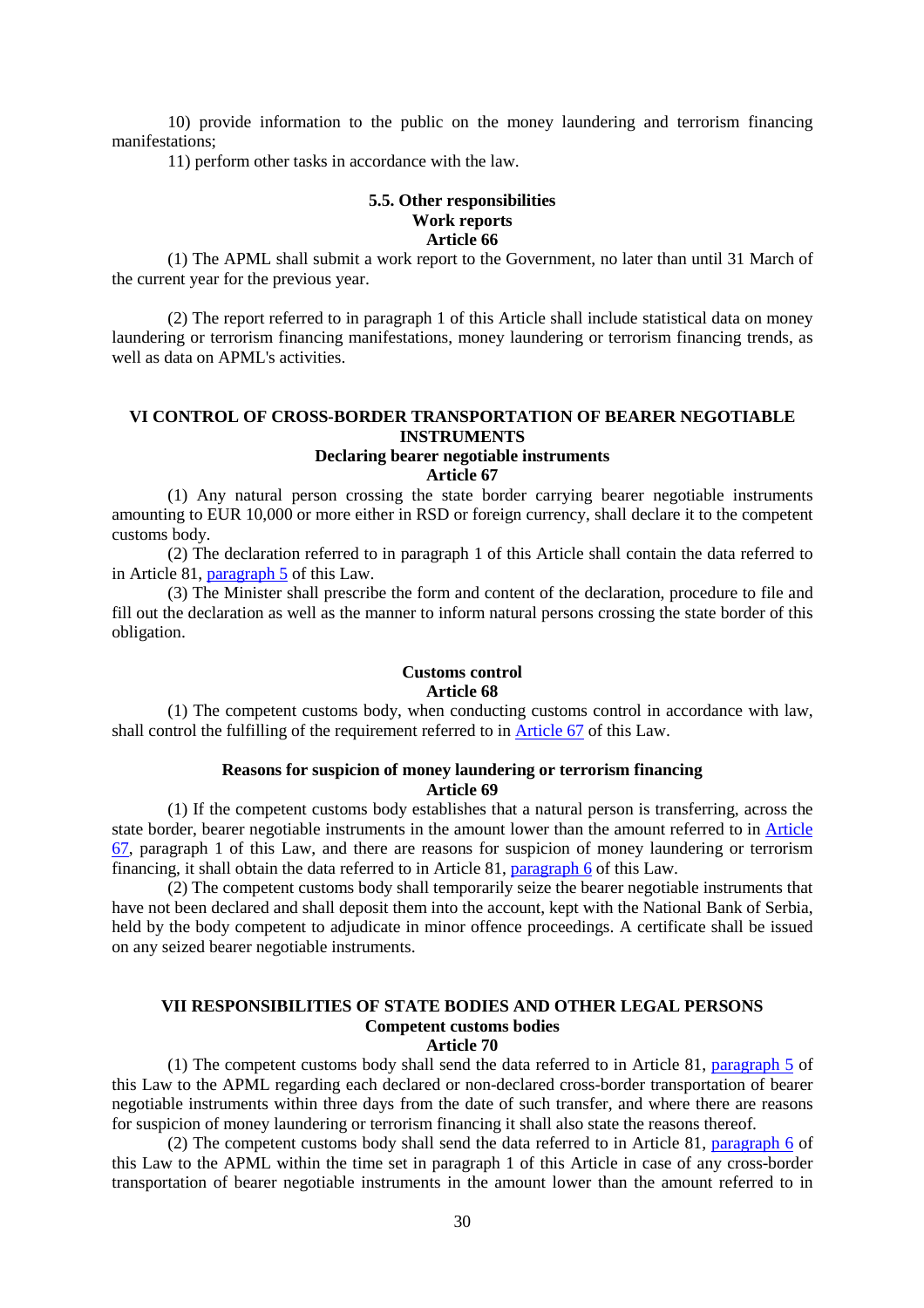Article 67, paragraph 1 of this Article, if there are reasons for suspicion of money laundering or terrorism financing.

#### **Securities market organizers and the securities Central Register, depository and clearing Article 71**

(1) The organizer of the market, pursuant to the law governing the securities market and the securities Central Register, securities depository and clearing shall inform the APML in writing where they establish or identify any facts, when performing tasks within their remit, that are or may be linked to money laundering or terrorism financing.

## **Courts, public prosecutors' offices and other State bodies**

**Article 72** 

(1) Courts, public prosecutors' offices and other State bodies competent to submit reports shall regularly send to the APML, for the purposes of compilation and analysis, data and information on proceedings concerning minor offences, economic offences and criminal offences related to money laundering and terrorism financing, about the perpetrators, as well as about the confiscation of proceeds generated from a criminal offence (hereinafter referred to as: 'proceeds').

(2) State bodies competent to send reports shall regularly send to the APML the following data:

1) Reporting date;

2) Name, surname, date and place of birth, or the business name and seat of the reported person;

3) Legal qualification of the offence, as well as the place, time and manner of commission of the offence;

4) Legal qualification of the predicate offence, as well as the place, time and manner of commission of the offence;

(3) The State Public Prosecutor's Office and other competent prosecutors' offices shall annually as well as upon request of the APML, send the following data to the APML:

1) Date of indictment;

2) Name, surname, date and place of birth, or the business name and seat of the indicted person;

3) Legal qualification of the offence, as well as the place, time and manner of commission of the offence;

4) Legal qualification of the predicate offence, as well as the place, time and manner of commission of the offence;

(4) Courts shall annually, as well as upon request of the APML, send the following data to the APML:

1) Name, surname, date and place of birth, or the business name and seat of the person against which the proceedings have been initiated;

2) Legal qualification of the offence, type and amount of the seized or confiscated proceeds;

3) Type of punishment and sentence;

4) Latest court decision passed in the proceedings at the time of reporting;

5) Data on the letters rogatory received and sent in relation to the criminal offences referred to in paragraph 1 of this Article or predicate offences;

6) Data on all received and sent requests for seizure or confiscation of proceeds regardless of the type of criminal offence.

(6) The ministry competent for judiciary shall send to the APML annually as well as upon its request, data on the received and sent requests for extradition in relation to criminal offences referred to in paragraph 1 of this Article.

(7) The competent State bodies that received the information referred to in Article 59 of this Law from the APML shall send the data on the measures taken and decisions made, once a year, but no later than by the end of February of the current year for the previous year, as well as at its request.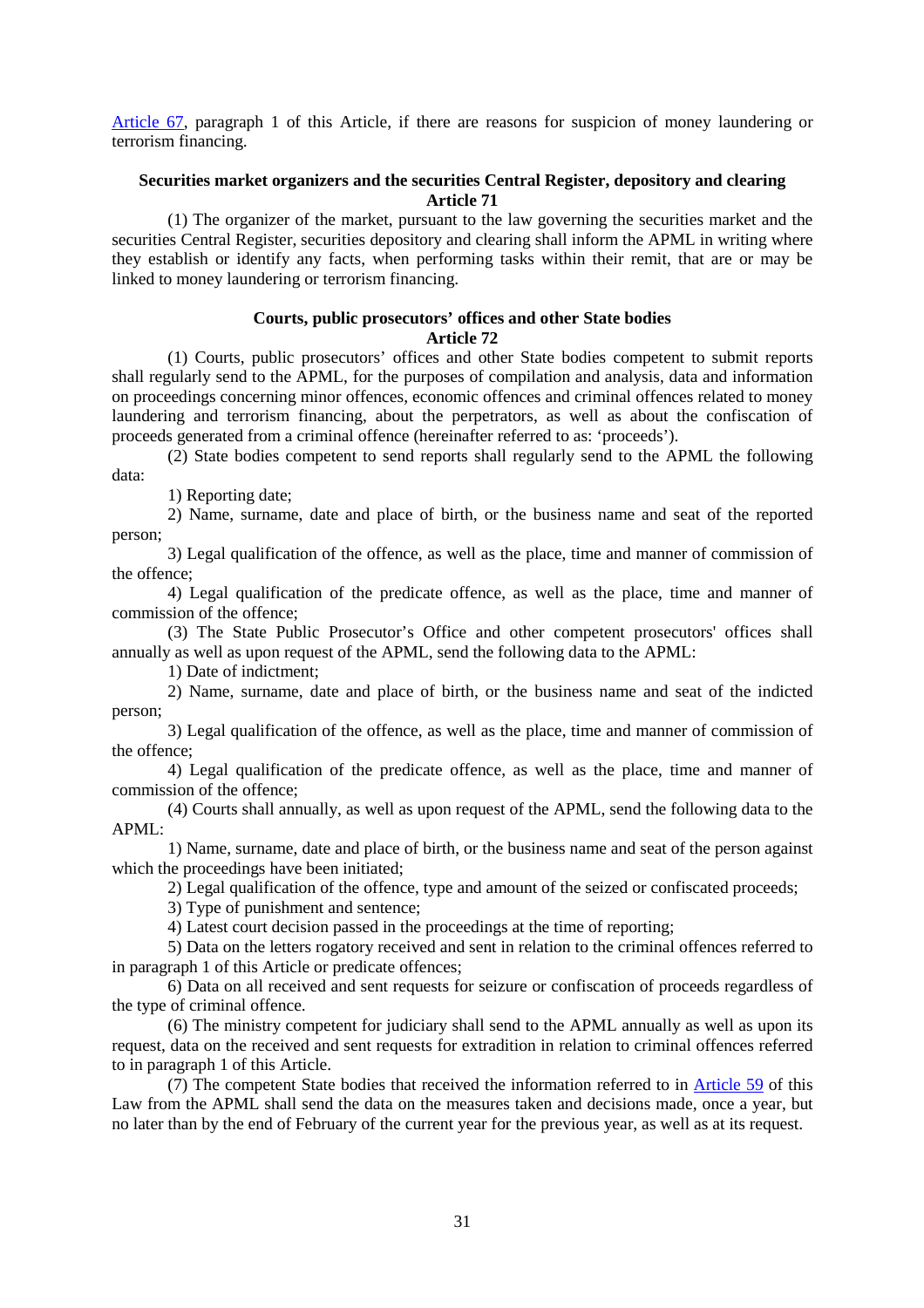#### **VIII DATA PROTECTION AND KEEPING AND RECORD KEEPING**

#### **8.1. Data protection**

**Prohibition of disclosure** ('no tipping off')

#### **Article 73**

(1) The obligor, lawyer and their employees, including the members of the governing, supervisory or other managing bodies, or any other person having access to the data referred to in Article 81 of this Law shall not disclose to the customer or any other person the following:

1) that the APML was sent, or is being sent, data, information and documentation on a customer or transaction with respect to which there is suspicion of money laundering or terrorism financing;

2) that the APML has issued, based on Articles 56 and 63 of this Law, an order for a temporary suspension of transaction;

3) that the APML has issued, based on Article 57 of this Law, an order to monitor financial operations of the customer;

4) that proceedings against a customer or a third party have been initiated or may be initiated in relation to money laundering or terrorism financing.

(2) The prohibition referred to in paragraph 1 of this Article shall not apply to the situations:

1) when the data, information and documentation obtained and maintained by the obligor or lawyer in accordance with this Law are required to establish facts in criminal proceedings and if such data is required by the competent court in accordance with law.

2) if the data referred to in item 1 of this Article is requested by the body referred to in Article 82 of this Law in the supervision of the implementation of the provisions of this Law;

3) if the lawyer, auditing company, licensed auditor, legal or natural person offering accounting services or the services of tax advising attempt to dissuade a customer from illegal activities.

## **Data confidentiality**

**Article 74** 

(1) Data, information and documentation obtained by the APML under this Law will be classified with an appropriate degree of confidentiality.

(2) Dissemination of data, information and documentation referred to in paragraph 1 of this Article to the competent State bodies and the foreign State bodies competent for the prevention and detection of money laundering and terrorism financing shall not be considered breach of data confidentiality.

(3) Sending of data, information and documentation by the obligor, lawyer or their employees to the APML, correspondent bank, pursuant to Article 29 of this Law, and third party, pursuant to Articles 23 to 26 of this Law, shall not be considered breach of obligation to keep a business, banking or professional secret.

#### **Exemption from responsibility Article 75**

(1) The obligor, lawyer and their employees shall not be held liable for any damage done to customers or third parties unless it has been proven that such damage was caused intentionally or through gross negligence when, under this law, they:

1) obtain and process data, information and documentation about customers;

2) send to the APML data, information and documentation about their customers;

3) execute the order of the APML to temporarily suspend the execution of a transaction or to monitor the financial transactions of a customer;

4) temporarily suspend a transaction, under the provision of Article 56, paragraph 8 of this Law.

(2) The obligor, lawyer, and their employees shall not be held liable, either disciplinary or criminally, for any breach of the obligation to keep the business, banking or professional secrets, in the following circumstances:

1) when they send data, information and documentation to the APML in accordance with this Law;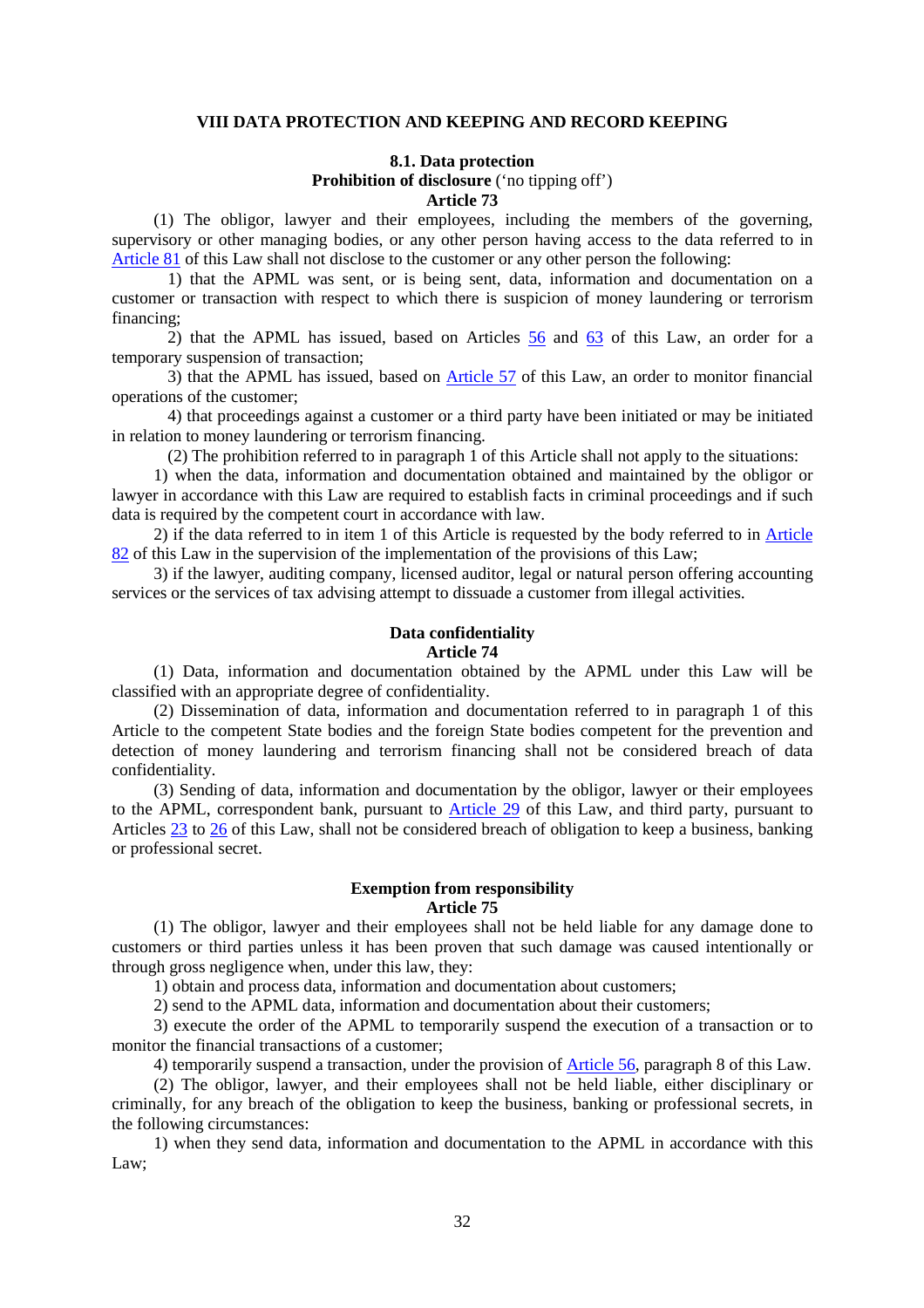2) when they process data, information and documentation in order to examine customers or transactions with respect to which there are reasons for suspicion of money laundering or terrorism financing.

#### **Use of data, information and documentation Article 76**

(1) The APML, other competent State body or holder of public authority as well as the obligor and lawyer and their employees may use the data, information and documentation, obtained under this Law, only for the purposes laid down in the law.

#### **8.2. Keeping of data Period for keeping the data in the obligor and lawyer Article 77**

(1) The obligor and lawyer shall keep the data and documentation that are obtained under this Law concerning a customer, established business relationships with a customer and executed transactions for a period of 10 years from the date of termination of the business relationship, executed transaction, or the latest access to a safe deposit box or entry into a casino.

(2) The obligor and lawyer shall keep the data and documentation about the compliance officer, deputy compliance officer, professional training of employees and executed internal controls for a period of at least five years from the date of termination of the duty of the compliance officer, implemented professional training or conducted internal control.

#### **Period for keeping data in the competent customs body**

#### **Article 78**

(1) The competent customs body shall keep the data obtained in accordance with this Law for a period of at least 10 years from the date at which it was obtained.

#### **Period for keeping data in the APML Article 79**

(1) The APML shall keep the data from the records it maintains under this Law for a period of at least 10 years from the date at which it was obtained.

#### **7.3 Records Record keeping Article 80**

(1) The obligor shall keep the following records of data:

1) Concerning the customers, as well as business relationships and transactions referred to in Article 9 of this Law;

2) That was sent to the APML pursuant to Article 37 of this Law.

(2) The lawyer shall keep the following records of data:

1) Concerning the customers, as well as business relationships and transactions referred to in Article 9 of this Law;

2) That was sent to the APML in pursuant to Article 48 of this Law.

(3) The competent customs body shall keep records on:

1) The declared and non-declared cross-border transportation of bearer negotiable instruments amounting to EUR 10,000 or more in RSD or foreign currency;

2) Cross-border transportation or an attempt at cross-border transportation of bearer negotiable instruments in the amount lower than EUR 10,000 in RSD or in foreign currency if there are reasons for suspicion of money laundering or terrorism financing.

(4) The APML shall keep the records of:

1) Data on persons and transactions referred to in Article 37 of this Law;

2) Data on persons and transactions referred to in Article 48 of this Law;

3) Issued orders for the temporary suspension of a transaction referred to in Article 56 and 63 of this Law;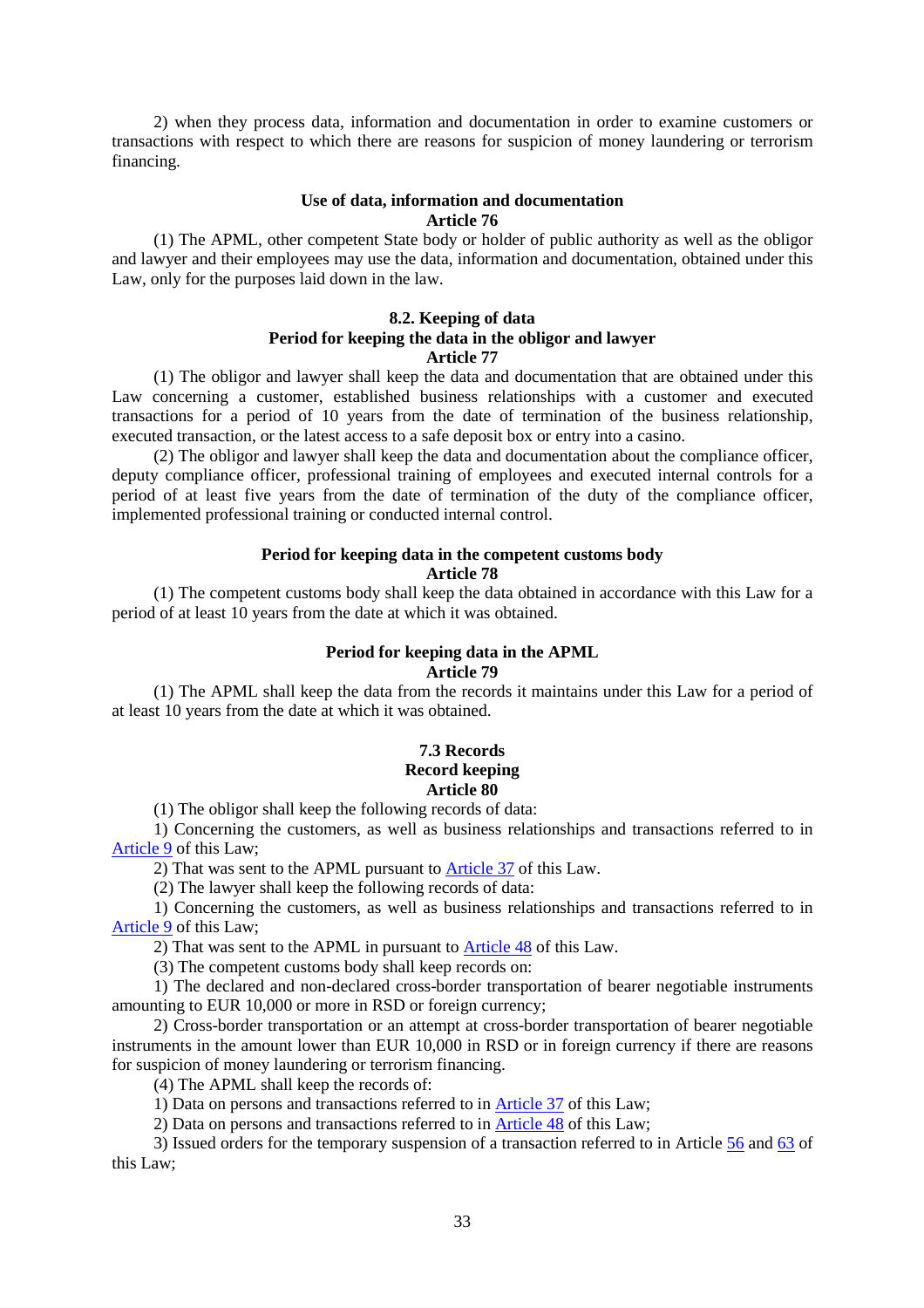4) Issued orders for the monitoring of financial transactions of a customer referred to in Article 57 of this Law;

5) Received initiatives referred to in Article 58 of this Law;

6) Data transferred to the competent State bodies in accordance with Article 59 of this Law;

7) Data received and sent in accordance with Articles 61 and 62 of this Law;

8) Data on minor offences, economic offences, and criminal offences referred to in Article 72 of this Law;

9) Deficiencies, illegitimate acts or imposed measures in the supervision referred to in Article 82 of this Law;

10) The reports referred to in Article 71 and 86 of this Law.

#### **Content of records Article 81**

(1) Records of data on customers, business relationships and transactions referred to in Article 80, paragraph 1, item 1 of this Law shall contain:

1) Business name, address, seat, registry number, and tax identification number (hereinafter referred to as: TIN) of the legal person establishing a business relationship or carrying out a transaction, i.e. for which a business relationship is established or transaction executed;

2) Name and surname, date and place of birth, place of permanent or temporary residence, unique personal identity number (hereinafter referred to as: UPIN), of the representative, empowered representative or procura holder who establishes a business relationship or executes a transaction on behalf of and for the account of a customer which is a legal person or any other person under civil law referred to in Article 3, paragraph 1, item 10 of this Law, as well as the type and number of the personal document, date and place of issue;

3) Name and surname, date and place of birth, place of permanent or temporary residence and UPIN of the natural person, his legal representative and empowered representative, as well as of the entrepreneur establishing a business relationship or carrying out a transaction, i.e. for whom a business relationship is established or transaction executed, as well as the type and number of personal document, name of the issuer, and the date and place of issue.

4) Business name, address, seat, registry number and TIN of the entrepreneur;

5) Name and surname, date and place of birth and place of permanent or temporary residence of a natural person entering a casino or accessing a safe-deposit box;

6) Purpose and intended nature of a business relationship, as well as information on the type of business and business activities of a customer;

7) Date of establishing of a business relationship, i.e. date and time of entrance into a casino or access to a safe-deposit box;

8) Date and time of transaction;

9) Amount and currency of the transaction;

10) The intended purpose of the transaction, name and surname as well as the place of permanent residence, or the business name and seat of the intended recipient of the transaction;

11) Manner in which a transaction is executed;

12) Data and information on the origin of property which was the subject matter or which will be the subject matter of a business relationship or transaction;

13) Reasons for suspicion of money laundering or terrorism financing;

14) Name, surname, date and place of birth, and place of permanent or temporary residence of the beneficial owner of the customer, whereas in the case referred to in Article 3, paragraph 1, item 13, line 2 of this Law, data on the category of the person in whose interest the person under foreign law was founded or operates;

15) Name of the person under civil law referred to in Article 3, paragraph 1, item 10 of this Law, and name and surname, date and place of birth and place of permanent or temporary residence of each member of such person.

(2) The records of data sent to the APML in accordance with Article 37 of this Law shall contain the data referred to in paragraph 1 of this Article.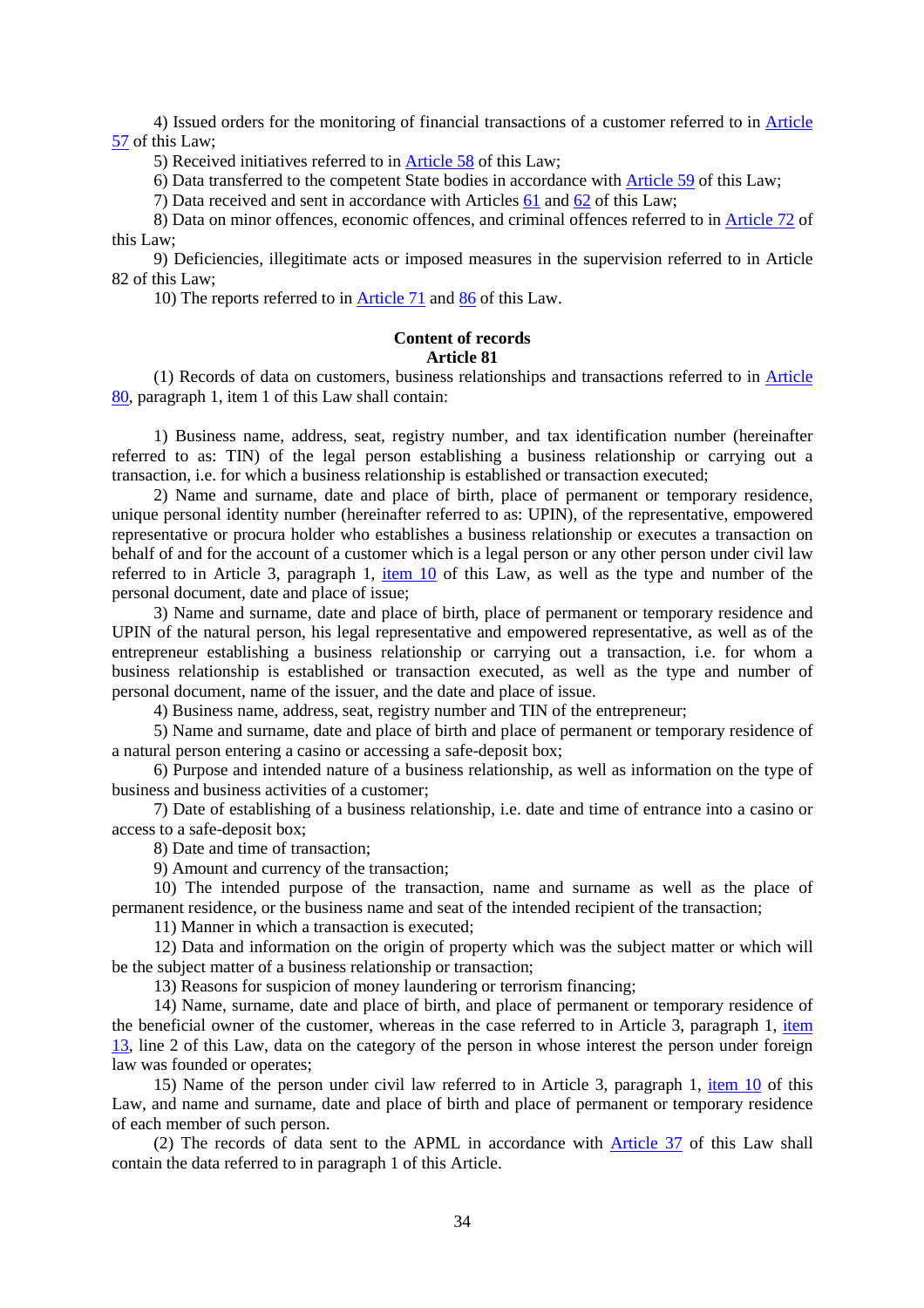(3) Records of data on customers, business relationships and transactions maintained by lawyers pursuant to Article 80, paragraph 2, item 1 of this Law shall contain:

1) Name and surname, date and place of birth, place of permanent or temporary residence, UPIN, type, number, place and date of issue of a personal identity document of the natural person and entrepreneur, or the business name, address, seat, registry number and TIN of the legal person and entrepreneur to whom the lawyer provides services;

2) Name and surname, date and place of birth, place of permanent or temporary residence, UPIN, type, number, place and date of issue of the personal document of the representative of the legal person or legal representative or empowered representative of the physical person who establishes a business relationship or carries out a transaction on behalf of and for the account of such legal or natural person;

3) Data referred to in paragraph 1, item 14 of this Article concerning the legal person to whom the lawyer provides a service;

4) Purpose and intended nature of a business relationship, as well as information on the type of business activities of a customer;

5) Date of establishing a business relationship:

6) Date of transaction;

7) Amount and currency of the transaction;

8) The intended purpose of the transaction, name and surname as well as the place of permanent residence, or the business name and seat of the intended recipient of the transaction;

9) Manner in which a transaction is executed;

10) Data and information on the origin of property which was the subject matter or which will be the subject matter of a business relationship or transaction;

11) Name and surname, date and place of birth, place of permanent or temporary residence and UPIN of the natural person and entrepreneur, or the business name, address and seat, registry number and TIN of the legal person and entrepreneur with respect to which there are reasons for suspicion of money laundering or terrorism financing;

12) Data on the transaction with respect to which there are reasons for suspicion of money laundering or terrorism financing (amount and currency of transaction, date and time of transaction);

13) Reasons for suspicion of money laundering or terrorism financing.

(4) The records of data sent to the APML in accordance with Article 48 of this Law shall contain the data referred to in paragraph 3 of this Article.

(5) Records of declared and non-declared cross-border transportation of bearer negotiable instruments amounting to EUR 10,000 or more in RSD or foreign currency shall contain:

1) Name and surname, place of residence, date and place of birth and citizenship of the person transferring the instruments, as well as the passport number including the date and place of issue;

2) Business name, address and seat of the legal person, i.e. name, surname, place of permanent or temporary residence, date and place of birth and citizenship of the owner if such instruments or the person for whom the cross-border transportation is being carried out, as well as the passport number, including the date and place of issue;

3) Business name, address and seat of the legal person, i.e. name, surname, place of permanent or temporary residence, date and place of birth and citizenship of the recipient of such instruments;

4) Type of the instruments;

5) Amount and currency of the bearer negotiable instruments transferred;

6) Origin of the bearer negotiable instruments transferred;

7) Purpose for which the instruments will be used;

8) Place, date and time of the crossing of the state border;

9) Means of transportation used to transfer the instruments;

10) Route (country of departure and date of departure, transit country, country of destination and date of arrival), transport company and reference number (e.g. flight number);

11) Data on whether or not the bearer negotiable instruments have been declared;

(6) Records on cross-border transportation of bearer negotiable instruments in the amount lower than EUR 10,000 in RSD or in foreign currency if there are reasons for suspicion of money laundering or terrorism financing shall contain: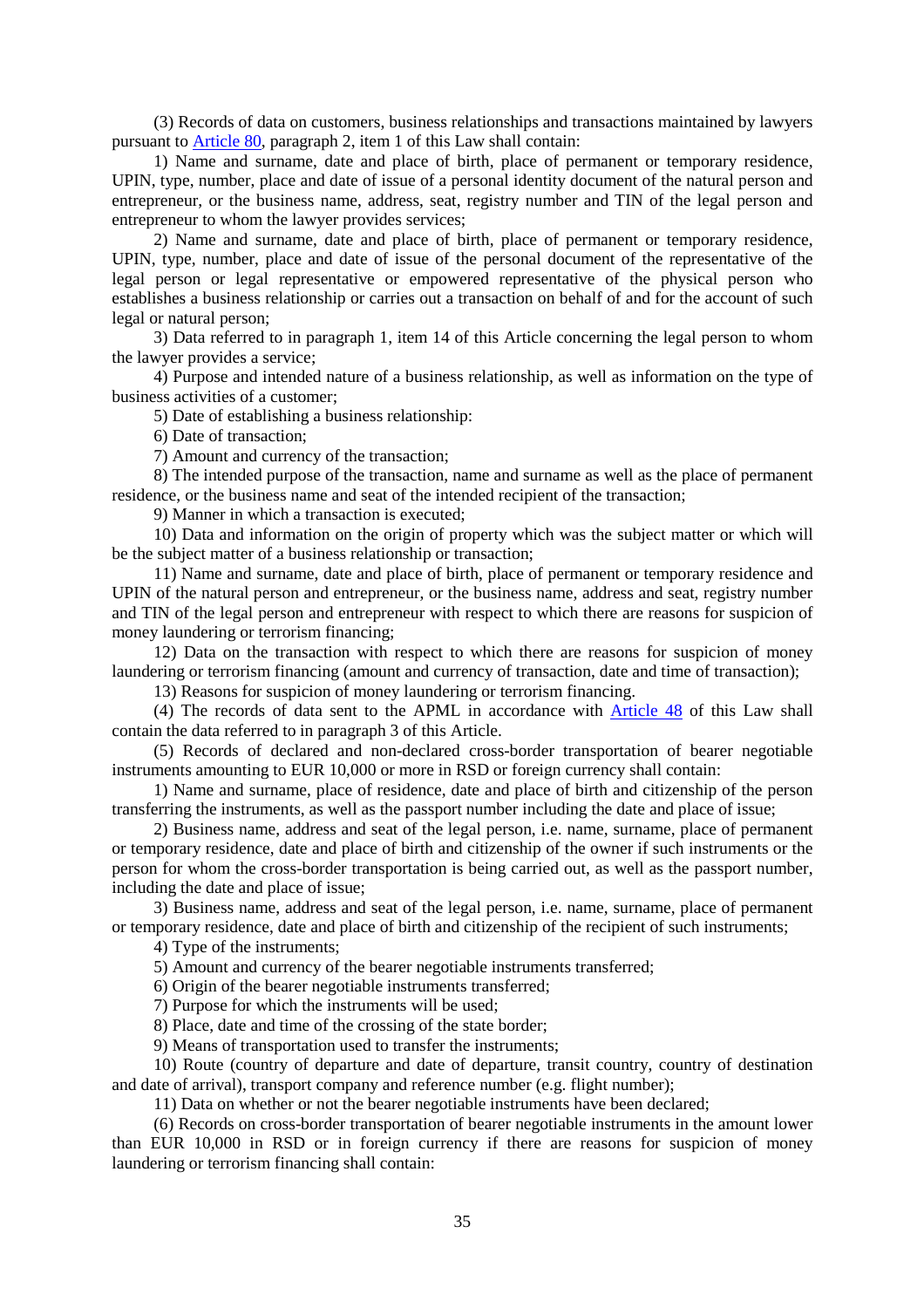1) Name, surname, place of permanent residence, date and place of birth and citizenship of the person declaring or not declaring such instruments;

2) Business name and seat of the legal person, i.e. name, surname, place of permanent residence and citizenship of the owner of such instruments, or of the person for which the cross-border transportation of such instruments is being carried out;

3) Business name, address and seat of the legal person, i.e. name, surname, place of permanent or temporary residence, date and place of birth and citizenship of the recipient of such instruments;

4) Type of the instruments;

5) Amount and currency of the bearer negotiable instruments transferred;

6) Origin of the bearer negotiable instruments transferred;

7) Purpose for which the instruments will be used;

8) Place, date and time of the crossing of the state border;

9) Means of transportation used to transfer the instruments;

10) Reasons for suspicion of money laundering or terrorism financing.

(7) The records of orders for a temporary suspension of execution of a transaction shall contain:

1) Business name of the obligor to which the order applies;

2) Date and time of issue of the order;

3) Amount and currency of the transaction whose execution is temporarily suspended;

4) Name and surname, place of permanent or temporary residence, date and place of birth and UPIN of the natural person requesting the transaction which has been temporarily suspended;

5) Name and surname, place of permanent or temporary residence, date and place of birth and UPIN of the natural person, or the business name, address and seat of the legal person which is the recipient of the instruments, or the data about the account to which such instruments are transferred;

6) Data about the State body which was informed on the temporary suspension of a transaction.

(8) The records of the issued orders for the monitoring of financial transactions of a customer shall contain:

1) Business name of the obligor to which the order applies;

2) Date and time of issue of the order;

3) Name and surname, place of permanent or temporary residence, date and place of birth and UPIN of the natural person, or the business name, address and seat of the legal person to which the order applies.

(9) Records on the initiatives referred to in Article 58 of this Law shall contain:

1) Name and surname, place of permanent or temporary residence and UPIN of the natural person, or the business name, seat, registry number and TIN of the legal person with respect to which there are reasons for suspicion of money laundering or terrorism financing;

2) The data on the transaction for which there are reasons for suspicion of money laundering or terrorism financing (amount, currency and date of transaction, or the period of the execution of transaction);

3) Reasons for suspicion of money laundering or terrorism financing. (10) The records of data transferred to the competent State bodies in accordance with Article 59 of this Law shall contain:

1) Name and surname, date and place of birth, place of permanent or temporary residence and UPIN of the natural person, or the business name, seat, registry number and TIN of the legal person in with respect to which the APML has sent the data, information and documentation to the competent State body;

2) The data on the transaction for which there are reasons for suspicion of money laundering or terrorism financing (amount, currency and date of transaction, or the time of the execution of transaction);

3) Reasons for suspicion of money laundering or terrorism financing;

4) Data on the body to which the data were sent.

(11) The records of data received and sent in accordance with Articles 61 and 62 of this Law shall contain:

1) Name of the country or body to which the APML sends or from which it requests data, information and documentation;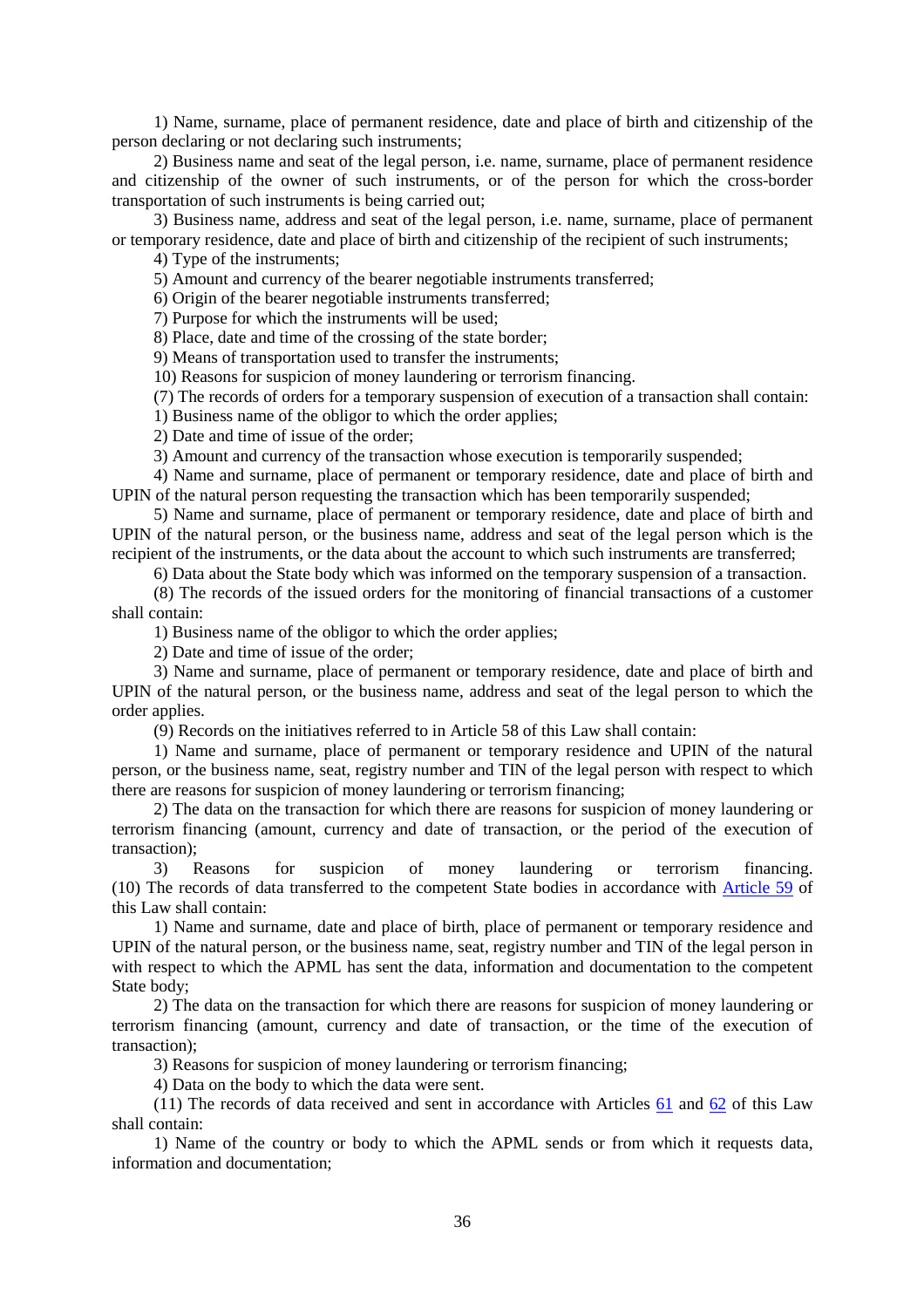2) Data on the transactions or persons concerning which the APML sends or requests the data referred to in paragraph 1 of this Article.

(12) The records of data on minor offences, economic offences, and criminal offences referred to in Article 72 of this Law shall contain:

1) Date of report, indictment, or institution of proceedings;

2) Name, surname, date and place of birth, or the business name and seat of the reported or charged person, or the person against whom the proceedings have been instituted;

3) Legal qualification of the offence, as well as the place, time and manner of commission of the offence;

4) Legal qualification of the predicate offence, as well as the place, time and manner of commission of such offence;

5) Type and amount of the seized or confiscated proceeds from a criminal offence, economic offence or minor offence;

6) Type of punishment and sentence;

7) Latest court decision passed in the proceedings at the time of reporting;

8) Data on the rogatory letters received and sent in relation to the criminal offences of money laundering and terrorism financing or predicate offences;

9) Data on the received and sent requests for seizure or confiscation of illegal proceeds regardless of the type of criminal offence, economic offence, or minor offence.

10) Data on the received and sent extradition requests in relation to the criminal offences of money laundering or terrorism financing.

(13) Records of minor offences and measures imposed in the supervision referred to in Article 82 of this Law shall contain:

1) Name, surname, date and place of birth, place of permanent or temporary residence, citizenship and UPIN of the natural person, as well as, with respect to the responsible person and compliance officer in a legal person, work position and tasks performed;

2) Business name, address, seat, registry number and TIN of the legal person:

3) Description of the minor offence or deficiency;

4) Data on the imposed measures.

(14) The records of the reports referred to in Article 71 and 86 of this Law shall contain:

1) Name and surname, date and place of birth, place of permanent or temporary residence and UPIN of the natural person, or the business name, seat, registry number and TIN of the legal person to which the facts, which are linked or which might be linked with money laundering or terrorism financing, apply;

2) Data on the transaction to which the facts which are linked or which may be linked to money laundering or terrorism financing apply (amount, currency, date, or the time of the execution of transaction);

3) Description of the facts which are linked or which may be linked to money laundering or terrorism financing.

### **IX SUPERVISION**

# **9.1. Bodies competent for supervision Bodies competent for supervision and their powers**

# **Article 82**

(1) The supervision of the implementation of this Law by the obligor and lawyer shall be conducted by the following bodies, within their respective competences:

## 1) APML;

2) National Bank of Serbia;

- 3) Securities Commission
- 4) Tax Administration;
- 5) Ministry competent for supervisory inspection in the area of trade;
- 6) Foreign Currency Inspectorate;
- 7) Administration for Games of Chance;

8) Ministry competent for finance;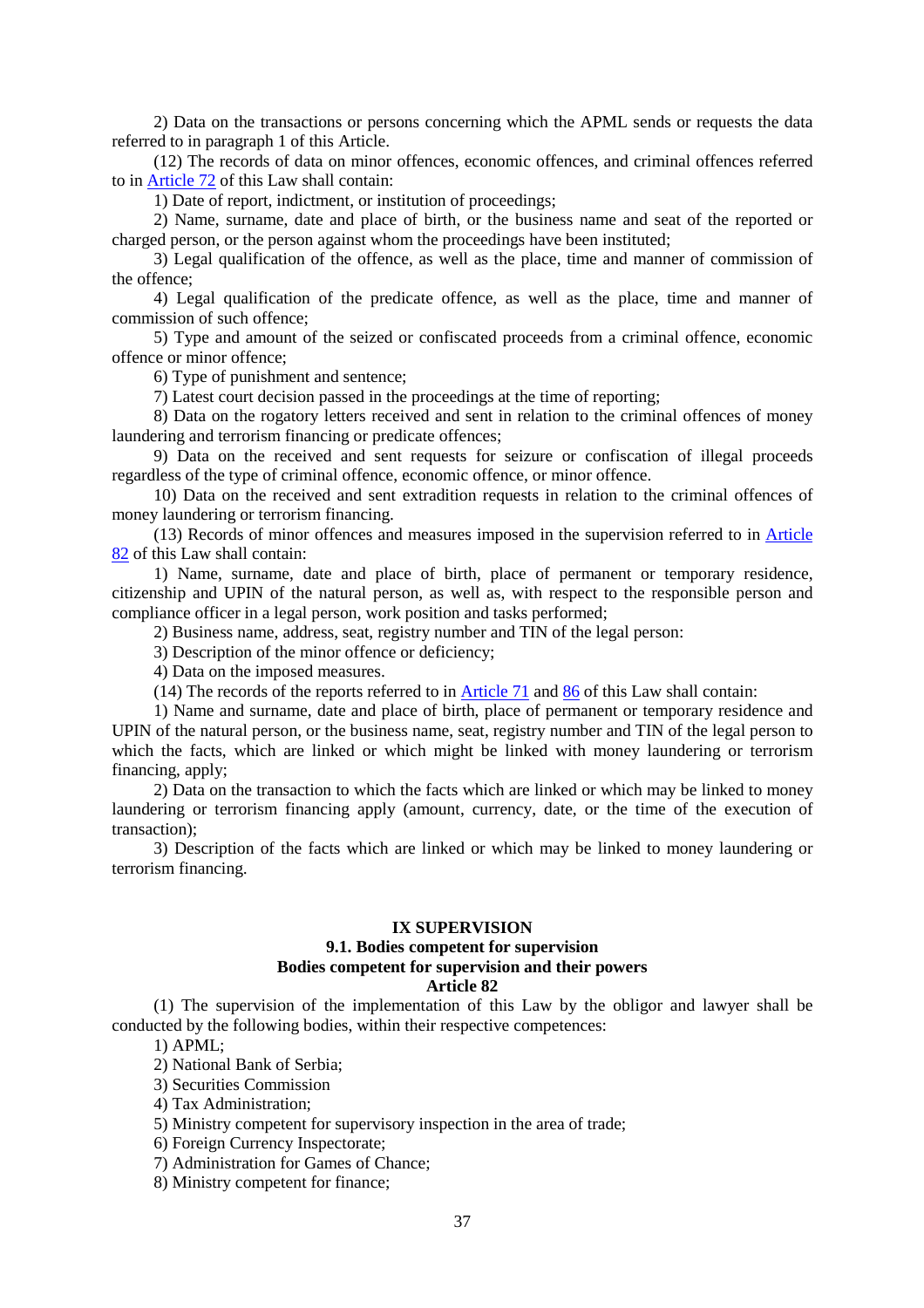9) Ministry competent for postal communication;

10) Bar Association;

11) Chamber of Licensed Auditors.

(2) If the body referred to in paragraph 1 of this Article, when conducting supervision, establishes irregularities or illegal acts in the implementation of this Law, it shall, in accordance with the law governing its supervising powers, act as follows:

1) Demand that the irregularities and deficiencies be remedied in the period which it sets itself;

2) Lodge a request to the competent body for the institution of an adequate procedure;

3) Take other measures and actions for which it is authorized in the law.

# **APML competence in supervision**

# **Article 83**

(1) The APML shall conduct supervision of the implementation of this Law by the obligors and lawyers by collecting, processing, and analysing data, information, and documentation sent to the APML under this Law.

(2) The APML shall supervise the implementation of this Law by obligors specified in Article 4, paragraph 1, item 7), and Article 4, paragraph 2, item 5) and 7) of this Law in case of domestic payment operations, as well as Article 4, paragraph 1, item 11) and 12), and Article 4, paragraph 2, items 2) to 4) and item 6) of this Law.

(3) When conducting supervision the APML's employee shall identify themselves using the official ID card and badge

(4) The obligor and lawyer shall send the APML data, information, and documentation required for the supervision immediately, and no later than 15 days from the date of request.

(5) The APML may request from the state bodies and public authority holders all data, information, and documentation that are required for supervision under this Law.

## **Other bodies competent for supervision**

### **Article 84**

(1) The National Bank of Serbia shall supervise the implementation of this Law by the obligors referred to in Article 4, paragraph 1, items 1 and 2, and items 4 to 6 of this Law.

(2) The Securities Commission shall supervise the implementation of this Law by the obligors referred to in Article 4, paragraph 1, item 1 with respect to custody and broker-dealer business, and Article 4, paragraph 1, items 3 and 8 of this Law.

(3) The Administration for Games of Chance shall supervise the implementation of this Law by the obligors referred to in Article 4, paragraph 1, items 9 and 10 of this Law.

(5) The ministry competent for postal communication shall supervise the implementation of this Law by the obligors referred to in Article 4, paragraph 1, item 7 of this Law with respect to valuable mail.

(6) The ministry competent for supervisory inspection in the area of trade shall supervise the implementation of this Law by the obligors referred to in Article 4, paragraph 2, item 1 of this Law.

(8) The Bar Association shall supervise the implementation of this Law by the lawyer.

 (10) The Tax Administration and the ministry competent for supervisory inspection in the area of trade shall supervise the implementation of the provision of Article 36 of this Law.

(11) The Foreign Currency Inspectorate shall supervise the implementation of this Law by the obligors referred to in Article 4, paragraph 1, items 2 and 7, and Article 4, paragraph 2, items 5 and 7 of this Law with respect to international payment operations.

(12) The bodies referred to in this Article shall send each other, upon request, all data and information required for supervision of the implementation of this Law.

(13) The obligor and lawyer shall send data, information and documentation required for supervision to the bodies referred in this Article promptly and no later than 15 days from the date of receipt of a request.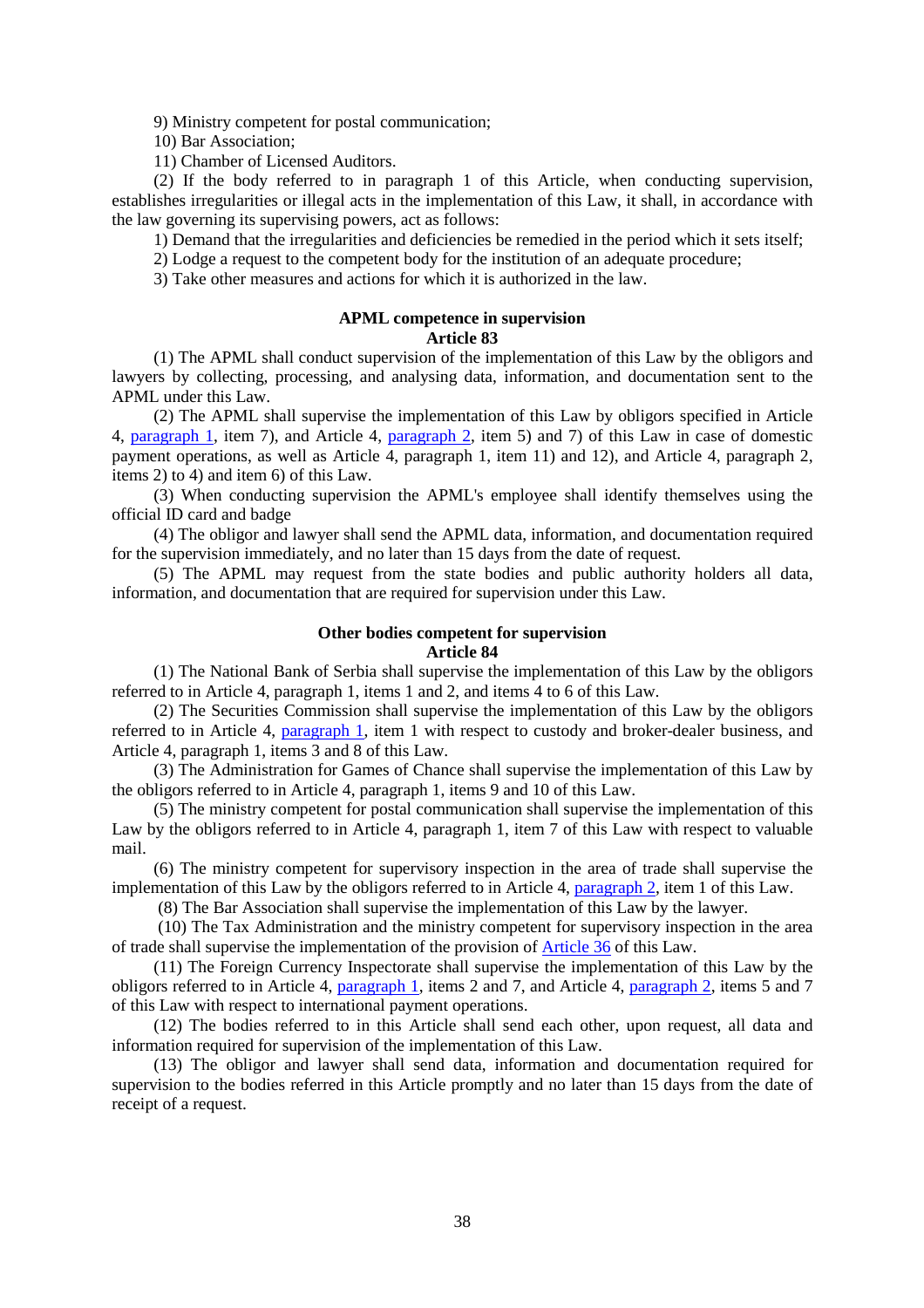### **9.2. Informing the APML concerning supervision Information on the supervision measures taken Article 85**

(1) The bodies referred to in Article 84 of this Law shall promptly inform the APML in writing of all the measures taken in the implemented supervision, any irregularities or illegal acts found as well as any other relevant facts in relation to the supervision, and shall send a copy of the document that they enact.

(2) The report referred to in paragraph 1 of this Article shall contain the data referred to in Article 81, paragraph 13 of this Article.

(3) The body that has found irregularities and illegal acts shall also inform other bodies referred to in Article 84 thereof, if that is relevant for their work.

### **Informing APML of the facts linked to money laundering and terrorism financing Article 86**

(1) The bodies referred to in Article 84 of this Law shall inform the APML in writing where they establish or identify, while executing tasks within their competence, facts that are or may be linked to money laundering or terrorism financing.

#### **9.3. Issuing recommendations and guidelines Article 87**

(1) The body referred to in Article 84 of this Law may, independently or in cooperation with other bodies, issue recommendations and/or guidelines for the implementation of the provisions of this Law.

## **X PENAL PROVISIONS Economic offences Article 88**

(1) A legal person shall be punished for an economic offence with a fine amounting from RSD 500,000 to RSD 3,000,000, if it:

1) Fails to develop a money laundering and terrorism financing risk analysis (Article 7, paragraph 1);

2) Fails to take customer due diligence actions and measures referred to in Article 8, paragraph 1 of this Law;

3) Establishes a business relationship with the customer without having previously taken the required actions and measures, or where a business relationship has been established, it fails to terminate it (Article 8, paragraph 2 and Article 10, paragraph 1);

4) Carries out a transaction without having taken the required measures (Article 8, paragraph 2 and Article 11);

5) With respect to life insurance business, fails to identify the beneficiary of the policy before the time of payout of the benefits under the contract (Article 10, paragraph 2);

5а) Fails to obtain accurate and complete data concerning the originator of the electronic transfer or fails to include it into the form or message accompanying the incoming or outgoing electronic transfer of funds, regardless of the currency (Article 12а, paragraph 1);

5b) Fails to establish and verify the identity of the originator of the electronic transfer before the execution of such transfer, in the manner provided for in Article 13, paragraph 2, and Article 15, paragraph 2 of this Law (Article 12b, paragraph 1);

5c) Fails to meet the requirements laid down in Article 12а, paragraph 1 of this Law at all times when there are reasons to suspect money laundering or terrorist financing, regardless of the electronic transfer amount (Article 12c, paragraph 3);

5d) Fails to obtain missing data or fails to refuse the execution of the electronic transfer if the electronic transfer lacks accurate and complete data concerning the electronic transfer originator, or fails to obtain such data within the specified time limit (Article 12b, paragraph 4);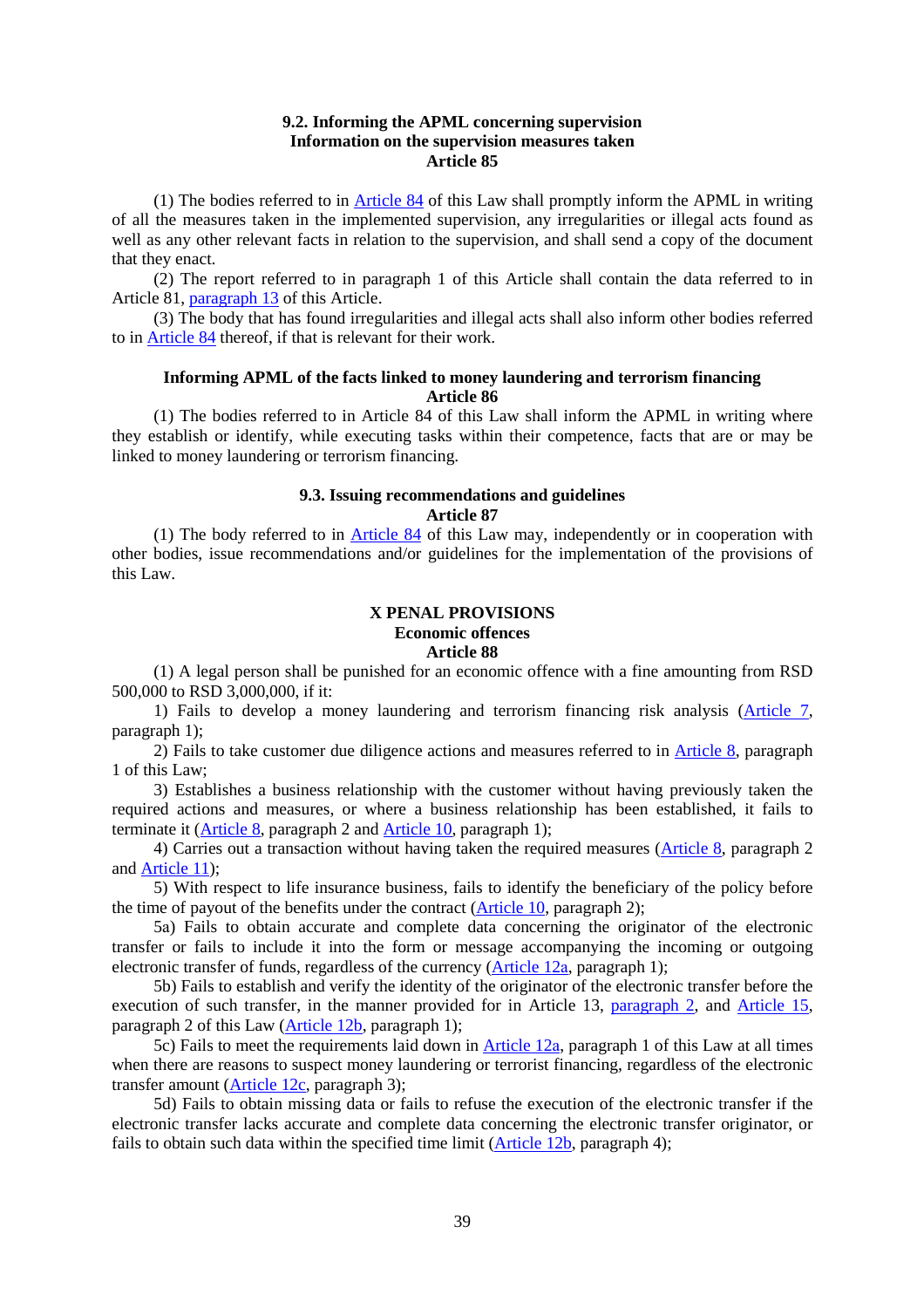6) Fails to identify and verify the identity of the customer who is a natural person, its legal representative, as well as entrepreneur, and fails to obtain all the required data or if it fails to obtain it in a required manner (Article 13, paragraph 1, 2 and 6);

 $(7)$  Fails to identify and verify the identity of the empowered representative of the customer who is a natural person, i.e. fails to identify and verify the identity of such empowered representative in the required manner (Article 13, paragraph 4);

8) Identifies and verifies the identity of the customer using a qualified electronic certificate contrary to the provisions of Article 14 of this Law and the conditions set out by the Minister based on Article 14, paragraph 1 of this Law;

9) Fails to identify and verify the identity of the customer that is a legal person, fails to obtain all the required data or fails to obtain them in the required manner (Article 15, paragraphs 1 to 5);

10) Fails to identify and verify the identity of the branch of the legal person through which it operates (Article 15, paragraph 7);

11) Fails to identify and verify the identity of the representative of a customer that is a legal person, fails to obtain all the required data or fails to obtain them in the required manner (Article 16 and Article 17, paragraph 2);

12) Fails to identify and verify the identity of the empowered representative or procura holder of a customer that is a legal person, fails to obtain all the required data or fails to obtain them in the required manner (Article 17, paragraph 1);

13) Fails to identify or verify the identity of the person under civil law referred to in Article 3, paragraph 1, item 10 of this Law, authorised representative of such other person, as well as persons that are members of such other person, fails to obtain all the required data or fails to obtain it in the required manner (Article 18);

14) Fails to identify and verifies the identity of a customer or its legal representative or empowered representative at the entry of such person into a casino or access to a safe-deposit box, fails to obtain the required data or fails to obtain it in the required manner (Article 19);

15) Fails to identify the beneficial owner of a customer, fails to obtain the required data or fails to obtain it in the required manner (Article 20, paragraph 1 to 3);

16) Fails to verify the identity of the beneficial owner of a customer based on a money laundering and terrorism financing risk assessment (Article 20, paragraph 4);

17) Relies for customer due diligence actions and measures on a third party which can not be a third party in accordance with this Law (Article 23, paragraph 2, and Article 24, paragraph 3);

(18) Relies on a third party to perform customer due diligence measures if the third party is from a state which is on a list of countries that do not apply the standards against money laundering and terrorism financing (Article 24, paragraph 2);

19) Establishes a business relationship with a customer contrary to the provisions of Article 26 of this Law;

19а) Fails to conduct enhanced customer due diligence actions and measures referred to in Articles 29 to 31 of this Law in cases when, in line with the provisions of Article 7 of this Law, it assesses that, due to the nature of the business relationship, form and manner of the execution of transaction, customer's business profile, or other circumstances related to the customer, there is or there may be a high money laundering or terrorism financing risk (Article 28, paragraph 2).

20) Fails to obtain the required data, information and documentation or fails to obtain it in the required manner (Article 29, paragraphs 1 and 3) when establishing a loro correspondent relationship with a bank or any other similar institution having its seat in a foreign country which is not on the list of countries that apply the international standards in the area of prevention of money laundering and terrorism financing that are at the level of European Union standards or higher;

20а) Fails specifically to provide for and document, in the contract based on which correspondent relationship is established, obligations of each contracting party, in terms of preventing and detecting money laundering and terrorism financing, and if it fails to keep the contract in line with the law (Article 29, paragraph 5);

20b) Establishes loro correspondent relationship with a foreign bank or other similar institution based on which such foreign institution may can use an account with the obligor to conduct business operations directly with its customers (Article 29, paragraph 6);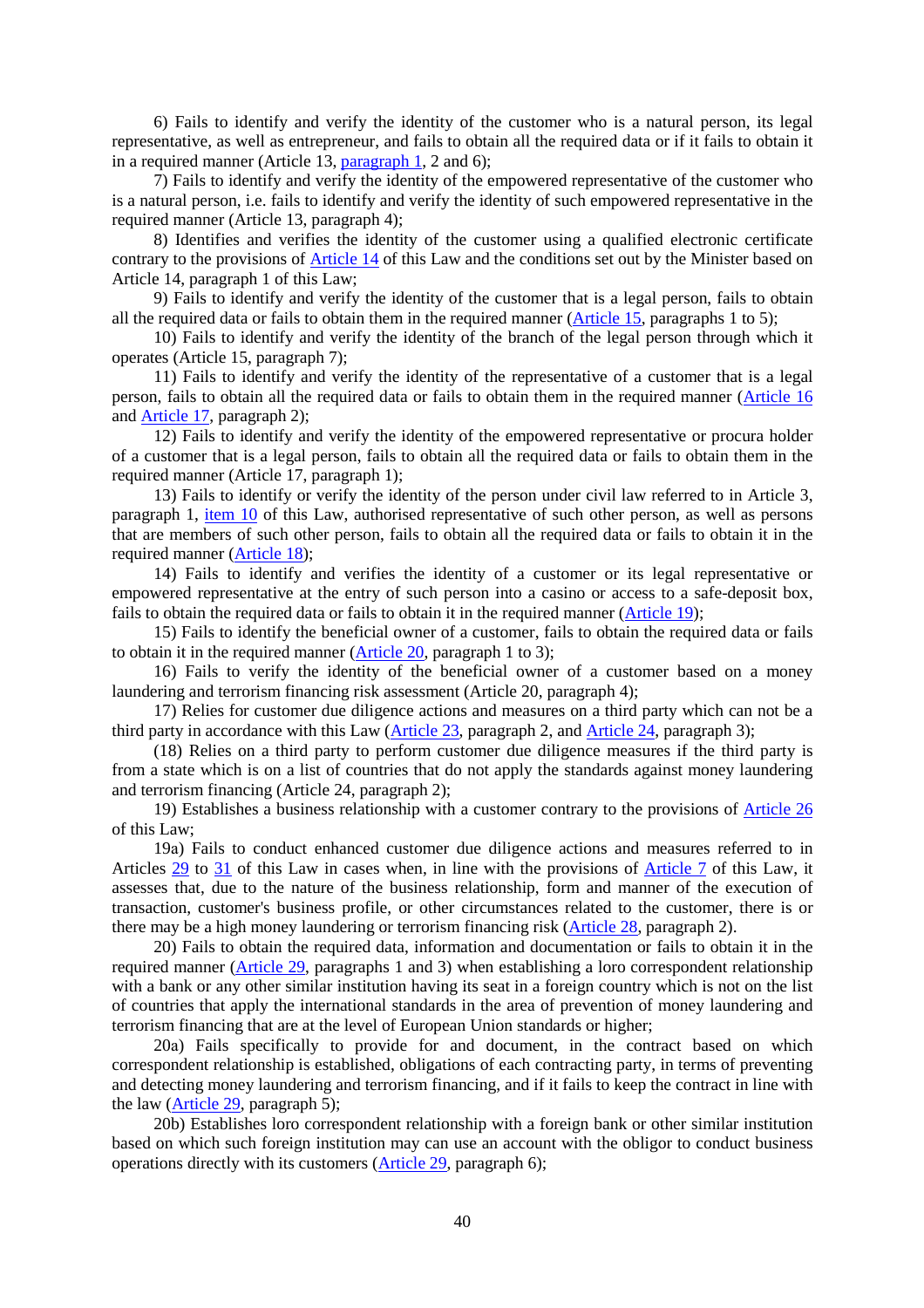20c) Fails to introduce procedures or fails to take additional measures to eliminate risks and prevent new technologies from being abused for the purpose of money laundering or terrorism financing, or if it fails to apply such procedures (Article 29а, paragraph 2);

20d) Fails to establish grounds and purpose of transactions referred to in Article 29b, paragraph 1, and fails to make an official note in writing, or fails to keep such official note in line with the law (Article 29b, paragraph 2);

21) Fails to set up a procedure to establish whether a customer or beneficial owner of a customer is a foreign official, or fails to set up such procedure in the required manner (Article 30, paragraph 1);

22) Fails to conduct the measures laid down in Article 30, paragraphs 2 and 3 of this Law;

23) Establishes a business relationship without the presence of the customer without having taken the required additional measures (Article 31);

24) Applies simplified due diligence measures contrary to the conditions set out in Articles 32 and 33 of this Law;

25) Opens, issues or maintains an anonymous account, coded or bearer savings book, or provides other services that directly or indirectly allow for concealing the customer identity (Article  $34$ :

26) Establishes or continues a correspondent relation with a bank operating or which may operate as a shell bank or with any other similar institution that can reasonably be assumed that it may allow a shell bank to use its accounts (Article 35);

27) Accepts cash for the payment of goods or services amounting to the RSD equivalent of EUR 15,000, regardless of whether the payment is carried out in a single or in more than one linked cash transactions (Article 36);

28) Fails to report to the APML on each cash transaction amounting to the RSD equivalent of EUR 15,000 or more (Article 37, paragraph 1);

29) Fails to inform the APML of cases where there are reasons for suspicion of money laundering or terrorism financing with respect to a transaction or customer, or when a customer requests advice in relation to money laundering or terrorism financing, or fails to inform it within the required deadlines and in the required manner (Article 37, paragraphs 2-6);

30) Fails to appoint the compliance officer or its deputy in order to perform the tasks laid down in this Law (Article 39);

30а) Fails to ensure that the tasks of the compliance officer and deputy compliance officer, referred to under Article 39 of this Law, are carried out by a person which meets the requirements stipulated under Article 40 of this Law (Article 40);

31) Fails to create conditions for the compliance officer to perform the tasks laid down in this Law (Article 42, paragraphs 1 and 2);

32) Fails to provide for a regular internal control of actions for the prevention and detection of money laundering and terrorism financing (Article 44);

32а) Fails to establish a procedure under which, at the time of recruitment for the job where the provisions of this Law and regulations passed according to this Law are applied, the candidate for such job is checked to establish if they have been convicted for any of the criminal offences through which illegal proceeds are acquired or any of the criminal offences linked to terrorism, or if he fails to apply such a procedure (Article 44а, paragraph 1);.

33) Fails to develop a list of indicators for the identification of persons and transactions with respect to which there are reasons for suspicion of money laundering or terrorism financing (Article 50, paragraph 1);

34) Fails to send to the APML, at its request, the requested data, information and documentation, or fails to send it within the set timeframes (Article 53);

35) Fails to suspend the transaction temporarily based upon the order of the APML or fails to obey, during the period of the suspension of the transaction, the orders of the APML relating to such transaction or person carrying out such transaction (Article 56);

36) Fails to act in accordance with the order of the APML to monitor the financial transactions of the customer, fails to inform the APML on all transactions and tasks carried out by the customer and/or fails to inform it within the set timeframe (Article 57);

37) Acts contrary to the provisions of Article 73 of this Law;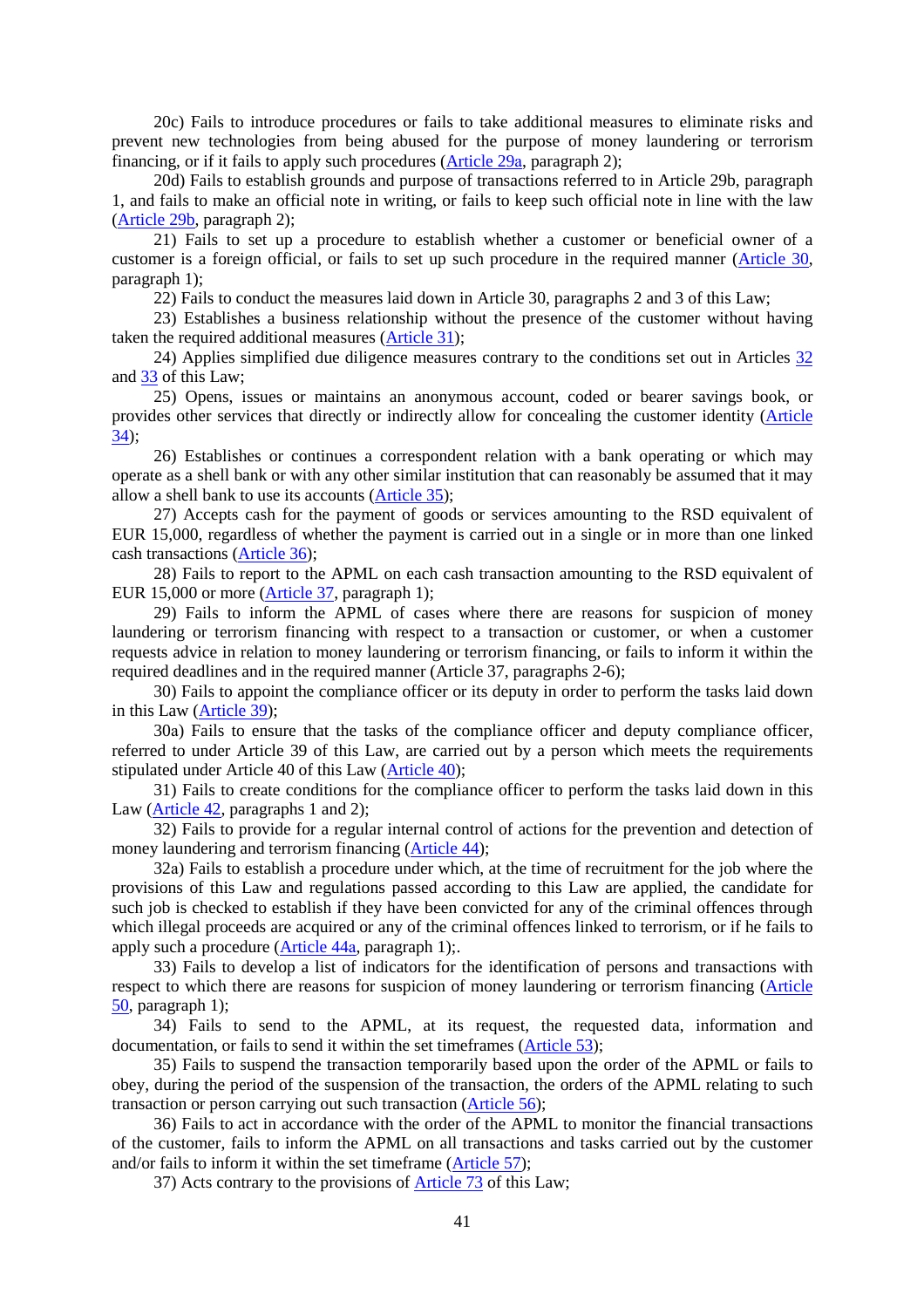38) Does not use the data, information and documentation obtained under this Law only for the purposes laid down in the law (Article 76);

39) Does not keep the data and documentation obtained in accordance with this law at least 10 years from the date of termination of a business relationship, execution of transaction or the latest access to a safe-deposit box or entry into a casino (Article 77);

40) Does not keep record of the data in accordance with this Law (Article 80, paragraph 1).

(2) The responsible person in the legal person shall also be punished with a fine in the amount from RSD 20,000 to RSD 200,000 if it commits any of the acts referred to under paragraph 1 of this Article.

### **Article 89**

(1) A legal person shall be punished for an economic offence with a fine amounting from RSD 50,000 to RSD 1,500,000, if it:

1) Fails to develop a money laundering and terrorism financing risk analysis in line with the guidelines set out by the competent body referred to in Article 82 of this Law that is competent for the supervision of the implementation of this Law in that obligor, and/or if such analysis does not contain a risk assessment for each group or type of customer, business relationship, service rendered within its business, or transaction (Article 7, paragraphs 1 and 2);

1а) Fails to make an official note or fails to keep it according to the law in cases when it can not perform actions and measures referred to in Article 8, paragraph 1, items 1) to 4) of this Law (Article 8, paragraph 3);

1b) Fails to consider terminating business relationship with the other payment and collection service provider which frequently fails to meet the requirements from Article 12a, paragraph 1, of this Law, or if it fails to inform the APML thereof (Article 12b, paragraph 5);

1c) Fails to make an official not or fails to keep it according to the law after considering whether the lack of accurate and complete data on the wire transfer originator represents a reason to suspect money laundering or terrorism financing (Article 12b, paragraph 6);

2) Fails to obtain all the required data (Article 21);

3) Does not monitor customer business transactions with special care to the extent and as frequently as required by the level of risk established in the risk analysis under Article 7 of this Law (Article 22);

4) Rely on a third party to perform customer due diligence measures without having checked whether such third person meets the requirements laid down in this Law or if such third person established and verified the identity of a customer without its presence or if the customer is an offshore legal person or anonymous company (Article 23, paragraphs 3 and 4, and Article 24, paragraph 1);

5) Establishes or continues a loro correspondent relationship with a bank or any other similar institution which has its seat in a foreign country contrary to the provisions of Article 29, paragraph 2 and 4 of this Law;

6) Fails to inform the APML of any cash transaction amounting to the RSD equivalent of EUR 15,000 or more within the set timeframe and in the required manner (Article 37, paragraphs 6 and 7);

7) Does not ensure that the measures for the prevention or detection of money laundering or terrorism financing laid down in this law, be implemented to the equal extent in its branches and majority-owned subsidiaries, having their seat located in a foreign country (Article 38);

8) Fails to inform the APML of the name and work position of the compliance officer and his deputy, as well as any changes in such data by the set deadlines (Article 42, paragraph 3);

9) Fails to provide for a regular professional education, training and improvement of the employees carrying out tasks of prevention and detection of money laundering and terrorism financing (Article 43, paragraph 1);

10) Fails to develop the annual programme for professional education, training and improvement of the employees and/or fails to develop it by the set deadlines (Article 43, paragraph 3);

11) Fails to apply a list of indicators for the identification of persons and transactions with respect to which there are reasons for suspicion of money laundering or terrorism financing (Article  $\overline{50}$ , paragraph 3);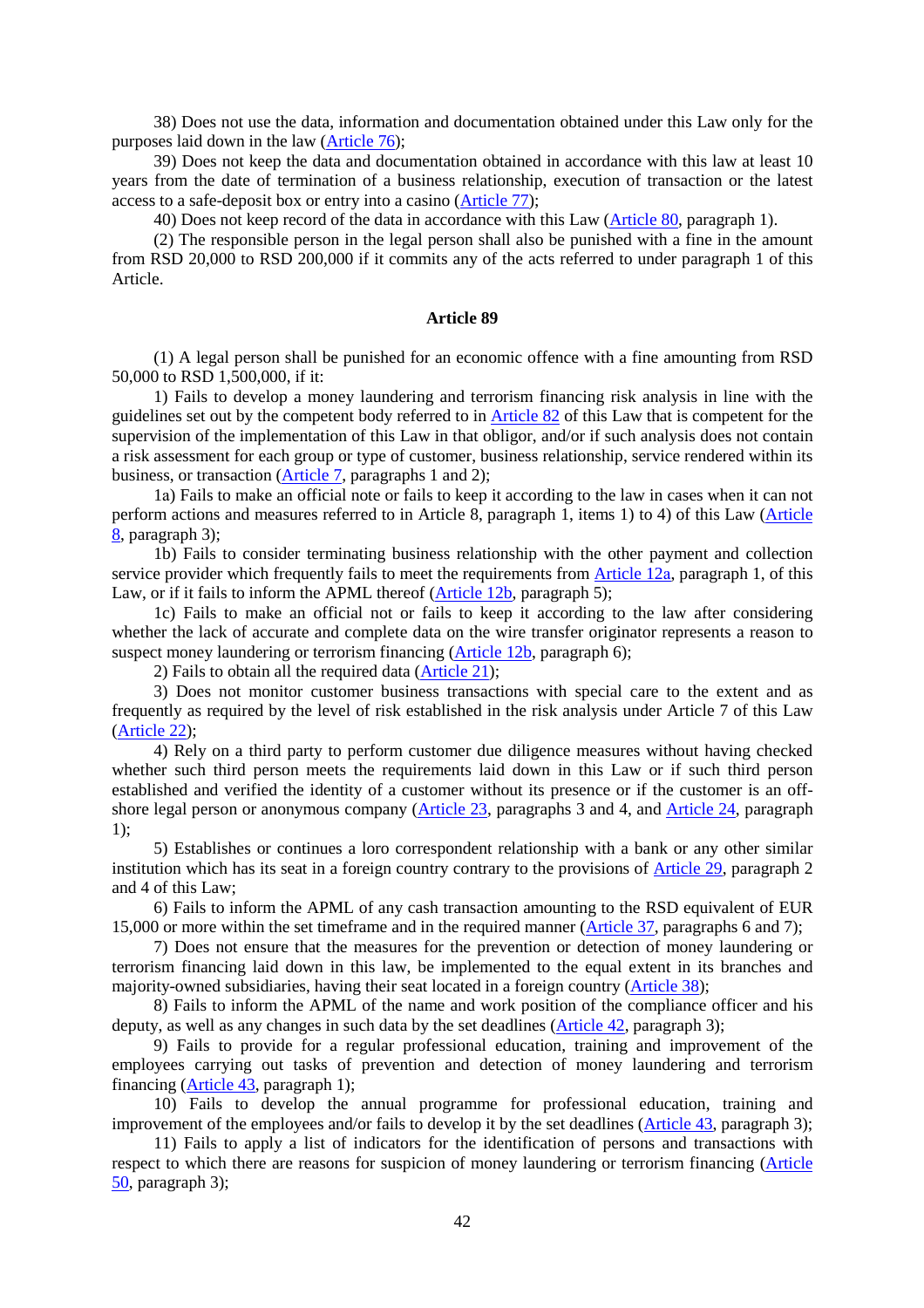11а) Fails to incorporate, into the list of indicators, indicators whose inclusion is mandatory pursuant to the law and the by-laws passed pursuant to this law (Article 50.);"

13) If the records it maintains under this Law do not contain all the required data (Article 81, paragraphs 1 and 2).

(2) The responsible person in the legal person shall also be punished with a fine in the amount from RSD 10,000 to RSD 100,000 if it commits any of the acts referred to under paragraph 1 of this Article.

## **Minor offences Article 90**

(1) An entrepreneur shall be punished for minor offence with a fine amounting from RSD 5,000 to RSD 500,000 if he commits any of the acts referred to in Articles 88 and 89 of this Law.

(1а) Any natural person failing to perform any of the actions referred to in Articles 88 and 89 of this law shall be punished for minor offence with a fine amounting from RSD 5,000 to RSD 150,000.

(2) Any natural person not declaring to the competent customs body a cross-border transportation of bearer negotiable instruments amounting to EUR 10,000 or more in RSD or foreign currency shall be punished for minor offence with a fine amounting from RSD 5,000 to RSD 50,000 (Article 67, paragraph 1).

(3) If the declaration referred to in Article 67 of this Law does not contain all the required data, the natural person shall be punished for minor offence with a fine amounting from RSD 500 to RSD 50,000 (Article 67, paragraph 2).

## **Minor offences for which a lawyer may be held liable Article 91**

(1) The lawyer shall be punished for minor offence with a fine amounting from RSD 5,000 to RSD 500,000 if he:

1) Fails to identify and verify the identity of a customer, fails to obtain all the required data and/or fails to obtain it in the required manner (Article 47, paragraphs 1 to 4, and paragraphs 6 and 7);

2) Fails to identify the beneficial owner of the customer, fails to obtain all the required data or fails to obtain it in the required manner (Article 47, paragraphs 5 to 7);

3) Fails to inform the APML of transactions or persons with respect to whom he assesses there are reasons for suspicion of money laundering or terrorism financing, or when a customer requests advice in relation to money laundering or terrorism financing, and/or fails to inform it by the set deadlines or in the required manner (Article 48);

4) Fails to develop a list of indicators for the identification of persons and transactions with respect to which there are reasons for suspicion of money laundering or terrorism financing (Article 50, paragraph 1);

5) Fails to send to the APML, at its request, the requested data, information and documentation, and/or fails to send it by the set deadlines or fails to inform the APML of the reasons why it did not act according to the request for information (Article 49, paragraph 2 and Article 54);

6) Does not apply the list of indicators for the identification of persons and transactions with respect to which there are reasons for suspicion of money laundering or terrorism financing (Article 50, paragraph 3);

7) Acts contrary to the provisions of Article 73, paragraph 1 of this Law;

8) Uses the data, information and documentation obtained under this Law for purposes other than those laid down in the Law (Article 76);

9) Does not keep the data and documentation, obtained in accordance with this Law, for a period of at least 10 years from the date of the termination of a business relationship or execution of transaction (Article 77);

10) Does not keep records of the data in accordance with this Law (Article 80, paragraph 2);

11) If the records it maintains under this Law do not contain the required data (Article 81, paragraphs 3 and 4).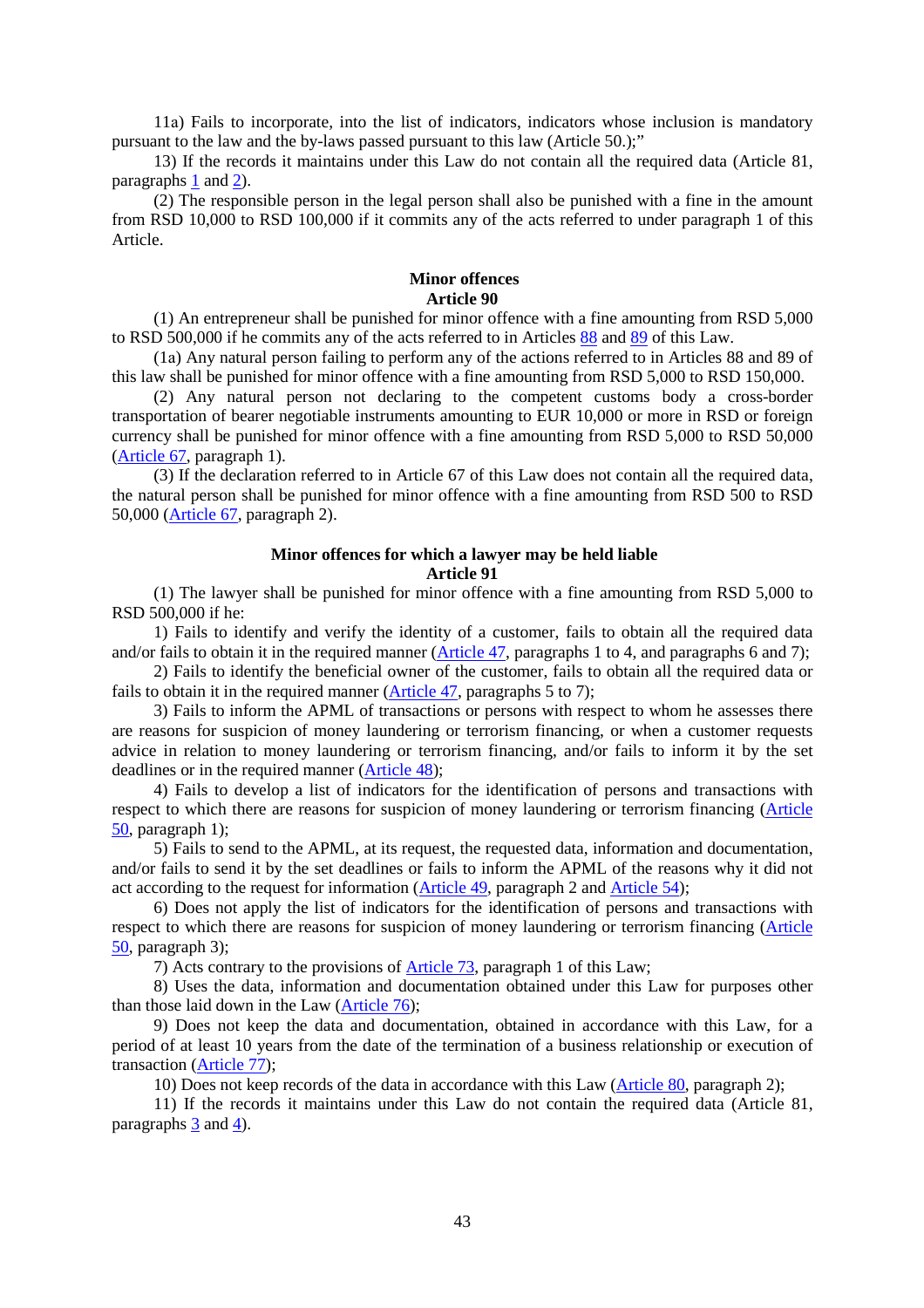#### **XI TRANSITIONAL AND FINAL PROVISIONS**

#### **Article 92**

The obligor shall apply the actions and measures referred to in Article 6 of this Law with respect to customers with which it established business relationship before the entering into force of this Law, within one year from the date of entry into force of this Law.

#### **Article 93**

Regulations passed pursuant to the Law on the Prevention of Money Laundering ('RS Official Gazette' No 107/05 as amended in 117/05) shall be applied until the passing of regulations based on this Law, unless they are in contravention of this Law.

#### **Article 94**

The Law on the Prevention of Money Laundering ('RS Official Gazette' No 107/05 as amended in 117/05) shall cease to be valid on the day of entry into force of this Law.

### **Article 95**

The provisions of Articles  $67$  to 70 shall apply as of the  $180<sup>th</sup>$  day after the date of entry of this Law into force.

Until the time of application of these provisions, the provision of Article 9 of the Law on the Prevention of Money Laundering ('RS Official Gazette' No 107/05 as amended in 117/05) shall apply.

#### **Article 96**

The provision of Article 36 of this Law shall not apply to the Law on a Temporary Execution of Certain Payment Operations in the Federal Republic of Yugoslavia ('FRY Official Gazette', No. 9/01).

### **Article 97**

The Administration for the Prevention of Money Laundering as established in the Law on the Prevention of Money Laundering ('RS Official Gazette' No 107/05 as amended in 117/05) shall continue operating in accordance with the powers laid down in this Law.

## **Article 98**

This Law shall enter into force on the eighth day following the date of its publication in the 'Official Gazette of the Republic of Serbia'.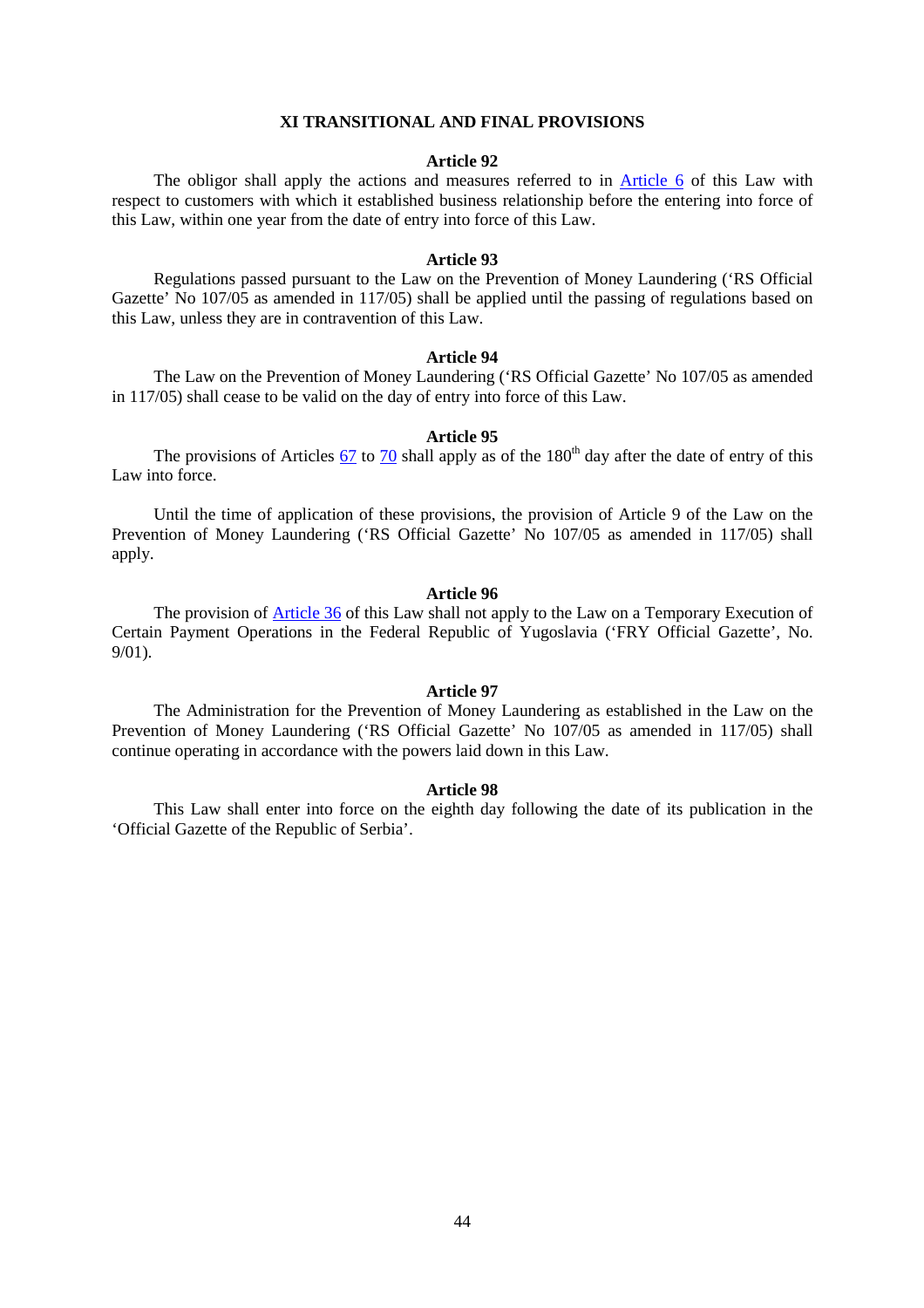# **2. Annex II Rulebook Concerning the Methodology for the Implementation of tasks pursuant to the Law on the Prevention of Money Laundering and Terrorism Financing**

Pursuant to Article 7 paragraph 3, Article 14 paragraph 1, Article 24 paragraph 2, Article 28 paragraph 1 item 1), Article 37 paragraphs 6 and 7, Article 45 paragraph 1 and Article 50 paragraph 4 of the Law on the Prevention of Money Laundering and Terrorism Financing ('Official Gazette of the Republic of Serbia', No. 20/09 and 72/09),

Minister of finance passes this:

#### RULEBOOK

## CONCERNING THE METHODOLOGY FOR THE IMPLEMENTATION OF TASKS PURSUANT TO THE LAW ON THE PREVENTION OF MONEY LAUNDERING AND TERRORISM FINANCING

#### Article 1

This rulebook, as the methodology for the implementation of tasks that the obliged entities and lawyers are required to carry out pursuant to the Law on the Prevention of Money Laundering and Terrorism Financing ('Official Gazette of RS', No. 20/09 and 72/09 – hereinafter referred to as: AML/CFT Law), shall lay down: criteria based on which the obliged entity classifies a client, business relationship, or service that it provides within its business activity into a low-risk group in terms of money laundering or terrorism financing; conditions under which the identity of a customer, or its legal representative may be established and verified using the client's qualified electronic certificate; manner in which the obliged entity sends to the Administration for the Prevention of Money Laundering (hereinafter referred to as: APML) the data specified in Article 37, paragraphs 1-4 of the AML/CFT Law; conditions under which the obliged entities are not required to report to the APML cash transactions in the amount of or exceeding the RSD equivalent of EUR 15,000 with respect to certain clients; internal controls procedure, data storage and protection, record keeping, and professional education, training and improvement of employees in the obliged entities and lawyers; list of countries that do not apply anti-money laundering and counter-terrorist financing (AML/CFT) standards; list of countries that do not apply AML/CFT standards at the European Union level or higher, and a mandatory incorporation of certain indicators into the list of indicators developed by the obliged entity and lawyer..

## I CRITERIA BASED ON WHICH THE OBLIGED ENTITY CLASSIFIES A CLIENT, BUSINESS RELATIONSHIP, OR SERVICE THAT IT PROVIDES WITHIN ITS BUSINESS ACTIVITY INTO A LOW-RISK GROUP IN TERMS OF MONEY LAUNDERING OR TERRORISM FINANCING

#### Article 2

 For the purposes of this rulebook, a public body means any domestic or foreign state body, body of an autonomous province, body of a unit of local self-government, public agency, public service, public fund, public institute or chamber, as well as any other public institution performing activities of public interest based on domestic regulations, regulations of foreign countries or international organisations.

#### Article 3

 The client that poses a low risk of money laundering or terrorism financing may be a foreign public body meeting the following criteria:

 1) It should carry out a public function based on the primary and secondary European Union legislation;

2) That its identity can be established from publicly available sources;

 3) Its business procedures, as well as the results of the audit of its business, should be known and publicly available;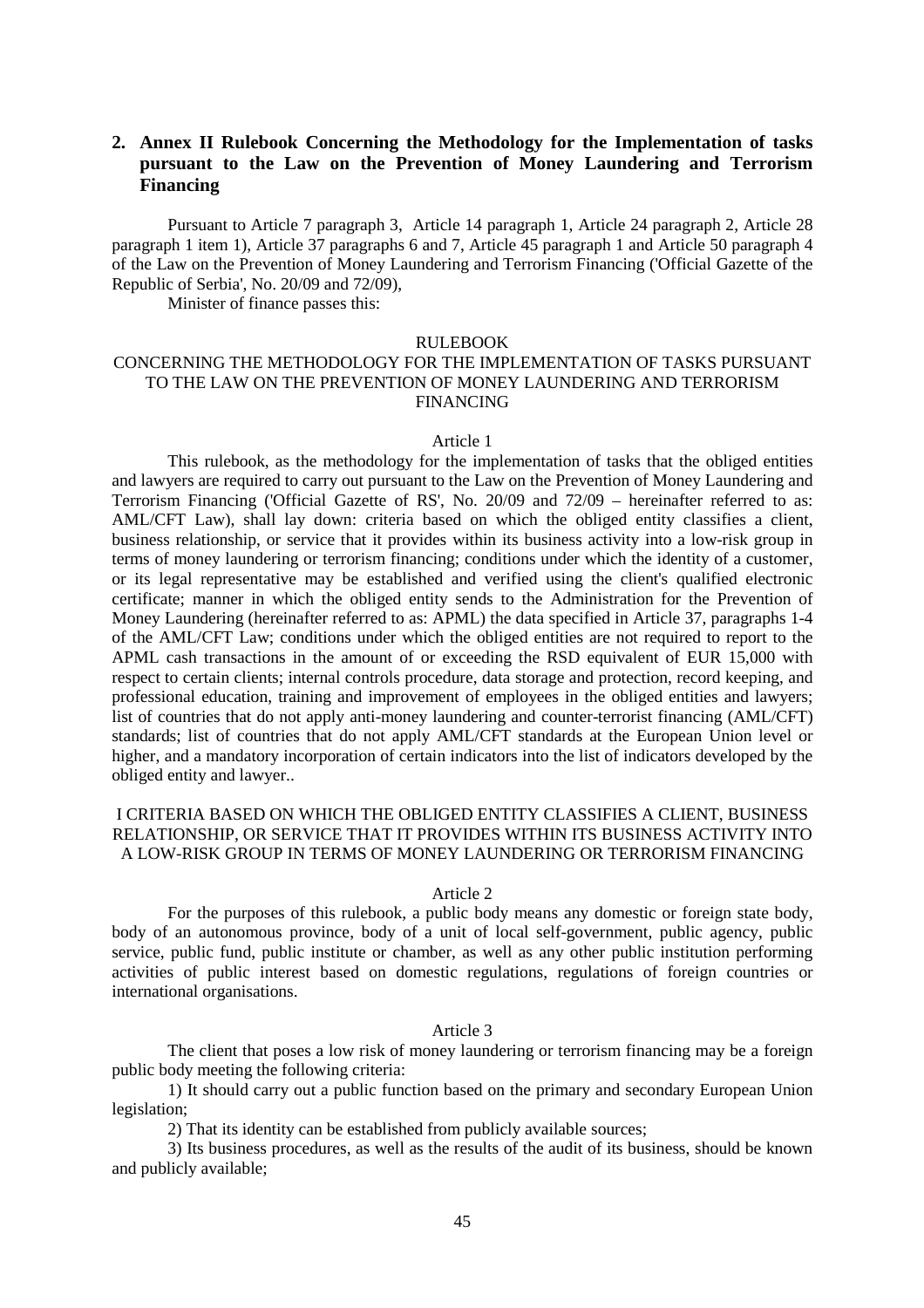4) It should be responsible to an institution of the European Union or a European Union member state, or that an efficient control of its activities is ensured in another manner.

## Article 4

 A customer posing low AML/CFT risk can be a legal person other than the public body, if it meets the following conditions:

1) It is not the person referred to in Article 4 of AML/CFT Law;

2) It provides financial services;

3) It is registered in the country which is listed as applying AML/CFT standards at the European Union level or higher;

4) It is required, in the country of registration, to undertake measures and actions for the prevention and detection of money laundering and terrorism financing;

5) Its identity can be established from publicly available sources;

6) It is subject to a mandatory legal registration for the performance of its business;

7) It is adequately supervised in the performance of actions and measures referred to in item 4) of this paragraph. Adequate supervision means supervision by the competent state body, which includes on-site supervision of internal procedures, data records, and business documentation;

8) Adequate sanctions are provided for in case of failure to meet the requirements laid down under item 4) of this paragraph.

A client posing low AML/CFT risk can also be the business unit or majority-owned subsidiary of the client referred to in paragraph 1 of this Article under the condition that the requirements listed in Article 38 of the AML/CFT Law.

### Article 5

The obliged entity is required to check if the requirements listed in Articles 3 and 4 of this rulebook are fulfilled.

The obliged entity is required to obtain from the customer a written statement concerning the fulfilment of conditions provided in paragraph 1 of this Article.

#### Article 6

A service provided by the obliged entity within its business (hereinafter referred to as: service), as well as the transaction related to such service, can pose low AML/CFT risk subject to the following conditions:

1) The services should be provided based on a written contract;

2) The transactions related to the services should be carried out through the client's account opened with a bank or a similar institution in the Republic of Serbia or foreign country listed as applying AML/CFT standards at the European Union level or higher;

3) The nature of the service or the related transaction allows for the performance of customer due diligence actions and measures in case of suspicion on money laundering or the financing of terrorism;

4) The value of the service or related transaction should not exceed:

- the amount determined in Article 12 of the AML/CFT Law in case of services related to savings with characteristics similar to a life insurance contract;

- the RSD equivalent of EUR 15,000 per year, in case of a leasing contract;

- the RSD equivalent of EUR 15,000 for the total amount of the service and its related transactions;

5) A third party may not have the benefit from the services or its related transactions, except in case of death, occurrence of disability, survival of age established in advance, or other similar circumstances.

The obliged entity is required to report the inclusion of a low-risk service into their business offer to the body competent for the supervision of the implementation of the AML/CFT Law.

 A service or its related transactions which are related to the investment of funds into financial property (securities, certificates of deposit), including insurance claims and other types of conditional claims, may pose low AML/CFT risk if, in addition to the conditions listed in paragraph 1 of this Article, the following conditions have been met: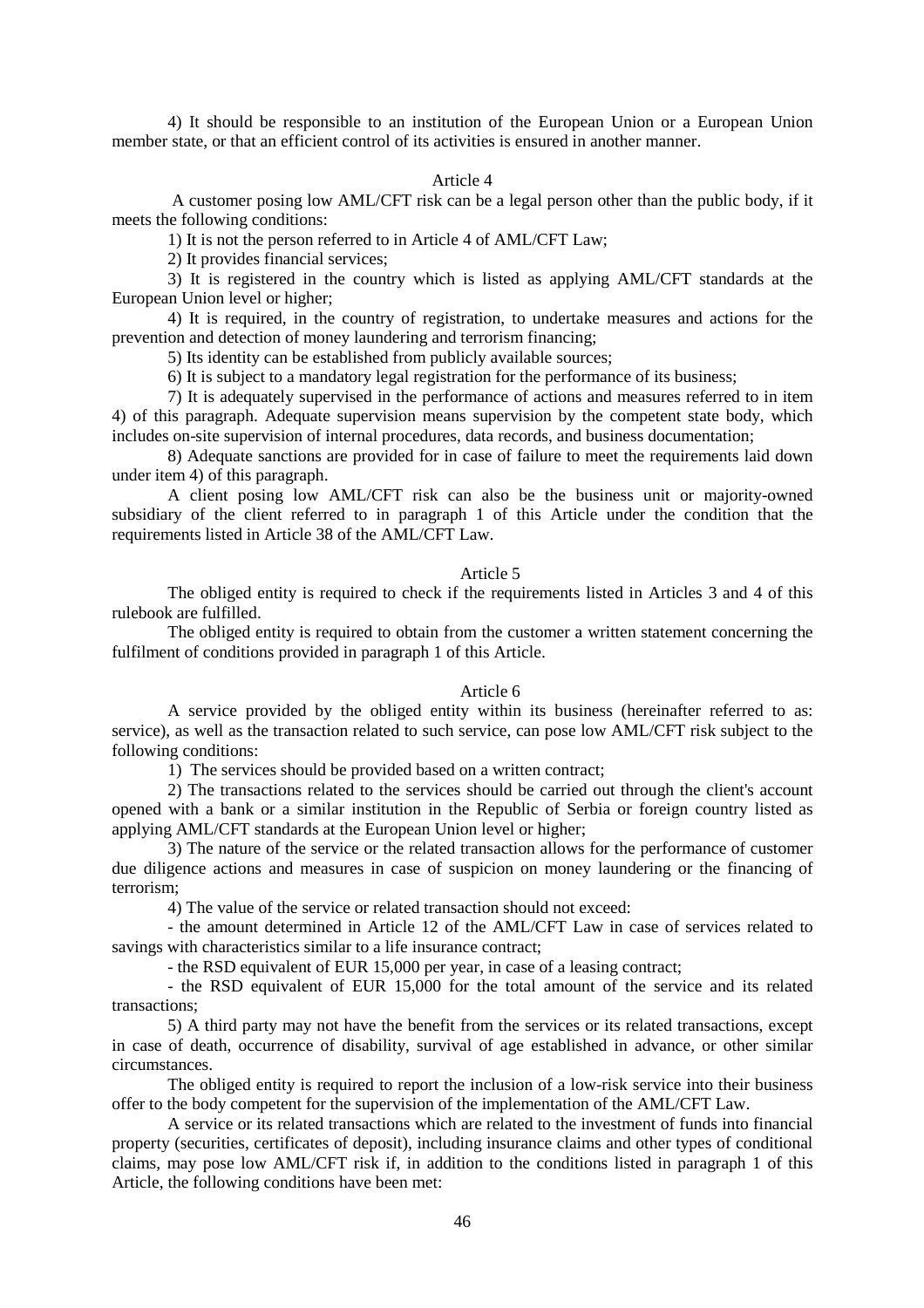1) The benefit from the service or its related transactions is due three years after the conclusion of the contract;

2) Service or its related transactions cannot be used as a guarantee for the collection of receivables;

3) During the business relationship, the following is not allowed:

- Increase of the contracted payment amounts;

- Purchase of the insurance policy;

- Early termination of the business relationship.

## II CONDITIONS UNDER WHICH THE IDENTITY OF A CUSTOMER, OR ITS LEGAL REPRESENTATIVE, MAY BE ESTABLISHED AND VERIFIED USING THE CLIENT'S QUALIFIED ELECTRONIC CERTIFICATE

#### Article 7

 Conditions under which the identity of the client (natural person), or its legal representative, may be established and verified using the qualified electronic certificate are as follows:

1) The client's qualified electronic certificate should be issued by the certification body which is recorded in the register kept by the competent body in line with the law governing the electronic business operations and electronic signature;

2) The client's qualified electronic certificate should not be issued under a pseudonym;

3) The client should provide technical and other conditions enabling it to check, at any time, whether a client's qualified electronic certificate has expired or it has been cancelled, and whether the private cryptographic key is valid and issued in line with item 1) of this paragraph;

4) The client should check if the client's qualified electronic certificate has restrictions on its use with respect to the amount of the transaction, type of business operations, etc, and to accommodate its business operations with such restrictions;

5) The obliged entity is required to provide for technical requirements for the maintenance of records concerning operating the system using client's qualified electronic certificate.

The obliged entity is required to report to the APML and to the supervisor that the identification and verification of identity of the client will be carried out using client's qualified electronic certificate. It is also required to send in this report a statement concerning the fulfilment of conditions listed in paragraph 1, items 3) and 4) of this Article.

## III INTERNAL CONTROLS PROCEDURE, DATA STORAGE AND PROTECTION, RECORD KEEPING, AND PROFESSIONAL EDUCATION, TRAINING AND IMPROVEMENT OF EMPLOYEES IN THE OBLIGED ENTITIES AND LAWYERS

### Article 8

The purpose of the internal control referred to in Article 44 of the AML/CFT Law is the prevention, detection and remedying of insufficiencies found in the implementation of the AML/CFT Law, as well as the improvement of the internal systems for the detection of transactions and persons suspected of money laundering or terrorism financing.

In the performance of internal controls, the obliged entity is required to carry out checks and tests of the application of the AML/CFT system and adopted procedures, using the method of random samples or other appropriate method.

#### Article 9

In case of change in the business processes of the obligor (for instance, organizational change, business procedures change, introduction of a new service), the obliged entity is required, in the performance of the internal control, to check and harmonise its procedures so that they are adequate for the implementation of the AML/CFT Law.

The obliged entity is required to verify the compliance of its system and procedures for the purposes of application of the AML/CFT Law, as well as application of such procedures, once a year, and each time when a change referred to in paragraph 1 of this Article occurs, no later than the day of introduction of such change into the business offer.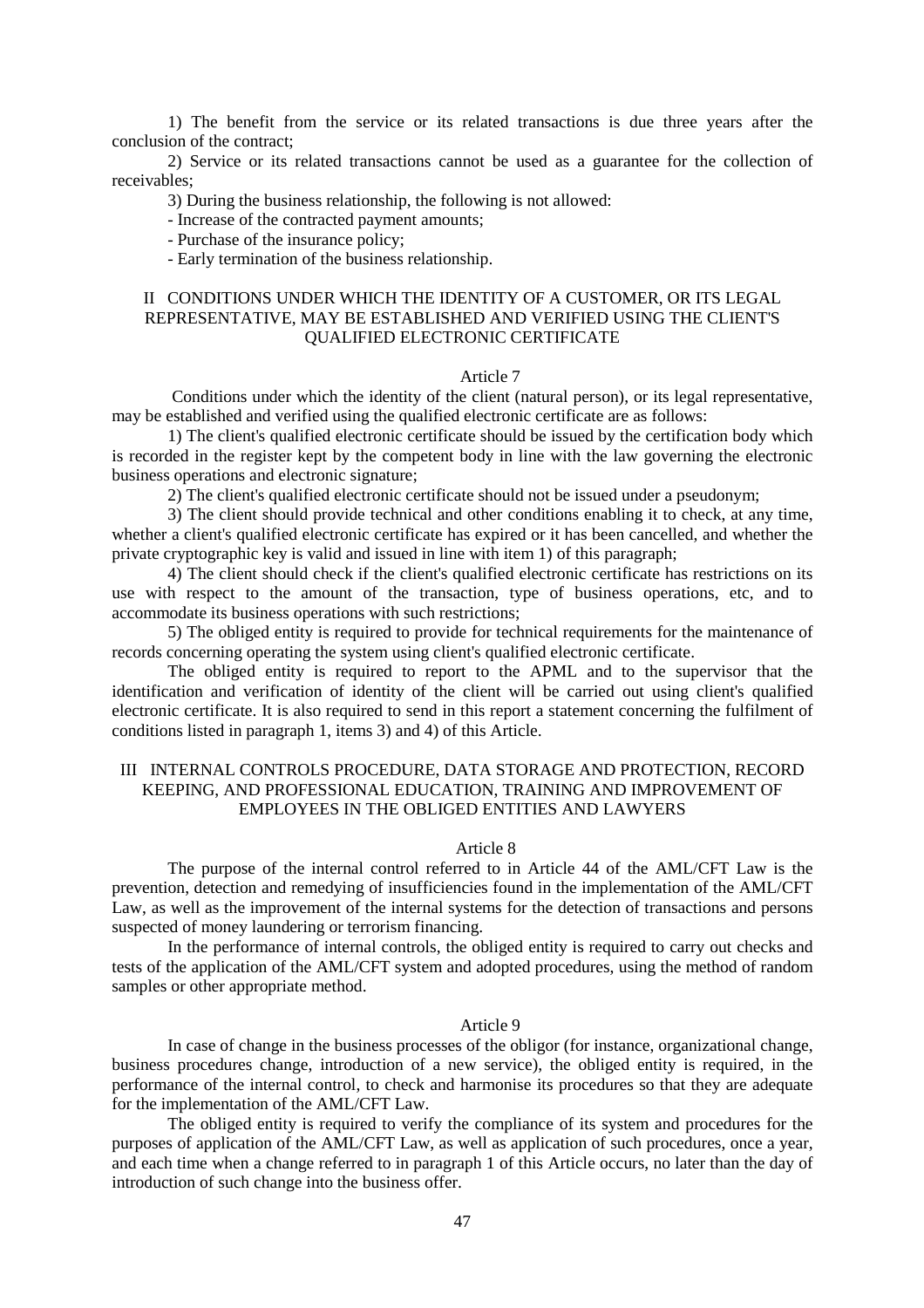#### Article 10

 The obliged entity and the management bodies of the obliged entity shall be responsible for the provision and organization of internal controls over the tasks performed at the obliged entity according to the AML/CFT Law.

The obliged entity shall determine, in its legal document, the powers and responsibilities of the management bodies, organization units, compliance officers, and other entities in the obliged entity in the implementation of the internal controls, as well as the manner and schedule of internal controls.

#### Article 11

The obliged entity shall make an annual report concerning the internal controls performed and measures undertaken following such controls until the  $15<sup>th</sup>$  of March of the current year for the previous year.

The annual report referred to in paragraph 1 of this Article shall contain the following data:

1) number of reported cash transactions in the amount of EUR 15,000 or more, in its RSD equivalent;

2) number of transactions or persons reported as suspected to be related to money laundering or the financing of terrorism;

3) number of transactions or persons suspected to be related to money laundering or the financing of terrorism that have been reported to the compliance officer by the obliged entity's employees, but were not reported to the APML;

4) number of established business relationships where the client's identity was established based on a qualified electronic certificate of the client, as well as the number of business relationships established through the attorney;

5) frequency of certain suspicious transaction indicators used (hereinafter referred to as: indicators) by obliged entity's employees when reporting transactions to the compliance officer;

6) number of internal controls performed based on this rulebook, as well as findings of the internal controls (number of mistakes found and remedied, description of mistakes found, etc.);

7) measures undertaken based on the internal controls performed;

8) data on the performed internal control of information technologies used in the implementation of the provisions of AML/CFT Law (protection of data transmitted electronically, keeping of client data and transactions in a centralized database);

9) data on the content of training curriculum concerning the detection and prevention of money laundering and terrorism financing, venue and persons implementing the training curricula, number of employees trained, as well as a needs assessment for further training and improvement of the employees;

10) data on the measures undertaken to keep data representing official secret;

11) number of established business relationships where a third party was relied on for certain customer due diligence actions and measures.

The obliged entity shall send the report referred to in paragraph 1 of this article to the APML and the bodies charged with supervising the implementation of the AML/CFT Law, at their request within three days from the date of filing of such request.

## Article 12

The obliged entity and lawyer shall keep electronic records of data and information obtained according to the AML/CFT Law and the present rulebook, as well as of documentation relating to such data and information, chronologically and in a manner which allows for adequate access to such data, information and documentation.

Persons referred to in paragraph 1 of this Article shall provide for an appropriate search of records of data and information kept electronically by at least the following criteria: name, surname, name of legal person, data of transaction, amount of transaction, currency of transaction, and country of transaction.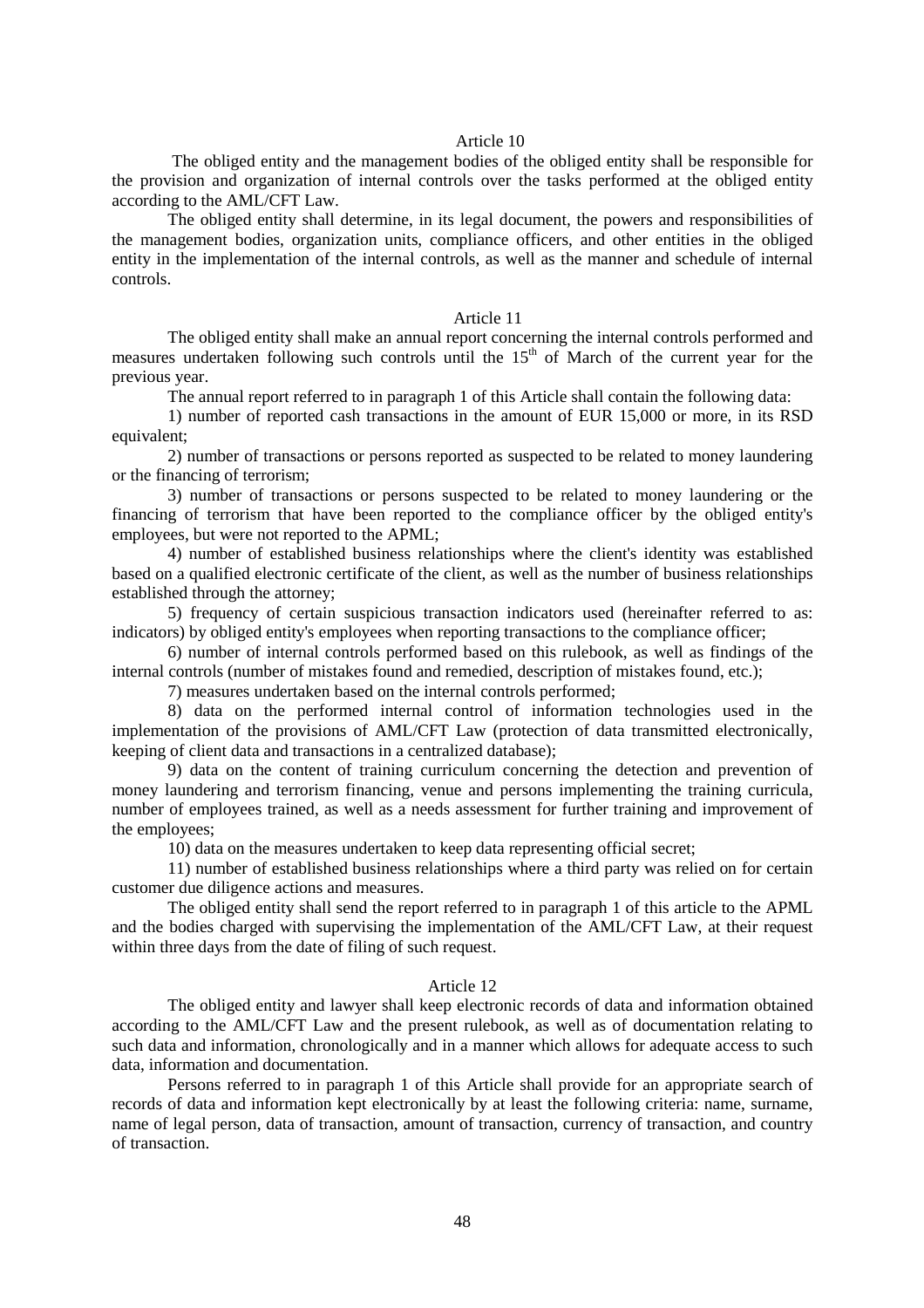Persons referred to in paragraph 1 of this Article shall determine the manner and place of keeping and persons having access to the data, information and documentation referred to in paragraph 1 of this Article.

#### Article 13

Professional education, training and improvement curricula for employees in the obliged entity and lawyer referred to in Article 43 paragraph 3 of the AML/CFT Law shall contain at least the following:

1) annual number of trainings planned;

2) annual number of employees planned to be trained, as well as the profile of the employees for which the trainings are intended;

3) AML/CFT topics that will be covered in the trainings;

4) manner of implementation (seminars, workshops, etc.).

### IV MANNER IN WHICH OBLIGED ENTITY SENDS DATA TO APML

#### Article 14

The obliged entities shall send the data concerning the transactions referred to in Article 37, paragraph 1-4 of the AML/CFT Law to the APML using one of the following means:

1) telephone; 2) fax; 3) registered mail; 4) courier; 5) electronically.

## Article 15

The obligor shall send the data referred to in Article 37 paragraphs 1-4 of the AML/CFT Law using forms 1, 2, 3 and 4, which are printed, along with the filling instructions, and attached to it forming its integral part.

### Article 16

Data may be sent by telephone or fax only when they concern the transactions or persons suspected for money laundering or terrorism financing.

In the event referred to in paragraph 1 of this Article, legal and natural persons from this paragraph shall send the data to the APML no later than the first next working day, in one of the manners referred to in Article 14 items 3) to 5) of this rulebook.

## Article 17

Obliged entity shall send data concerning cash transactions in one of the manners referred to in Article 14 items 3) to 5) of this rulebook immediately after the performance of the transaction, and no later than three days from the date of transaction.

If the last day of the deadline falls on a day of national holiday or on a day other than APML's business days, the deadline expires after the first next working day.

## Article 18

Banks dealing performing payment transactions shall send the data to the APML electronically.

Other obliged entities too may send the data referred to in paragraph 1 of this Article to the APML electronically, based on an agreement with the APML.

If the obliged entity is not able to send the data referred to in this rulebook electronically, they shall send such data using alternative media (compact disc, USB disc, etc.) or in a written form.

The APML shall confirm receipt of the data in this rulebook in a written or electronic form.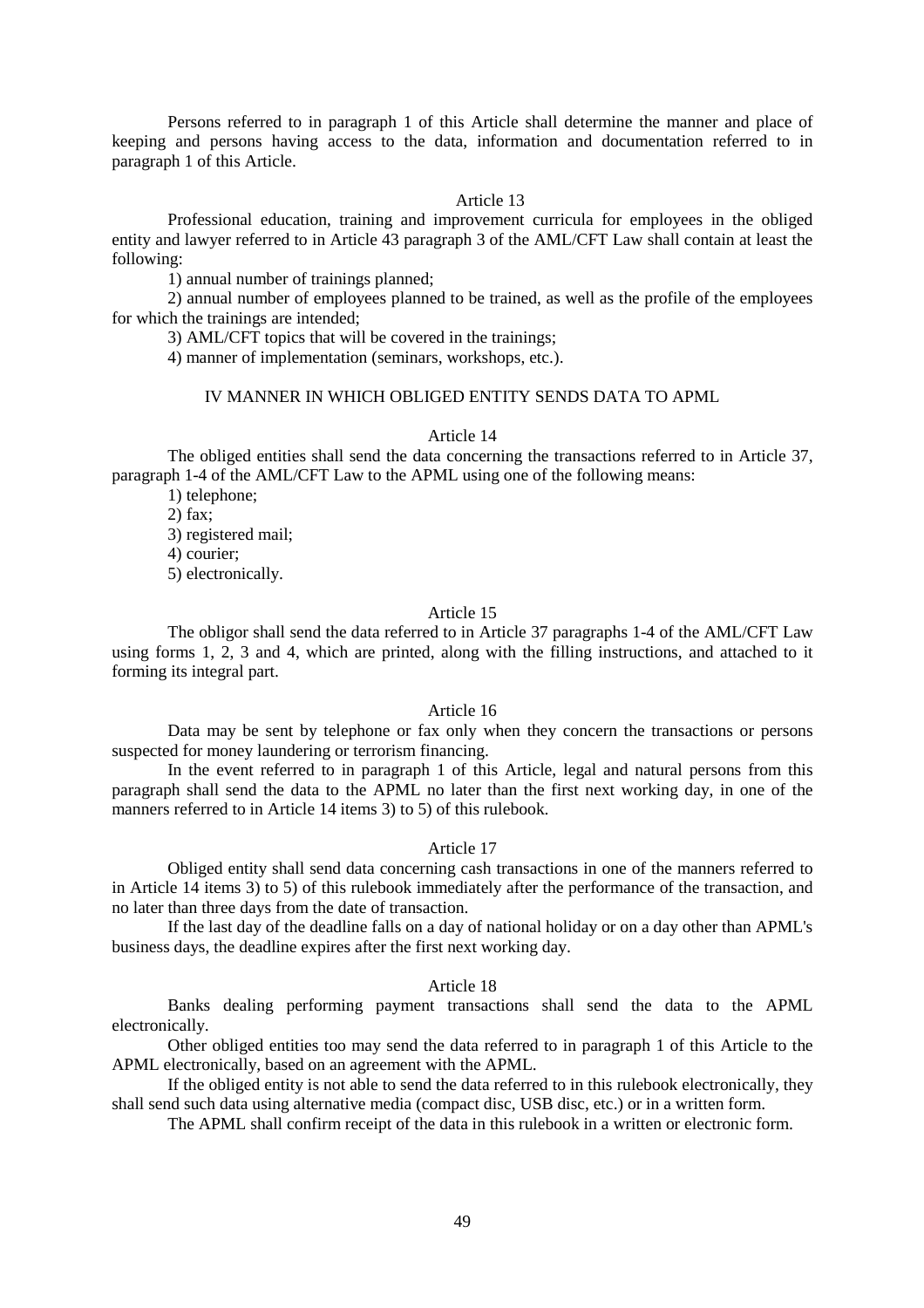## V CONDITIONS UNDER WHICH THE OBLIGED ENTITIES ARE NOT REQUIRED TO REPORT TO THE APML CASH TRANSACTIONS IN THE AMOUNT OF OR EXCEEDING THE RSD EQUIVALENT OF EUR 15,000 WITH RESPECT TO CERTAIN CLIENTS

### Article 19

The obliged entity is not required to report to the APML every cash transaction in the amount of the RSD equivalent of EUR 15,000 or more in the case of depositing daily receipts derived from the sale of goods and services of customers referred to in paragraph 2 of this Article, except in the case when there is suspicion on money laundering or terrorism financing, and under the condition that the customer holds an account with the obliged entity according to the AML/CFT Law.

The customers carrying out the transaction referred to in paragraph 1 of this Article include:

1) public enterprises;

2) direct or indirect beneficiaries of the Budget of the Republic of Serbia, including the units of local self-government and the mandatory social insurance organizations which are part of the Treasury's Consolidated Account system.

## Article 20

The obliged entity is not required to report to the APML the following cash transactions whose:

1) transfer of money from one account to another account of the same client opened with the same obliged entity;

2) conversion of money in the account of a client into another currency, where the money remains in the client's account with the obliged entity;

3) fixing time deposits or re-fixing time deposits in the client's account.

The obliged entity is not required to report to the APML cash transactions carried out by clients to which simplified customer due diligence actions and measures are applied in accordance with the AML/CFT Law.

# VI LIST OF COUNTRIES THAT DO NOT APPLY AML/CFT STANDARDS

## Article 21

Countries which, based on the data held by international organizations and data held by the APML, do not apply AML/CFT standards are as follows:

- 1) Uzbekistan;
- 2) Turkmenistan;
- 3) Pakistan;
- 4) Sao Tome and Principe;
- 5) Azerbaijan.

## VII LIST OF COUNTRIES THAT APPLY AML/CFT STANDARDS AT EUROPEAN UNION LEVEL OR HIGHER

### Article 22

Countries which apply AML/CFT standards at the European Union level or higher, are as follows:

1) European Union member states;

 2) Republic of Argentina, Australia, Federative Republic of Brazil, Japan, South African Republic, Canada, United States of Mexico, New Zealand, Russian Federation, Republic of Singapore, Hong Kong, Swiss Federation, United States of America.

## VIII MANDATORY INCORPORATION OF CERTAIN INDICATORS INTO THE LIST Article 23

 When developing the list of indicators referred to in Article 50 paragraph 1 of the AML/CFT Law, the obliged entity and lawyer shall also include the indicators published on APML's website.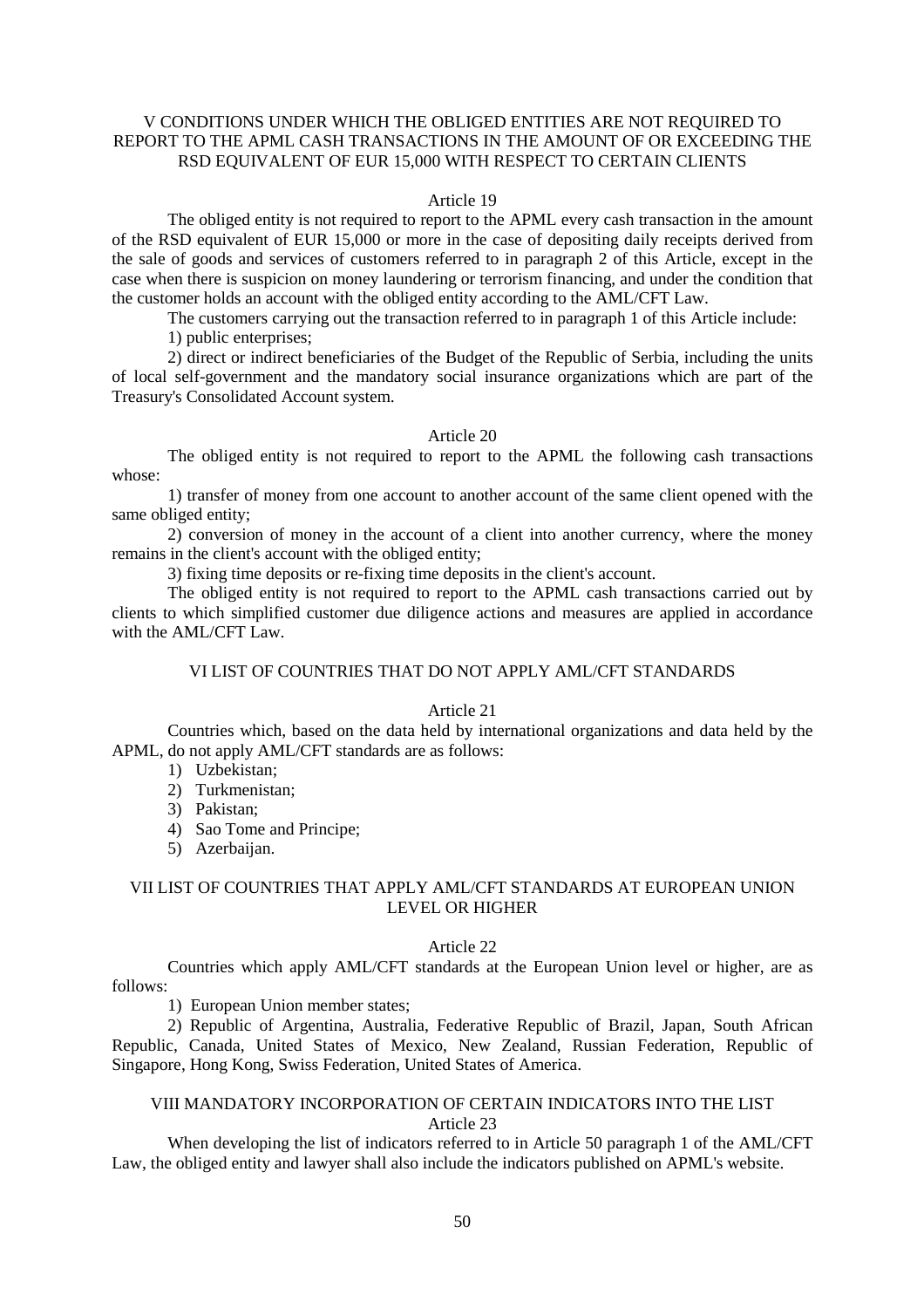#### IX TRANSITIONAL AND FINAL PROVISIONS

### Article 24

 Rulebook concerning the methodology, requirements and actions for the implementation of tasks pursuant to the Law on the Prevention of Money Laundering ('RS Official Gazette', No. 59/06 and 22/08), shall cease to be effective as of the initial date of application of this rulebook.

### Article 25

 This rulebook shall enter into force on the eight day following the date of its publication in the 'Official Gazette of the Republic of Serbia', and shall be applicable as of  $1<sup>st</sup>$  of March 2010.

Number: In Belgrade, 4 February 2010

## **3. Annex III. Report of the Administration for the Prevention of Money Laundering for 2009**

REPORTING PERIOD: 01.01.2009 - 31.12.2009.

Administration for the Prevention of Money Laundering is a financial intelligence unit of the Republic of Serbia (hereinafter referred to as: the FIU), whose term of reference is defined by the Law on the Prevention of Money Laundering and Terrorism Financing ("Official Gazette of the Republic of Serbia", nos. 20/09 and 72/09- hereinafter referred to as the Law). According to its legal powers, the Administration collects data on transactions, information and documentation received from obligors as defined by the Law and from other state authorities, and in case that there is suspicion of money laundering and/or terrorism financing, forwards such information to the competent state authorities (Tax Administration, Ministry of Interior, Foreign Currency Inspectorate, prosecutor's office, courts, and other authorities) so that they could undertake actions and measures within their term of reference.

## **Statistics of the work results of the Administration for the Prevention of Money Laundering in 2009.**

Pursuant to the provisions of the Law on the Prevention of Money Laundering and Terrorism Financing, the obligors provided the total amount of 281.522 reports, as follows :

- The total of 277.565 cash transaction reports on transactions amounting to or exceeding 15.000EUR (CTRs);
- The total of 3.957 suspicious transaction reports (STRs) regardless of the amount ;
- Customs authorities provided the total of 875 reports on cross-border declarations on transfer of cash, securities and other negotiable instruments.

According to the statistics on collected CTRs and STRs per obligor, most reports were sent by commercial banks (273.180 CTRs and 3.932 STRs), by broker-dealer companies and by the Serbia Public Enterprise for Postal Communications. One report, which the obligors provide through the system for recording and processing of transactions – *TMIS (Transaction Management Information System)* may contain a few dozens of transactions.

In order to assess whether there is suspicion of money laundering with regard to a person or transaction, the Administration is authorized to request additional data and documentation from the obligors, other state authorities and foreign financial intelligence units.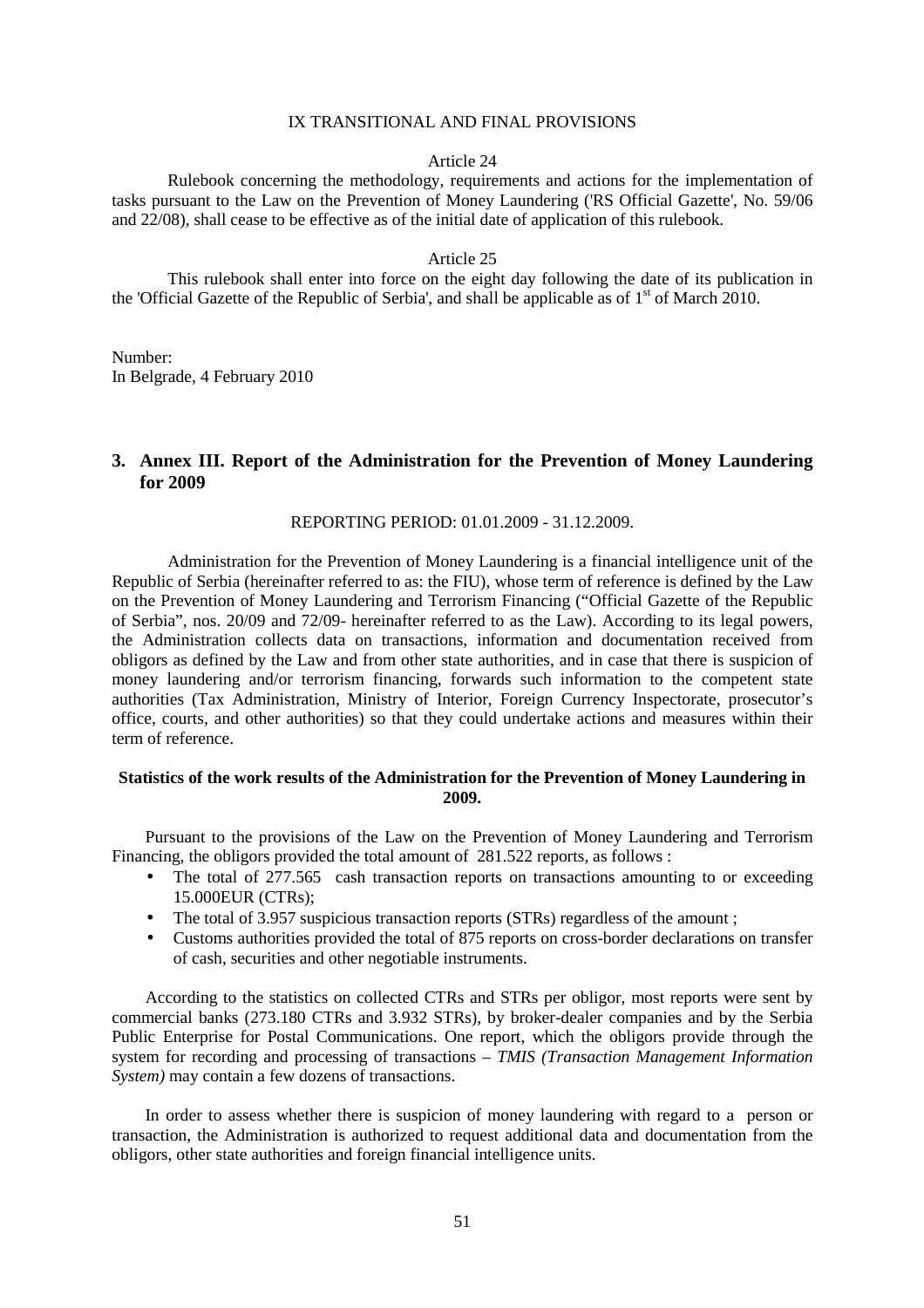After processing all the collected data and establishing reasons to suspect money laundering, the Administration opened 61 cases in 2009. Very complex and huge cases result from specific analytical procedures applied by the Administration in order to establish all relevant facts that may indicate money laundering and terrorism financing, as well as new trends of criminality. In 2009 there was a significant increase in the exchange of data with the Ministry of Interior (hereinafter referred to as: the MoI) and with Tax Administration, as the Administration is very active in providing data within financial investigations. Also, in comparison to 2008, there were more frequent referrals of data to the prosecutor's office, especially the Prosecutor's Office for Organized Crime, and courts.

During 2009 the Administration referred requests for information mostly to the Prosecutor's Office for Organized Crime (38), courts (17), Tax Administration (more than 200), MoI (approximately 300), Foreign Currency Inspectorate (16), Security and Information Agency (32), prosecutor's office (19), Privatization Agency (19), Securities Commission (hereinafter referred to as: SEC) (9) and Central Register (6) – see image 1. In most situations, the cases which involved the same legal or natural persons were forwarded to different state authorities so that they undertake actions and measures from their term of reference and so that all relevant data for further action is collected.



Image 1.Information exchange with other state authorities

In cooperation with Tax Administration, pursuant to its powers from Articles 57 and 56 of the Law, the Administration issued 147 orders to the banks to monitor or suspend transactions.

In addition, in dozens of cases, at the initiative of other state authorities, the Administration performed checks of natural and legal entities and forwarded analytical reports to those authorities.

Legislation and practice of the European Union for the combat against money laundering and terrorism financing imply constant high-quality exchange of information both between the FIU and the obligors and among financial intelligence units, which is a pre-condition for efficient international cooperation.

Within the remits of international cooperation, the Administration received one hundred and two (102) requests for information, and sent eighty-four (84) requests to foreign FIUs.

Since 2003 the Administration has been a member of the Egmont Group, a relevant international body which gathers financial-intelligence units from 116 countries worldwide. The representatives of the Administration are the members of the Legal Working Group and Operational Working Group, and as such played an active role in finalization and adoption of the Book for Operational Procedures for the Operational Working Group. Proposals of our delegation pertaining to the process of selection of Chair of Egmont Committee were accepted as whole at the Working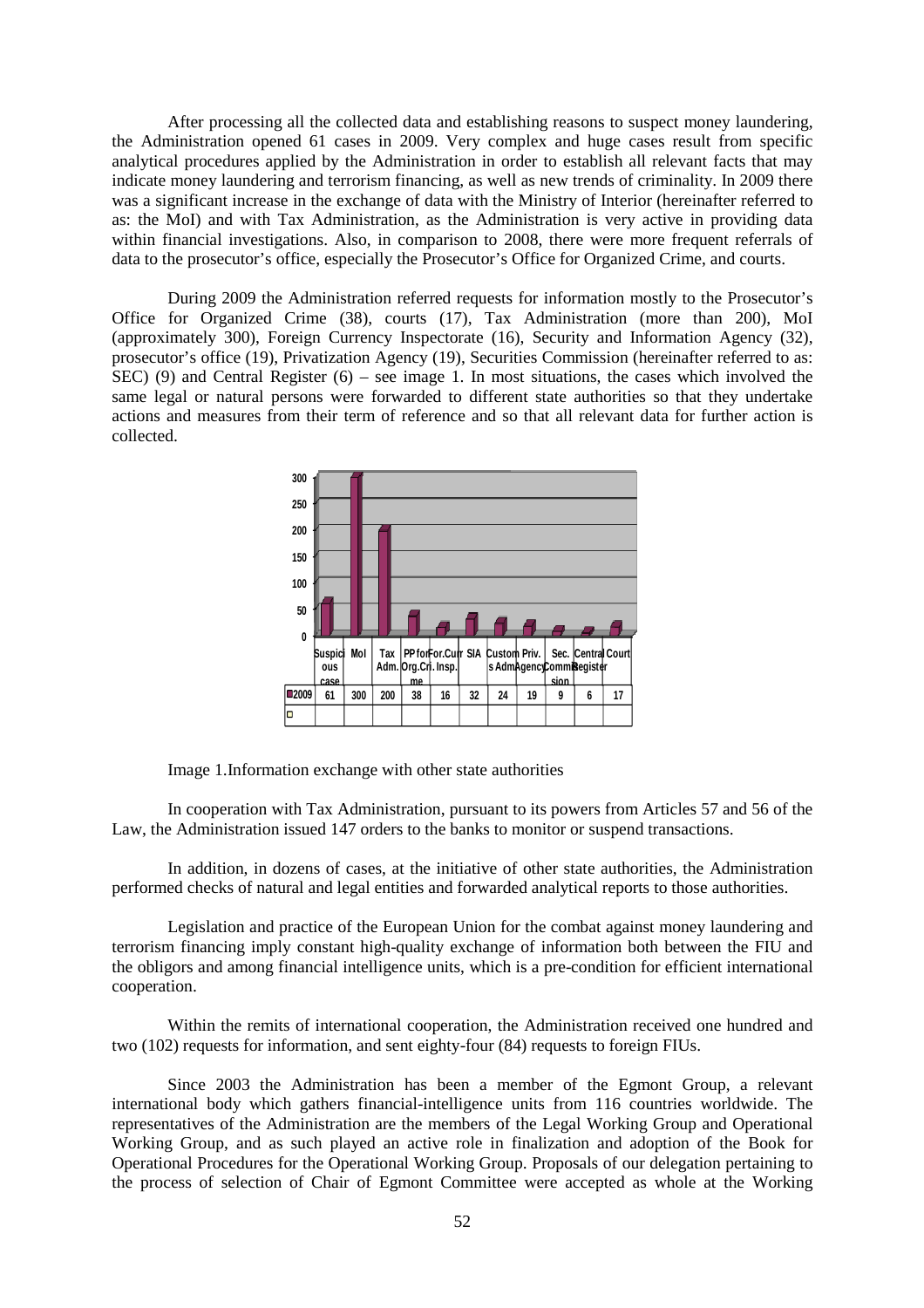Groups Meeting in Malaysia, Kuala Lumpur in October 2009, and are expected to be adopted at the Plenary Meeting in Colombia in late June 2010

The Administration has signed Memoranda of Understanding (MOUs) with nineteen (19) financial intelligence units, including the FIUs of most countries in the region. In 2009 MOUs were signed with the FIUsof the United States of America, United Arab Emirates, Russian Federation, Greece and San Marino. MOUs with FIUs of Mexico, France and Italy are to be signed soon.

The Administration was invited to participate as the observer in the Eurasian Group for the Combat against Money Laundering and Terrorism Financing, the central point of which is the Russian Federation. In this respect the Administration will provide advisory and logistical support , that is, it will act as a sponsor for the admission of Uzbekistan FIU into the Egmont Group.

During 2009 there was a regular annual meeting of the regional Heads of FIUs with the aim of improving operational cooperation and exchange of relevant information in the combat against money laundering and terrorism financing. Pursuant to the Regional Protocol on Cooperation among the FIUs of Slovenia, Croatia, Bosnia and Herzegovina, Montenegro, Serbia, Macedonia and Albania, at the meeting of the Heads of FIUs that was held in Zagreb, Croatia on 30/10/2009 it was agreed that the parties to the Protocol would jointly act before international fora (Council of Europe, Egmont Group), that they would work together on money laundering and terrorism financing typologies, as well as on the cases of common interest. There was a plan to organize study visits and exchange visits for analysts. At the end of the Meeting it was agreed that the next meeting would be organized in Serbia, in October 2010.

During 2009. there were three regular plenary meetings of MONEYVAL Committee, namely, 16-20 March, 21-26 September and 7-11 December, at which the Serbian delegation also participated. At each MONEYVAL Plenary there is a tour de table when the countries advise on actions and measures currently undertaken in the combat against money laundering and terrorism financing.

In May 2009 the Administration entered a process of mutual evaluation conducted by the representatives of MONEYVAL Committee, and it is the third round of evaluation of measures and actions undertaken by Serbia against money laundering and terrorism financing. Although the evaluation includes the entire system for the combat against money laundering and terrorism financing, and the system comprises both state authorities and obligors as defined by the Law , the Administration was a central institution for collecting responses, comments and remarks of the state authorities, as well as for translating and forwarding of the written materials to the evaluators. In September and December 2009 pre-meetings were held for the Serbian delegation and the evaluation team, at which clarifications and explanations were offered for all debatable and insufficiently clear parts of the Draft Mutual Assessment Report, so that the final version of the Report was adopted at the Plenary Meeting of MoneyVAL on 09 December 2009. The Report provides ratings for compliance with international standards, based on which one can say that the ratings are objective. The last part of the Report contains plan of action that Serbia needs to undertake, and to advise of it the MoneyVAL Committee in December 2010 at the plenary meeting in Strasbourg. The proposed plan of action will be a part of the Action Plan Paper for the implementation of the recommendations, whose adoption is pending. The content of this Action Plan will be an integral part of a Government Conclusion and which will as such be part of the existing Action Plan for the Implementation of the National Strategy against Money Laundering and Terrorism Financing.

In relation to national cooperation in anti-money laundering and terrorism financing among relevant authorities, the Government of Serbia issued a Decision on Establishing Standing Coordination Group for the Implementation of the National Strategy against Money Laundering and Terrorism Financing ("Official Gazette of RS", no.26/09 of 22 April 2009). Permanent Coordination Group has so far held five meetings, and developed the Action Plan for the Implementation of the National Strategy against Money Laundering and Terrorism Financing, which was adopted by the Government on 16 October 2010.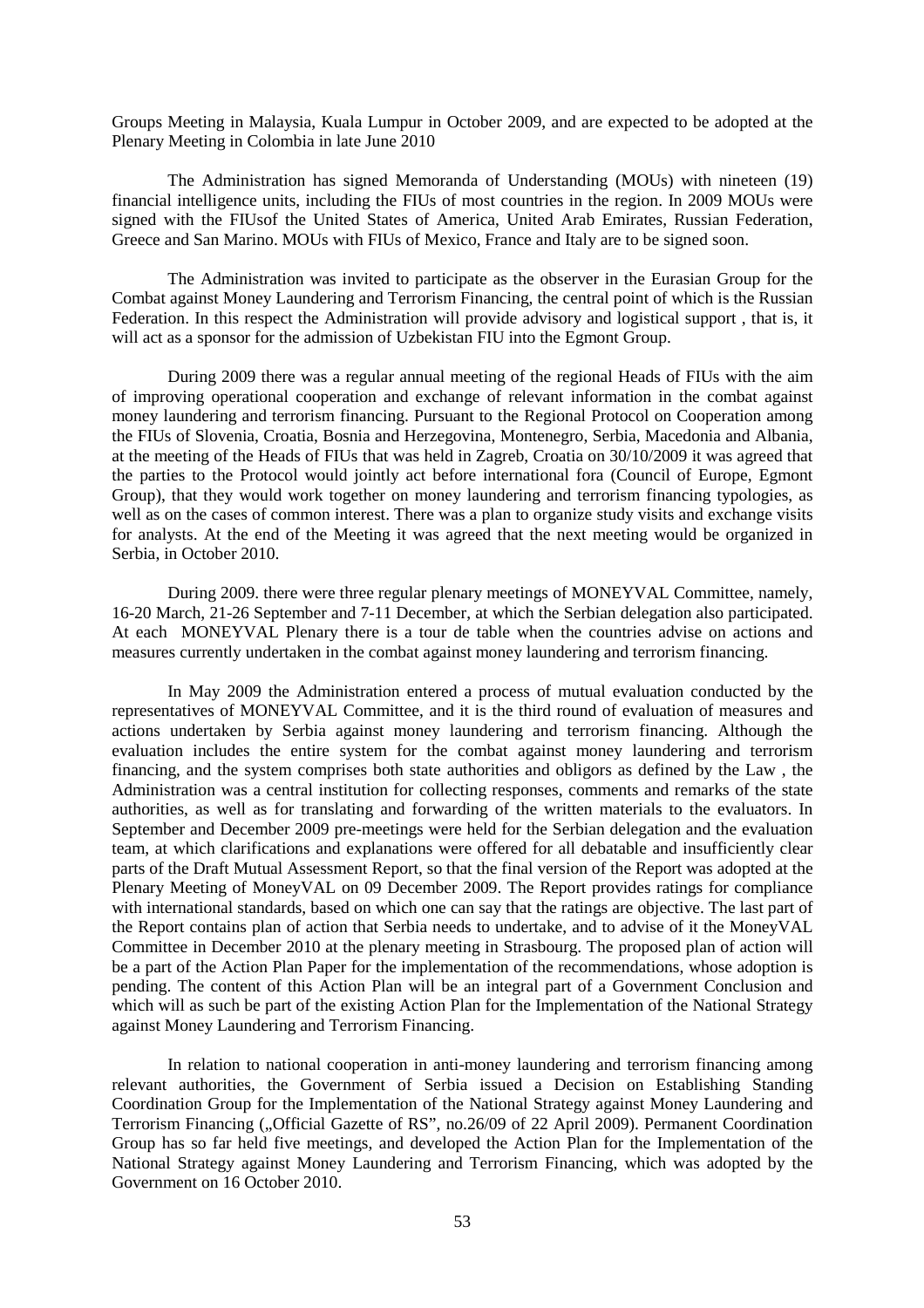## **Legislative activity of the Administration for the Prevention of Money Laundering in the year 2009**

Administration for the Prevention of Money Laundering in 2009 was very active in drafting regulations related to the prevention of money laundering and terrorism financing by either being directly involved in drafting acts of law, or by giving expert opinions on draft regulations developed by other relevant authorities. Law on the Prevention of Money Laundering and Terrorism Financing was adopted in March 2009, and was amended in August 2009.

The Administration drafted the Rulebook on Amendments to the Rulebook on Establishing Methodology of Requirements and Actions to Comply with the Law on the Prevention of Money Laundering and Terrorism Financing.

The Administration developed new lists of indicators for recognizing suspicious transactions for entities engaging in factoring, for investment fund management companies, for voluntary pension fund management companies, and for casinos, which were published on the Administration website in the Serbian and English language.

By its active and expert participation in developing the regulations above, Administration for the Prevention of Money Laundering created conditions for a more efficient implementation of antimoney laundering and terrorism financing regulations, as well as for its own strengthening in terms of a financial intelligence unit, which is a national strategic priority.

### **Improvement in information technologies in 2009**

Since late 2009 workflows in the Administration have been channelled through a web application for case and document management, which has significantly increased efficency and work productivity, and has enabled a better organization of work. This software is based on the principles of document management system – DMS, which provides for possibilities to store, version, start a workflow, define and maintain meta data, comprehensively search for stored documents – full text search. This process has enabled a full automation of the Administration's work. The application was designed in line with work flows applied by financial intelligence units worldwide

### **Projects and training in 2009**

Administration for the Prevention of Money Laundering intensely works not only on enhancing its own capacities and potentials, but also on strengthening and developing the entire system for combat against money laundering and terrorism financing in the Republic of Serbia. As a key stakeholder of a comprehensive project for anti-money laundering and terrorism financing in the country, the Administration in 2009 made preparations for the implementation of this Project, whose key beneficiary is the budget of the Republic of Serbia, that is, people in Serbia. The project has 2,37 mil worth and is in most part financed by the European Union, through the instrument for preaccession assistance IPA (2 million EUR), with the participation of the Council of Europe (200.000 EUR) and the budget of the Republic of Serbia.

In cooperation for the Organization for Security and Cooperation in Europe (OSCE) in April 2009 a two-day seminar was held on risk-based approach in the implementation of the Law on the Prevention of Money Laundering, designed for the representatives of the National Bank of Serbia, Securities Commission, Tax Administration and Sector for Market Inspection, all of which exercise supervision of the obligors from the Law. In November 2009 there was a seminar organized by OSCE and Italian Guardia di Finanza on financial investigations with a special emphasis on tax fraud. The seminar was attended by the representatives of the Administration, National Bank of Serbia, Tax Administration, Foreign Currency Inspectorate, as well as by police officers and judges.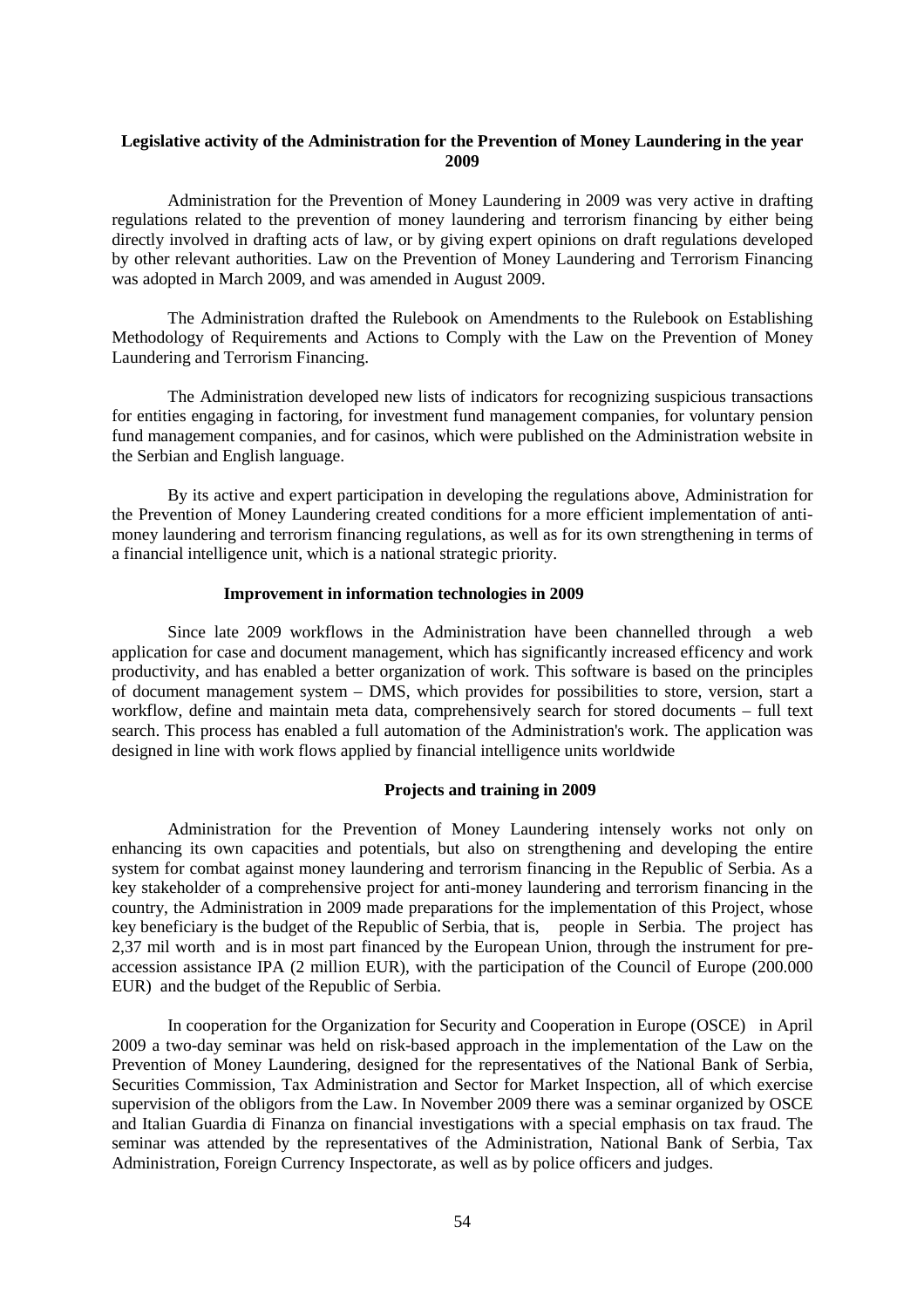In 2009 the Administration intensely used resources of ТАIEX (Technical Assistance and Information Exchange), so in early June 2009 it organized a seminar on risk-based approach for AML compliance officers of commercial banks. In early November 2009 three representatives of the Administration went for a study visit to the FIU of Slovakia in order to learn of the role that a FIU can play in the transposition and translation of the EU legislation. The third TAIEX project was a study visit to a foreign FIU, which took place in January 2010, the objective of which was terrorism financing and analysis of transactions suspected of being linked with the phenomenon.

A representative of the Administration attended a seminar on ML/FT typologies in the organization of IMF in Siracusa, Italy, in June 2009. Another seminar organized by IMF was a seminar in Joint Vienna Institute, Vienna, in a form of a workshop on the prevention of money laundering and terrorism financing, from the perspective of information technology. The two APML representatives who attended the seminar had a role of a mentor, which means they had to deliver several presentations on techniques used for prioritizing among reported transactions, on analytical process and on management of large amounts of data.

Representatives of the Administration participated at the World Bank seminar in Belgrade in September 2009, as lecturers and listeners, It was a seminar on trade-based money laundering, intended also for Customs Administration officers and prosecutors.

During 2009 United States Agency for International Development (USAID) organized a dozen seminars in Belgrade, Novi Sad, Niš and Kragujevac for the representatives of Tax Administration, accountants, brokers, as well as journalists, which is a part of campaign launched by the Administration in public relations area, with the main objective of creating the true and adequate media image of the Administration, as well as the combat against money laundering and terrorism financing itself. Regular presentors at these seminars were representatives of the Administration, as well as a USAID consultant, Kenneth Volandes.

In 2010 the Administration will seek to intensify cooperation with other state authorities which are a part of AML/CFT system, prevalently through the engagement in Standing Coordination Group, and to coordinate activities leading to the Progress Report, which is to be submitted to the MoneyVAL Committee in December . The Administration will also seek to sign memoranda of understanding with FIUs for which such an agreement is a pre-condition for information exchange.

# **4. Annex IV. Action Plan for the Implementation of the National Strategy against Money Laundering and the Financing of Terrorism (AML/CFT Strategy),**

Pursuant to Article 43, paragraph 3, of the Law on Government ('RS Official Gazette', No. 55/05, 71/05-corrigendum, 101/07 and 65/08), in relation to the National Strategy against Money Laundering and the Financing of Terrorism ('RS Official Gazette', No. 89/08),

The Government hereby adopts

### CONCLUSION

- 1. The Action Plan for the Implementation of the National Strategy against Money Laundering and the Financing of Terrorism (AML/CFT Strategy), which is an integral part of this Conclusion, is adopted;
- 2. For the purpose of implementation, this Conclusion shall be sent to the Ministry of Finance, which will send a copy each to the Foreign Exchange Inspectorate (FEI), Tax Administration (TA), Customs Administration (CA), Administration for the Prevention of Money Laundering (APML), and the Games of Chance Administration (GCA); Ministry of Interior; Security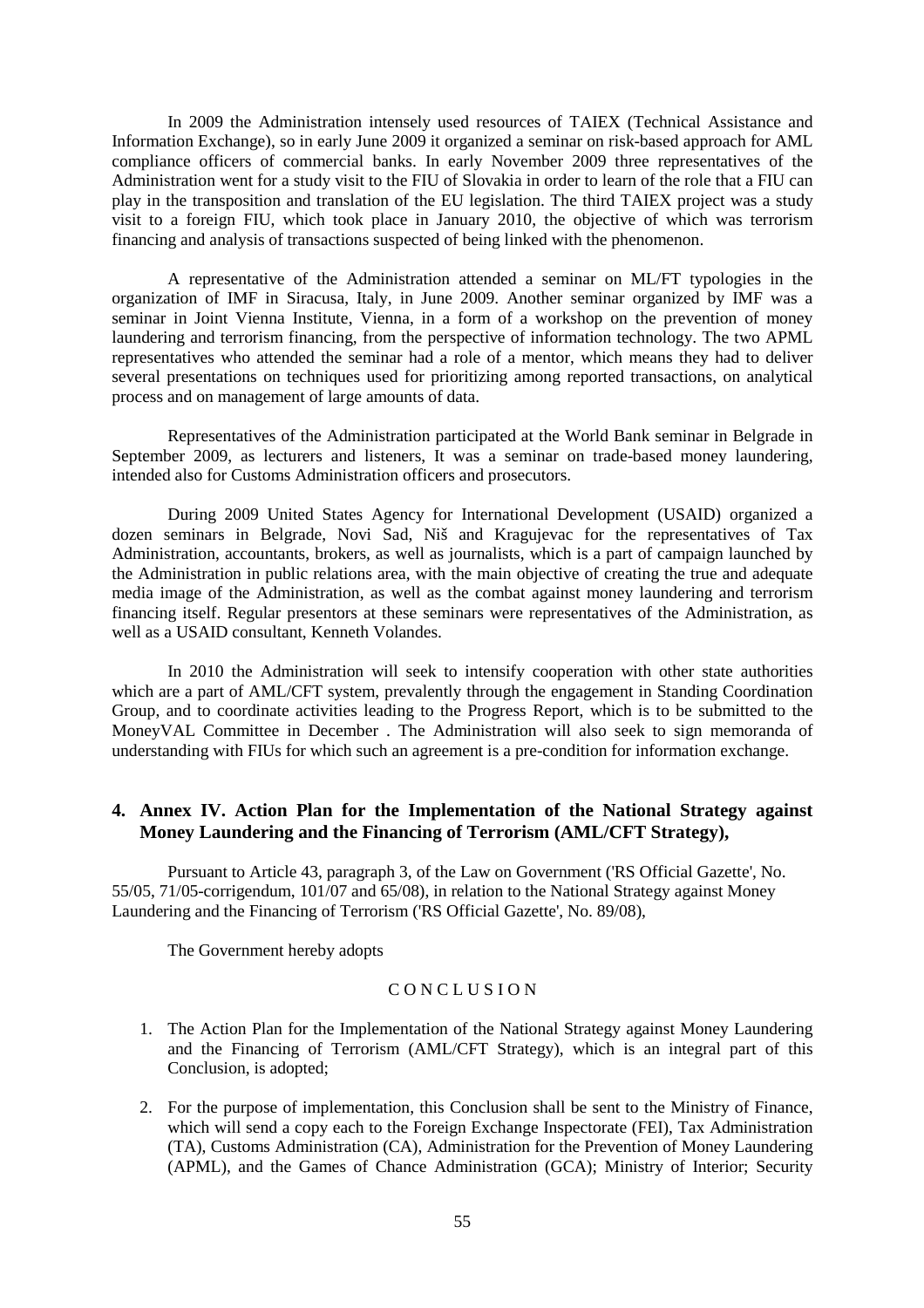Information Agency; Ministry of Defence, which will send a copy each to the Military-Intelligence Agency and Military-Security Agency; Ministry of Justice, which will send a copy each to the Supreme Court of Serbia and to the Republic Public Prosecutor's Office; National Bank of Serbia; and Securities Commission.

05 Number: In Belgrade,

## G O V E R N M E N T

VICE-PRESIDENT

## **ACTION PLAN FOR THE IMPLEMENTATION OF THE NATIONAL AML/CFT STRATEGY**

## **1. INTRODUCTION**

On 25 September 2008, the Government of the Republic of Serbia adopted the National AML/CFT Strategy ('RS Official Gazette', No 89/08 - hereinafter: AML/CFT Strategy).

The AML/CFT Strategy gives recommendations to improve the system of the Republic of Serbia against money laundering and terrorism financing (AML/CFT), on the legislative, institutional, and operational levels, as well as in the field of professional training.

The body responsible to monitor the implementation of the AML/CFT Strategy is the Standing Coordination Group (hereinafter: SCG) whose mandate is to monitor the implementation of the AML/CFT Strategy, monitoring, recommending, and coordination of AML/CFT activities.

The AML/CFT Strategy provides that an action plan should be adopted for the purposes of its implementation which will set out the duties of all competent bodies, timelines, and assess the resources required for its implementation. The Action Plan for the implementation of the AML/CFT Strategy lays down a series of specific measures and actions to be implemented in the set timeframe, whose common objective is to contribute to the improvement of efficiency of the entire AML/CFT system.

The Action Plan is a special form of the plan which concretizes, for each of the competent bodies, the objectives and measures laid down in the AML/CFT Strategy.

## **2. ACTION PLAN DRAFTING METHODOLOGY**

The Action Plan is adopted for the period 2009-2013. This plan specifies certain priorities, objectives defined, timeframe for the implementation of the objectives, as well as the main implementing agencies, indicators and resources required for their implementation.

The Action Plan is in line with the content and objectives of the AML/CFT Strategy and serves as the main document for its implementation for the period of 5 years.

## **3. AML/CFT STRATEGY RECOMMENDATIONS FURTHER DEVELOPED IN THE ACTION PLAN**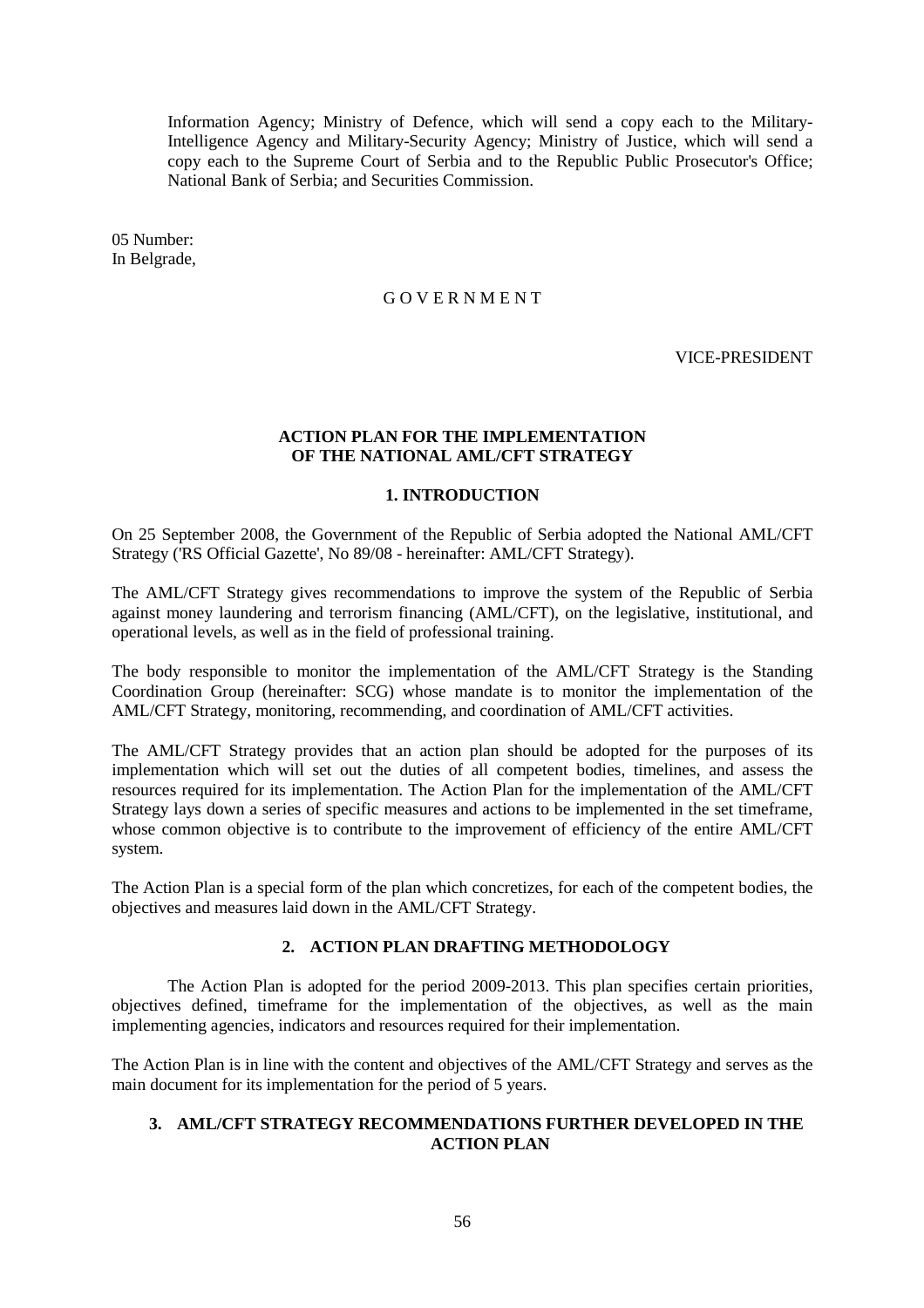The Action Plan ensures the responsibility of the main implementing agencies in the fixed areas of AML/CFT activity.

The Action Plan further develops the following AML/CFT Strategy Recommendations concerning the following levels:

- 1) Legislative;
- 2) Institutional;
- 3) Operational; and
- 4) Professional training.

For each type of recommendation, the Action Plan defines the objectives, activities for their implementation, main implementing agencies, timeframes, indicators, as well as resources required for the implementation of certain objectives.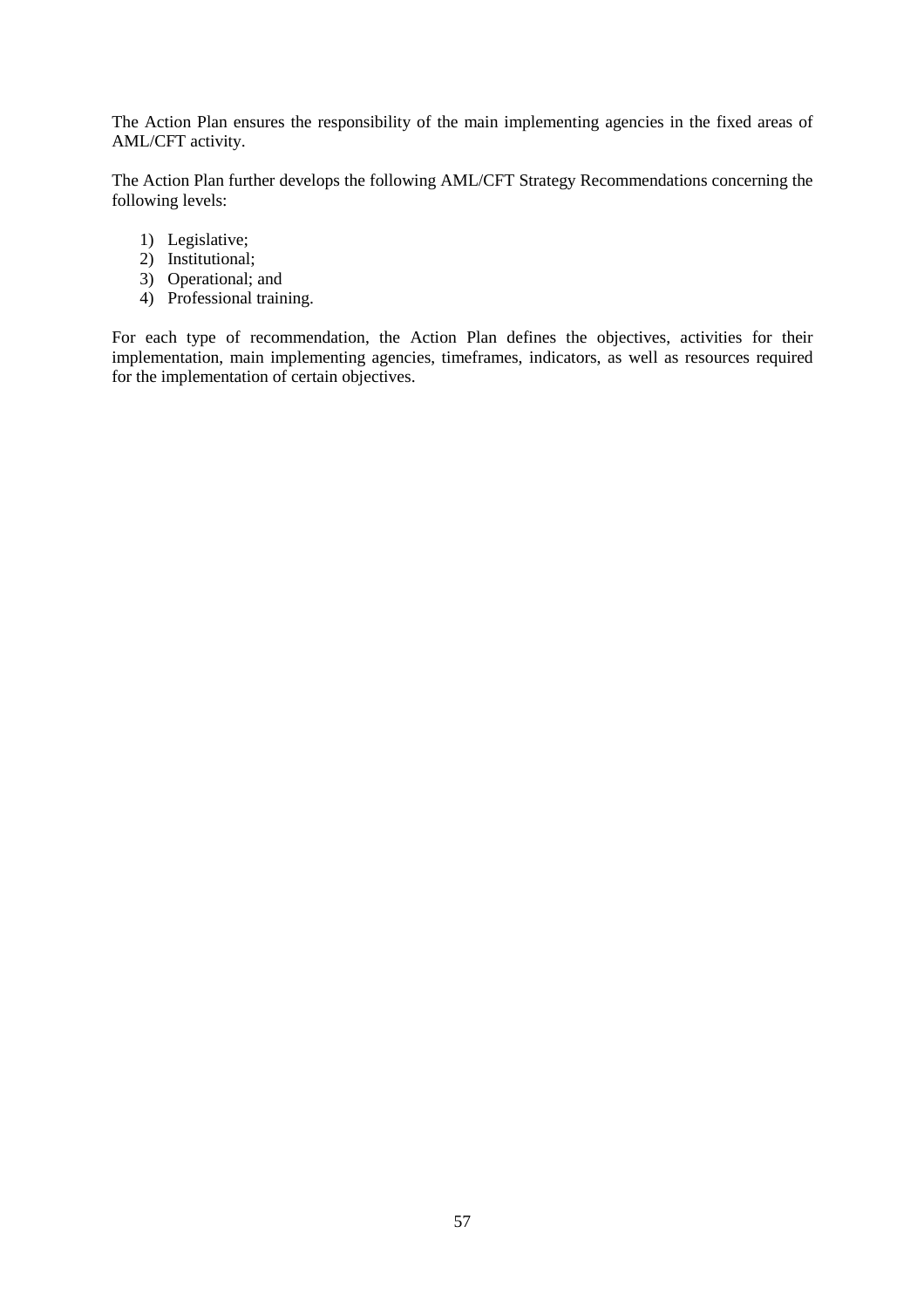# **AML/CFT STRATEGY RECOMMENDATIONS**

# **3.1. LEGISLATIVE LEVEL**

| 3.1.1. A new AML/CFT Law should be passed and harmonised with international standards |                     |                  |                    |                           |  |  |
|---------------------------------------------------------------------------------------|---------------------|------------------|--------------------|---------------------------|--|--|
| <b>Activities</b>                                                                     | Main                | <b>Timeframe</b> | <b>Indicators</b>  | <b>Resources required</b> |  |  |
|                                                                                       | <b>Implementing</b> |                  |                    |                           |  |  |
|                                                                                       | <b>Agency</b>       |                  |                    |                           |  |  |
| Law on the Prevention of Money Laundering and Terrorism                               | Administration      | Implemented      | Published in 'RS   |                           |  |  |
| Financing (hereinafter: AML/CFT Law) with elements                                    | for the             |                  | Official Gazette', |                           |  |  |
| specified in the AML/CFT Strategy adopted                                             | Prevention of       |                  | No. 20/09.         |                           |  |  |
|                                                                                       | Money               |                  |                    |                           |  |  |
|                                                                                       | Laundering          |                  | Adoption, every    |                           |  |  |
|                                                                                       | (hereinafter:       |                  | six months, of     |                           |  |  |
|                                                                                       | APML)               |                  | conclusions by     |                           |  |  |
|                                                                                       |                     |                  | SCG and            |                           |  |  |
|                                                                                       |                     |                  | previously         |                           |  |  |
|                                                                                       |                     |                  | established        |                           |  |  |
|                                                                                       |                     |                  | working groups,    |                           |  |  |
|                                                                                       |                     |                  | concerning the     |                           |  |  |
|                                                                                       |                     |                  | extant legislative |                           |  |  |
|                                                                                       |                     |                  | framework and      |                           |  |  |
|                                                                                       |                     |                  | required           |                           |  |  |
|                                                                                       |                     |                  | amendments         |                           |  |  |
|                                                                                       |                     |                  |                    |                           |  |  |
|                                                                                       |                     |                  |                    |                           |  |  |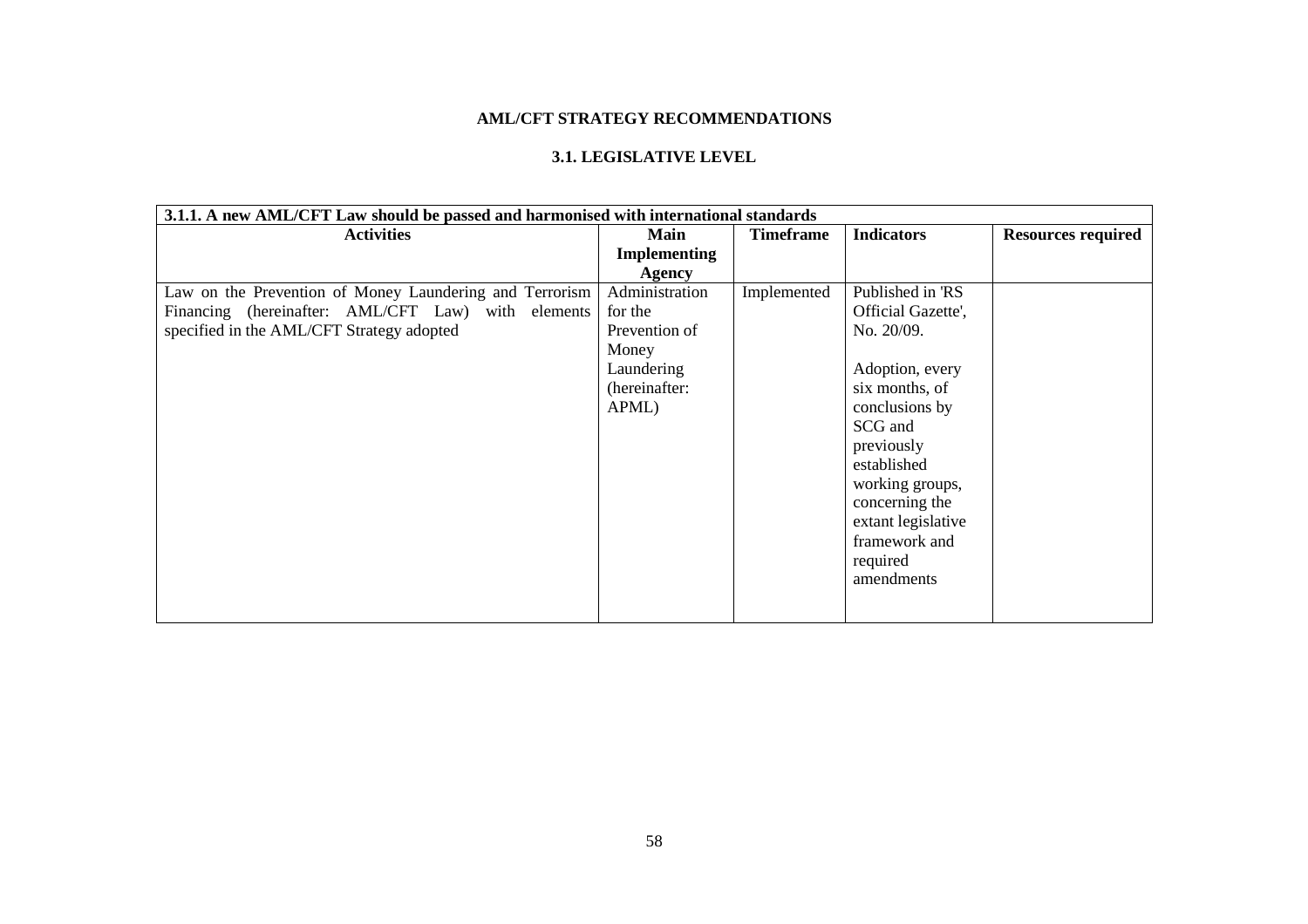| Continually assess the extant legislative framework and its<br>flexibility, initiate amending procedures of the existing<br>legislation, as well as adopt new legislation to cover new and<br>emerging money laundering and terrorism financing<br>manifestations.<br>Continual considerations of international recommendations,<br>initiatives and standards in the area with the aim of amending<br>the relevant legislation.<br>Establish expert groups to assess the AML/CFT legislative<br>situation.<br>Participation of SCG members in working groups for the<br>drafting of legislation in the area.<br>3.1.2. The Law on Repressive Measures Implemented Based on Relevant UN SC Resolutions should be passed | SCG in<br>cooperation with<br>APML, Police,<br>Security<br>Information<br>Agency<br>(hereinafter:<br>SIA), Military<br>Security Agency<br>(hereinafter:<br>MSA), Military<br>Intelligence<br>Agency<br>(hereinafter<br>MIA), bodies<br>competent to<br>monitor the<br>implementation<br>of AML/CFT<br>Law, Tax<br>Administration,<br>Customs<br>Administration,<br>Foreign<br>Exchange<br>Administration. | Ongoing task          |                                                      |                           |
|------------------------------------------------------------------------------------------------------------------------------------------------------------------------------------------------------------------------------------------------------------------------------------------------------------------------------------------------------------------------------------------------------------------------------------------------------------------------------------------------------------------------------------------------------------------------------------------------------------------------------------------------------------------------------------------------------------------------|-----------------------------------------------------------------------------------------------------------------------------------------------------------------------------------------------------------------------------------------------------------------------------------------------------------------------------------------------------------------------------------------------------------|-----------------------|------------------------------------------------------|---------------------------|
|                                                                                                                                                                                                                                                                                                                                                                                                                                                                                                                                                                                                                                                                                                                        |                                                                                                                                                                                                                                                                                                                                                                                                           |                       |                                                      |                           |
| <b>Activities</b>                                                                                                                                                                                                                                                                                                                                                                                                                                                                                                                                                                                                                                                                                                      | Main<br><b>Implementing</b><br><b>Agency</b>                                                                                                                                                                                                                                                                                                                                                              | <b>Timeframe</b>      | <b>Indicators</b>                                    | <b>Resources required</b> |
| Develop a draft law on the application of international<br>restrictive measures and put it into the procedure of adoption                                                                                                                                                                                                                                                                                                                                                                                                                                                                                                                                                                                              | Ministry of<br>Foreign Affairs                                                                                                                                                                                                                                                                                                                                                                            | First half of<br>2010 | Publication in the<br><b>RS</b> Official<br>Gazette' |                           |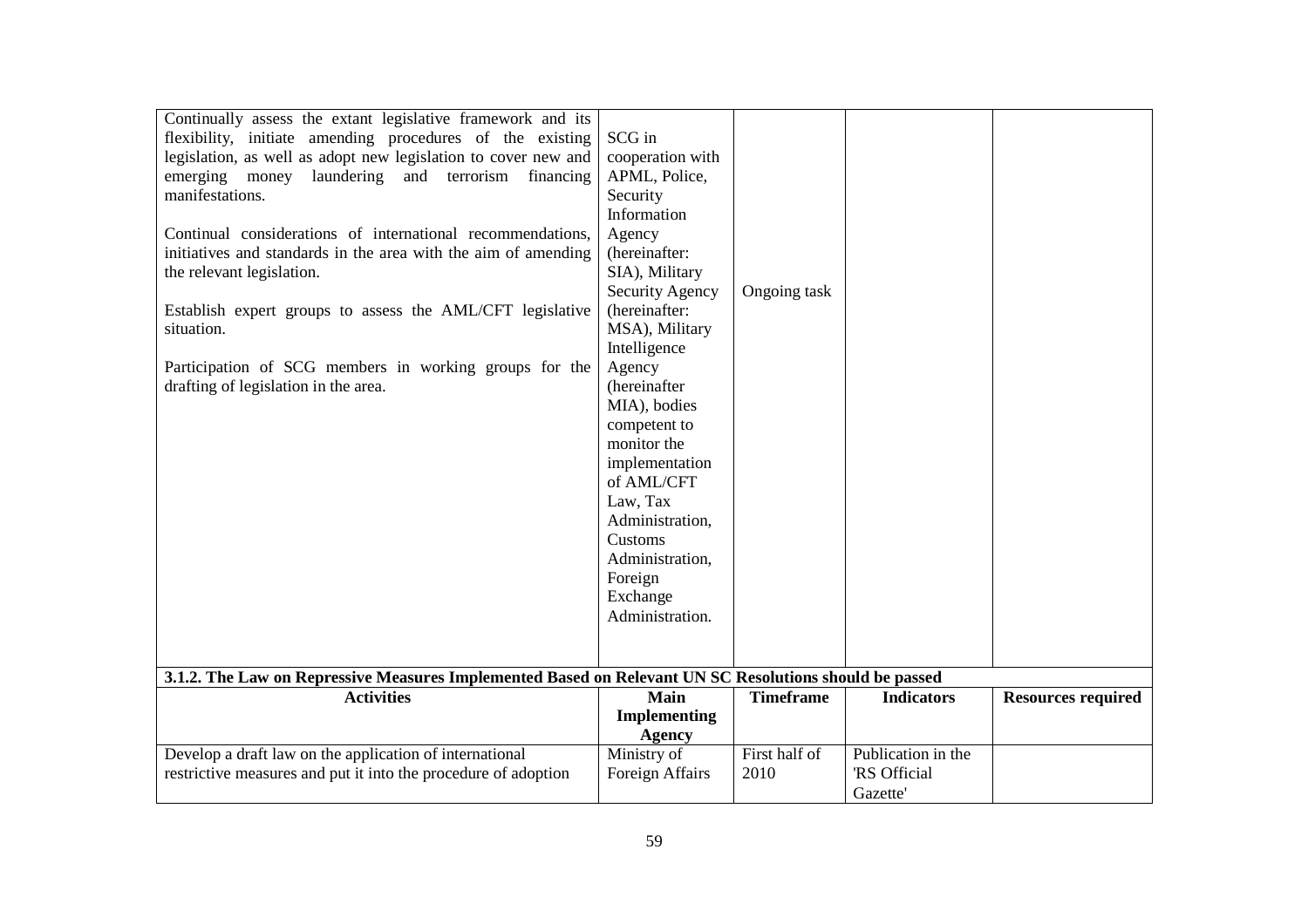| 3.1.3. The Criminal Code should be amended                                                                                                                           |                                              |                  |                                                                                                        |                           |  |
|----------------------------------------------------------------------------------------------------------------------------------------------------------------------|----------------------------------------------|------------------|--------------------------------------------------------------------------------------------------------|---------------------------|--|
| <b>Activities</b>                                                                                                                                                    | <b>Main</b><br>Implementing<br><b>Agency</b> | <b>Timeframe</b> | <b>Indicators</b>                                                                                      | <b>Resources required</b> |  |
| Implemented                                                                                                                                                          | Ministry of<br>Justice                       |                  | Published in the<br><b>RS</b> Official<br>Gazette', number<br>72/09                                    |                           |  |
| 3.1.4. The Criminal Procedure Code should be amended                                                                                                                 |                                              |                  |                                                                                                        |                           |  |
| <b>Activities</b>                                                                                                                                                    | Main<br>Implementing<br><b>Agency</b>        | <b>Timeframe</b> | <b>Indicators</b>                                                                                      | <b>Resources required</b> |  |
| Implemented                                                                                                                                                          | Ministry of<br>Justice                       |                  | Published in the<br>'RS Official<br>Gazette', number<br>72/09                                          |                           |  |
| 3.1.5. Law on Seizure/Confiscation of Proceeds from Crime should be passed                                                                                           |                                              |                  |                                                                                                        |                           |  |
| <b>Activities</b>                                                                                                                                                    | Main<br>Implementing<br><b>Agency</b>        | <b>Timeframe</b> | <b>Indicators</b>                                                                                      | <b>Resources required</b> |  |
| Implemented                                                                                                                                                          | Ministry of<br>Justice                       |                  | Published in the<br><b>RS</b> Official<br>Gazette', number<br>97/08                                    |                           |  |
| 3.1.6. Mutual legal aid legislation should be harmonised with the Warsaw Convention and International Convention on the Suppression of<br>the Financing of Terrorism |                                              |                  |                                                                                                        |                           |  |
| <b>Activities</b>                                                                                                                                                    | Main<br>Implementing<br><b>Agency</b>        | <b>Timeframe</b> | <b>Indicators</b>                                                                                      | <b>Resources required</b> |  |
| Ongoing                                                                                                                                                              | Ministry of<br>Justice                       | End of 2009      | Amendments of<br>relevant laws and<br>by-laws,<br>publication in the<br><b>RS</b> Official<br>Gazette' |                           |  |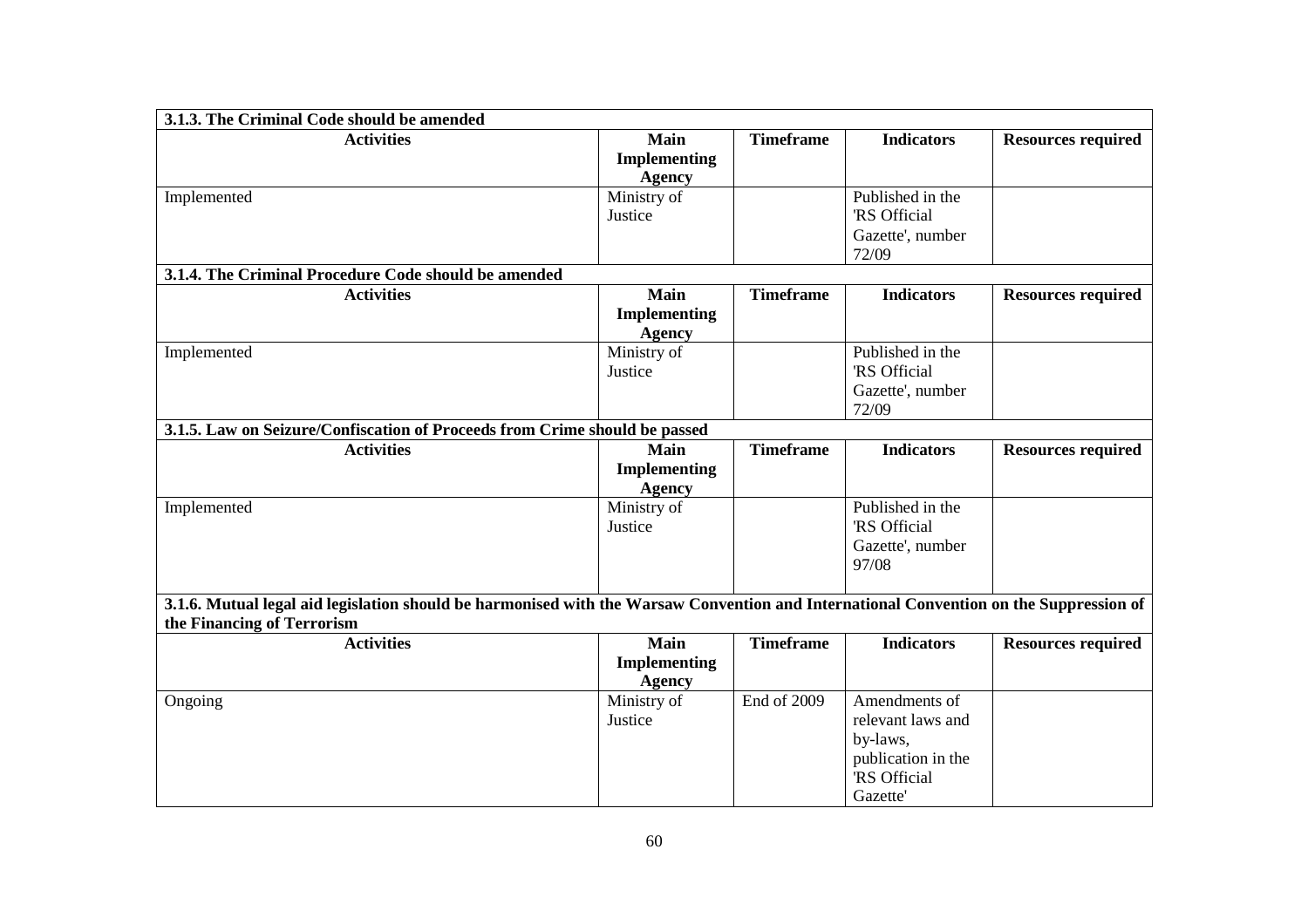| 3.1.7. Law on the Responsibility of Legal Person for Criminal Offences should be passed                                                  |                     |                  |                          |                           |  |
|------------------------------------------------------------------------------------------------------------------------------------------|---------------------|------------------|--------------------------|---------------------------|--|
| <b>Activities</b>                                                                                                                        | Main                | <b>Timeframe</b> | <b>Indicators</b>        | <b>Resources required</b> |  |
|                                                                                                                                          | <b>Implementing</b> |                  |                          |                           |  |
|                                                                                                                                          | <b>Agency</b>       |                  |                          |                           |  |
| Implemented                                                                                                                              | Ministry of         |                  | Published in the         |                           |  |
|                                                                                                                                          | Justice             |                  | <b>RS</b> Official       |                           |  |
|                                                                                                                                          |                     |                  | Gazette', number         |                           |  |
|                                                                                                                                          |                     |                  | 97/08                    |                           |  |
|                                                                                                                                          |                     |                  |                          |                           |  |
| 3.1.8. Law on Payment Operations should be harmonised with the FATF Special Recommendation number 7 (electronic transfers) and           |                     |                  |                          |                           |  |
| EU Directive concerning the documentation that accompanies electronic transfers.                                                         |                     |                  |                          |                           |  |
| <b>Activities</b>                                                                                                                        | <b>Main</b>         | <b>Timeframe</b> | <b>Indicators</b>        | <b>Resources required</b> |  |
|                                                                                                                                          | <b>Implementing</b> |                  |                          |                           |  |
|                                                                                                                                          | <b>Agency</b>       |                  |                          |                           |  |
| Pass a new law on payment operations                                                                                                     | Ministry of         | 3-4 years        | Publication in the       |                           |  |
|                                                                                                                                          | Finance and         |                  | <b>RS</b> Official       |                           |  |
|                                                                                                                                          | National Bank of    |                  | <b>Gazette</b>           |                           |  |
|                                                                                                                                          | Serbia              |                  |                          |                           |  |
|                                                                                                                                          | (hereinafter:       |                  |                          |                           |  |
|                                                                                                                                          | NBS)                |                  |                          |                           |  |
| 3.1.9. Law on ministries should be amended so as to include provisions on the competences of the ministries competent for finance in     |                     |                  |                          |                           |  |
| prevention and detection of the financing of terrorism                                                                                   |                     |                  |                          |                           |  |
| <b>Activities</b>                                                                                                                        | Main                | <b>Timeframe</b> | <b>Indicators</b>        | <b>Resources required</b> |  |
|                                                                                                                                          | <b>Implementing</b> |                  |                          |                           |  |
|                                                                                                                                          | Agency              |                  |                          |                           |  |
| Incorporate the necessary provisions into the Law on Ministries                                                                          | Ministry of         | End of 2010      | Publication in 'RS       |                           |  |
| by initiating its amending                                                                                                               | Finance and         |                  | <b>Official Gazette'</b> |                           |  |
|                                                                                                                                          | Ministry of         |                  |                          |                           |  |
|                                                                                                                                          | Interior            |                  |                          |                           |  |
| 3.1.10. Provide that judicial statistics should be maintained concerning seized and confiscated proceeds of crime, and concerning mutual |                     |                  |                          |                           |  |
| legal assistance regarding AML/CFT criminal offences, for the purposes of harmonisation with FATF Recommendation 32.                     |                     |                  |                          |                           |  |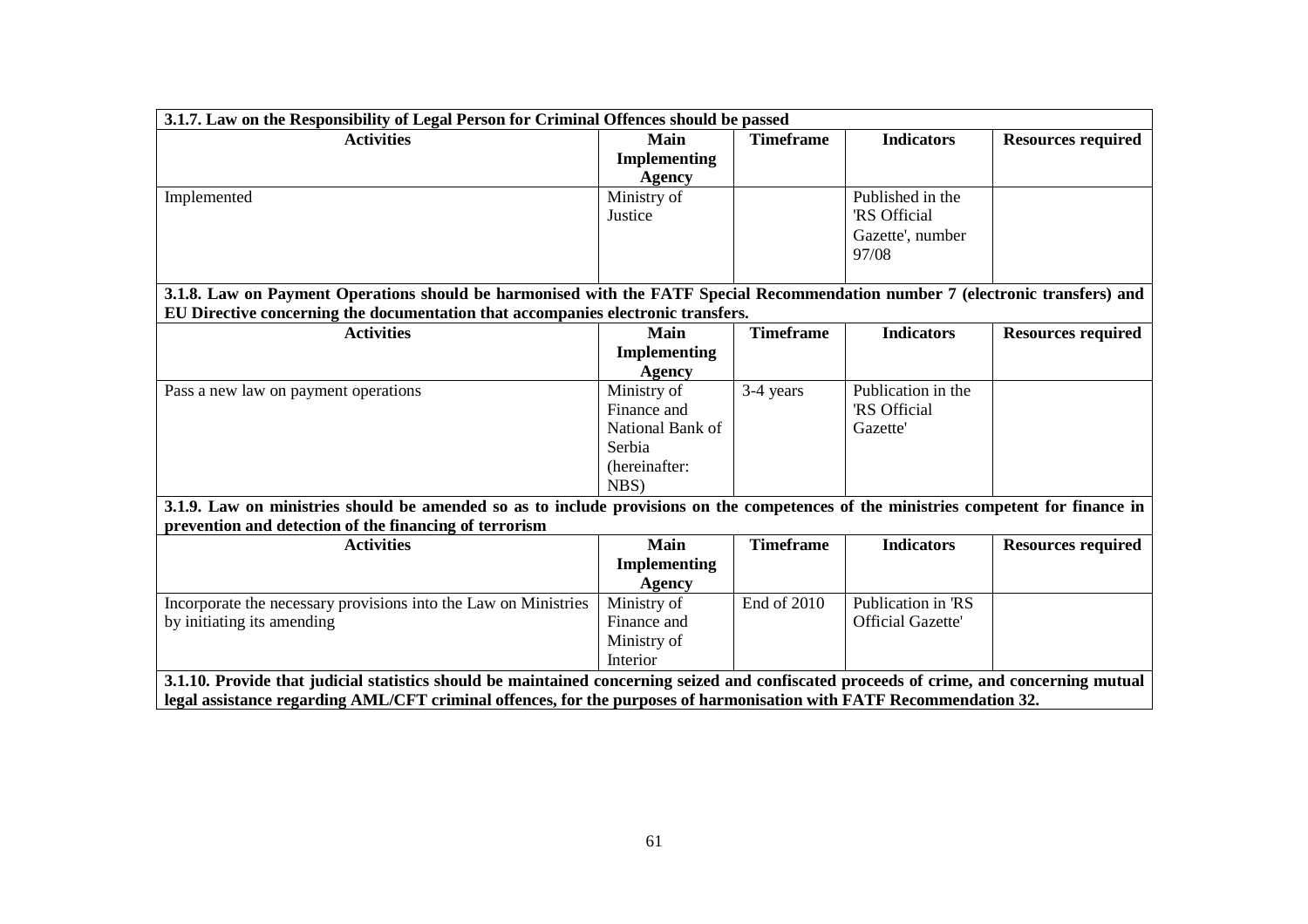| <b>Activities</b>                                                | Main                | <b>Timeframe</b> | <b>Indicators</b>   | <b>Resources required</b> |
|------------------------------------------------------------------|---------------------|------------------|---------------------|---------------------------|
|                                                                  | <b>Implementing</b> |                  |                     |                           |
|                                                                  | Agency              |                  |                     |                           |
| - Establish the most appropriate system for a clear monitoring   | Republic Public     | End of 2011      | Statistics on       | Recommend that part       |
| of data sent by district and municipal public prosecutor offices | Prosecutor's        |                  | reported persons    | of the project should     |
| as their legal obligation, concerning the reported persons and   | Office in           |                  | and ML/FT           | be financed through       |
| ML/FT criminal offences, as well as actions taken in such cases  | cooperation with    |                  | criminal offences   | foreign donations.        |
| and statistics concerning to seizure/confiscation of proceeds    | other competent     |                  | as well as actions  | The other part should     |
| from crime and mutual legal assistance in the area               | State bodies        |                  | taken, updated and  | be provided for in        |
| - Develop a project design for the development of IT which will  |                     |                  | available at the    | the Budget of the         |
| ensure maintainance of statistics in a comprehensive manner      | <b>SCG</b>          |                  | APML; provision     | Republic of Serbia        |
|                                                                  |                     |                  | of finances for the |                           |
|                                                                  |                     |                  | project             |                           |
| - Send a project proposal to foreign donors for financing        | Ministry of         |                  | implementation      |                           |
|                                                                  | Justice             |                  |                     |                           |

 **3.1.11. The Law on Banks, Law on Capital Market, Law on Investment Funds, Law on Joint Stock Companies' Takeover, Law on Insurance, etc, should be reviewed ensuring that the powers of the bodies competent to monitor the implementation of these laws be applied also in the supervision of the implementation of the Law on the Prevention of Money Laundering and Terrorism Financing. These laws should govern the maintenance of statistics concerning the international cooperation of these bodies with their foreign counterpart institutions in the areas of money laundering and terrorism financing.** 

| <b>Activities</b>                                          | Main<br><b>Implementing</b> | <b>Timeframe</b> | <b>Indicators</b>  | <b>Resources required</b> |
|------------------------------------------------------------|-----------------------------|------------------|--------------------|---------------------------|
|                                                            |                             |                  |                    |                           |
|                                                            | Agency                      |                  |                    |                           |
| Incorporate the necessary provisions into the Law on Banks | <b>NBS</b>                  | Beginning of     | Publication in the |                           |
|                                                            |                             | 2011             | RS Official        |                           |
|                                                            |                             |                  | Gazette' of the    |                           |
|                                                            |                             |                  | amended laws on    |                           |
|                                                            |                             |                  | banks, financial   |                           |
|                                                            |                             |                  | leasing and        |                           |
| Draft a new Law on Financial Leasing and Law Amending the  | <b>NBS</b>                  | End of 2010      | insurance;         |                           |
| Law on Insurance                                           |                             |                  | authorising the    |                           |
|                                                            |                             |                  | Securities         |                           |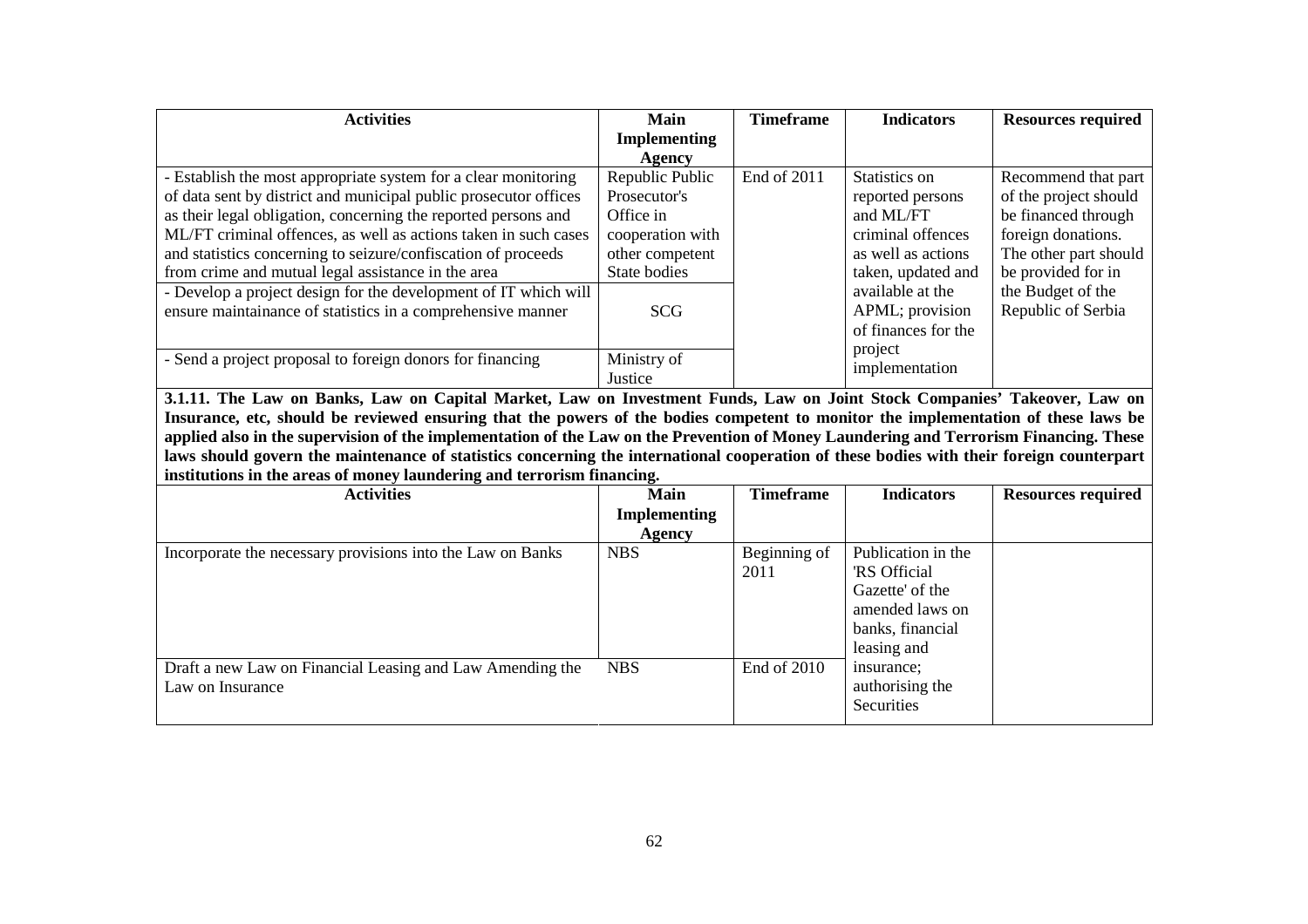| The above listed laws enable the Security Commission to                                                                                                                                                                                                                      | Securities              | End of 2010      | Commission to act   |                           |  |
|------------------------------------------------------------------------------------------------------------------------------------------------------------------------------------------------------------------------------------------------------------------------------|-------------------------|------------------|---------------------|---------------------------|--|
| implement the powers and act according to the AML/CFT Law.                                                                                                                                                                                                                   | Commission and          |                  | according to the    |                           |  |
| Amend the above laws so as to harmonise them with the new                                                                                                                                                                                                                    | Ministry of             |                  | <b>AML/CFT Law;</b> |                           |  |
| <b>AML/CFT Law</b>                                                                                                                                                                                                                                                           | <b>Finance's Fiscal</b> |                  | international       |                           |  |
|                                                                                                                                                                                                                                                                              | System                  |                  | cooperation         |                           |  |
|                                                                                                                                                                                                                                                                              | Department              |                  | statistics          |                           |  |
|                                                                                                                                                                                                                                                                              |                         |                  | maintenance         |                           |  |
|                                                                                                                                                                                                                                                                              |                         |                  | system              |                           |  |
|                                                                                                                                                                                                                                                                              |                         |                  | implemented and     |                           |  |
|                                                                                                                                                                                                                                                                              |                         |                  | operational.        |                           |  |
| 3.1.12. The situation in the area of the transfer of money or value should be analyzed in order to establish whether there are any informal                                                                                                                                  |                         |                  |                     |                           |  |
|                                                                                                                                                                                                                                                                              |                         |                  |                     |                           |  |
| money or value transfer mechanisms. This analysis should cover both formal and potential informal money or value transfer systems in<br>order to ensure that they are registered or licensed, and that they are included in the system of prevention of money laundering and |                         |                  |                     |                           |  |
| terrorism financing; Prohibit the existence of informal money or value transfer systems and provide sanctions in case of breach of the ban                                                                                                                                   |                         |                  |                     |                           |  |
| <b>Activities</b>                                                                                                                                                                                                                                                            | Main                    | <b>Timeframe</b> | <b>Indicators</b>   | <b>Resources required</b> |  |
|                                                                                                                                                                                                                                                                              | <b>Implementing</b>     |                  |                     |                           |  |
|                                                                                                                                                                                                                                                                              | <b>Agency</b>           |                  |                     |                           |  |
| - Establish a working group to analyse the situation and give                                                                                                                                                                                                                | Ministry of             | End of 2009      | Paper on situation  |                           |  |
| recommendations for the implementation of Recommendation                                                                                                                                                                                                                     | Finance and NBS         |                  | analysis developed  |                           |  |
| 1.12 into the legislative system                                                                                                                                                                                                                                             |                         |                  | and adopted by the  |                           |  |
|                                                                                                                                                                                                                                                                              |                         |                  | Government in the   |                           |  |
| - The Working Group will submit its recommendations for the                                                                                                                                                                                                                  | <b>SCG</b>              | End of 2010      | form of a           |                           |  |
| said situation analysis to the SCG, which will transfer them to                                                                                                                                                                                                              |                         |                  | conclusion.         |                           |  |
| the Government for adoption in the form of conclusion                                                                                                                                                                                                                        |                         |                  | Increased           |                           |  |
|                                                                                                                                                                                                                                                                              |                         |                  | engagement of       |                           |  |
|                                                                                                                                                                                                                                                                              |                         |                  | competent           |                           |  |
|                                                                                                                                                                                                                                                                              |                         |                  | supervisors in the  |                           |  |
|                                                                                                                                                                                                                                                                              |                         |                  | registering of all  |                           |  |
|                                                                                                                                                                                                                                                                              |                         |                  | forms of money      |                           |  |
|                                                                                                                                                                                                                                                                              |                         |                  | transfer and        |                           |  |
|                                                                                                                                                                                                                                                                              |                         |                  | punishing informal  |                           |  |
|                                                                                                                                                                                                                                                                              |                         |                  | money transfer      |                           |  |
|                                                                                                                                                                                                                                                                              |                         |                  | forms.              |                           |  |
|                                                                                                                                                                                                                                                                              |                         |                  |                     |                           |  |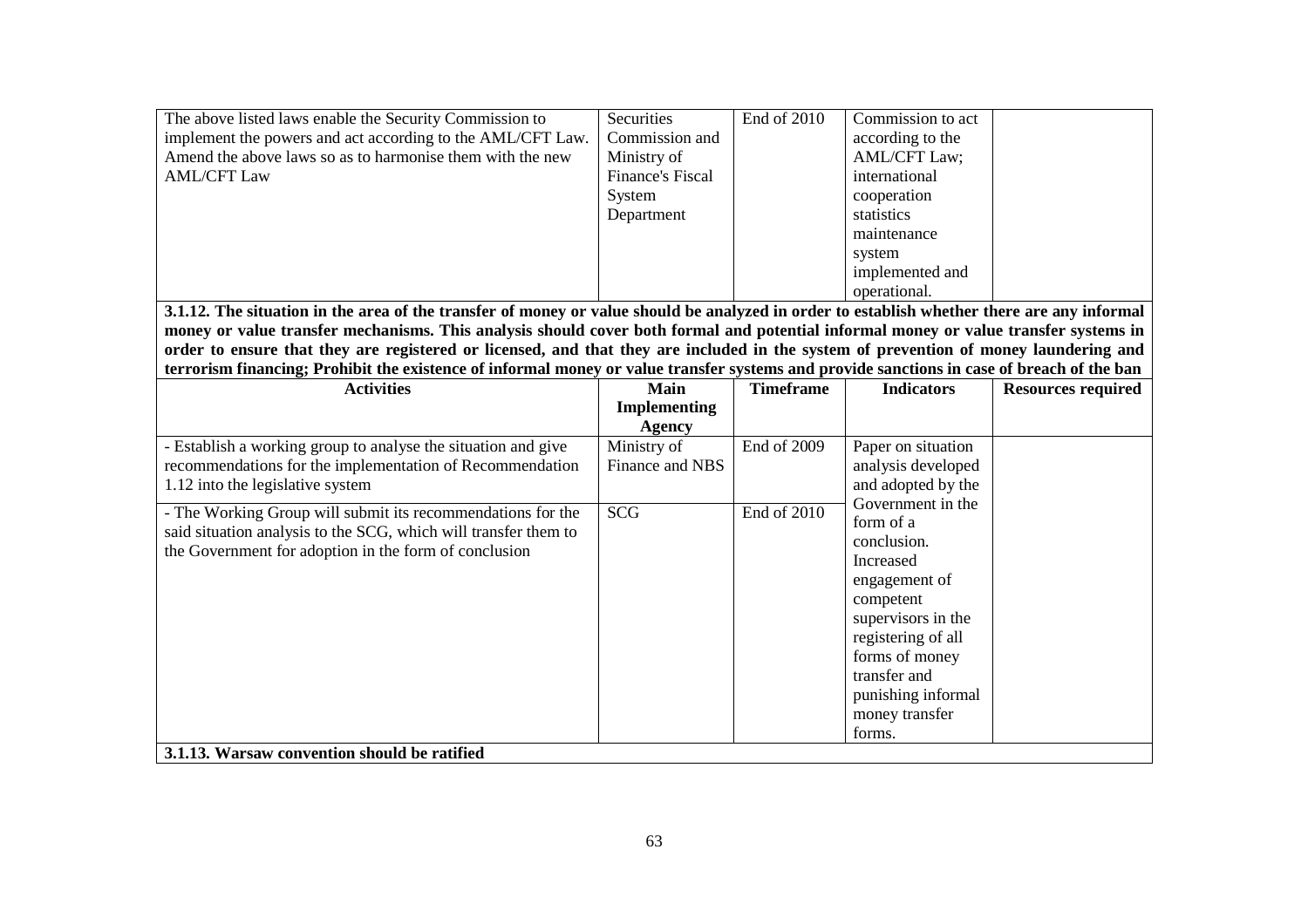| <b>Activities</b>                                                                                                                         | Main                | <b>Timeframe</b> | <b>Indicators</b>   | <b>Resources required</b> |
|-------------------------------------------------------------------------------------------------------------------------------------------|---------------------|------------------|---------------------|---------------------------|
|                                                                                                                                           | Implementing        |                  |                     |                           |
|                                                                                                                                           | <b>Agency</b>       |                  |                     |                           |
| Initiation of the procedure and transferring of the Convention                                                                            | Ministry of         | Implemented      | Law Ratifying the   |                           |
| for ratification                                                                                                                          | Justice             |                  | Convention          |                           |
|                                                                                                                                           |                     |                  | published in the    |                           |
|                                                                                                                                           |                     |                  | 'RS Official        |                           |
|                                                                                                                                           |                     |                  | Gazette', No. 19/09 |                           |
| 3.1.14. The Law on Registration of Business Entities and the Law on Taxation Procedure and Taxation Administration should be              |                     |                  |                     |                           |
| amended, concerning the documentation required for registration and identification number assignment, so as to prevent anonymous          |                     |                  |                     |                           |
| companies or companies with unknown owners from becoming founders of domestic companies.                                                  |                     |                  |                     |                           |
| <b>Activities</b>                                                                                                                         | Main                | <b>Timeframe</b> | <b>Indicators</b>   | <b>Resources required</b> |
|                                                                                                                                           | <b>Implementing</b> |                  |                     |                           |
|                                                                                                                                           | Agency              |                  |                     |                           |
| The adopted amendments of the Law on Taxation Procedure                                                                                   | Tax                 | Implemented      |                     |                           |
| and Administration ('RS Official Gazette' No. 20/09), constitute                                                                          | Administration      |                  |                     |                           |
| the required amendments of the legal provisions; new                                                                                      |                     |                  |                     |                           |
| amendments are not necessary to implement the National                                                                                    |                     |                  |                     |                           |
| AML/CFT Strategy.                                                                                                                         |                     |                  |                     |                           |
| 3.1.15. The operation of "other financial institutions" should be regulated in order to regulate the issuing and operating payment cards. |                     |                  |                     |                           |
| <b>Activities</b>                                                                                                                         | Main                | <b>Timeframe</b> | <b>Indicators</b>   | <b>Resources required</b> |
|                                                                                                                                           | <b>Implementing</b> |                  |                     |                           |
|                                                                                                                                           | <b>Agency</b>       |                  |                     |                           |
| This recommendation will be satisfied through incorporation of                                                                            | <b>NBS</b>          | Beginning of     | Amendments to the   | Resources are             |
| appropriate provisions into the new law on banks                                                                                          |                     | 2011             | new law on banks    | sufficient                |
|                                                                                                                                           |                     |                  | made and            |                           |
|                                                                                                                                           |                     |                  | published in 'RS    |                           |
|                                                                                                                                           |                     |                  | Official Gazette".  |                           |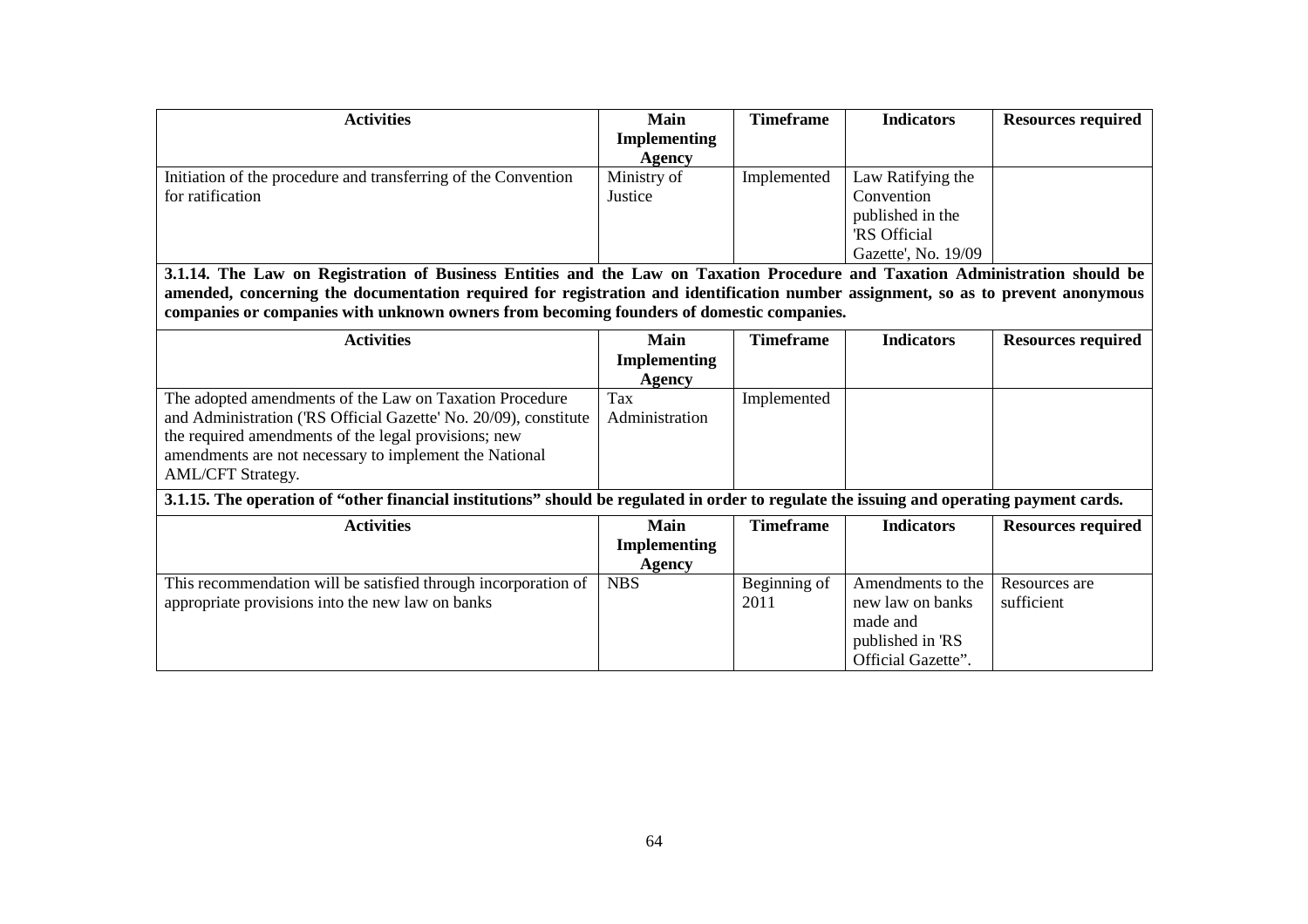## **AML/CFT STRATEGY RECOMMENDATIONS**

## **3.2. INSTITUTIONAL LEVEL**

**3.2.1. Public Prosecutor's Office: - district public prosecutors should designate deputy public prosecutors for the areas in their jurisdiction who will be functionally and geographically competent to act in money laundering and terrorism financing cases as well as to recommend proceeds confiscation measures in cases that are not linked to organized crime**

| <b>Activities</b>                                                                                                                             | Main                | Timeframe    | <b>Indicators</b>    | <b>Resources required</b> |  |  |
|-----------------------------------------------------------------------------------------------------------------------------------------------|---------------------|--------------|----------------------|---------------------------|--|--|
|                                                                                                                                               | <b>Implementing</b> |              |                      |                           |  |  |
|                                                                                                                                               | Agency              |              |                      |                           |  |  |
| Designate and enhance capacities of deputy prosecutors at                                                                                     | Republic Public     | Ongoing task | Increased quality of |                           |  |  |
| competent prosecutors' offices that are competent to monitor                                                                                  | Prosecutor and      |              | initial acts         |                           |  |  |
| and work on ML, TF, and seizure/confiscation cases, in cases                                                                                  | other competent     |              | instituting criminal |                           |  |  |
| that are not related to organised crime.                                                                                                      | public              |              | proceedings in       |                           |  |  |
|                                                                                                                                               | prosecutors'        |              | ML/FT area and       |                           |  |  |
|                                                                                                                                               | offices             |              | pronouncing of       |                           |  |  |
|                                                                                                                                               |                     |              | seizure/confiscation |                           |  |  |
|                                                                                                                                               |                     |              | measures             |                           |  |  |
| 3.2.2. Courts:                                                                                                                                |                     |              |                      |                           |  |  |
| - district and municipal courts' presidents will designate, in the annual roster, the investigative and other judges who will act in cases of |                     |              |                      |                           |  |  |
| money laundering and terrorism financing cases as well as in issuing provisional proceeds confiscation measures in cases that are not         |                     |              |                      |                           |  |  |

| linked to organized crime | --           |                  |                   |                           |
|---------------------------|--------------|------------------|-------------------|---------------------------|
| <b>Activities</b>         | <b>Main</b>  | <b>Timeframe</b> | <b>Indicators</b> | <b>Resources required</b> |
|                           | Implementing |                  |                   |                           |
|                           | Agency       |                  |                   |                           |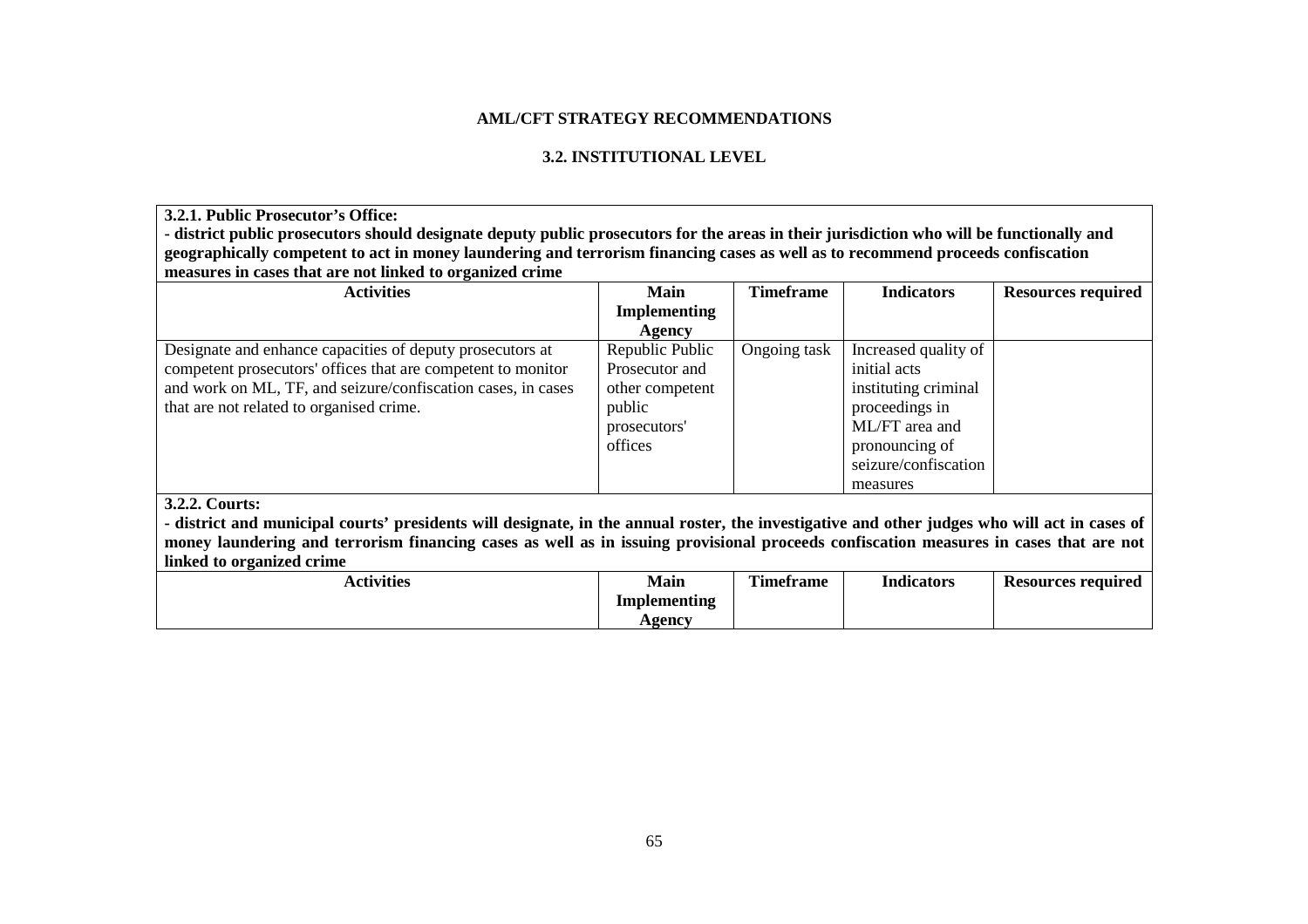| Designate investigative and other judges for the             | Competent courts | End of 2009 | Increased level of   |
|--------------------------------------------------------------|------------------|-------------|----------------------|
| implementation of this recommendation and enhance their      |                  | and ongoing | professionalism      |
| capacities in AML/CFT and provisional confiscation measures, |                  |             | and quality of       |
| in cases that are not related to organised crime             |                  |             | investigation in the |
|                                                              |                  |             | area of ML and TF,   |
|                                                              |                  |             | increased number     |
|                                                              |                  |             | of pronounced        |
|                                                              |                  |             | provisional          |
|                                                              |                  |             | measures of          |
|                                                              |                  |             | confiscation of      |
|                                                              |                  |             | proceeds from        |
|                                                              |                  |             | crime.               |

**3.2.3. Ministry of the Interior:** 

 **- police officers in economic crime suppression sections who will deal with detecting money laundering and terrorism financing should receive specialized training;** 

 **- separate organizational units should be established to deal with financial investigations at the level of the Interior Ministry and the police administrations.**

| <b>Activities</b>                                                      | Main                | <b>Timeframe</b> | <b>Indicators</b>  | <b>Resources required</b> |
|------------------------------------------------------------------------|---------------------|------------------|--------------------|---------------------------|
|                                                                        | <b>Implementing</b> |                  |                    |                           |
|                                                                        | Agency              |                  |                    |                           |
| Designate police officers to deal with detection of ML and TF          | Crime Police        | 2009             | Modified jobs      | Human resources,          |
| in divisions for suppression of economic crime and establish           | Directorate         |                  | sistematisation at | funds for equipment       |
| divisions for financial investigations <i>i.e.</i> prevention of money |                     |                  | the Ministry of    | and training              |
| laundering in police directorates through developing new jobs          |                     |                  | Interior,          |                           |
| sistematisation at the Ministry of Interior                            |                     |                  | specialisation of  |                           |
|                                                                        |                     |                  | police officers in |                           |
|                                                                        |                     |                  | the field of ML/TF |                           |
|                                                                        |                     |                  | detection.         |                           |

**3.2.4. Customs Administration:** 

 **- a database should be established recording the transportation of cash and bearer securities across the state border in amounts larger than EUR 10,000 in accordance with the FATF Special Recommendation No. 9 (cash couriers) and the EU Regulation concerning the control of cash movement across EU borders;** 

**- a number of work posts for the analysis of the data referred to in the previous item should be provided for in the systematization of posts**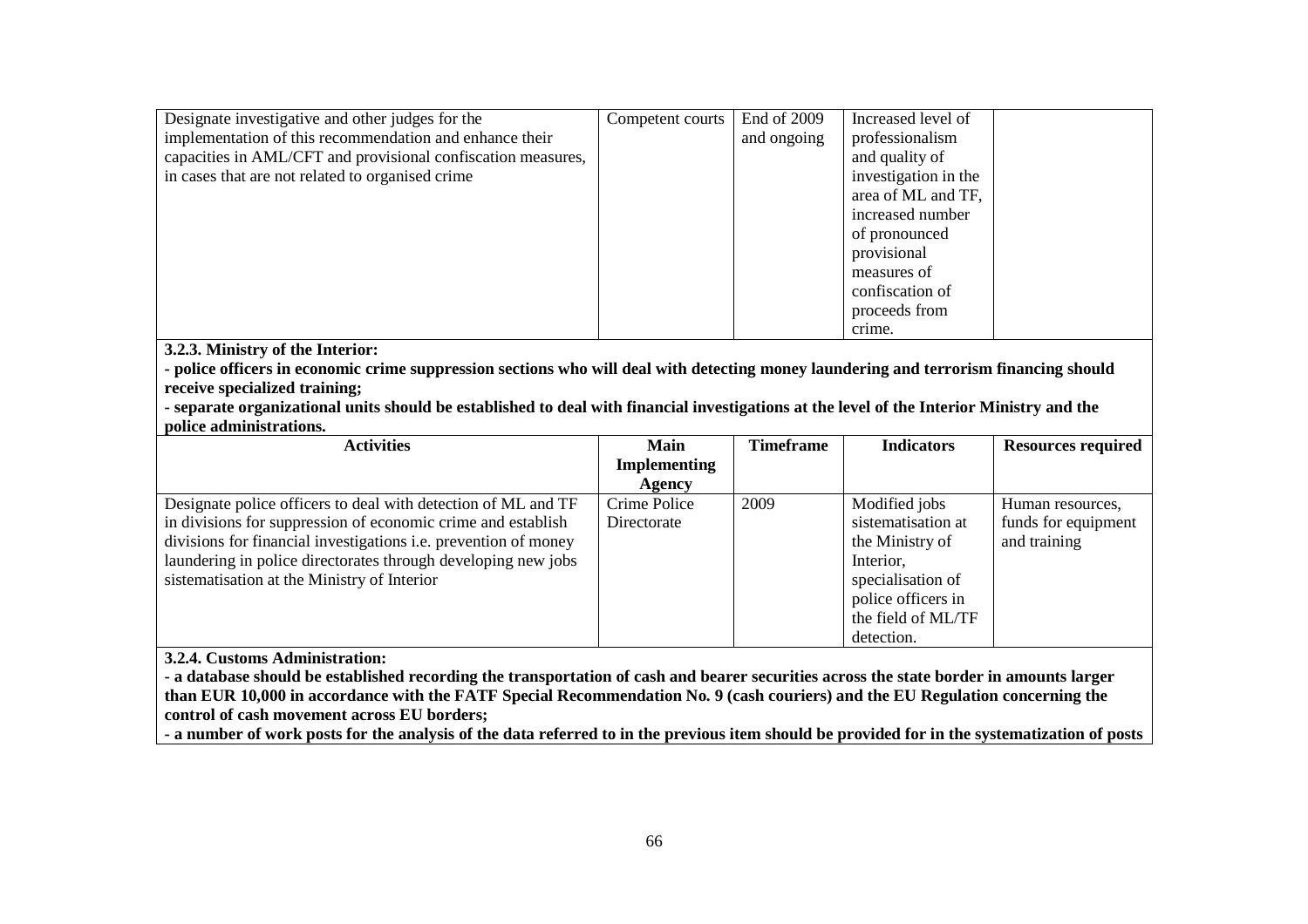| <b>Activities</b>                                                                                                                                                                                            | <b>Main</b>                                                                              | <b>Timeframe</b>      | <b>Indicators</b>                                                                                                                                                | <b>Resources required</b>          |  |
|--------------------------------------------------------------------------------------------------------------------------------------------------------------------------------------------------------------|------------------------------------------------------------------------------------------|-----------------------|------------------------------------------------------------------------------------------------------------------------------------------------------------------|------------------------------------|--|
|                                                                                                                                                                                                              | Implementing<br><b>Agency</b>                                                            |                       |                                                                                                                                                                  |                                    |  |
| - Pass a Rulebook concerning the declaration of transportation                                                                                                                                               | Ministry of                                                                              | September             |                                                                                                                                                                  |                                    |  |
| of bearer negotiable instruments                                                                                                                                                                             | Finance                                                                                  | 2009                  |                                                                                                                                                                  |                                    |  |
| - Print declaration forms for declaration of transportation of<br>bearer negotiable instruments and place notifications at border<br>crossings concerning the declaration of such instruments                | Customs<br>Administration                                                                | September<br>2009     |                                                                                                                                                                  | Available                          |  |
| - establishment and harmonisation of data held by the Customs<br>Administration with the new requirements                                                                                                    | Customs<br>Administration<br>with the<br>assistance of<br>APML and other<br>State bodies | First half of<br>2010 | Harmonisation of<br>different IT<br>systems of several<br>State bodies;<br>Periodical<br>coordination and<br>consultation<br>meetings among<br>the State bodies. | - human and<br>financial resources |  |
| - A next rulebook on organisation and jobs systematisation will<br>provide for new workplaces in line with the Recommendation,<br>applicable legislation, and available human resources.                     | Customs<br>Administration                                                                | During 2010           |                                                                                                                                                                  |                                    |  |
| 3.2.5. Ministry of Justice:<br>- a number of employees should specialize in international legal assistance tasks in the area of money laundering, financing of terrorism                                     |                                                                                          |                       |                                                                                                                                                                  |                                    |  |
| and confiscation of proceeds                                                                                                                                                                                 |                                                                                          |                       |                                                                                                                                                                  |                                    |  |
| <b>Activities</b>                                                                                                                                                                                            | Main<br>implementing<br>agency                                                           | <b>Timeframe</b>      | <b>Indicators</b>                                                                                                                                                | <b>Resources required</b>          |  |
| New Job Classification Act for the Ministry of Justice should<br>provide for new posts in line with this recommendation                                                                                      | Ministry of<br>Justice                                                                   | First half of<br>2010 | Civil servants<br>working on mutual<br>legal assistance in<br>money laundering<br>and terrorism<br>financing matters                                             | Human and technical                |  |
| 3.2.6. Games of Chance Administration (GCA) and Tax Administration (TA):<br>- certain number of employees should be trained to supervise the implementation of AML/CFT by the obligors engaged in organizing |                                                                                          |                       |                                                                                                                                                                  |                                    |  |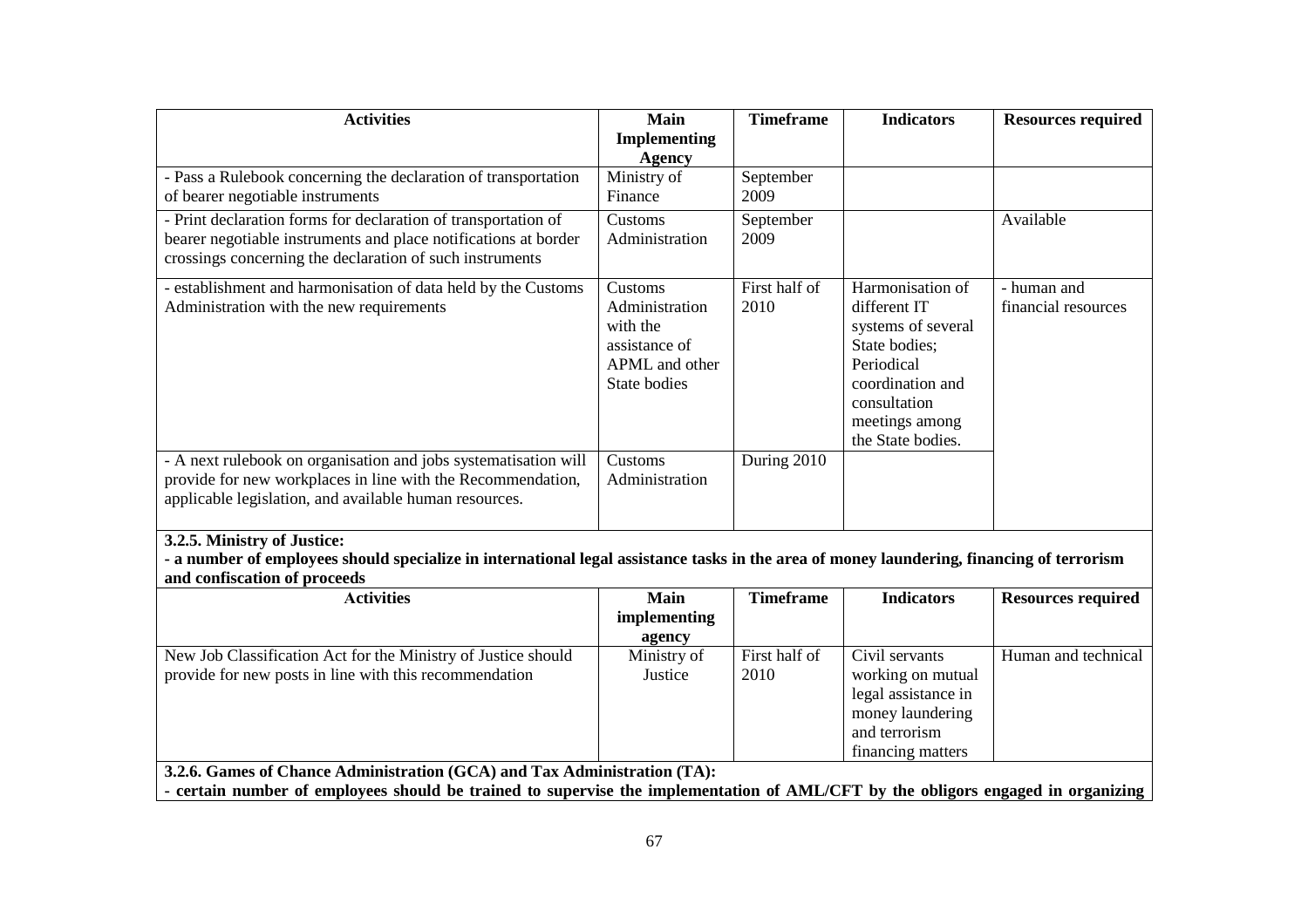| games of chance                                                                                                                                                                                                                                                                                                                                                                                                                                                                                                                         |                                |                       |                                                                                                                                                                    |                                                                                                                                                                                                    |  |
|-----------------------------------------------------------------------------------------------------------------------------------------------------------------------------------------------------------------------------------------------------------------------------------------------------------------------------------------------------------------------------------------------------------------------------------------------------------------------------------------------------------------------------------------|--------------------------------|-----------------------|--------------------------------------------------------------------------------------------------------------------------------------------------------------------|----------------------------------------------------------------------------------------------------------------------------------------------------------------------------------------------------|--|
| <b>Activities</b>                                                                                                                                                                                                                                                                                                                                                                                                                                                                                                                       | Main<br>implementing<br>agency | <b>Timeframe</b>      | <b>Indicators</b>                                                                                                                                                  | <b>Resources required</b>                                                                                                                                                                          |  |
| - GCA should select and train through a specially designed<br>training the employees authorized to conduct supervision                                                                                                                                                                                                                                                                                                                                                                                                                  | <b>GCA</b>                     | First half of<br>2010 | Civil servants of<br>GCA appropriately<br>trained for                                                                                                              | Engaging a sufficient<br>number of<br>employees for                                                                                                                                                |  |
| TA should select and train through a specially designed<br>training the employees authorized to conduct supervision in<br>line with their term of reference (supervision of and<br>establishing taxes)                                                                                                                                                                                                                                                                                                                                  | <b>TA</b>                      |                       | supervision of the<br>implementation of<br><b>AML/CFT Law;</b><br>specialized training<br>for officers of TA                                                       | supervision activities<br>and providing<br>training for all the<br>employees of<br>Supervision<br>Department and Tax<br><b>Police Department</b><br>within TA, and for<br>the employees of<br>GCA. |  |
| 3.2.7. National Bank of Serbia (NBS):<br>- shall classify a sufficient number of posts and form a special team to supervise the implementation of AML/CFT Law by the obligors                                                                                                                                                                                                                                                                                                                                                           |                                |                       |                                                                                                                                                                    |                                                                                                                                                                                                    |  |
| <b>Activities</b>                                                                                                                                                                                                                                                                                                                                                                                                                                                                                                                       | Main                           | <b>Timeframe</b>      | <b>Indicators</b>                                                                                                                                                  | <b>Resources required</b>                                                                                                                                                                          |  |
|                                                                                                                                                                                                                                                                                                                                                                                                                                                                                                                                         | implementing<br>agency         |                       |                                                                                                                                                                    |                                                                                                                                                                                                    |  |
| Current supervisors from Bank Supervision Department,<br>Insurance Supervision Department and Voluntary Pension<br>Supervision Department<br>shall<br>supervise<br>Funds<br>the<br>implementation of AML/CFT Law in the area of banking and<br>insurance operations. A larger number of employees should be<br>hired in supervision of financial leasing providers' operations<br>for ensuring a more effective implementation of AML/CFT<br>Law. Internal acts on organization and job classification in the<br>NBS should be amended. | <b>NBS</b>                     | End of 2010.          | Amendment of<br>internal acts on job<br>classification in the<br>NBS, increased<br>number of<br>employees for<br>supervision of<br>financial leasing<br>providers. | Human resources<br>and technical<br>equipment                                                                                                                                                      |  |
| 3.2.8. Securities Commission (SC):<br>- shall specialize a sufficient number of the currently employed for supervision of AML/CFT Law by the obligors                                                                                                                                                                                                                                                                                                                                                                                   |                                |                       |                                                                                                                                                                    |                                                                                                                                                                                                    |  |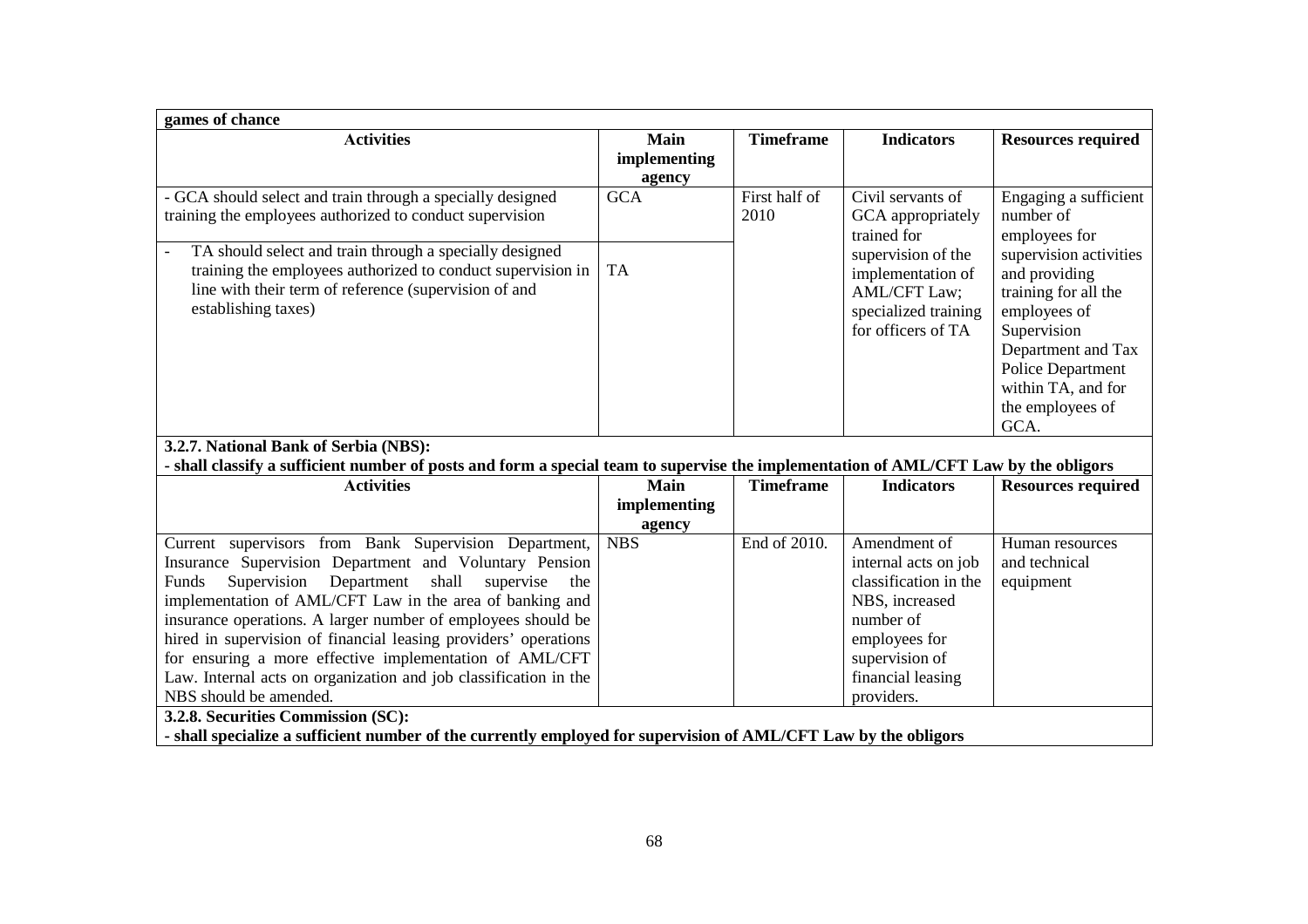| <b>Activities</b>                                                                                                                     | <b>Main</b>      | <b>Timeframe</b> | <b>Indicators</b>     | <b>Resources required</b> |
|---------------------------------------------------------------------------------------------------------------------------------------|------------------|------------------|-----------------------|---------------------------|
|                                                                                                                                       | implementing     |                  |                       |                           |
|                                                                                                                                       | agency           |                  |                       |                           |
| All the employees of the SC should be specialized for the                                                                             | SC in            | 2010             | Specially designed    | Funds for organizing      |
| supervision of AML/CFT Law through a specially designed                                                                               | cooperation with |                  | training for the      | the training and          |
| training for supervision in the area of capital market and                                                                            | other relevant   |                  | employees of SC       | possibly human            |
| securities.                                                                                                                           | authorities      |                  | for AML/CFT Law       | resources                 |
|                                                                                                                                       |                  |                  | supervision in the    |                           |
|                                                                                                                                       |                  |                  | capital market and    |                           |
|                                                                                                                                       |                  |                  | securities.           |                           |
| 3.2.9. Financial and technical conditions for connecting databases of relevant state authorities should be provided                   |                  |                  |                       |                           |
| <b>Activities</b>                                                                                                                     | <b>Main</b>      | <b>Timeframe</b> | <b>Indicators</b>     | <b>Resources required</b> |
|                                                                                                                                       | implementing     |                  |                       |                           |
|                                                                                                                                       | agency           |                  |                       |                           |
| Recommendation 2.9 will be implemented through the Customs                                                                            | Ministry of      | 2010             | <b>CA Project</b>     | Human resources           |
| Administration project under IPA 2010                                                                                                 | Finance -        |                  |                       |                           |
|                                                                                                                                       | Customs          |                  |                       |                           |
|                                                                                                                                       | Administration   |                  |                       |                           |
|                                                                                                                                       |                  |                  |                       |                           |
| 3.2.10. Special and specialized bodies or working groups should be established within associations of obligors referred to in AML/CFT |                  |                  |                       |                           |
| Law, with the aim of analyzing and interpreting regulations, technical support in the data exchange, proposing and amending           |                  |                  |                       |                           |
| regulations, training, etc.                                                                                                           |                  |                  |                       |                           |
| <b>Activities</b>                                                                                                                     | <b>Main</b>      | <b>Timeframe</b> | <b>Indicators</b>     | <b>Resources required</b> |
|                                                                                                                                       | implementing     |                  |                       |                           |
|                                                                                                                                       | agency           |                  |                       |                           |
| -the establishment of working groups in the associations of                                                                           | <b>APML</b>      | Year $2010 -$    | Working groups        |                           |
| obligors should be initiated, based on the model of Compliance                                                                        | Supervisory      | 2011             | within the            |                           |
| Board within the Serbian Bankers' Association                                                                                         | authorities      |                  | associations of       |                           |
| -APML and supervisory authorities should participate in                                                                               |                  |                  | obligors in place, to |                           |
| establishing the above                                                                                                                |                  |                  | interpret             |                           |
|                                                                                                                                       |                  |                  | regulations, provide  |                           |
|                                                                                                                                       |                  |                  | technical support in  |                           |
|                                                                                                                                       |                  |                  | data exchange,        |                           |
|                                                                                                                                       |                  |                  | initiate              |                           |
|                                                                                                                                       |                  |                  | amendments to         |                           |
|                                                                                                                                       |                  |                  | regulations.          |                           |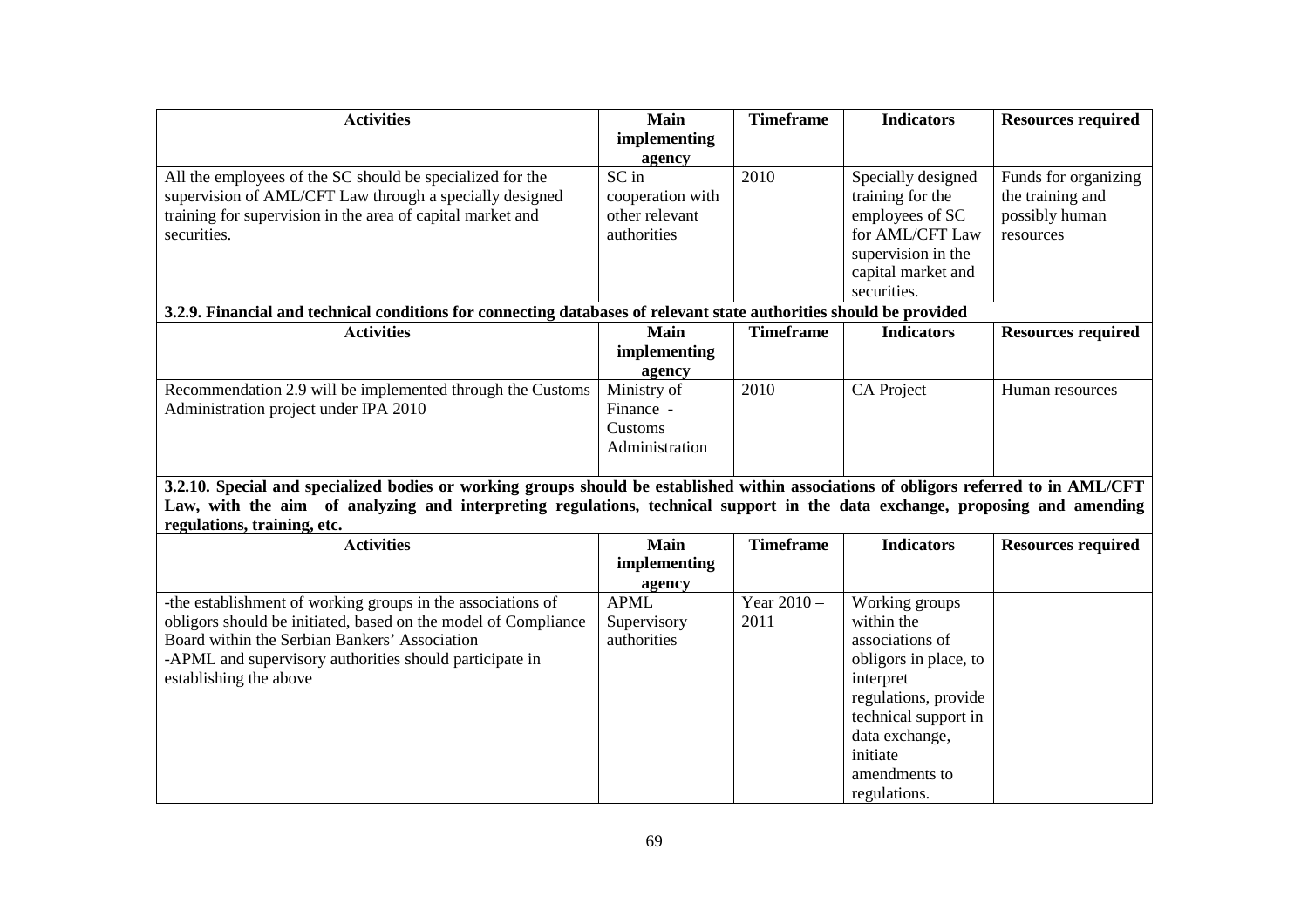### **AML/CFT STRATEGY RECOMMENDATIONS 3.3. ОPERATIONAL LEVEL**

**3.3.1. Cooperation should be formalized among relevant state authorities (APML, police, SIA, supervisory authorities for AML/CFT, Tax Administration, Customs Administration, Foreign Exchange Inspectorate) in order to:** 

**- work on specific cases;** 

**- train the employees of the state authorities and hold joint training of the obligors;** 

**- efficiently engage in international cooperation;** 

**- coordinate participation in international organizations and bodies.** 

| <b>Activities</b>                                                                                  | <b>Main</b>  | <b>Timeframe</b> | <b>Indicators</b>          | <b>Resources required</b> |
|----------------------------------------------------------------------------------------------------|--------------|------------------|----------------------------|---------------------------|
|                                                                                                    | implementing |                  |                            |                           |
|                                                                                                    | agency       |                  |                            |                           |
| - Standing Coordination Group should be established                                                | All state    | Year 2009-       | <b>Bilateral</b>           |                           |
|                                                                                                    | authorities  | done             | agreements on              |                           |
|                                                                                                    |              |                  | cooperation                |                           |
| - relevant authorities shall consider modes of cooperation                                         | All state    | Years $2010 -$   | between state              |                           |
| - bilateral agreements should be signed between relevant                                           | authorities  | 2011             | authorities and            |                           |
| authorities which do not have such agreements in place                                             |              |                  | possibilities to use       |                           |
| - necessary positions should be provided in a job classification                                   |              |                  | each other's               |                           |
| for implementing the agreements                                                                    |              |                  | databases,<br>consultative |                           |
| -the agreements should establish adequate procedures for<br>compiling data and accessing databases |              |                  | meetings once in           |                           |
| - regular consultative meetings should be established as                                           |              |                  | six months                 |                           |
| practice                                                                                           |              |                  |                            |                           |
|                                                                                                    |              |                  |                            |                           |
|                                                                                                    |              |                  | Increased number           |                           |
| - Cooperation between the police, SIA, MSA and prosecutor's                                        |              | Ongoing          | of ML/TF criminal          |                           |
| office should be intensified in terms of detecting, investigating                                  |              |                  | cases                      |                           |
| and documenting criminal offences of money laundering and                                          |              |                  |                            |                           |
| terrorism financing                                                                                |              |                  |                            |                           |
| - Cooperation between the mentioned authorities and APML                                           |              |                  |                            |                           |
| should be enhanced and intensified                                                                 |              |                  |                            |                           |
| -proactive approach in this area should be enhanced, including                                     |              |                  |                            |                           |
| coordination and better utilization of security intelligence data,                                 |              |                  | Analytical team            |                           |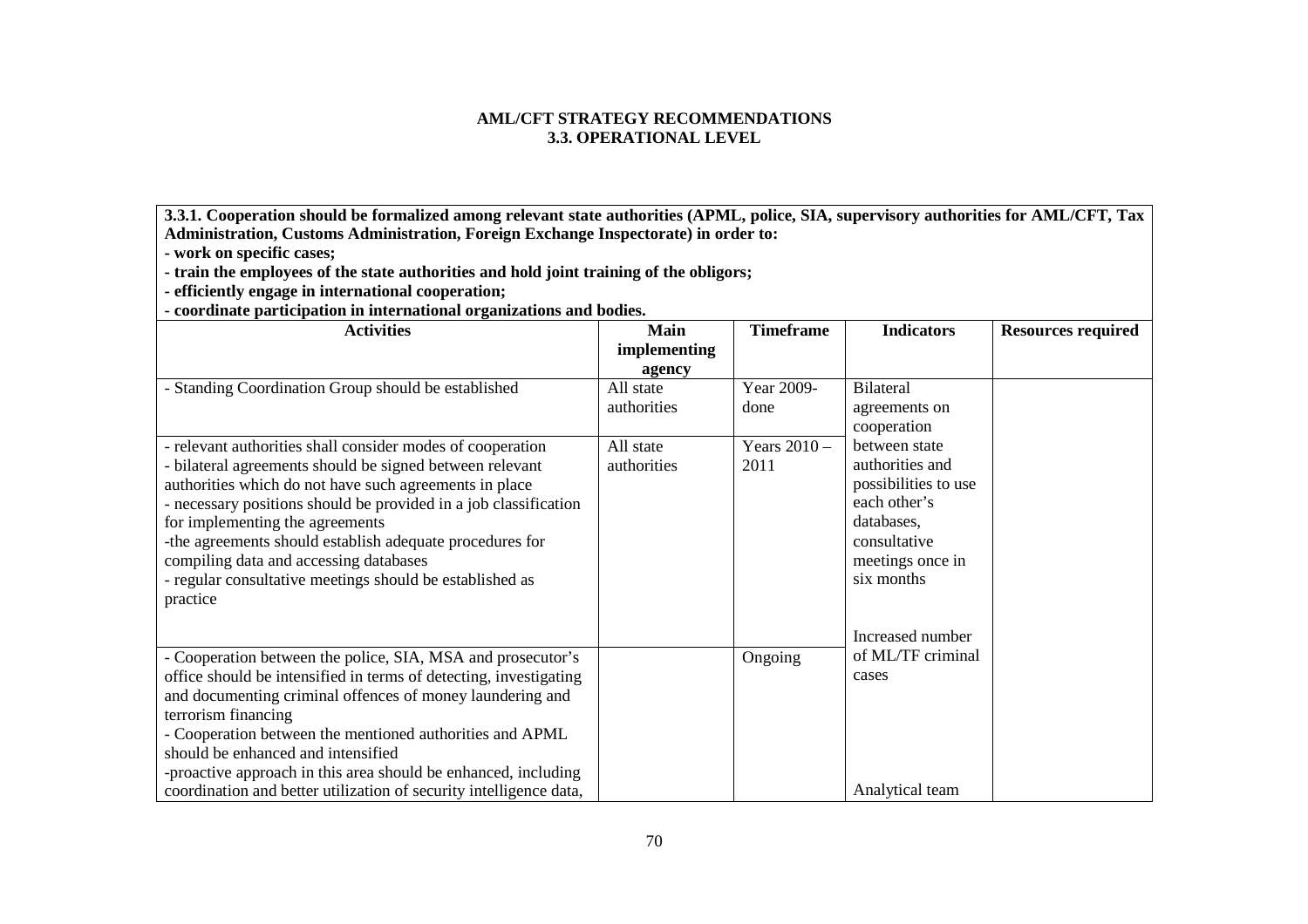| specialization of the personnel, more effective implementation                                                                                                                                   |                                                                   |                  | formed            |                                 |
|--------------------------------------------------------------------------------------------------------------------------------------------------------------------------------------------------|-------------------------------------------------------------------|------------------|-------------------|---------------------------------|
|                                                                                                                                                                                                  |                                                                   |                  |                   |                                 |
| of regulations, implementation of international<br>recommendations, standards and best practices, information<br>network and/or certain databases                                                | Mol, SIA, MSA,<br><b>APML</b> and State<br>Prosecutor's<br>Office |                  |                   | Human and material<br>resources |
| - Preventive work of relevant state authorities should be<br>enhanced<br>- Standing joint analytical team should be established to engage<br>in strategic analyses and risk assessments of ML/TF | All state<br>authorities                                          | Ongoing          |                   |                                 |
| 3.3.2. Operational ad hoc working groups should be established to work on specific AML/CFT cases and their work should be organized<br>in a way that they can convene immediately upon call.     |                                                                   |                  |                   |                                 |
| <b>Activities</b>                                                                                                                                                                                | Main                                                              | <b>Timeframe</b> | <b>Indicators</b> | <b>Resources required</b>       |
|                                                                                                                                                                                                  | implementing<br>agency                                            |                  |                   |                                 |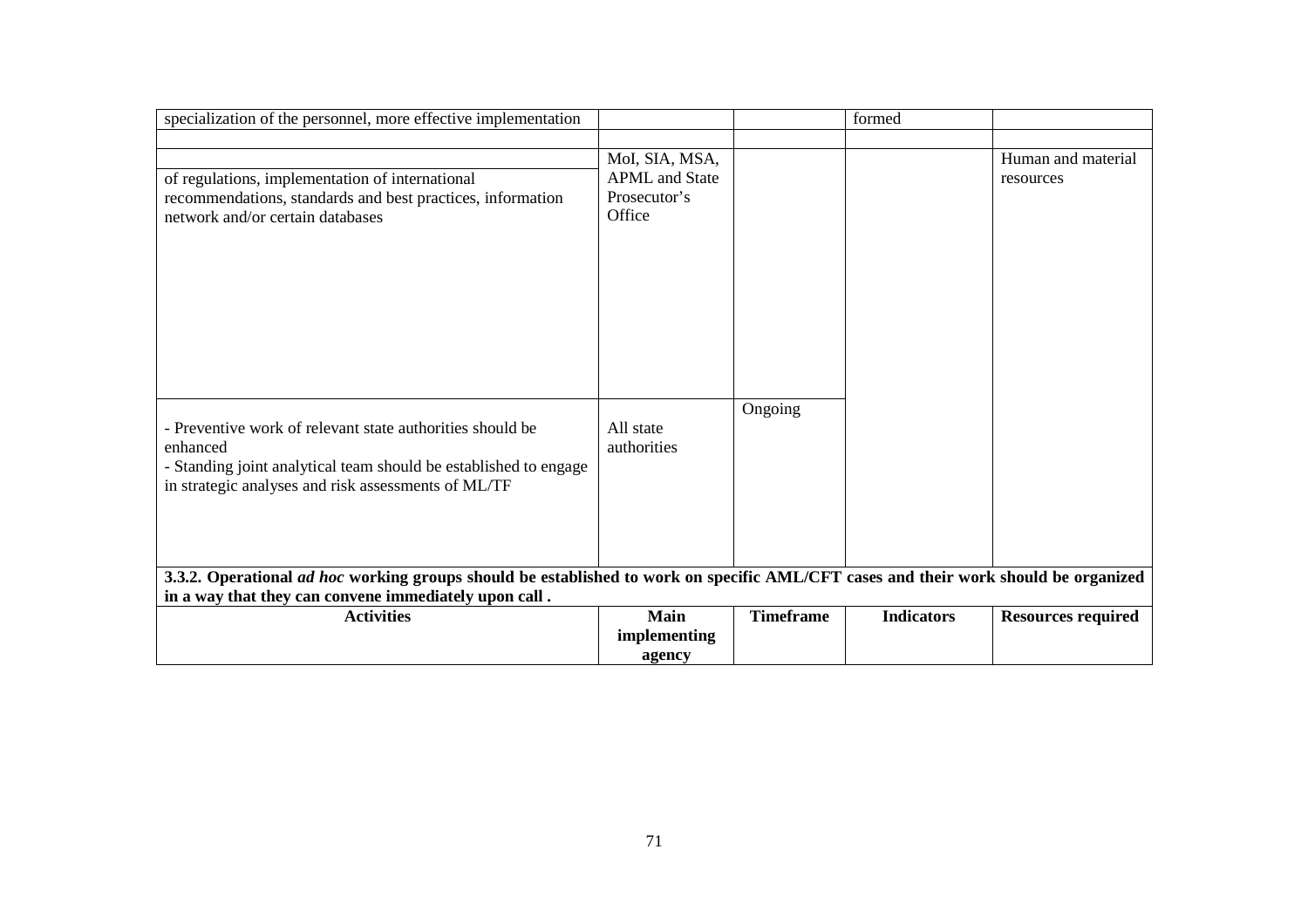| - procedures should be finalized to constitute operational <i>ad</i>                                                             | All state       | <b>Now</b>       | Ad hoc working      | There are necessary       |  |
|----------------------------------------------------------------------------------------------------------------------------------|-----------------|------------------|---------------------|---------------------------|--|
| hoc working groups which work on specific cases, which will                                                                      | authorities     |                  | groups for specific | resources                 |  |
| include public prosecutors and deputy public prosecutors that                                                                    |                 |                  | cases formed;       |                           |  |
| handle and monitor AML/CFT cases in municipality and                                                                             |                 |                  | Acts on job         |                           |  |
| district prosecutor's offices                                                                                                    |                 |                  | classification      |                           |  |
| - where necessary, authorities should amend acts on job                                                                          |                 |                  | amended; practice   |                           |  |
| classification to delegate authorized officers from AML/CFT                                                                      |                 |                  | of holding          |                           |  |
| organizational unit into the ad hoc operational working group.                                                                   |                 |                  | meetings once in    |                           |  |
| Until the amendments of job classification are complete,                                                                         |                 |                  | three months with   |                           |  |
| current personnel should be delegated for the mentioned                                                                          |                 |                  | prosecutor's office | Human resources           |  |
| purposes                                                                                                                         |                 |                  | representatives     | Technical support         |  |
| - practice should be established of holding regular meetings of                                                                  |                 |                  | established.        |                           |  |
| the operational working group with prosecutor's office                                                                           |                 |                  |                     |                           |  |
| representatives                                                                                                                  |                 |                  |                     |                           |  |
|                                                                                                                                  |                 |                  |                     |                           |  |
|                                                                                                                                  |                 |                  |                     |                           |  |
|                                                                                                                                  |                 |                  |                     |                           |  |
|                                                                                                                                  |                 |                  |                     |                           |  |
|                                                                                                                                  |                 |                  |                     |                           |  |
|                                                                                                                                  |                 |                  |                     |                           |  |
|                                                                                                                                  |                 |                  |                     |                           |  |
|                                                                                                                                  |                 |                  |                     |                           |  |
|                                                                                                                                  |                 |                  |                     |                           |  |
|                                                                                                                                  |                 |                  |                     |                           |  |
|                                                                                                                                  |                 |                  |                     |                           |  |
|                                                                                                                                  |                 |                  |                     |                           |  |
|                                                                                                                                  |                 |                  |                     |                           |  |
|                                                                                                                                  |                 |                  |                     |                           |  |
| 3.3.3. Liaison officers should be appointed in APML, MoI, TA, CA, SIA and Public Prosecutor's Office to work on specific AML/CFT |                 |                  |                     |                           |  |
| cases.                                                                                                                           |                 |                  |                     |                           |  |
| <b>Activities</b>                                                                                                                | Main            | <b>Timeframe</b> | <b>Indicators</b>   | <b>Resources required</b> |  |
|                                                                                                                                  | implementing    |                  |                     |                           |  |
|                                                                                                                                  | agency          |                  |                     |                           |  |
| - procedures to appoint liaison officers should be finalized                                                                     | APML, MoI, CA,  | First half of    | Liaison officers    | Human resources           |  |
|                                                                                                                                  | TA, SIA, Public | year $2010$      | appointed           | Technical support         |  |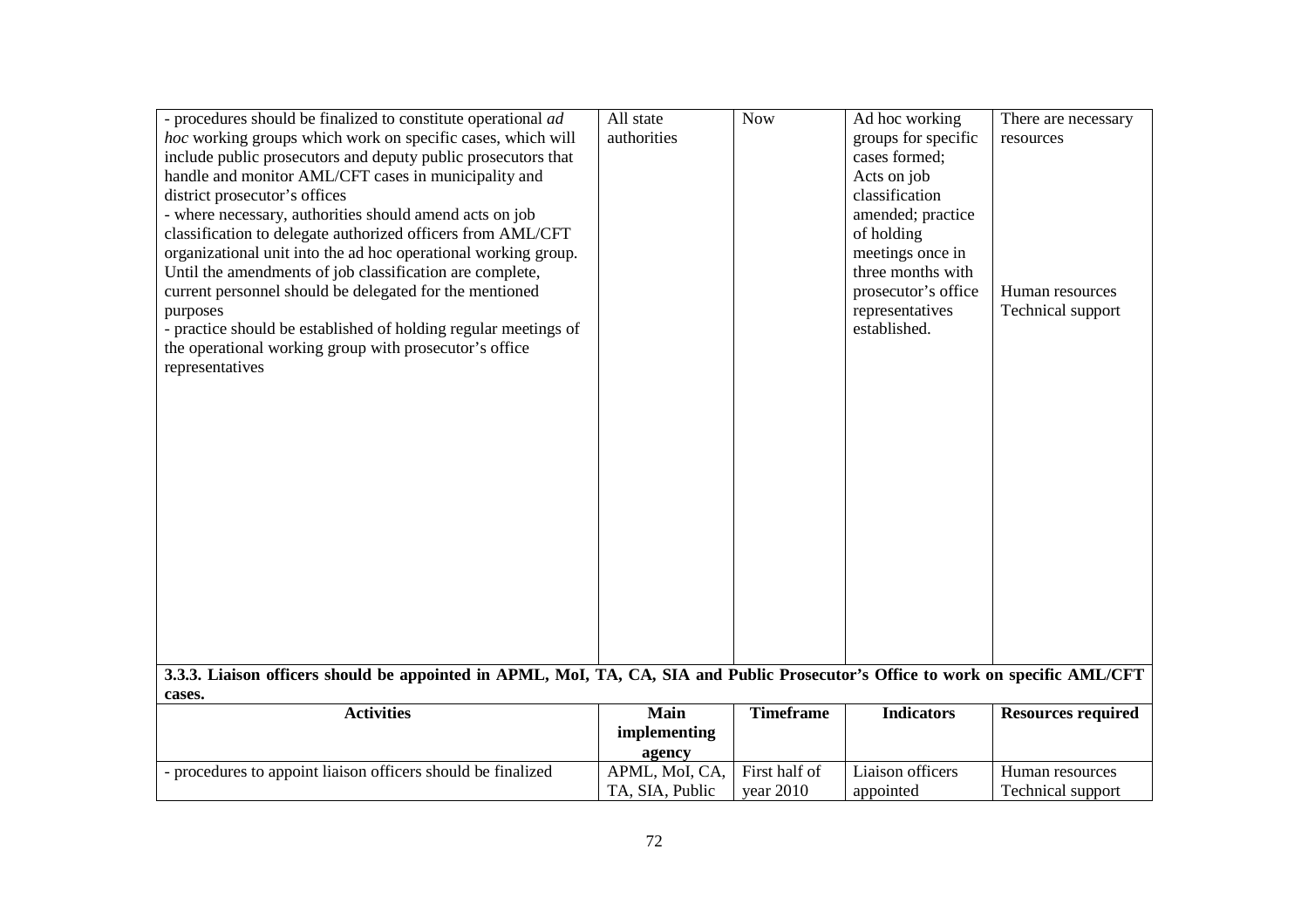|                                                                                                                                          | Prosecutor's    |                    |                           |                           |
|------------------------------------------------------------------------------------------------------------------------------------------|-----------------|--------------------|---------------------------|---------------------------|
|                                                                                                                                          | Office, MSA     |                    |                           |                           |
| 3.3.4. Tax Police and Customs Administration should ensure that in undertaking the actions within their term of reference they check for |                 |                    |                           |                           |
| the elements of money laundering and terrorism financing criminal offences                                                               |                 |                    |                           |                           |
| <b>Activities</b>                                                                                                                        | <b>Main</b>     | <b>Timeframe</b>   | <b>Indicators</b>         | <b>Resources required</b> |
|                                                                                                                                          | implementing    |                    |                           |                           |
|                                                                                                                                          | agency          |                    |                           |                           |
| -rulebooks on organization and job classification for the                                                                                | Customs         | Year 2010,         | Descriptions of           | Human resources           |
| Customs Administration and Tax Administration should                                                                                     | Administration, | and onwards        | certain positions         |                           |
| provide for duties and responsibilities of checking for elements                                                                         | Tax             |                    | within the Customs        |                           |
| of money laundering and terrorist financing criminal offences                                                                            | Administration  |                    | Administration and        |                           |
| - Capacities of the authorized personnel of the Customs                                                                                  |                 |                    | <b>Tax Administration</b> |                           |
| Administration and of the Tax Police inspectors should be                                                                                |                 |                    | amended,                  |                           |
| strengthened in terms of checking for the elements of ML and                                                                             |                 |                    | responsibilities of       |                           |
| TF criminal offences through regular notifications on current                                                                            |                 |                    | checking for the          |                           |
| trends in ML and FT and through training.                                                                                                |                 |                    | elements of ML            |                           |
|                                                                                                                                          |                 |                    | and TF provided           |                           |
|                                                                                                                                          |                 |                    | for.                      |                           |
|                                                                                                                                          |                 |                    |                           |                           |
| 3.3.5. APML should ensure signing MOUs with all FIUs for which having such an agreement in place is a pre-requisite for international    |                 |                    |                           |                           |
| information exchange                                                                                                                     |                 |                    |                           |                           |
|                                                                                                                                          |                 |                    |                           |                           |
| <b>Activities</b>                                                                                                                        | Main            | <b>Timeframe</b>   | <b>Indicators</b>         | <b>Resources required</b> |
|                                                                                                                                          | implementing    |                    |                           |                           |
|                                                                                                                                          | agency          |                    |                           |                           |
| - FIUs which require MOUs in place as a pre-condition for                                                                                | <b>APML</b>     | 2009-2011          | <b>MOUs with FIUs</b>     |                           |
| information exchange should be identified                                                                                                |                 |                    | signed                    |                           |
| - Process of signing MOUs should be initiated                                                                                            |                 |                    |                           |                           |
| - MOUs should be concluded                                                                                                               |                 |                    |                           |                           |
| 3.3.6. APML should make sure to initiate and participate in developing indicators for identifying suspicious transactions, together with |                 |                    |                           |                           |
| AML/CFT Law supervisory authorities and associations of obligors. Other state authorities should be included in developing indicators as |                 |                    |                           |                           |
| well.                                                                                                                                    |                 |                    |                           |                           |
| <b>Activities</b>                                                                                                                        | Main            | <b>Timeframe</b>   | <b>Indicators</b>         | <b>Resources required</b> |
|                                                                                                                                          | implementing    |                    |                           |                           |
|                                                                                                                                          | agency          |                    |                           |                           |
| - indicators should be drafted<br>- opinions of AML/CFT Law supervisory authorities and of                                               | <b>APML</b>     | The end of<br>2010 | Indicators<br>developed   |                           |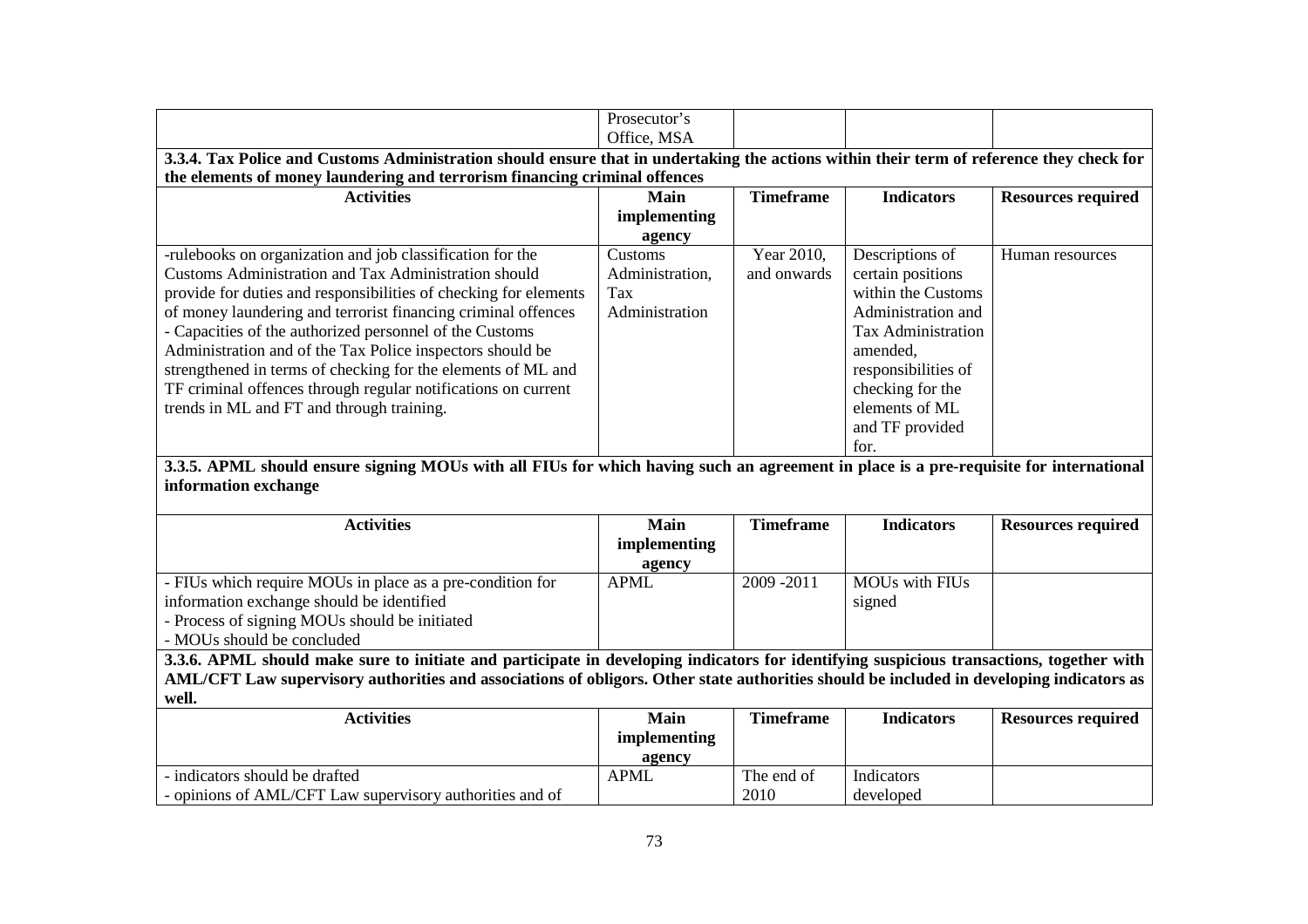| other state authorities, where necessary, should be compiled in                                                                                                                                                         |                           |                  |                     |                           |
|-------------------------------------------------------------------------------------------------------------------------------------------------------------------------------------------------------------------------|---------------------------|------------------|---------------------|---------------------------|
| writing                                                                                                                                                                                                                 |                           |                  |                     |                           |
| -opinions of the obligors should be compiled in writing                                                                                                                                                                 |                           |                  |                     |                           |
| 3.3.7. APML should ensure that practical mechanisms of providing feedback to the obligors be elaborated                                                                                                                 |                           |                  |                     |                           |
| <b>Activities</b>                                                                                                                                                                                                       | <b>Main</b>               | <b>Timeframe</b> | <b>Indicators</b>   | <b>Resources required</b> |
|                                                                                                                                                                                                                         | implementing              |                  |                     |                           |
|                                                                                                                                                                                                                         | agency                    |                  |                     |                           |
| -meetings with all obligors should be organized on a regular                                                                                                                                                            | <b>APML</b>               | Ongoing          | Practice in place   | Human resources           |
| basis                                                                                                                                                                                                                   |                           |                  | to hold meetings    |                           |
| - written materials on trends and typologies of ML/FT should                                                                                                                                                            |                           |                  | once in six months  |                           |
| be prepared                                                                                                                                                                                                             |                           |                  | with                |                           |
| - case studies from practice should be prepared                                                                                                                                                                         |                           |                  | representatives of  |                           |
| - reports on received suspicious transaction reports (STRs) and                                                                                                                                                         |                           |                  | the obligors,       |                           |
| cash transaction reports (CTRs), their number and quality                                                                                                                                                               |                           |                  | obligation to       |                           |
| should be presented                                                                                                                                                                                                     |                           |                  | prepare written     |                           |
|                                                                                                                                                                                                                         |                           |                  | materials on trends |                           |
|                                                                                                                                                                                                                         |                           |                  | and typologies of   |                           |
|                                                                                                                                                                                                                         |                           |                  | ML and TF           |                           |
| 3.3.8. APML should develop forms for providing data on torts and economic offences referred to in the AML/CFT Law, in cooperation                                                                                       |                           |                  |                     |                           |
| with MoI, public prosecutor's office, courts and supervisory authorities for AML/CFT Law.                                                                                                                               |                           |                  |                     |                           |
| <b>Activities</b>                                                                                                                                                                                                       | Main                      | <b>Timeframe</b> | <b>Indicators</b>   | <b>Resources required</b> |
|                                                                                                                                                                                                                         | implementing              |                  |                     |                           |
|                                                                                                                                                                                                                         | agency                    |                  |                     |                           |
| - Working group for developing the forms should be                                                                                                                                                                      | APML, MOI,                | Second half      | Working group       |                           |
| established, and the forms should be developed                                                                                                                                                                          | <b>State Prosecutor's</b> | of 2010          | established, forms  |                           |
|                                                                                                                                                                                                                         | Office, Supreme           |                  | and instructions    |                           |
| - state authorities shall provide their local organizational units                                                                                                                                                      | Court of Serbia           |                  | developed, forms    |                           |
| with the forms and the instruction on fulfilling the legal                                                                                                                                                              |                           |                  | provided to local   |                           |
| requirement from this recommendation                                                                                                                                                                                    |                           |                  | organizational      |                           |
|                                                                                                                                                                                                                         |                           |                  | units               |                           |
|                                                                                                                                                                                                                         |                           |                  |                     |                           |
| 3.3.9. All relevant supervisory authorities in terms of AML/CFT Law should do the following:                                                                                                                            |                           |                  |                     |                           |
|                                                                                                                                                                                                                         |                           |                  |                     |                           |
| - develop instructions or manuals for exercising supervision of the implementation of AML/CFT by the obligors<br>- develop instructions for the implementation by the obligors of the provisions of the new AML/CFT Law |                           |                  |                     |                           |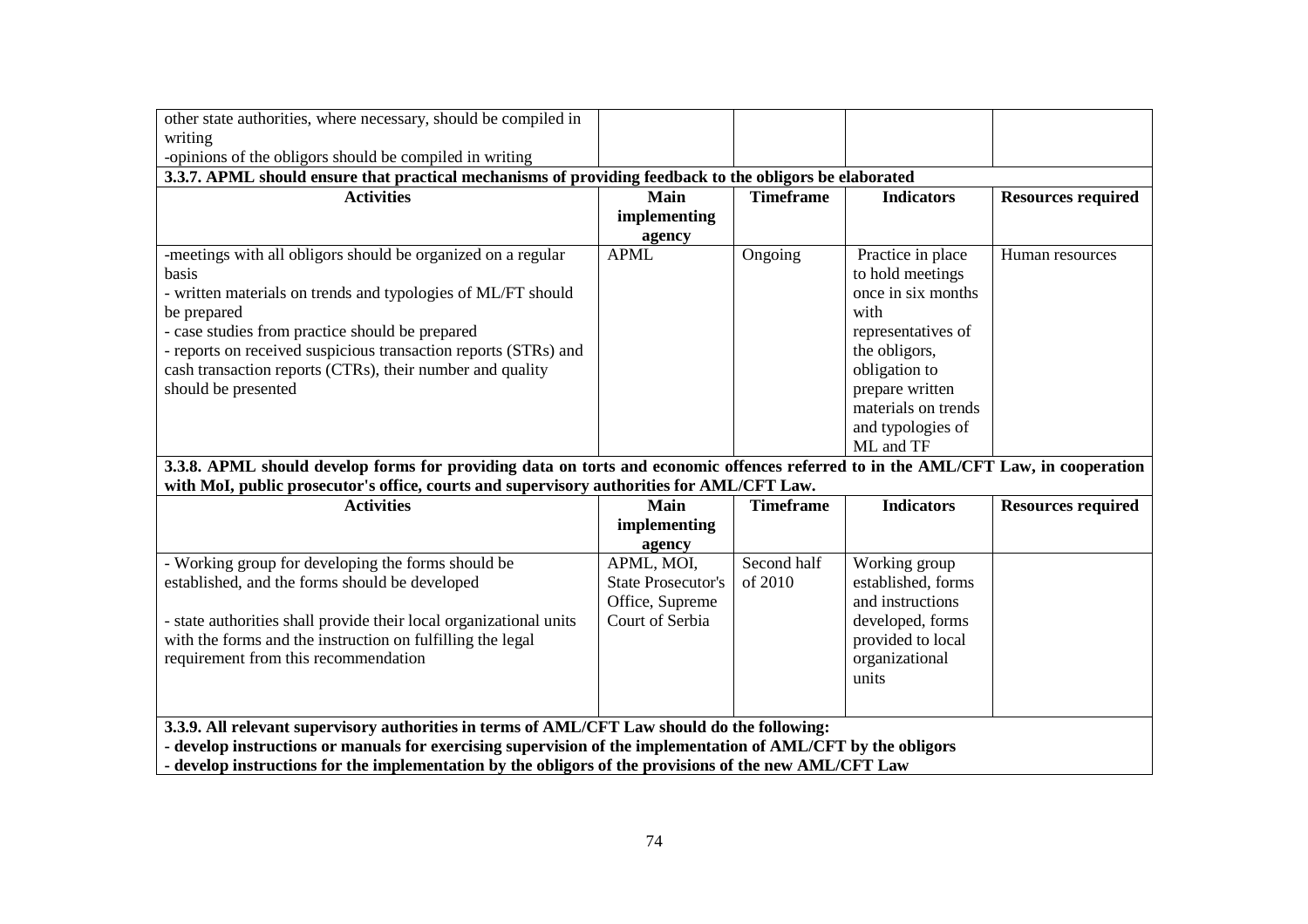| <b>Activities</b>                                                                                                                                                                                                                                                                                                                                                                                                                              | <b>Main</b><br>implementing                                                                                     | <b>Timeframe</b> | <b>Indicators</b>                                                                                                                                              | <b>Resources required</b> |
|------------------------------------------------------------------------------------------------------------------------------------------------------------------------------------------------------------------------------------------------------------------------------------------------------------------------------------------------------------------------------------------------------------------------------------------------|-----------------------------------------------------------------------------------------------------------------|------------------|----------------------------------------------------------------------------------------------------------------------------------------------------------------|---------------------------|
|                                                                                                                                                                                                                                                                                                                                                                                                                                                | agency                                                                                                          |                  |                                                                                                                                                                |                           |
| - current instructions/guidelines issued by supervisory<br>authorities to the obligors (banks, exchange offices, etc) should<br>be brought in compliance with AML/CFT Law<br>- instructions/guidelines on supervision should be developed for<br>the obligors which presently do not have them (Securities<br>Commission, providers of financial leasing in part which refers<br>to the implementation of AML/CFT regulations, insurance, etc) | All supervisory<br>authorities                                                                                  | 31.12.2009.      | Instructions and<br>guidelines for all<br>supervisory<br>authorities<br>compliant with<br><b>AML/CFT Law</b>                                                   |                           |
| - work on developing guidelines for ML/TF risk assessment, on<br>decision on minimum content of Know Your Customer<br>Procedure and similar guidelines/instructions for exercising<br>supervision of other obligors should be finalized.<br>3.3.10. There should be systematic awareness raising in terms of need to effectively implement AML/CFT Law (brochures, electronic                                                                  | All supervisory<br>authorities,<br>except the<br>National Bank of<br>Serbia, in<br>cooperation with<br>the APML | End of 2010.     |                                                                                                                                                                |                           |
| programs for training, media campaign, etc)                                                                                                                                                                                                                                                                                                                                                                                                    |                                                                                                                 |                  |                                                                                                                                                                |                           |
| <b>Activities</b>                                                                                                                                                                                                                                                                                                                                                                                                                              | <b>Main</b><br>implementing<br>agency                                                                           | <b>Timeframe</b> | <b>Indicators</b>                                                                                                                                              | <b>Resources required</b> |
| - brochures on AML/CFT should be prepared and printed<br>-the brochures should be distributed to<br>banks and other<br>obligors, as well as to other state authorities<br>-financial resources for printing and publishing the materials<br>should be raised by the projects of international organizations                                                                                                                                    | <b>APML</b><br>State authorities<br>and supervisory<br>authorities                                              | Ongoing          | The brochures<br>made and<br>distributed to all<br>the obligors,<br>financial resources<br>raised through the<br>projects of<br>international<br>organizations | - financial resources     |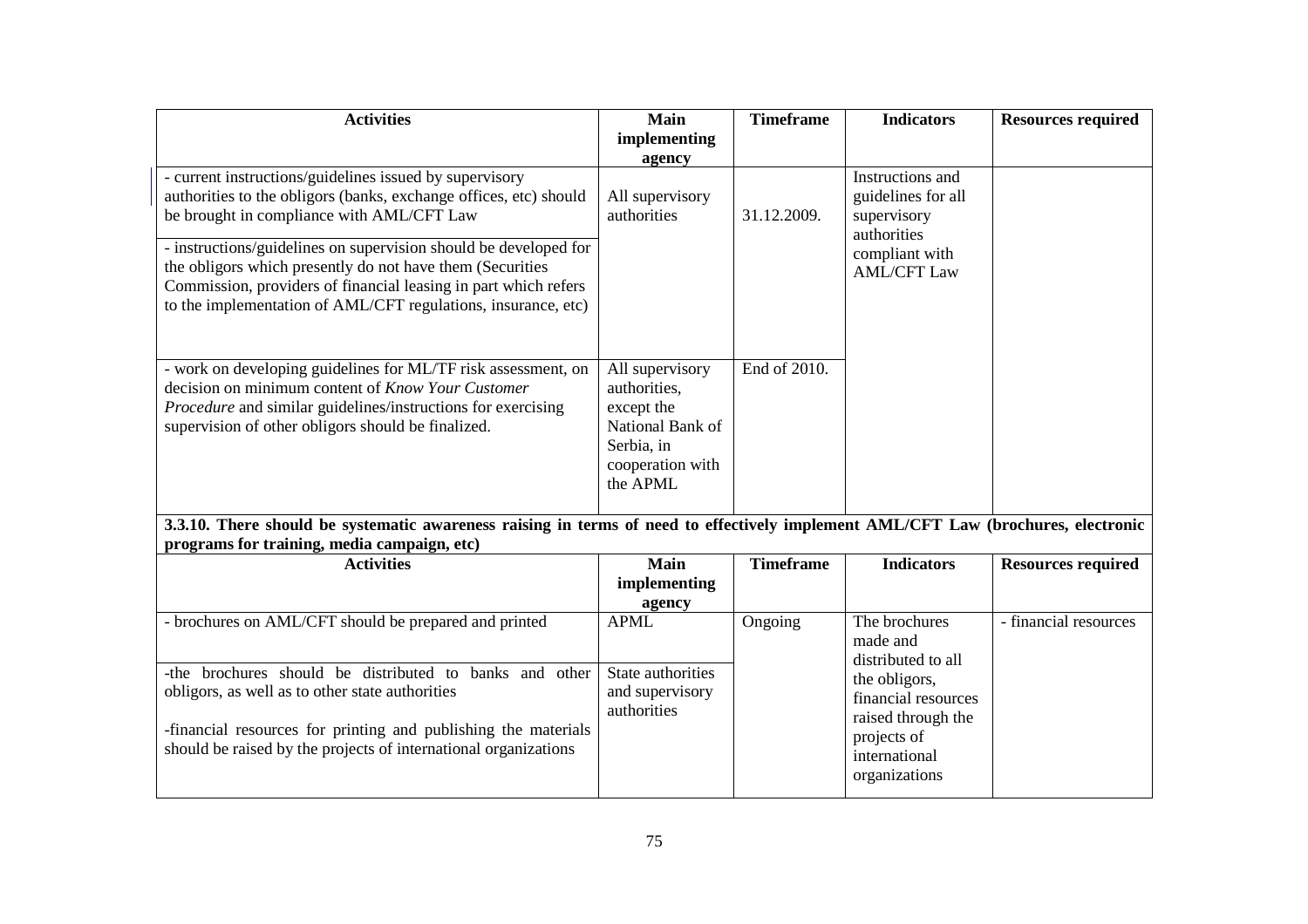| - the media should be animated                                                                              | All state          |                  |                     |                           |
|-------------------------------------------------------------------------------------------------------------|--------------------|------------------|---------------------|---------------------------|
|                                                                                                             | authorities        |                  |                     |                           |
| 3.3.11. Analysis of the state of affairs in NPO sector should be conducted to assess ML/TF risk in the area |                    |                  |                     |                           |
| <b>Activities</b>                                                                                           | Main               | <b>Timeframe</b> | <b>Indicators</b>   | <b>Resources required</b> |
|                                                                                                             | implementing       |                  |                     |                           |
|                                                                                                             | agency             |                  |                     |                           |
| - a working group should be established to conduct the analysis                                             | Ministry<br>of     | End of 2010      | The working group   |                           |
| from the recommendation                                                                                     | Public             |                  | formed, analysis of |                           |
| -an open discussion and/or round table should be held to bring                                              | Administration     |                  | NPO sector          |                           |
| together different opinions of the analysis from the                                                        | and Local Self-    |                  | conducted, open     |                           |
| recommendations                                                                                             | Government.        |                  | discussion held,    |                           |
| - Government of the Republic of Serbia shall adopt the                                                      | Ministry<br>of     |                  | Government          |                           |
| conclusion of the state of affairs in NPO sector                                                            | Interior, Ministry |                  | conclusion adopted  |                           |
|                                                                                                             | of<br>Foreign      |                  |                     |                           |
|                                                                                                             | APML,<br>Affairs,  |                  |                     |                           |
|                                                                                                             | <b>TA</b>          |                  |                     |                           |
| 3.3.12. Information system in APML should be further developed                                              |                    |                  |                     |                           |
| <b>Activities</b>                                                                                           | <b>Main</b>        | <b>Timeframe</b> | <b>Indicators</b>   | <b>Resources required</b> |
|                                                                                                             | implementing       |                  |                     |                           |
|                                                                                                             | agency             |                  |                     |                           |
| - case and document management system should be finalized                                                   | <b>APML</b>        | Ongoing          | Information system  | Budget of the             |
| - analytical tools should be developed                                                                      |                    |                  | for case and        | Republic of Serbia        |
|                                                                                                             |                    |                  | document            | and foreign               |
|                                                                                                             |                    |                  | management          | donations                 |
|                                                                                                             |                    |                  | launched            |                           |

# **AML/CFT STRATEGY RECOMMENDATIONS 3.4. PROFESSIONAL QUALIFICATION AND TRAINING**

| 3.4.1. Needs for professional qualification and training should be analysed to include relevant state and supervisory authorities, as well as |                     |           |            |                           |
|-----------------------------------------------------------------------------------------------------------------------------------------------|---------------------|-----------|------------|---------------------------|
| the obligors through their associations                                                                                                       |                     |           |            |                           |
| <b>Activities</b>                                                                                                                             | Main                | Timeframe | Indicators | <b>Resources required</b> |
|                                                                                                                                               | <i>implementing</i> |           |            |                           |
|                                                                                                                                               | agency              |           |            |                           |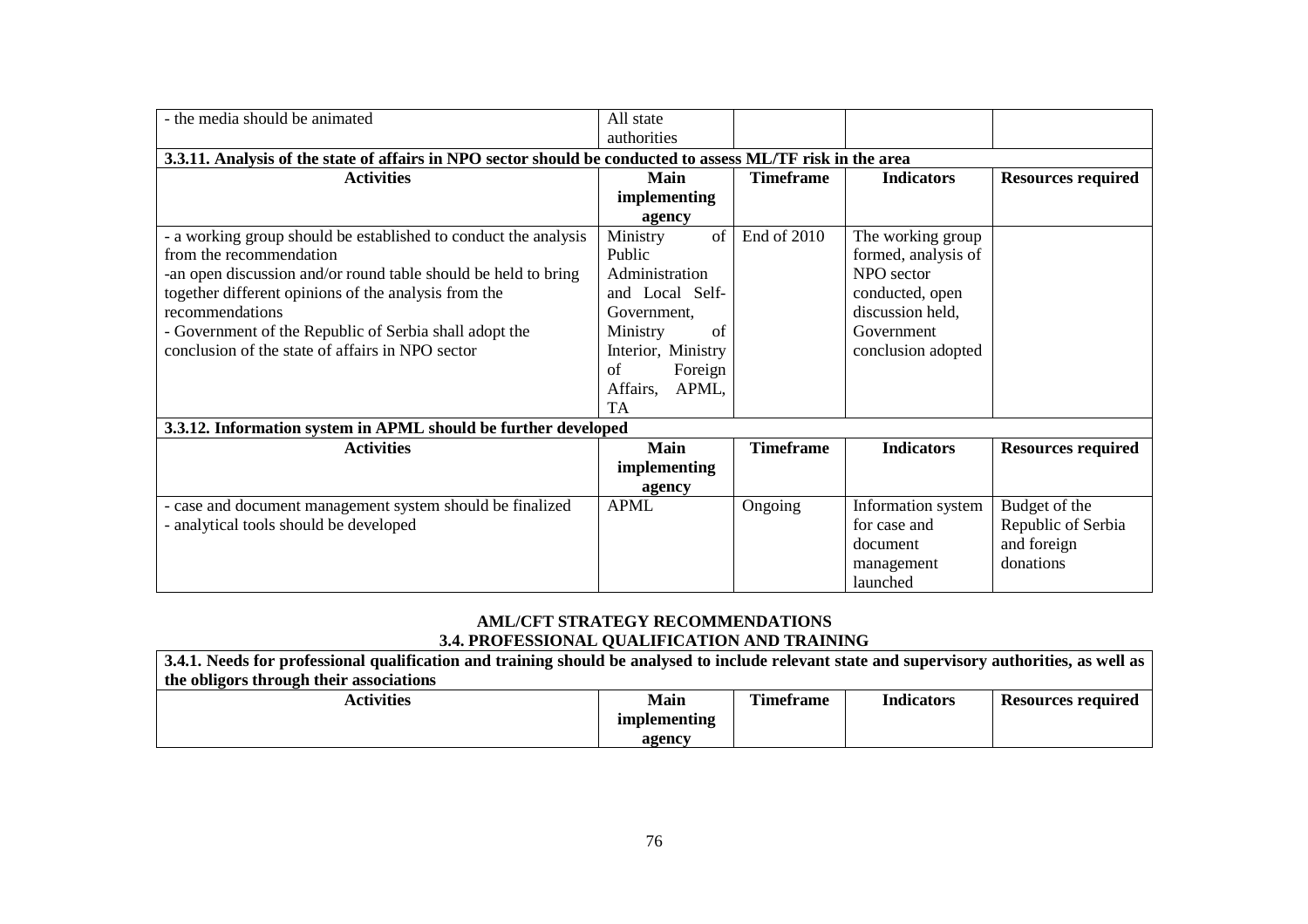| A working group should be formed to analyse the needs and<br>cite the number of employees, number of seminar, necessary<br>training materials, etc                                                                                                         | All stakeholders<br>in AML/CFT<br>(state authorities,<br>supervisory<br>authorties,<br>representatives of<br>the obligors) | First half of<br>2010. | Working group<br>formed, number of<br>employees to be<br>trained,<br>established,<br>training materials<br>established. | Necessary financial<br>funds should be<br>raised through<br>donations |
|------------------------------------------------------------------------------------------------------------------------------------------------------------------------------------------------------------------------------------------------------------|----------------------------------------------------------------------------------------------------------------------------|------------------------|-------------------------------------------------------------------------------------------------------------------------|-----------------------------------------------------------------------|
| 3.4.2. Professional training and qualification for AML/CFT should be organized through Judicial Training Center, Educational and<br>Research Centre of SIA, Education Centre within MoI and through specialized bodies within the supervisory authorities. |                                                                                                                            |                        |                                                                                                                         |                                                                       |
| <b>Activities</b>                                                                                                                                                                                                                                          | Main                                                                                                                       | <b>Timeframe</b>       | <b>Indicators</b>                                                                                                       | <b>Resources required</b>                                             |
|                                                                                                                                                                                                                                                            | implementing                                                                                                               |                        |                                                                                                                         |                                                                       |
|                                                                                                                                                                                                                                                            | agency                                                                                                                     |                        |                                                                                                                         |                                                                       |
| -a working group should be formed to consist of existing                                                                                                                                                                                                   | Representatives                                                                                                            | First half of          | Working group                                                                                                           |                                                                       |
| training centres that conduct internal training (State                                                                                                                                                                                                     | of the training                                                                                                            | 2010                   | formed, plan and                                                                                                        |                                                                       |
| Prosecutor's Office) and professional specialization. With the                                                                                                                                                                                             | centres and of the                                                                                                         |                        | program of the                                                                                                          |                                                                       |
| help of the experts from APML and other relevant state                                                                                                                                                                                                     | bodies which                                                                                                               |                        | specialized training                                                                                                    |                                                                       |
| authorities, capacities of the training centres should be                                                                                                                                                                                                  | conduct internal                                                                                                           |                        | made.                                                                                                                   |                                                                       |
| evaluated                                                                                                                                                                                                                                                  | training (State                                                                                                            |                        |                                                                                                                         |                                                                       |
| - plan and program of the specialized training should be made                                                                                                                                                                                              | Prosecutor's                                                                                                               |                        |                                                                                                                         |                                                                       |
|                                                                                                                                                                                                                                                            | Office) and SCG                                                                                                            |                        |                                                                                                                         |                                                                       |
| 3.4.3. Educational parts dealing with AML/CFT, financial investigations and asset forfeiture (confiscation) should be included in the<br>program for professional and specialized training.                                                                |                                                                                                                            |                        |                                                                                                                         |                                                                       |
| <b>Activities</b>                                                                                                                                                                                                                                          | Main                                                                                                                       | <b>Timeframe</b>       | <b>Indicators</b>                                                                                                       |                                                                       |
|                                                                                                                                                                                                                                                            |                                                                                                                            |                        |                                                                                                                         | <b>Resources required</b>                                             |
|                                                                                                                                                                                                                                                            | implementing                                                                                                               |                        |                                                                                                                         |                                                                       |
|                                                                                                                                                                                                                                                            | agency                                                                                                                     |                        | Certain educational                                                                                                     | Material and                                                          |
| The working group from Recommendation 4.2. shall propose                                                                                                                                                                                                   | Existing training                                                                                                          | Starting from<br>2010  |                                                                                                                         |                                                                       |
| the relevant educational parts having in mind the practice of                                                                                                                                                                                              | centres<br>and                                                                                                             |                        | parts from                                                                                                              | technical support to                                                  |
| similar institutions abroad.                                                                                                                                                                                                                               | representatives of                                                                                                         |                        | <b>AML/CFT</b>                                                                                                          | organize trainings                                                    |
|                                                                                                                                                                                                                                                            | other<br>state                                                                                                             |                        |                                                                                                                         |                                                                       |
|                                                                                                                                                                                                                                                            | authorities<br>that                                                                                                        |                        |                                                                                                                         |                                                                       |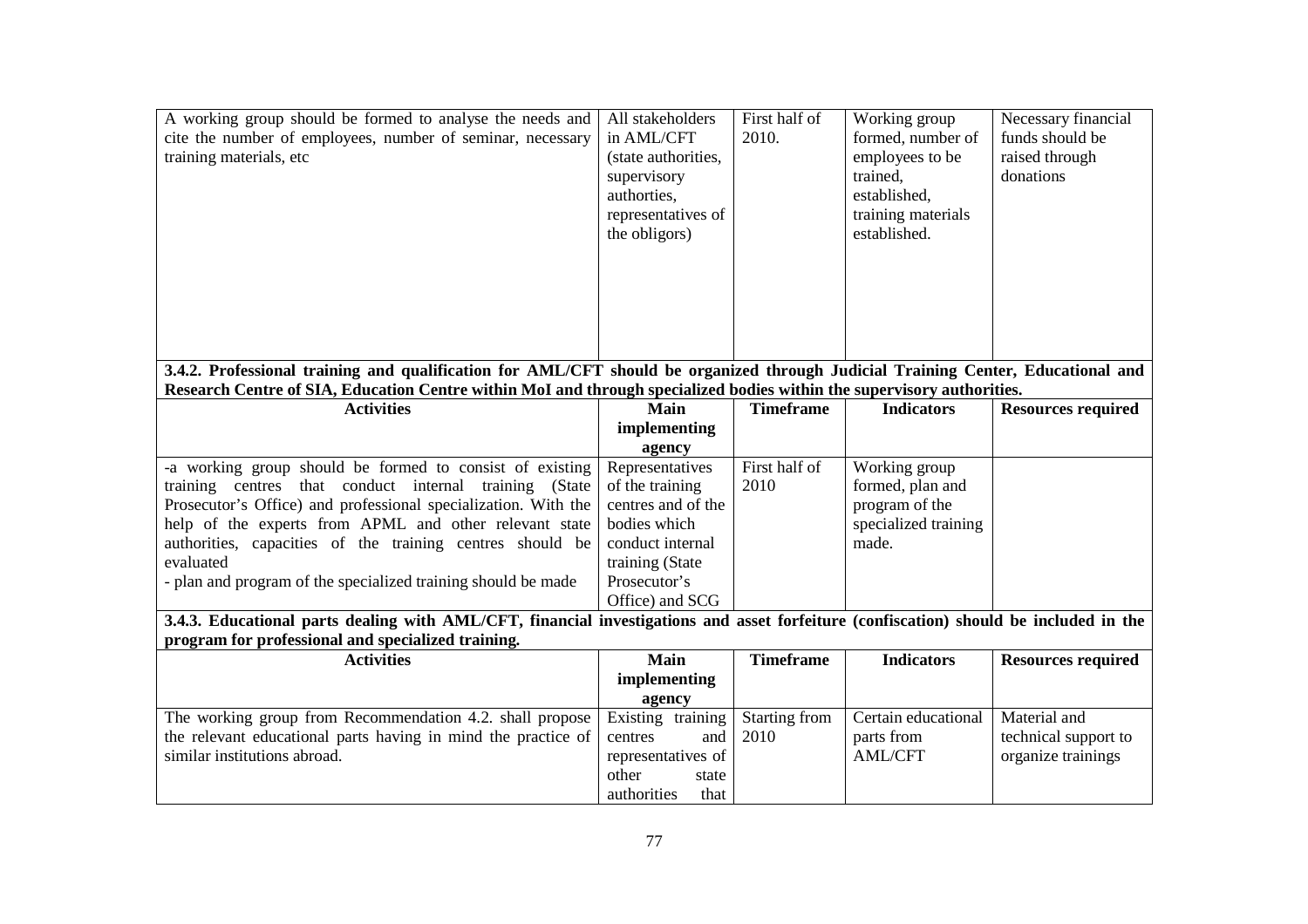| conduct  | internal                  |
|----------|---------------------------|
| training |                           |
|          | according to the          |
|          | suggestions<br>$\circ$ of |
| the      | working                   |
| group    | from                      |
|          | Recommendation            |
| 4.2.     |                           |

 **3.4.4. Representatives should be selected from the Ministry of Interior, Ministry of Justice, public prosecutor's office, courts, Administration for the Prevention of Money Laundering, Customs Administration, Tax Administration, National Bank of Serbia and Securities Commission and they will be in charge of professional training and specialization in AML/CFT, financial investigations and asset forfeiture (hereinafter referred to as the instructors). The same is recommended to the obligors' associations.** 

| <b>Activities</b>                                                                                                                                                                                                                                                                                                                                                                                                  | <b>Main</b>                                                                                                                                                                                    | <b>Timeframe</b>       | <b>Indicators</b>                                                                    | <b>Resources required</b>                  |
|--------------------------------------------------------------------------------------------------------------------------------------------------------------------------------------------------------------------------------------------------------------------------------------------------------------------------------------------------------------------------------------------------------------------|------------------------------------------------------------------------------------------------------------------------------------------------------------------------------------------------|------------------------|--------------------------------------------------------------------------------------|--------------------------------------------|
|                                                                                                                                                                                                                                                                                                                                                                                                                    | implementing                                                                                                                                                                                   |                        |                                                                                      |                                            |
|                                                                                                                                                                                                                                                                                                                                                                                                                    | agency                                                                                                                                                                                         |                        |                                                                                      |                                            |
| Process of selecting representatives of the relevant state<br>authorities and obligors' associations in charge of professional<br>training and specialization should be finalized.<br>Following the completion of the needs analysis referred to in<br>Recommendation 4.1, the instructors should be nominated in<br>line with the results of the analysis within the authorities which<br>s do not have them yet. | Ministry<br>of<br>Interior, Ministry<br>of Justice, public<br>prosecutor's<br>offices,<br>courts.<br>APML,CA,<br>TA,<br>NBS,<br>SC,<br>Ministry<br>of<br>Defense (Military<br>Security Agency) | Second half<br>of 2010 | Instructors selected<br>in the state<br>authorities and<br>obligors'<br>associations | Technical and other<br>conditions for work |
| 3.4.5. Instructors should be professionally trained in AML/CFT, financial investigations and asset forfeiture, as well as in methods and                                                                                                                                                                                                                                                                           |                                                                                                                                                                                                |                        |                                                                                      |                                            |
| techniques of their work.                                                                                                                                                                                                                                                                                                                                                                                          |                                                                                                                                                                                                |                        |                                                                                      |                                            |
| <b>Activities</b>                                                                                                                                                                                                                                                                                                                                                                                                  | <b>Main</b><br>implementing                                                                                                                                                                    | <b>Timeframe</b>       | <b>Indicators</b>                                                                    | <b>Resources required</b>                  |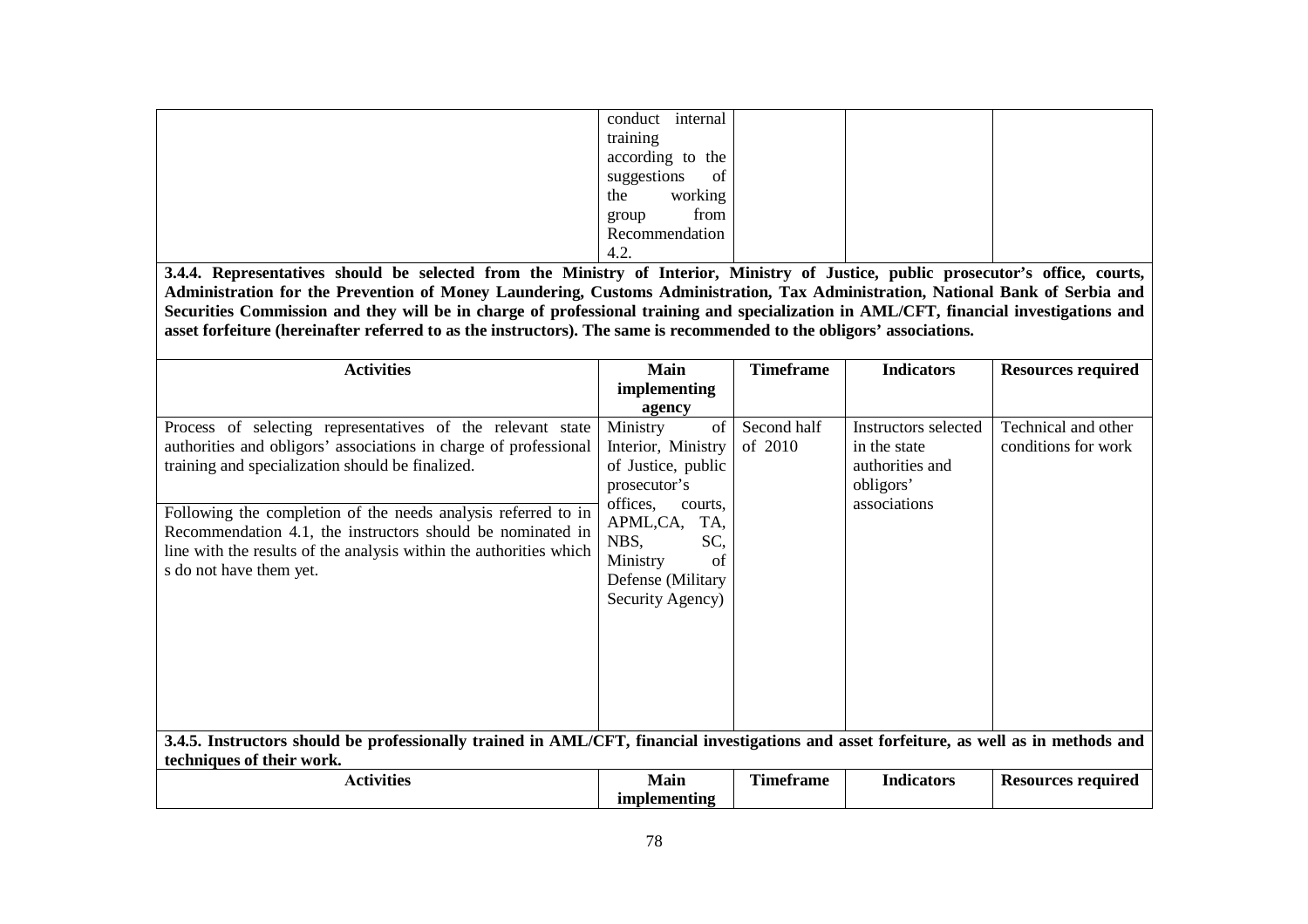|                                                                                      | agency             |                  |                   |                           |
|--------------------------------------------------------------------------------------|--------------------|------------------|-------------------|---------------------------|
| - Organisation of seminars on techniques and methods of                              | <b>SCG</b>         | $2010 - 2011$    | <b>Seminars</b>   | Material resources        |
| professional training (train the trainers)                                           |                    |                  | organized         |                           |
| - Organisation of seminars for additional training of instructors                    |                    |                  |                   |                           |
| in AML/CFT                                                                           |                    |                  |                   |                           |
| - Professional AML/CFT training delivered by the                                     |                    |                  |                   |                           |
| representatives of relevant state authorities to the instructors                     |                    |                  |                   |                           |
| - mentioned activities should use the services of international                      |                    |                  |                   |                           |
| organizations which have years of experience and experts in                          |                    |                  |                   |                           |
| AML/CFT, financial investigations and asset forfeiture                               |                    |                  |                   |                           |
| 3.4.6. Technical and other conditions for the work of instructors should be provided |                    |                  |                   |                           |
| <b>Activities</b>                                                                    | Main               | <b>Timeframe</b> | <b>Indicators</b> | <b>Resources required</b> |
|                                                                                      | implementing       |                  |                   |                           |
|                                                                                      | agency             |                  |                   |                           |
| - financial means should be provided to support the instructors'                     | Ministry of        | Ongoing          | Financial means   |                           |
| work                                                                                 | Interior, Ministry |                  | provided          |                           |
|                                                                                      | of Justice, public |                  |                   |                           |
|                                                                                      | prosecutor's       |                  |                   |                           |
|                                                                                      | office, courts,    |                  |                   |                           |
|                                                                                      | APML, CA, TA,      |                  |                   |                           |
|                                                                                      | NBS, SC,           |                  |                   |                           |
|                                                                                      | obligors'          |                  |                   |                           |
|                                                                                      | associations,      |                  |                   |                           |
|                                                                                      | Ministry of        |                  |                   |                           |
|                                                                                      | Defense (Military  |                  |                   |                           |
|                                                                                      | Security Agency)   |                  |                   |                           |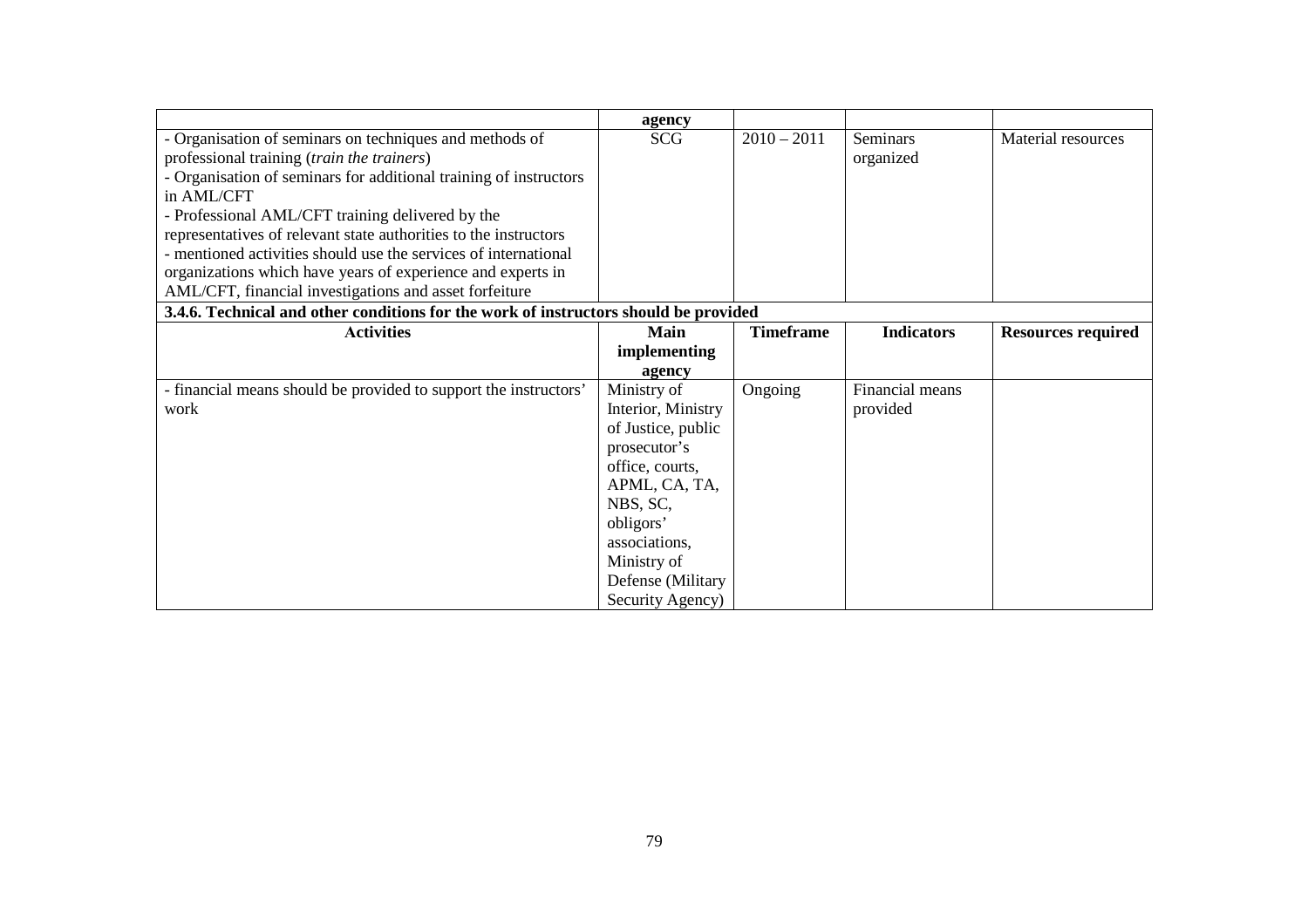# **5. Annex V. List of indicators for identifying suspicious transactions related to terrorism financing**

# **LIST OF INDICATORS FOR IDENTIFYING SUSPICIOUS TRANSACTIONS RELATED TO TERRORISM FINANCING**

1. A person refuses to identify themsleves or when they learn of the need to identify, they break any further cooperation.

2. A person uses a fake name, address or phone number, or presents forged or false documents for the purposes of identification

3. A person offers a large compensation for extraordinary legal and financial services.

4. A person requires that funds be deposited in multiple accounts or transferred to several accounts abroad.

5. Using accounts of non-profit organizations or corporate/personal accounts to transfer funds abroad to several recipients in a short period of time.

6. A large number of persons is authorized to use assets in the account even though there is no apparent family or business connection among them.

7. A person opens multiple accounts and increases deposits by frequently depositing small amounts in a manner inconsistent with their economic profile.

8. Opening accounts on behalf of natural and legal persons known to be related to a terrorist organization.

9. Depositing money into accounts held by natural or legal persons in the amounts inconsistent with the economic profile of the natural or legal person.

10. A person conducts transactions always using an ATM, frequently deposits cash, or frequently withdrwas cash in the amounts which are a daily limit on the ATM, and they do so on a daily basis, even though there is the branch office of the bank nearby.

# **6. Annex VI. List of indicators for identifying suspicious transactions for attorneys and law firms**

# **LIST OF INDICATORS FOR IDENTIFYING SUSPICIOUS TRANSACTIONS FOR ATTORNEYS AND LAW FIRMS**

1. A client talks about and admits to being involved in a criminal activity.

2. A client does not want their mail to be sent to an address in the country.

3. A client holds accounts in different financial institutions in the same area for no apparent reason.

4. A client or their business activities are under surveillance of state authorities or the client is on the international arrest warrant.

5. A client shows great interest in reporting obligation under the Law on the Prevention of Money Laundering and Terrorism Financing.

6. A client avoids meeting with the attorney in person or contacts the attorney through third parties.

7. A client is involved in activities that are not typical of their business operations.

8. A client requires to proceed quickly with transactions regardless of higher costs that such a service implies.

9. A client uses different names or nicknames, and similar, although in fact different addresses.

10. A client uses P.O. Boxes or other types of postal addresses instead of a street address, which is not common in that area.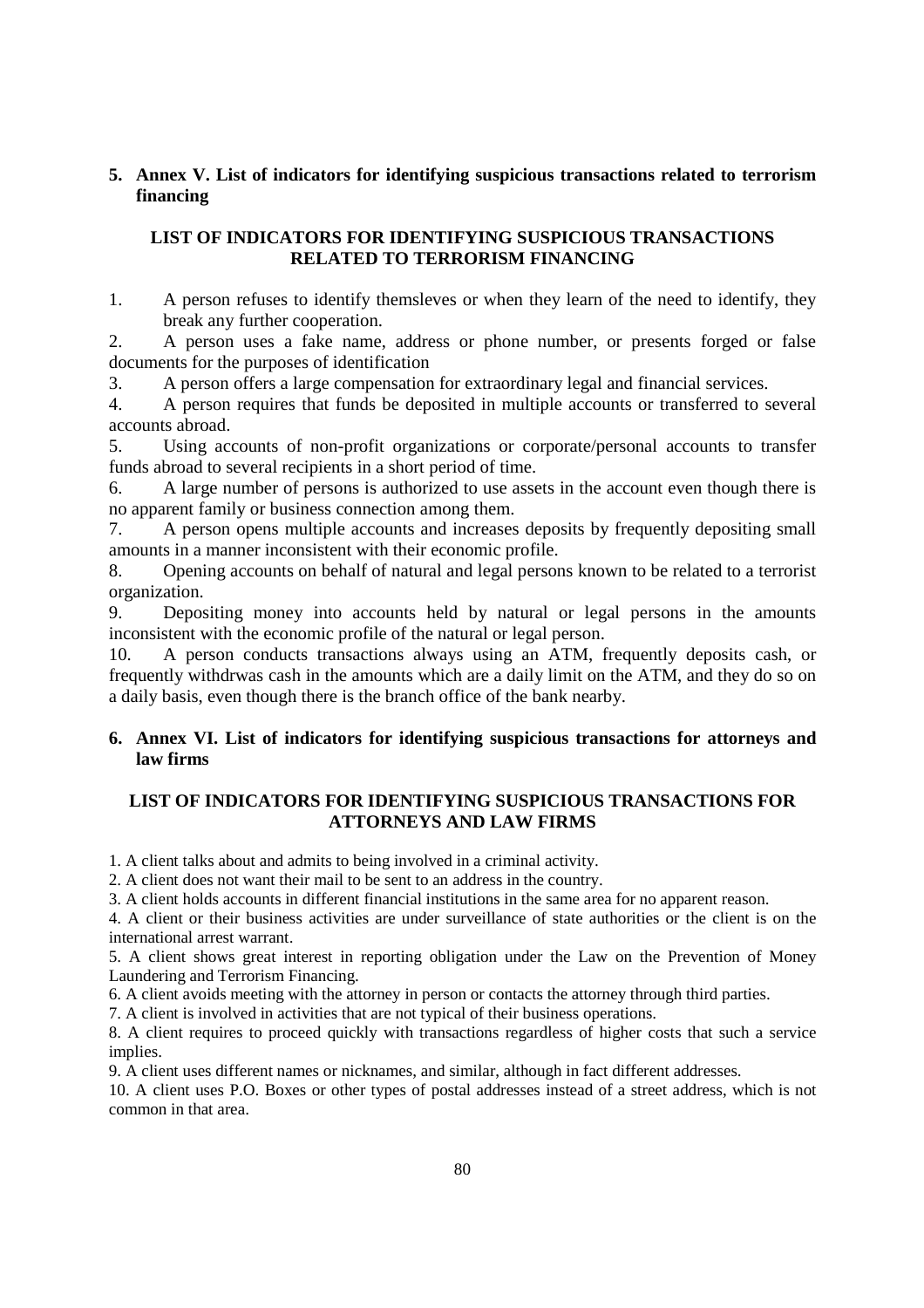11. A client offers money, gifts or other uncommon reward as a favour for unusual or suspicious transaction.

12. A client is very familiar with cases relating to money laundering and terrorism financing.

13. A client gives suspicious or vague information.

14. A client submits for review inadequate documents, or documents whose validity is doubted, or the client opposes the submission of identity documents or presents only photocopies of personal documents.

15. All personal documents have been issued abroad, and their credibility is difficult to verify.

17. A client wants to do business in cash, although it is unusual for their line of business.

18. Business relationship is not consistent with the financial situation of the client or their usual business activities

 19. Business relationship or a transaction also involves (as parties to transaction) non-profit organizations or charities, without visible economic reason.

20. A client concludes or verifies contracts that seem unusual or for which there is no economic or business justification.

21. A client comes to a law office with plenty of cash, gold, precious stones or securities that they wish to deposit or to surrender for conducting certain transactions or initiating business relationship in a way unusual for regular financial operations and with visible endeavours to avoid using financial institutions.

22. A client conducts a transaction with real estate property on behalf of resident and non-resident natural and legal persons, coming from off shore territories.

23. A client sets a selling price for real estate inconsistent with market prices.

# **7. Annex VII. List of indicators for identifying suspicious transactions for persons providing accounting services**

# **LIST OF INDICATORS FOR IDENTIFYING SUSPICIOUS TRANSACTIONS FOR PERSONS PROVIDING ACCOUNTING SERVICES**

1. A client does not want their mail to be sent to an address in the country.

2. A client holds accounts in different financial institutions in the same area for no apparent reason.

3. A client or their business activities are under surveillance of state authorities or the client is on the international arrest warrant.

4. A client shows great interest in reporting obligation under the Law on the Prevention of Money Laundering and Terrorism Financing.

5. A client is involved in activities that are not typical of their business operations.

6. A client requires to proceed quickly with transactions regardless of higher costs that such a service implies.

7. The party has recently established several business relationships with various financial institutions.

8. A client uses P.O. Boxes or other types of postal addresses instead of a street address, which is not common in that area.

9. A client offers money, gifts or other uncommon reward as a favour for unusual or suspicious transaction.

10. A client gives suspicious or vague information

11. Business relationship or a transaction also involves (as parties to transaction) non-profit organizations or charities, without visible economic reason.

12. A client wants to convince the accountant that it is not necessary to complete or submit some of the required documents.

13. Business operations of a client are significantly different from normal business operations within the industry.

14. A client lives beyond their means.

15. A client often changes their bookeepers and/or accountants.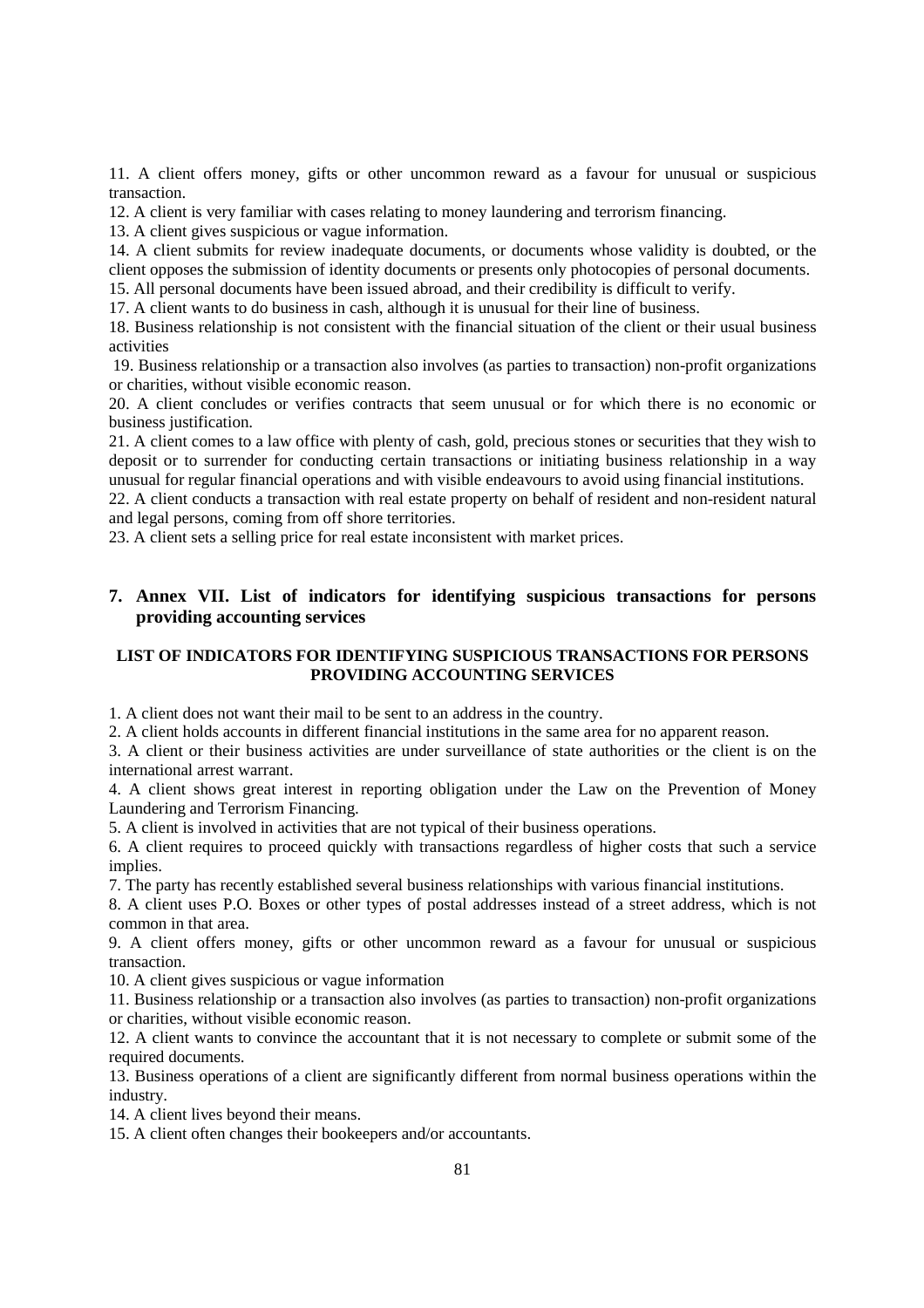16. A client does not know where business records are kept.

17. A client (legal person) has no employees, which is not in accordance with the type and volume of its business.

18. A client pays fees for certain types of services to firms based in offshore destinations (tax havens).

19. A client insists that the final account show business loss, although there are no justified reasons for that.

# **8. Annex VIII. List of indicators for identifying suspicious transactions related to money transfer services**

# **LIST OF INDICATORS FOR IDENTIFYING SUSPICIOUS TRANSACTIONS RELATED TO MONEY TRANSFER SERVICES**

1. A client transfers large amounts of money abroad, giving instructions to make a payment in cash to a legal person abroad.

2. A client receives large sums of money from abroad, with the instructions to be paid in cash.

3. The amount of an electronic transfer is not in line with business transactions.

4. A client transfers funds into the countries known to be places of drug production or to be a transit route for drugs.

## **9. Annex IX. List of indicators to recognize suspicious transactions in forfeiting**

# **LIST OF INDICATORS TO RECOGNISE SUSPICIOUS TRANSACTIONS IN FORFEITING**

- 1. Client (exporter) offers to the forfeiter security instruments (promissory notes, bank guarantees, and letters of credit) issued by an off-shore purchaser whose ownership and true business structure, i.e. business activity.
- 2. Client (exporter) has business trasnactions with purchasers from countries that do not apply generally accepted AML/CFT standards.
- 3. Client (exporter) selling its receivable to Forfeiter, exports (sells) goods thast do not belong o the usual production or trading portfolio of the client.
- 4. Forfeiter purchases from the client (exporter) bank guarantees issued for the account of purchaser by a bank with poor solvency or bank from countries that do not apply generally accepted AML/CFT standards.
- 5. Client (exporter) offers its receivables to the Forfeiter under very favourable conditions that are far under the expected conditions, thereby consciously making business loss.
- 6. Forfeiter has information that the client (exporter) has just been founded and is not well established company, which intermediates in export and offers, in turn, to the real producers of goods extremely stimulative or above-average purchase prices.
- 7. Forfeiter has information that the client (company) is represented by persons with bad busienss reputation.
- 8. Forfeiter has difficulty in identifying the true ownership and management structure of the client (exporter) as well as of the foreign buyer.
- 9. Forfeiter doubts the veracity of the isseud security instruments offered by the client as a guarantee for the purchase of debts.
- 10. Trade contract of the client (exporter) is not drafted in line with the standards used for such type of goods.
- 11. Client frequetly requests from the Forfeiter to direct the incoming transfers to accounts of other legal persons instead of its own..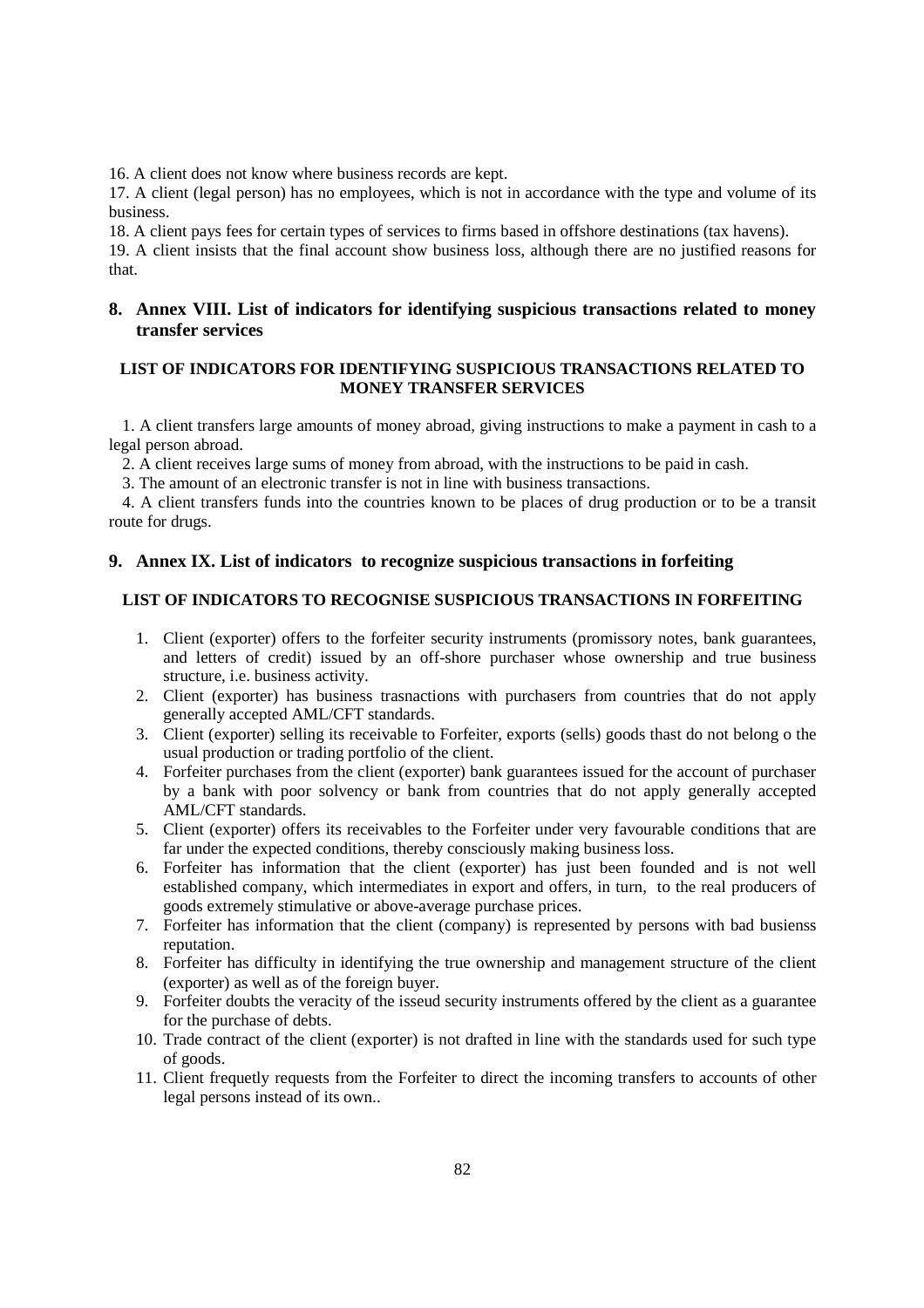12. Forfeiter has information that the client (exporter) offers also to the other forfeiting companies to purchase receivables, giving at the same time different data concerning the contracted or performed business transaction that differ from true data to a considerable extent.

# **10. Annex X. List of indicators for identifying suspicious transactions for persons engaging in postal communications**

# **LIST OF INDICATORS FOR IDENTIFYING SUSPICIOUS TRANSACTIONS FOR PERSONS ENGAGING IN POSTAL COMMUNICATIONS**

1. Goods sent by mail are different from those described in the declaration of the sender because of false or misleading statements given.

2. Precious stones, precious metals or other values are continuously sent to addresses other than those of dealers or manufacturers engaging in marketing or treatment of precious stones, precious metals or the values sent.

3. A person refuses to identify themsleves or when they learn of the need to identify, they break any further cooperation.

4. A person uses a fake name, address or phone number, or presents forged or false documents for the purposes of identification.

5. Frequent delivery of postal money orders to the same person.

# **11. Annex XI. List of indicators for identifying suspicious transactions for persons providing tax advisory services**

# **LIST OF INDICATORS FOR IDENTIFYING SUSPICIOUS TRANSACTIONS FOR PERSONS PROVIDING TAX ADVISORY SERVICES**

1. A client does not want their mail to be sent to an address in the country.

2. A client holds accounts in different financial institutions in the same area for no apparent reason.

3. A client or their business activities are under surveillance of state authorities or the client is on the international arrest warrant.

4. A client shows great interest in reporting obligation under the Law on the Prevention of Money Laundering and Terrorism Financing.

5. A client is involved in activities that are not typical of their business operations.

6. A client requires to proceed quickly with transactions regardless of higher costs that such a service implies.

7. The party has recently established several business relationships with various financial institutions.

8. A client offers money, gifts or other uncommon reward as a favour for unusual or suspicious transaction.

9. A client gives suspicious or vague information

10. A client (legal person) has no employees, which is not in accordance with the type and volume of its business.

# **12. Annex XII. List of indicators for identifying suspicious transactions in provision of guarantees**

# **LIST OF INDICATORS FOR IDENTIFYING SUSPICIOUS TRANSACTIONS IN PROVISION OF GUARANTEES**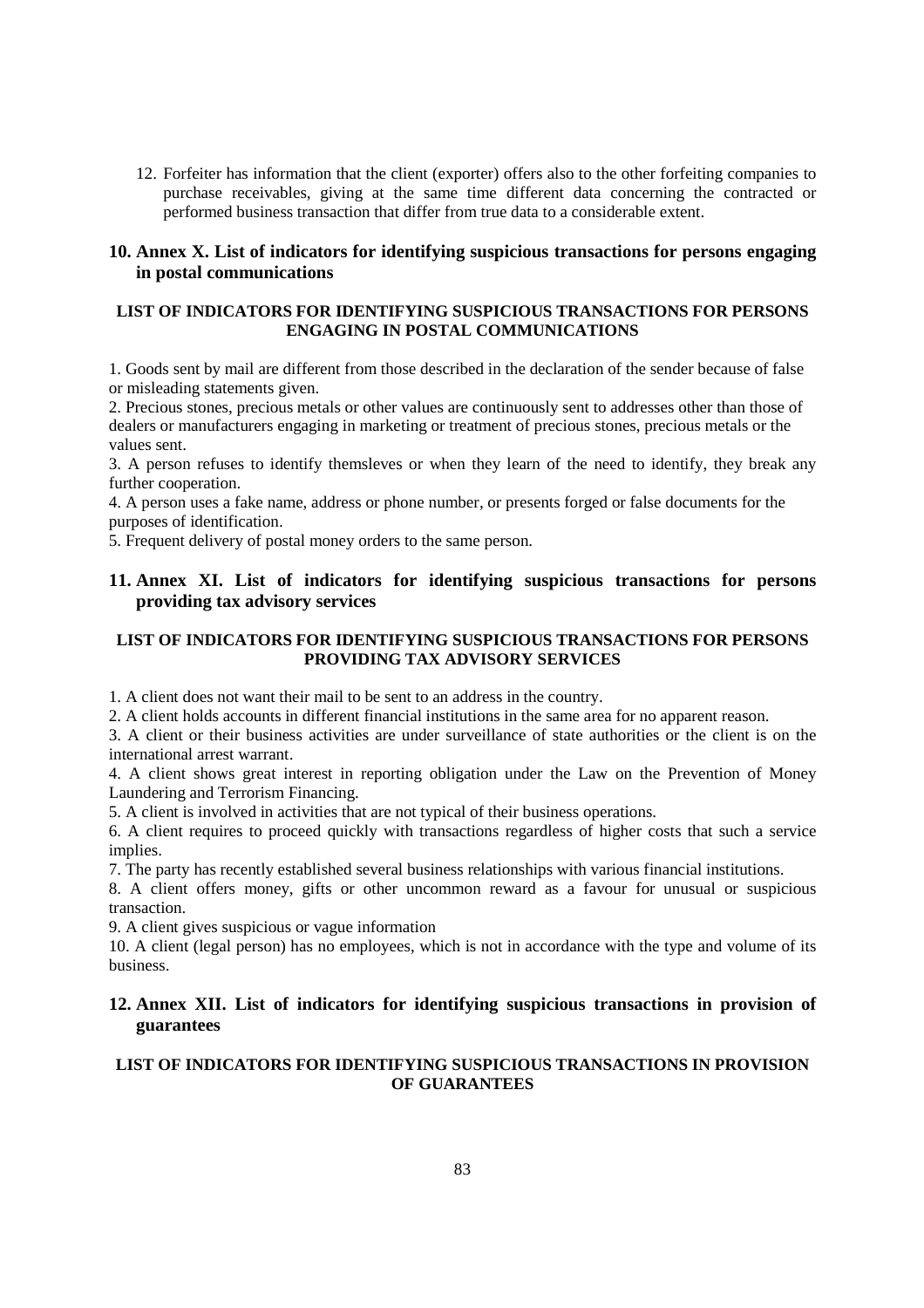1. A person refuses to identify themsleves or when they learn of the need to identify, they break any further cooperation.

2. A client offers unusual compensation for provision of guarantee.

3. Provider of guarantee has some information that the client is associated with persons who are in conflict with the law.

4. Provider of guarantee has some information that the client is not credit-worthy and that they conceal the real identity of the creditor.

5. Provider of guarantee has some information that the client often approaches other providers of guarantees as well.

# **13. Annex XIII. List of indicators for identifying suspicious transactions for organizers of games of change operated in the internet, telephone or in another manner using telecommunications networks**

# **LIST OF INDICATORS FOR IDENTIFYING SUSPICIOUS TRANSACTIONS FOR ORGANIZERS OF GAMES OF CHANCE OPERATED ON THE INTERNET, TELEPHONE OR IN ANOTHER MANNER USING TELECOMMUNICATION NETWORKS**

1. Players possess credit cards issued in offshore destinations or in countries that do not comply with standards against money laundering and terrorist financing (the black list)

2. A player demands that the winnings be transferred to another account or even to the accounts of third parties.

3. In case of a large winnings, players avoid identifying themselves.

4. Organizer of the games has some information that the player hides their IP address.

5. A player shows interest in certain game packages and makes suggestions as to some packages.

# **14. Annex XIV. List of indicators for identifying suspicious transactions for auditing companies and certified auditors**

## **LIST OF INDICATORS FOR IDENTIFYING SUSPICIOUS TRANSACTIONS FOR AUDITING COMPANIES AND CERTIFIED AUDITORS**

1.Responsible person (manager) of the client (company) does not know its business activities well, or has an obvious lack of interest in the business. .

2. A certified auditor has never been shown around the premises of the client (for example, manufacturing facility of the company), which may indicate a suspicion on a fictitious company.

3. A complex organizational structure of a client (company) as opposed to the company's activities, without a justified reason for such complexity.

4. A client makes or receives advance payments, but it is not very probable that business will be actually completed, due to business policy of the client (company)

5. Large unexplained fluctuations in the profit and loss account (excessive income over expenditures).

6. A client (company) does business to a great extent or in an unusual way with partners whose line of business is not the same or similar to that of the client.

7. Recording changes in the financial statements were conducted on the basis of dubious documents, which might indicate suspicion on a fictitious transaction.

8. A client (company) conducts business operations based on cash.

9. A client receives substantial inflows from offshore companies, whose ownership and business structure is difficult to identify.

10. Extremely high outflow of funds from the account of the client to foreign countries, particularly based on various types of services.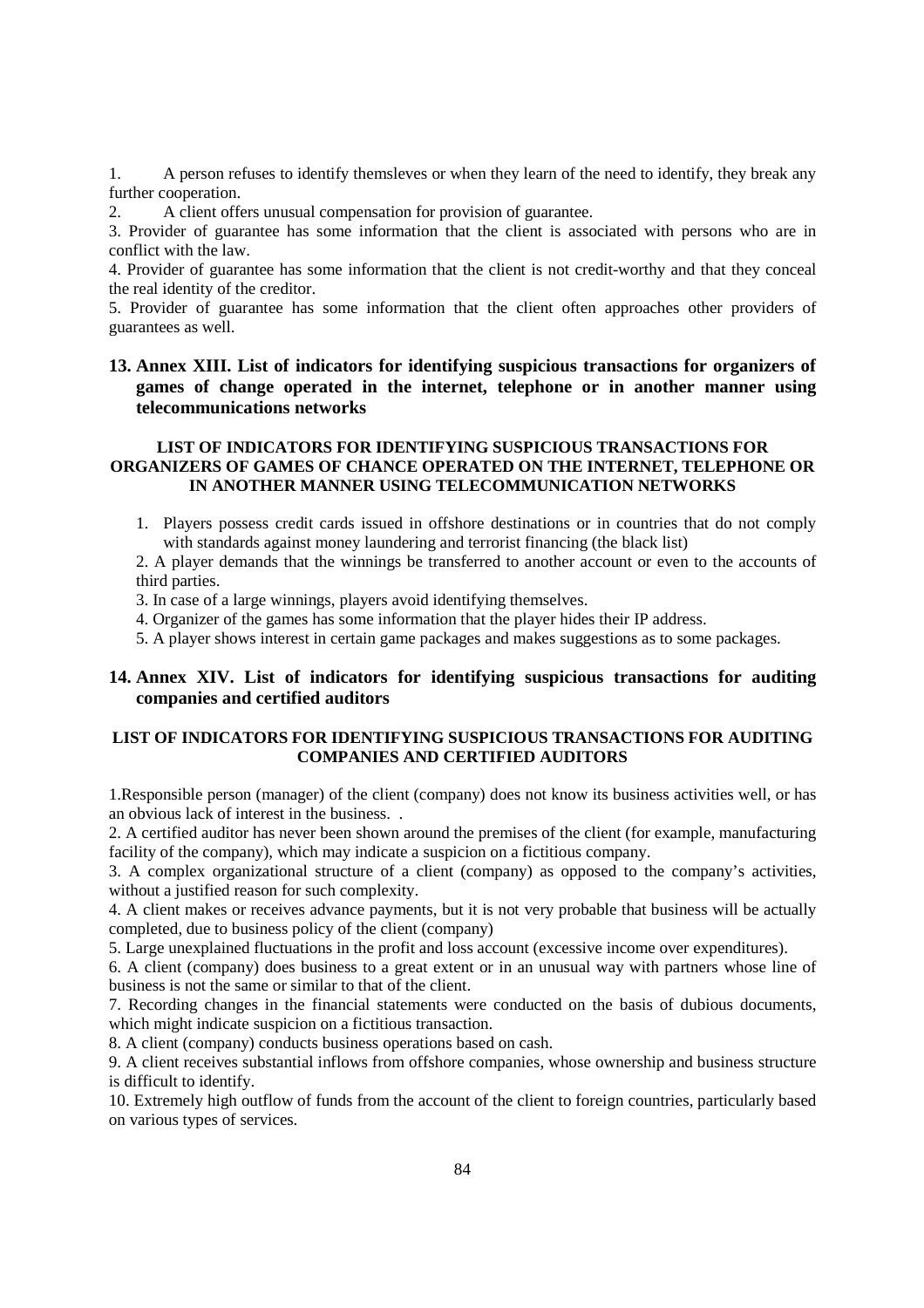11. A client concludes a contract every year with another certified auditor, which indicates that the client may wish to conceal its activities.

12. A certified auditor has some information that the founder or managers of the company (client), as well as the company itself have been involved in criminal activities, (it can be seen in the press, news, etc.).

13. A client makes frequent cash payments into its own account as capital contribution, or it receives payments from several natural persons on the basis of a loan.

 14. A client pressures the auditing company with threats and intimidations, or threatens to hire another auditor, or tries to bribe the auditing company into making the financial statement as favourable as possible.

## **15. Annex XV. Law on Associations (Official Gazette of RS no. 51/2009 of July 14, 2009)**

*"Official Gazette of RS" no. 51/2009, of July 14, 2009* 

## **Law on Associations**

Pursuant to Art. 112, para 1, item 2 of the Constitution of the Republic of Serbia, I hereby adopt this

## **DECREE**

## **on the enactment of the Law on Associations**

 Enacting the Law on Associations, passed by the National Parliament of the Republic of Serbia, at the session of the Eight extraordinary convocation in 2009, held on July 8, 2009.

 PR no. 140 In Belgrade, 13 July 2009 President of the Republic, Boris Tadić, sgd.

## **LAW**

## **on Associations**

## I. BASIC PROVISIONS **Scope of the Law**

### Art. 1

 This Law shall regulate the establishment and legal status of associations, their registration and cancellation from the Register, membership and bodies, status changes and dissolution, as well as other issues of relevance for the operation of associations.

This Law shall regulate the status and operation of foreign associations.

# **Definition of Association**

## Art $2$

 An Association, for the purpose of this Law, is a voluntary, non-governmental, non-profit organization, founded upon the freedom of association of several natural or legal entities, established for the purpose of achieving and improving a specific joint or common object and interest, provided that these are not prohibited by the Constitution or Law.

 Political parties, trade unions, associations established for the purpose of conducting profit-gaining activities, sports organizations and associations, churches and religious communities, spontaneous temporary association of several entities and other associations the activities of which are regulated by a separate law, shall only be subject to the provisions of this Law in matters that are not regulated by that separate law.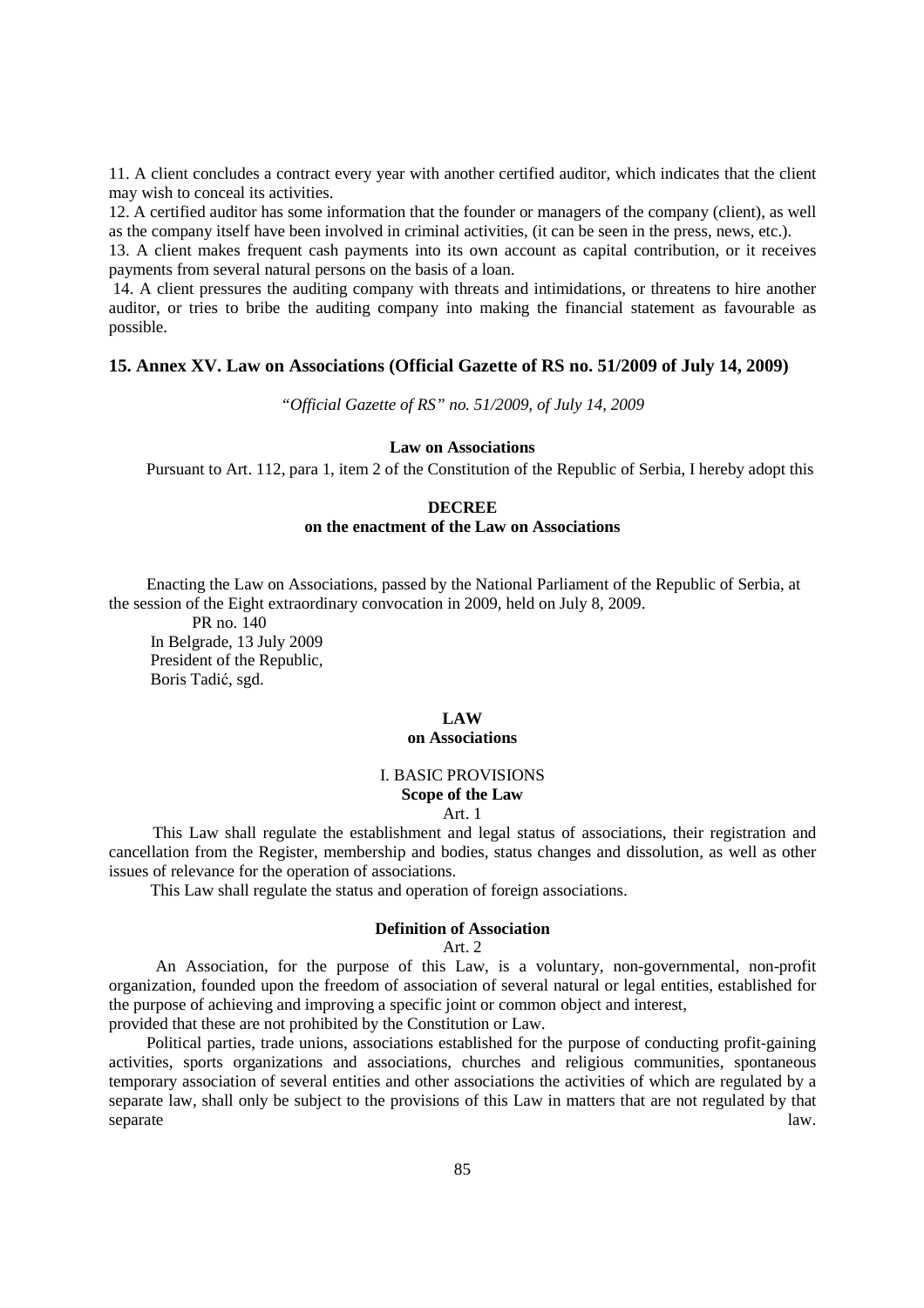Unless otherwise prescribed by this Law, associations that do not have the capacity of a legal entity shall be governed by the laws and regulations regulating civil partnerships.

Secret and paramilitary associations are prohibited.

# **Freedom and Purposes of Association**

Art. 3

 An association shall be founded and organized on a free basis and shall be independent in the fulfillment of its purposes.

 The purposes and activities of an association shall not be aimed at violent disruption the constitutional order and violation of the territorial integrity of the Republic of Serbia, or at infringing guaranteed human or minority rights, or instigating and abating inequality, hatred and intolerance based on racial, national, religious or any other affiliation or orientation, including sex, gender, physical, psychological or other characteristics or capabilities.

 Provision in para. 2 of this Article shall also apply to associations that do not have the capacity of a legal entity.

## **Registration**

Art. 4

Registration into the Register of Associations is voluntary.

 Starting with the date of registration into the Register, an association acquires the status of a legal entity.

# **Transparency**

# Art. 5

The activities of an association shall be open to the public.

The enforcement of transparency shall be regulated by association's Articles of Association.

# **Duration of an Association**

Art. 6

An association shall be established for an unlimited or limited period of time.

 Unless specified otherwise in the Memorandum of Association, the association shall be established for an unlimited period of time.

# **Federations and Parts of Associations**

Art. 7

 An association may become a member of a federation or of other associations in the country and abroad, (hereinafter: federations).

 Federations in para. 1 of this Article shall be governed by the provisions of this Law when their registered office is located on the territory of the Republic of Serbia.

 A part of an association, (section, group, club, branch, subsidiary and other), shall not have the capacity of a legal entity.

## **Changes in status**

Art. 8

Changes in the status of an association are effected in pursuance of this Law.

## **Legitimacy of the Association's Activities**

Art. 9

 An association exercises its activities in compliance with the Law, the Articles of Association and other general acts, as well as the rules and regulations of the federation to which it is affiliated.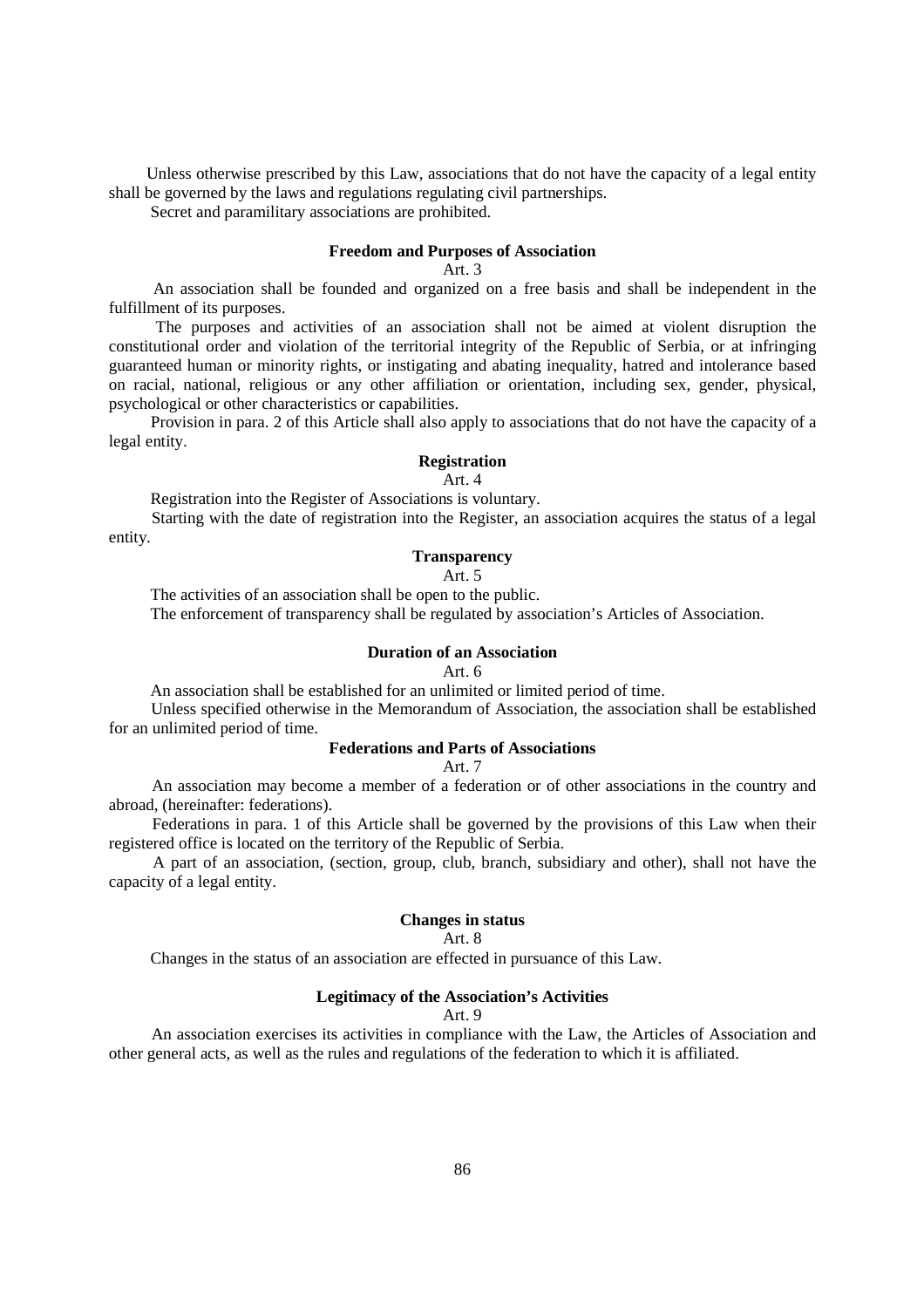## II. FOUNDATION AND NAME **Founders of Association**

## Art. 10

 An association may be founded by a minimum of three founders, whereby at least one of the founders shall have residence, or registered office, on the territory of the Republic of Serbia.

 Any legally capable natural or legal entity may be the founder of an association. A person under legal age may become the founder of an association, provided that they are not less than 14 years of age, and only with the statement of consent of their legal guardian, in pursuance of the law.

The statement in para. 3 of this Article must contain a signature authentication pursuant to the law.

### **Establishment and Memorandum of Association**

Art. 11

 An association shall be established by adopting the Memorandum and Articles of Association, and appointing the person authorized to represent the association, at the statutory meeting of the association.

 A Memorandum of Association shall consist of: personal names, that is business names of the founders, their place of residence and registered office address; name, registered office and address of the association; the area in which the association pursues its objects; the purposes for which it is being established; personal name and place of residence and address of the person authorized to represent the association; signatures of the founders and unique personal identification numbers for nationals, or passport number and country of issue for founders who are foreign nationals, and date of adoption of the Memorandum of Association.

 The signature of a legal entity as a founder shall consist of the name of the legal entity, the signature and stamp of the authorized representative and the registration code and tax identification number (PIB) of the legal entity.

## **Articles of Association**

## Art. 12

The Articles of Association are the fundamental general act of an association.

 Other general acts adopted by the association, if any, must be in compliance with the Articles of Association.

 Provisions of any other general act of the association that are in conflict with the Articles of Association, shall be considered null and void.

 The mandatory content of Articles of Association is: the name and registered office of the association; the area in which the association pursues its objects; the purposes for which it is being established; internal organization, bodies, their authorities, composition, procedure for appointment and revocation, duration of mandate and decision making procedure; procedure for the amendment of the Articles of Association and procedure for the enactment and amendment of other general acts adopted by the association, if any; representation of the association; enforcement of transparency of work; membership access and termination terms and conditions; rights, membership obligations and liabilities; procedure for acquiring funds to achieve the set purposes and management of funds, including rules on commercial and other profit gaining activities of the association, if any; decision making procedure with regard to changes in status and termination of operations; management of the association's assets in the event of dissolution of the association; procedure for the adoption of financial and other statements; the appearance and content of the stamp; other matters defined by law.

 The Articles of Association may also regulate other relevant issues for the operations of the association.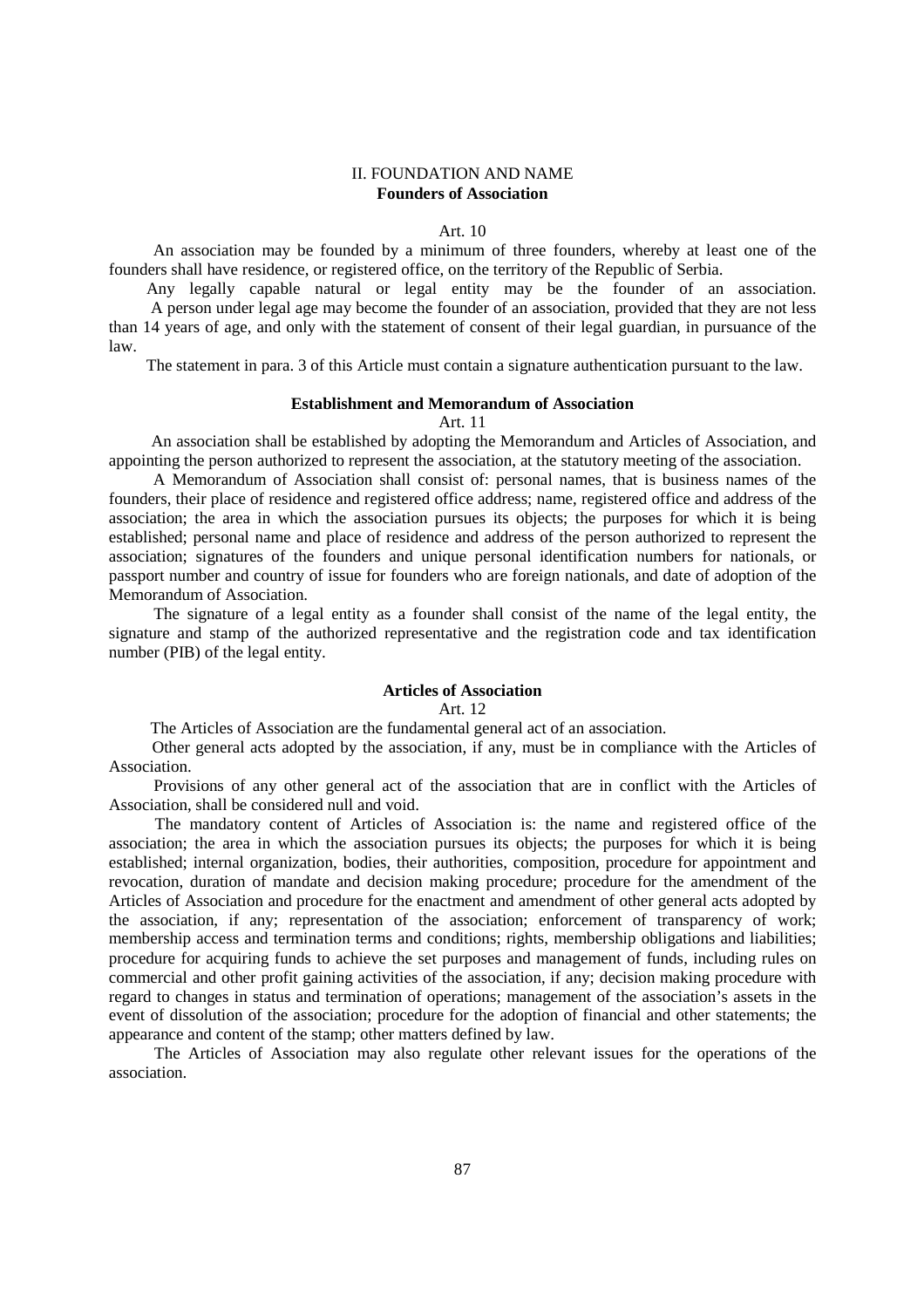# **Name of Association**

Art. 13

An association shall have a name.

The name of the association shall be in the Serbian language and Cyrillic script.

 The name of the association may contain certain foreign words if these are an integral part of the name of the international organization to which the association is affiliated, if these words are common in the Serbian language, if there is no adequate translation for them in the Serbian language, or if they belong to a dead language.

 The name of the association, if foreseen in the Articles of Association, may also be in the language and script of a national minority. The name in the language and script of a national minority shall be entered into the register next to the name in Serbian and in Cyrillic script.

 If foreseen in the Articles of Association, the translation of the name of the association into one or more foreign languages may be entered in the register next to the entry of the name of the association in the Serbian language and Cyrillic script, i.e. the language and script of a national minority.

 The name of the association may not contain any of the elements set forth in Art. 3, para. 2 of this Law.

## **Abbreviated Name of Association**

Art. 14

 An association may also have an abbreviated name, determined in the Articles of Association. The abbreviated name is entered into the Register.

## **Use of the Name of an Association**

## Art. 15

 The name and abbreviated name of the association are used in legal operations in the same form in which they have been entered in the Register.

## **Differentiation of Association Name**

## Art. 16

 The name of the newly established association may not be identical with the names of other associations which are either registered or have duly applied for registration with the Register.

 The name of an association shall not be indistinguishable from the name of another association, or misleading with respect to the association, its purposes or the type of legal entity.

## **Registered Office of the Association**

Art. 17

The association shall have a registered office.

 The registered office of the association shall be located on the territory of the Republic of Serbia, whereby the local self-government unit on the territory of which the premises are located from which the association is managed shall be designated as the association's seat.

## **Visual Identity Symbols**

Art. 18

 An Association may have its sign, logotype or other symbol, in accordance with the Articles of Association.

 The visual identity symbols of an association shall not be identical to those of other associations that duly applied for registration into the register, nor misleading with regard to the association, its scope, or with regard to the type of legal entity.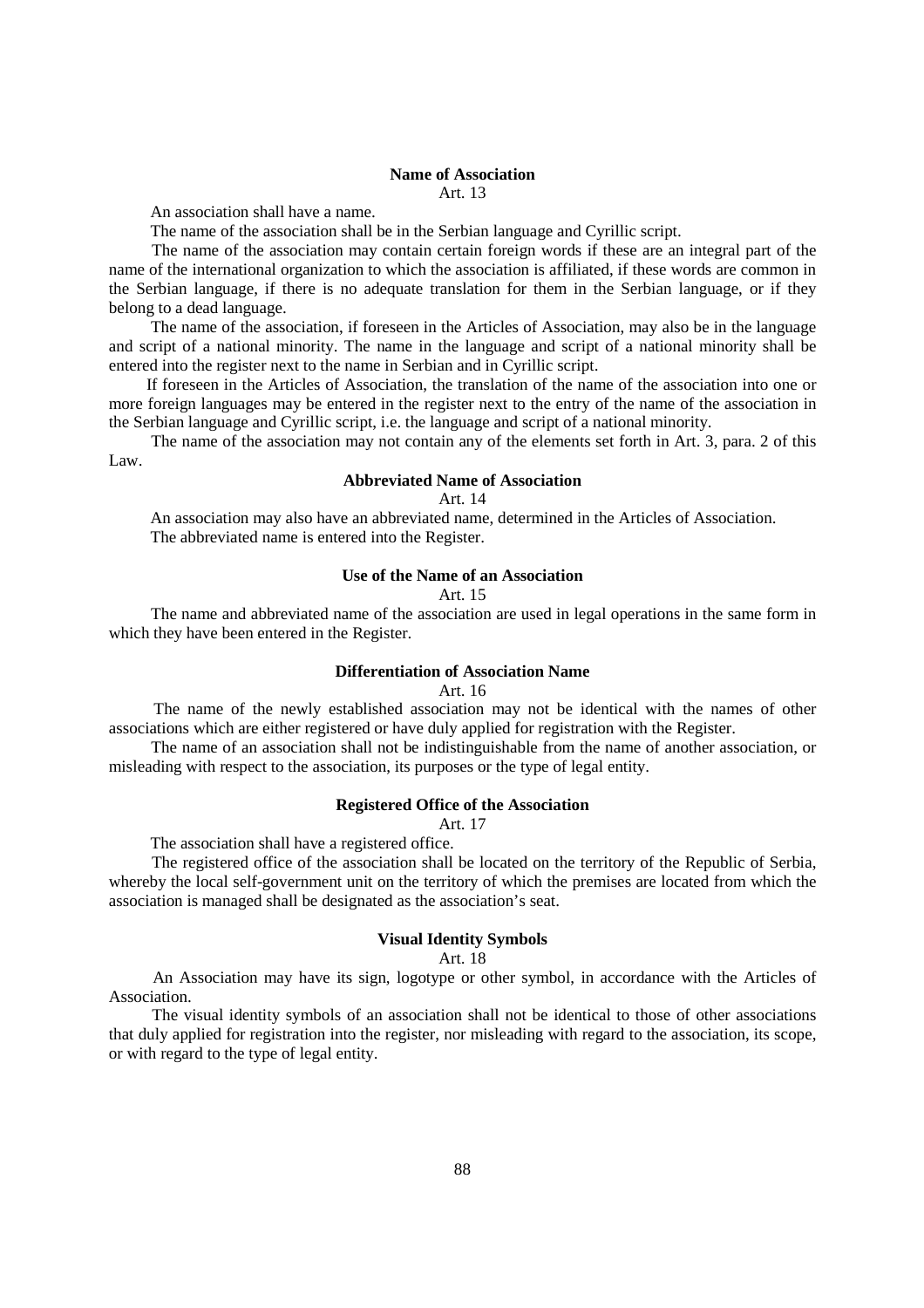## III. MEMBERSHIP AND BODIES **Membership of Association** Art. 19

 Any person may become a member of an association under the same conditions determined in the Articles of Association.

 A natural person may become a member of an association regardless his age, in accordance with this Law and the Articles of Association.

 For minors under 14 years of age, a statement of accession, i.e. membership in the association is given by the minor's legal guardian, in accordance with the law, while in the case of minors who are 14 years of age and above, the minor shall issue the statement personally, accompanied by a statement of consent of the legal guardian, pursuant to the law.

 The statements in para. 3 of this Article shall contain an authentication of the signature in pursuance of the law.

The association shall keep records on its membership.

#### **Invalidation of a Decision of an Association's Body**

Art. 20

 Any member of an association may file legal action before the first instance court of jurisdiction to invalidate an association's general act, which is in violation of the Articles of Association or any other general act of the association, that is, to invalidate any individual act of the association adopted in violation of the law, of the Articles of Association or of any other general act of the association, and shall do so within fifteen days from the date of notification about the act, and in any case no later than six months from the date of adoption of the act.

 Invalidating the act in para. 1 of this Article is not an infringement of rights acquired by conscientious third parties.

 The legal action for the invalidation of the act set forth in para. 1 of this Article shall be conducted in accordance with the law governing legal procedure.

# **Management of Association**

Art. 21

 The association shall be managed by its members, directly or through their delegates elected to the bodies of the association.

## **Assembly of Association**

Art. 22

 The general meeting is the highest ranking body of the association. The general meeting is composed by all the members of the association.

 The representation of the members of the association in the general meeting of the association may be determined by the Articles of Association.

 The general meeting of the association adopts the Articles of Association, its amendments, appoints and revokes the person authorized to represent the association, unless prescribed otherwise by the Articles of Association, the general meeting makes decisions with regard to joining the membership of a federation, adopting the association's annual financial statement, status changes of the association, as well as other matters defined in its Articles of Association.

 The Articles of Association may allot a different name to the body vested with the functions of a general meeting.

 Regular sessions of the general meeting shall be held at least once a year, whereby the Articles of Association may foresee a shorter time interval.

 An extraordinary session of the general meeting shall be convoked at the written request of one third of the association's membership, whereby the Articles of Association may determine a smaller share of the membership than the one prescribed by this Law.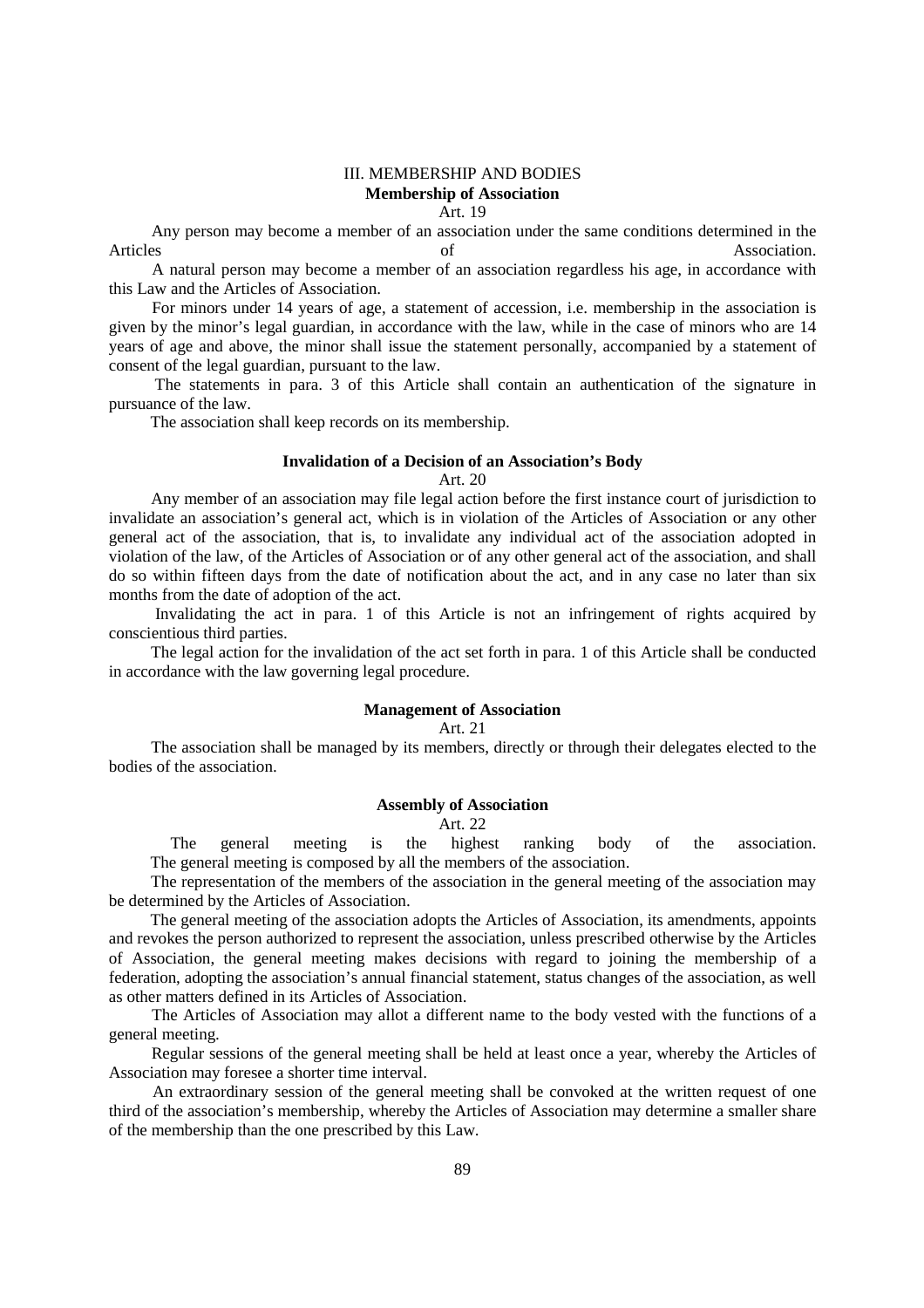An extraordinary session of the general meeting shall be held within 30 days from the date of submittal of the request for its convocation.

 The procedure for the convocation of the general meeting, as well as the operating and decision making procedures shall be regulated by the Articles of Association in more detail.

#### **Authorized Representative of Association**

Art. 23

 An association shall have one ore more persons authorized to represent the association (hereinafter: representative of the association), elected, i.e. appointed in the manner stipulated by the Articles of Association.

 The authorized representative of the association may only be a legally capable natural person with permanent or temporary residence on the territory of the Republic of Serbia.

 The authorized representative of the association shall be observant of the powers conferred on him by the Articles of Association and by resolution of the competent body of the association.

#### **Other Association Bodies**

Art. 24

The Articles of Association may also foresee other bodies of the association.

## **Liability for Damage**

## Art. 25

 The members of the association's body shall be jointly and severally liable for any harm that their decisions might have caused to the association, if such a decision was made in gross negligence or with malice, except if they incorporated their opinion in the minutes, in the decision making procedure.

 The procedure for indemnification shall be instituted on the basis of a decision of the body determined by the Articles of Association, or by the Articles of Association of a certain share of the membership of the association. A special representative of the association may be appointed for the indemnification procedure, by resolution.

 The provisions contained in this Article shall also apply, accordingly, to the actions of the representative of the association.

# IV. ENTRY INTO THE REGISTER **Administration of the Register of Associations**

# Art. 26

 The administration of the Register of Associations (hereinafter: Register), shall be vested in the Serbian Business Registers Agency (hereinafter: Agency), as a delegated task.

 The Register in para. 1 of this Article shall be kept in written form and as a unique centralized electronic database.

 The content, procedure for registration and administration of the Register in para. 1 of this Article shall be regulated in detail by the Minister in charge of administrative affairs (hereinafter: Minister).

## **Registrar of Associations**

Art. 27

 The Agency shall administer the Register, by means of a Registrar of Associations (hereinafter: Registrar).

 The criteria and procedure for the appointment of the Registrar, as well as his authorities and obligations shall be governed by the law regulating company registration, unless otherwise prescribed by this Law.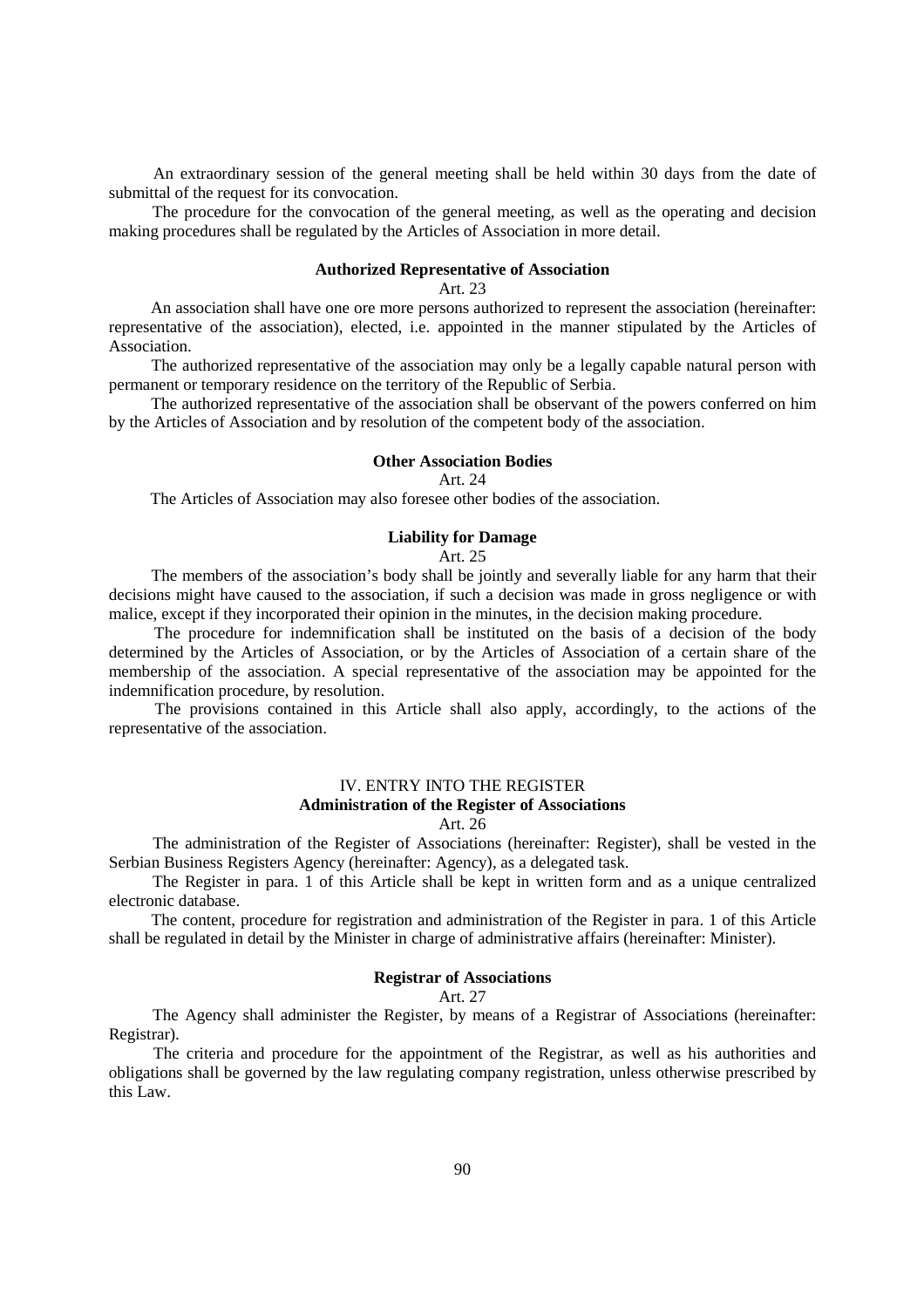### **Register Contents**

Art. 28

 The contents entered into the Register are: name and abbreviated name of the association, registered office and address of the association; work scope area; date of establishment of the association; commercial and other activities directly conducted by the association; personal name, place of permanent or temporary residence and unique personal identification number, or passport number and country of issue of the authorized representative of the association; the time period for which the association is being established; membership in a federation of associations; date of adoption of and amendments to the Articles of Association; data on status changes; data related to liquidation and bankruptcy of the association; note on the institution of the procedure for banning the activities of an association and ban on the activities of an association; dissolution of an association; number and date of issue of the Certificate of Registration, changes in data and strike off from the Register.

## **Application for Registration**

Art. 29

Registration into the Register shall be carried out on the basis of an application for registration.

 The content and appearance of the application in para. 1 of this Article is prescribed in detail by the Minister.

 The application for registration shall be submitted by the authorized representative of the association.

 In support of the application, the applicant shall submit the Memorandum of Association, two copies of the Articles of Association, as well as other documents laid down in the decree issued by the **Minister** 

## **Rejection of Application for Registration**

Art. 30

The Registrar shall issue a decision rejecting an application:

 1) if the name of the association is identical to the name of another association which is registered or has applied for registration into the Register;

 2) if the name of the association is indistinguishable from the name of another association, misleading as to the association, its purposes or in regard to the type of legal entity;

 3) if the application has been submitted by an unauthorized person, or if the required identification documents have not been submitted in support of the application;

 4) if the application, the Memorandum or Articles of Association lack any of the data prescribed by law.

## **Suspension of the Registration Procedure**

Art. 31

 Upon assessing that the applicant association is one of the associations set forth in Art. 2, para. 4 of this Law, or that the purposes of the association are in violation of provisions in Art. 3, para. 2 of this Law, the Registrar shall issue a conclusion suspending the registration procedure and file a motion with the Constitutional Court for banning the activities of that association.

No appeal shall be allowed against the conclusion set forth in para. 1 of this Article.

 Upon receipt of the Constitutional Court's ruling, depending on the content of that ruling, the Registrar shall issue a decision rejecting the application – when a ban was issued on the activities of the association, or proceed with the registration procedure – when the motion for banning the activities of the association was dismissed.

## **Certificate of Registration**

Art. 32

 Registration into the Register shall be completed within 30 days from the date of submittal of a valid application for registration.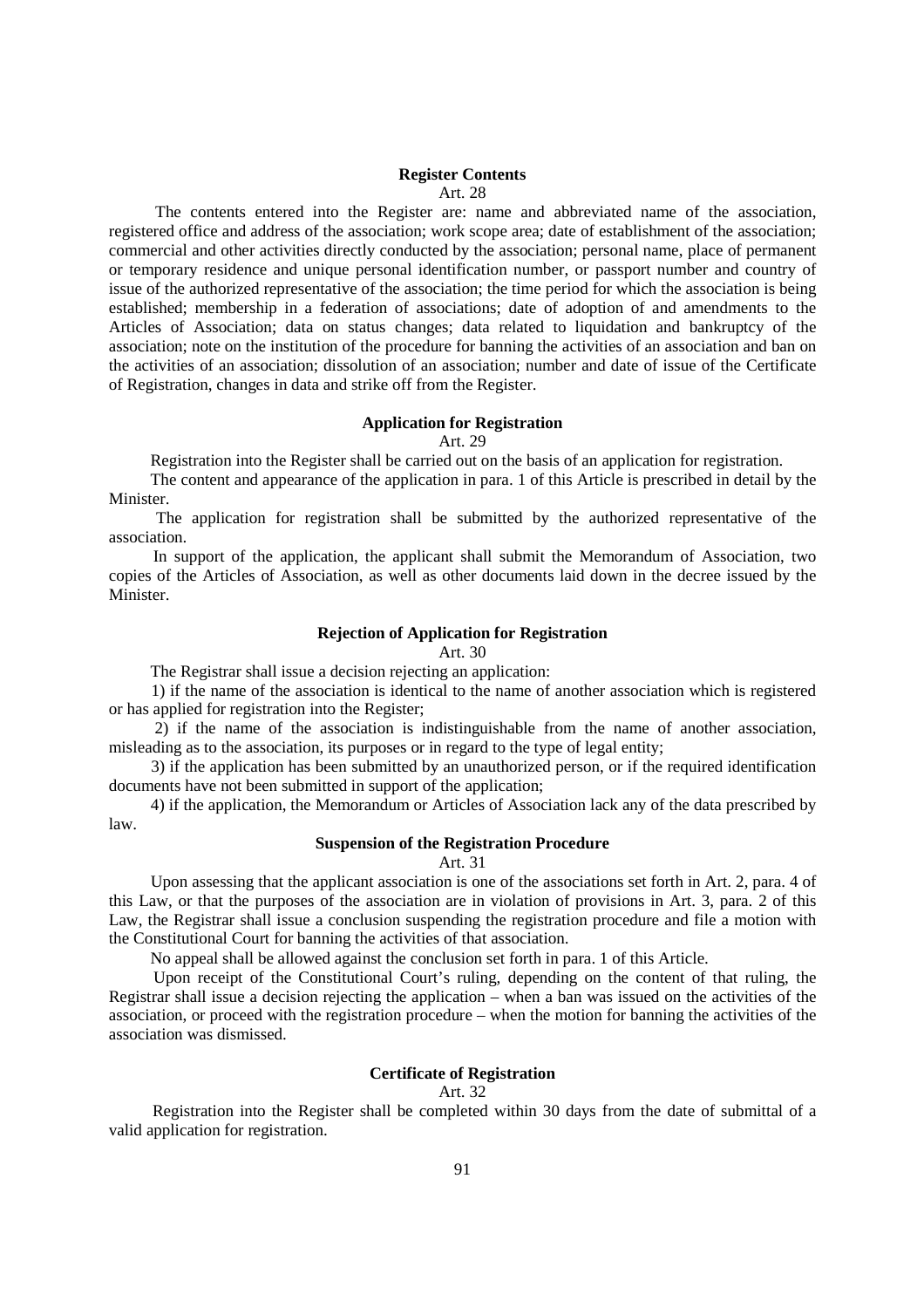The certificate of registration shall be issued by the Registrar.

 A copy of the original Articles of Association kept by the Agency, certified by the Agency's stamp and signed by the Registrar, thereby confirming its authenticity, shall be delivered to the association along with the certificate of registration.

 If a decision approving or rejecting registration is not issued within the term set forth in para. 1 of this Article, it shall be deemed that the association has been registered with the Register on the first day following the date of expiry of that term.

# **Change in Registered Data**

## Art. 33

 The association is under the obligation to register every change in registered data with the Register, within 15 days from the date on which such change occurred.

 The registration of changes in data that are kept in the Register shall be governed by the provisions of this Law pertaining to the registration of associations into the Register.

#### **Public Access to the Register**

Art. 34

 Data entered into the Register shall be public, pursuant to the Law. Everyone can rely on the accuracy of the data entered in the Register.

### **Fee for the Administration of the Register**

## Art. 35

 The Government shall prescribe the amount of fee for the registration of an association with the Register and for other services provided by the Agency in the course of administration of the Register, based on the proposal of the Board of Directors of the Agency.

# V. ASSETS AND CONDUCT OF ACTIVITIES **Acquisition of Property by Associations**

# Art. 36

 An association may acquire property by means of fees, contributions, donations and gifts (in money or in kind), financial subsidies, legacies, interest on shares, rent, dividends and by other lawful means.

 Natural and legal entities granting contributions and gifts to associations may be exempted from the related taxes, in accordance with the law introducing the relevant public revenues.

## **Activities of Association**

Art. 37

 An association may conduct any activities that aim to fulfill the purposes set forth in its Articles of Association.

 An association may directly conduct commercial or other income gaining activities in pursuance of the law governing the classification of activities, provided that:

1) the activity is related to the purposes outlined in its Articles of Association;

2) the activity is foreseen in the Articles of Association;

 3) the activity is small-scale, in other words that the activity is limited to the extent necessary for the achievement of the purposes of the association.

 The activity in para. 2 of this Article shall be registered with the Company Register and shall be conducted in accordance with regulations that apply to the sector under which such activity falls.

 The association may start directly conducting activity in para. 2 of this Article only upon registering the activity with the Register set forth in para. 3 of this Article.

 Any transactions stipulated in violation of provisions under paras. 1 and 2 of this Article shall be legally binding, unless such infringement was known or reasonably foreseeable to the third party.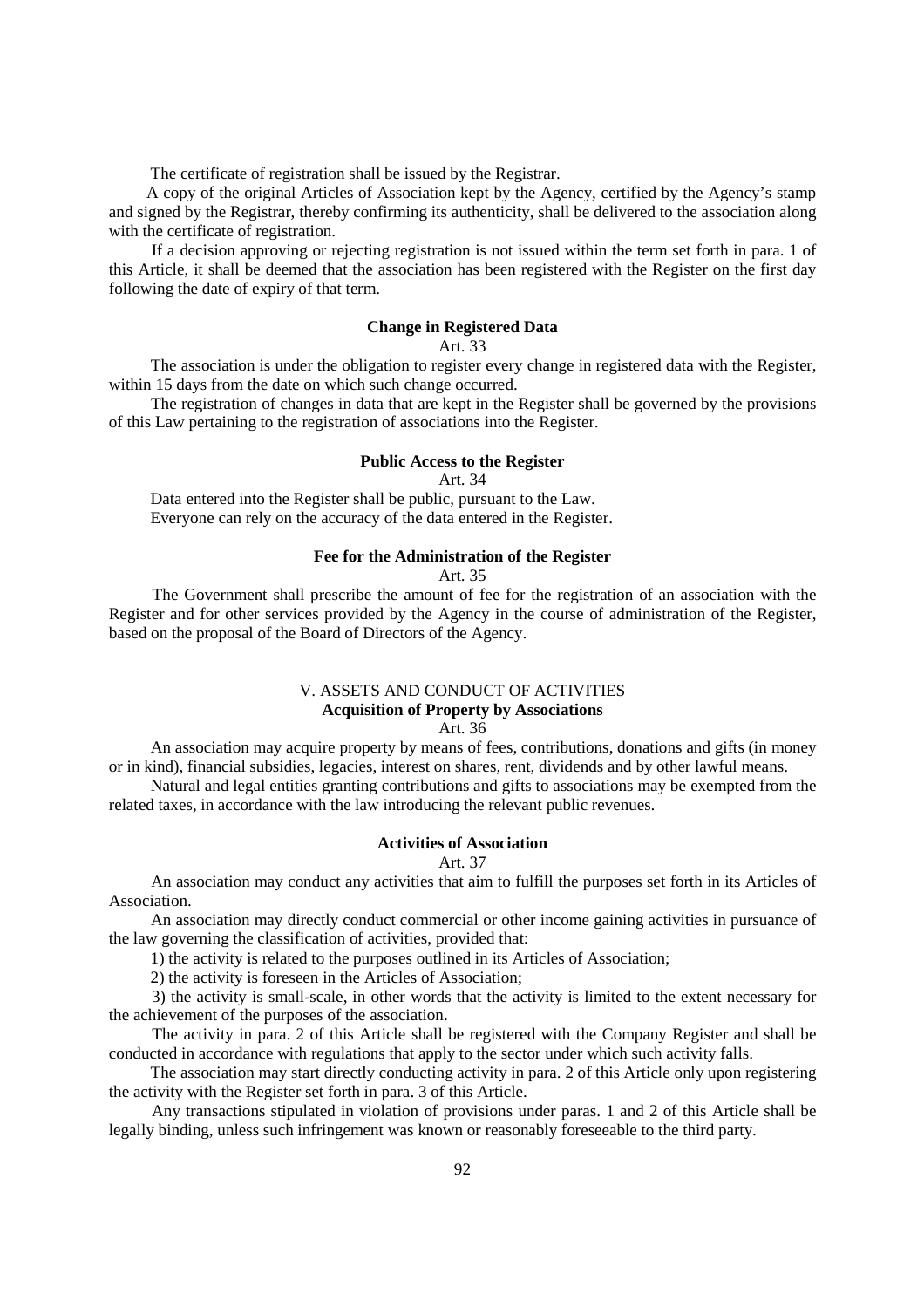The association shall not distribute the profit gained from commercial or other activity among its founders, members, members of the association's bodies, managers, staff or related parties.

Related parties, for the purposes of this law, are parties defined as such by the Company Law.

## **Funds for the Implementation of Programs of Public Interest**

Art. 38

 Funds intended to incentivate programs or matching grants for funding programs (hereinafter: program) implemented by associations, which are or public interest, shall be made available from the Budget of the Republic of Serbia.

 The Government, i.e. the Ministry in charge of the sector within which the association is pursuing its principal objects, shall disburse the funds set forth in para. 1 of this Article, by means of a Public Competition and shall stipulate contracts on the implementation of the approved programs.

 Programs of public interest in para. 1 of this Article refer, in particular, to programs in the field of: social security, veteran-disability security, security of persons with disabilities, social care of children, protection of internally displaced persons from Kosovo and Metohia and refugees, stimulation of birthrate growth, assistance to the elderly, health care, protection and promotion of human and minority rights, education, science, culture, information, environmental protection, sustainable development, animal protection, consumer protection, anti-corruption programs, as well as humanitarian and other programs in which the association is exclusively and directly answering public needs.

 The Government shall regulate the detailed criteria, requirements, the scope, the modality, the procedure for granting funding, as well as the modality and procedure for the reimbursements of the funding set forth in para. 1 of this Article, should it be found that the association is not utilizing the funding for the implementation of the approved programs.

 Provisions in paras. 1–4 of this Article shall be applied accordingly to funds made available to associations from the budget of the autonomous province and local self-government units.

 Associations which have been granted funds for the implementation of programs of public interest from the budget of the Republic, or autonomous province, or local self-government unit, shall publicize a report on their activities at least once a year, specifying the amount of funding acquired and manner in which it was spent, and shall deliver this report to the disburser of funds.

 The association shall be obligated to utilize the funds under para. 1 of this Article exclusively for the implementation of approved programs.

 Provision in para. 6 of this Article shall be applied accordingly to associations which, pursuant to the law, availed themselves of tax and customs deductions.

# **Business accounting and financial statements**

Art. 39

 An association shall manage its business accounting, draw up financial statements, and is subject to the obligation to audit its financial statements, in accordance with the regulations governing accounting and auditing.

 Annual accounts and progress reports on the activities of the association shall be submitted to the members of the association, in the manner prescribed in the Articles of Association.

## **Liability for the obligations of the association**

Art. 40

An association is liable for the performance of its obligations to the extent of its assets.

 The members of the association and the association's bodies may be held personally liable for the performance of the obligations of the association, if they handle the assets of the association as if they were their personal assets, or if they abuse the association as a cover for illicit or fraudulent purposes.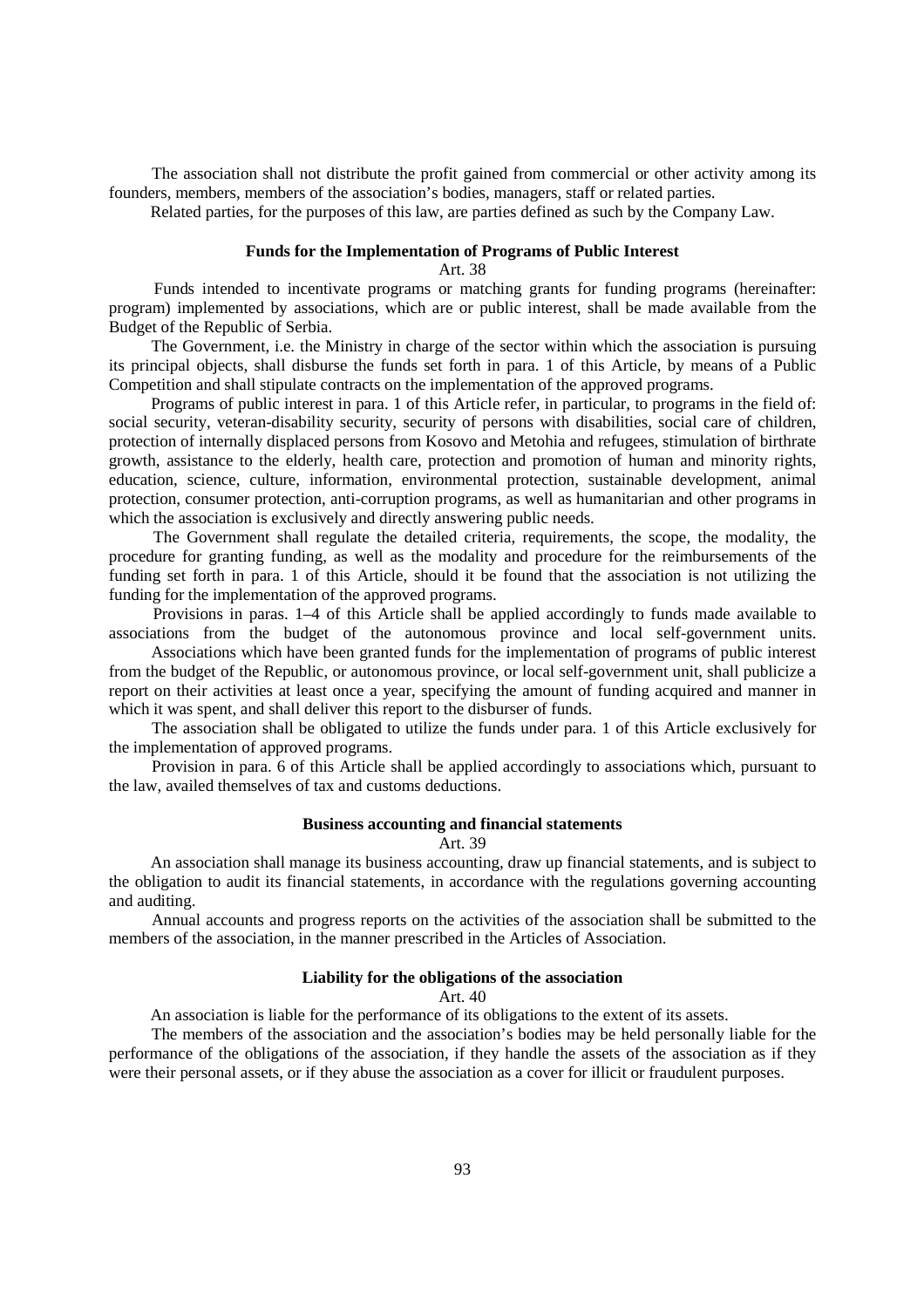#### **Use of the association's property**

#### Art. 41

 The property of an association can only be utilized for the achievement of the objects of the association defined in the Articles of Association.

 The property of an association cannot be distributed among its members, founders, members of the association's bodies, management, staff or related parties.

 Related parties are parties defined as such in regard to the ban on sharing the profits of the association.

 Provisions in paras. 1 and 2 of this Article do not apply to the granting of appropriate awards and reimbursements of justified costs arising in the implementation of the statutory goals of an association, (travel costs, per diems, overnight accommodation costs and similar), to contractual commitments and payroll disbursements.

### **Vesting of the association's assets**

Art. 42

 When an association is dissolved, its assets may only be vested in a domestic non-profit legal entity, appointed by the Articles of Association, established for the same or similar purposes.

 Provision under para. 1 of this Article shall not apply in the event of dissolution of associations which, on the date of enactment of this law, were using social, i.e. state property.

### **Vesting of assets in the Republic of Serbia**

Art. 43

 If, upon dissolution of the association, compliance with the provisions of this Law or the Articles of Association on the distribution of assets is impossible, or when the association has been banned by court order, upon completion of the liquidation procedure, or if the procedure for the disposal of assets in the event of dissolution of an association is not prescribed by the Articles of Association, the association's assets shall become the property of the Republic of Serbia, provided that the right of use shall be vested in the unit of local self-government on the territory of which the registered office of the association is **located** 

 Para. 1 of this Article shall also apply in the event of dissolution of an association that, on the date of effectiveness of this Law, was using social, i.e. state owned property, regardless of whether or not that association was registered in the Register, pursuant to the provisions of this Law.

### **Invalidating the disposal of assets**

Art. 44

 Any disposal of the assets of an association which is in violation of the provisions of this Law shall be null and void.

## VI. CHANGES IN STATUS **Definition and types of status changes**

Art. 45

 A status change is a change in the legal form of an association, implemented on the basis of a resolution issued by the competent body, in accordance with the Articles of Association and this Law. Status changes are acquisition, merger and division of an association.

#### **Acquisition of associations**

## Art. 46

 An acquisition is the transfer of all the assets of one association (an "acquired association") to another association (an "acquiring association"), based on a contract of acquisition.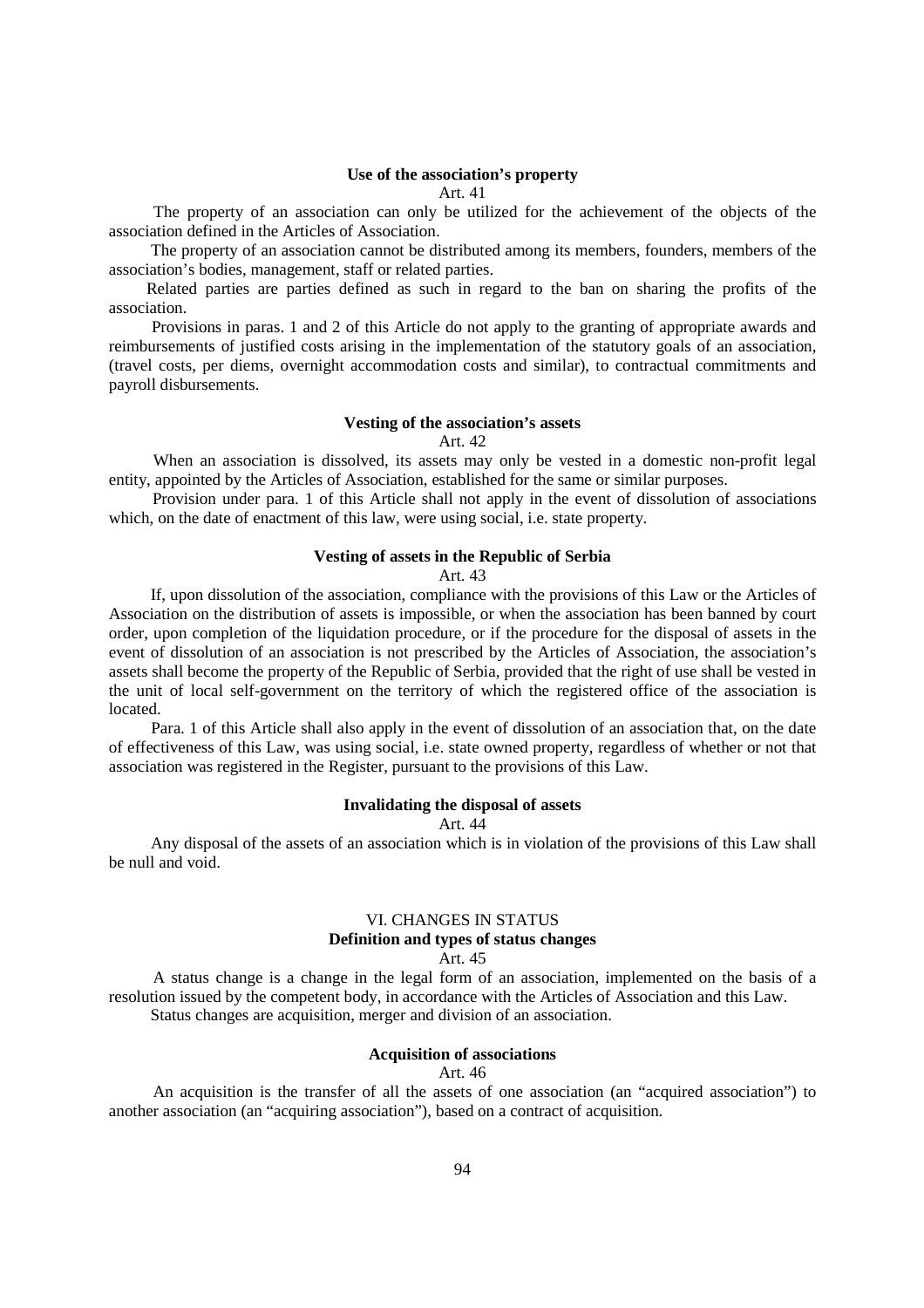A contract of acquisition shall contain the names and registered addresses of the associations, provisions on the transfer of property of the acquired association, (an accurate description of the rights and liabilities that are being transferred, whereby it is permitted to refer to separate documents), and the rights of the members of the acquired association.

 The acquisition of one or more associations by another association shall be registered in the Register of Associations.

 The registration of an acquisition is subject to the provisions of this Law governing the associations' registration.

 Along with the application, the resolutions passed by the general meetings of the associations that are parties to the acquisition shall also be lodged, approving the stipulation of the acquisition contract (in the same text), as well as the contract of acquisition and certificate of registration issued by the Register for the associations that are parties to the acquisition.

 By virtue of registration of the acquisition, the acquired association shall cease to exist, while the acquiring association shall continue to operate under its registered name.

#### **Merger of associations**

Art. 47

 A merger is the formation of a new association, which shall be vested with all the assets of two or more associations that are party to the merger.

A merger of associations shall be governed by the provisions of this Law governing mergers.

 By virtue of a merger, the associations that are party to the merger shall cease to exist, while the newly formed association shall be deemed a new association, governed by the provisions of this Law on the establishment of associations.

## **Division of associations**

#### $Art. 48$

An association can be divided into two or more associations.

 A resolution on the division of an association has the legal effectiveness of a Memorandum of Association.

 The division procedure shall be subject to the provisions of this law governing the acquisition of associations.

 An association which has been divided shall cease to exist, while the procedure for the registration of the newly established associations shall be governed by the provisions of this law on the establishment of associations.

 The associations emerging from the division shall be jointly and severally liable for the obligations of the association which has been divided.

 Associations emerging from the division shall be registered in the Register following the consolidation of assets, rights and liabilities (separation balance sheet).

## VII. TERMINATION **Terms and conditions for the cancellation of an association from the Register** Art. 49

By virtue of cancellation from the Register, an association loses the status of legal entity.

Cancellation from the Register may only be effected on one of the following grounds:

 1) when the members of the association are reduced in number to less than the minimum number of founders required to establish an association, provided that its competent body has failed to adopt a resolution on the acceptance of new members within 30 days;

 2) upon expiry of the term for which the association has been established, in the case that the association has been established for a limited period of time;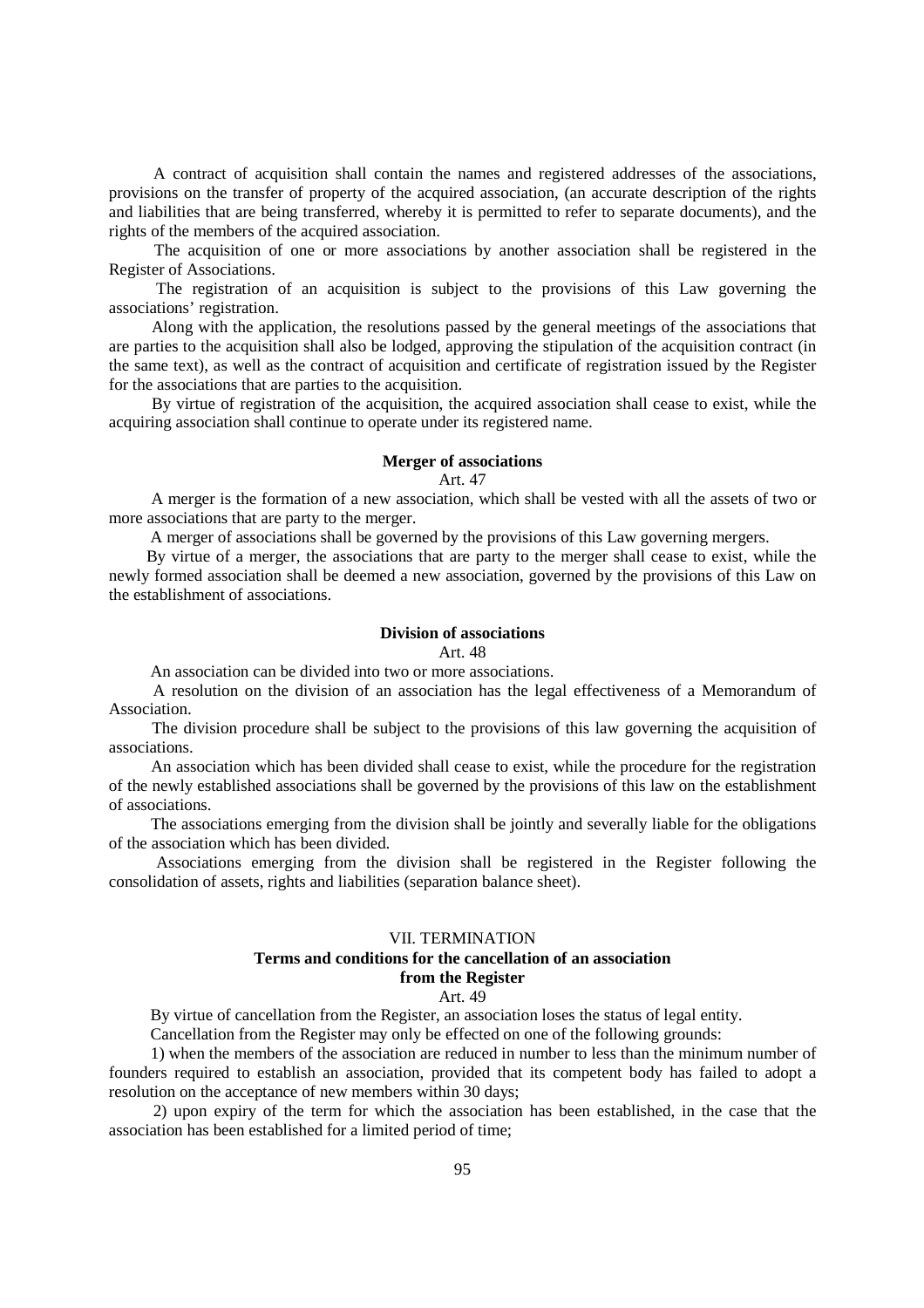3) in case of winding up by resolution of the association's competent body;

 4) in the event of a status change, pursuant to this Law, which resulted in the termination of the association;

 5) when it has been established that the association is carrying on any operation beyond the scope of its statutory objects, or when it is not organized in compliance with the Articles of Association for a period of more than two consecutive years, or when a general meeting has not been held for a period of time which is two times longer than the period of time prescribed in the Articles of Association for holding a general meeting;

6) when the association has been banned;

7) in the event of bankruptcy.

 Anyone can inform the Registrar about the existence of grounds for the cancellation of an association from the Register, set forth in para 2, item 5) of this Article.

 The Registrar shall issue a decision verifying the facts set forth under para. 2, item 5) of this Article.

 In the instances listed under para 2, items 1), 2), 3), 5) and 6) of this Article, the cancellation from the Register shall be effected following the completion of the liquidation proceedings of the association, unless otherwise prescribed by law. A note shall be entered into the Register concerning the implementation of the liquidation proceedings.

## **Banning an Association**

#### Art. 50

 The decision on banning the activities of an association as provided in Art. 2, para. 4 of this Law, as well as of associations whose objects or activities are in violation of provisions under Art. 3, para. 2 of this Law, shall be rendered by the Constitutional Court.

 The acts of the members of an association may constitute grounds for a decision to ban an association, if there is a relation between these acts and the activities of the association or its purposes, provided that the acts are based on the organized will of the members and if the circumstances related to the case lead to believe that the association tolerated such acts of its members.

 The association shall be banned if it becomes a member of any international organization or association specified in Art. 2, para. 4 of this Law, or operating for the achievement of objects set forth in Art. 3, para. 2 of this Law.

 The ban on the activities of a federation shall also apply to its member associations which were explicitly included in the banning proceedings.

 The visual identity symbols and other symbols of the association whose activities were banned, (flags, slogans, uniforms, emblems, badges and other), may not be used in public.

#### **Institution of the procedure for banning an association**

## Art. 51

 The procedure for banning an association shall be instituted at the behest of the Government, the District Attorney, the Ministry in charge of administration affairs, the Ministry competent for the sector in which the association is pursuing its objects, or the Registrar.

 The procedure for banning an association can also be instituted and carried out against associations which do not have the status of a legal entity.

 A note shall be entered into the Register with regard to the institution of the procedure for banning an association.

## **Liquidation of an association**

## Art. 52

 The liquidation of an association shall be carried out when the association has sufficient financial means to settle all of its liabilities.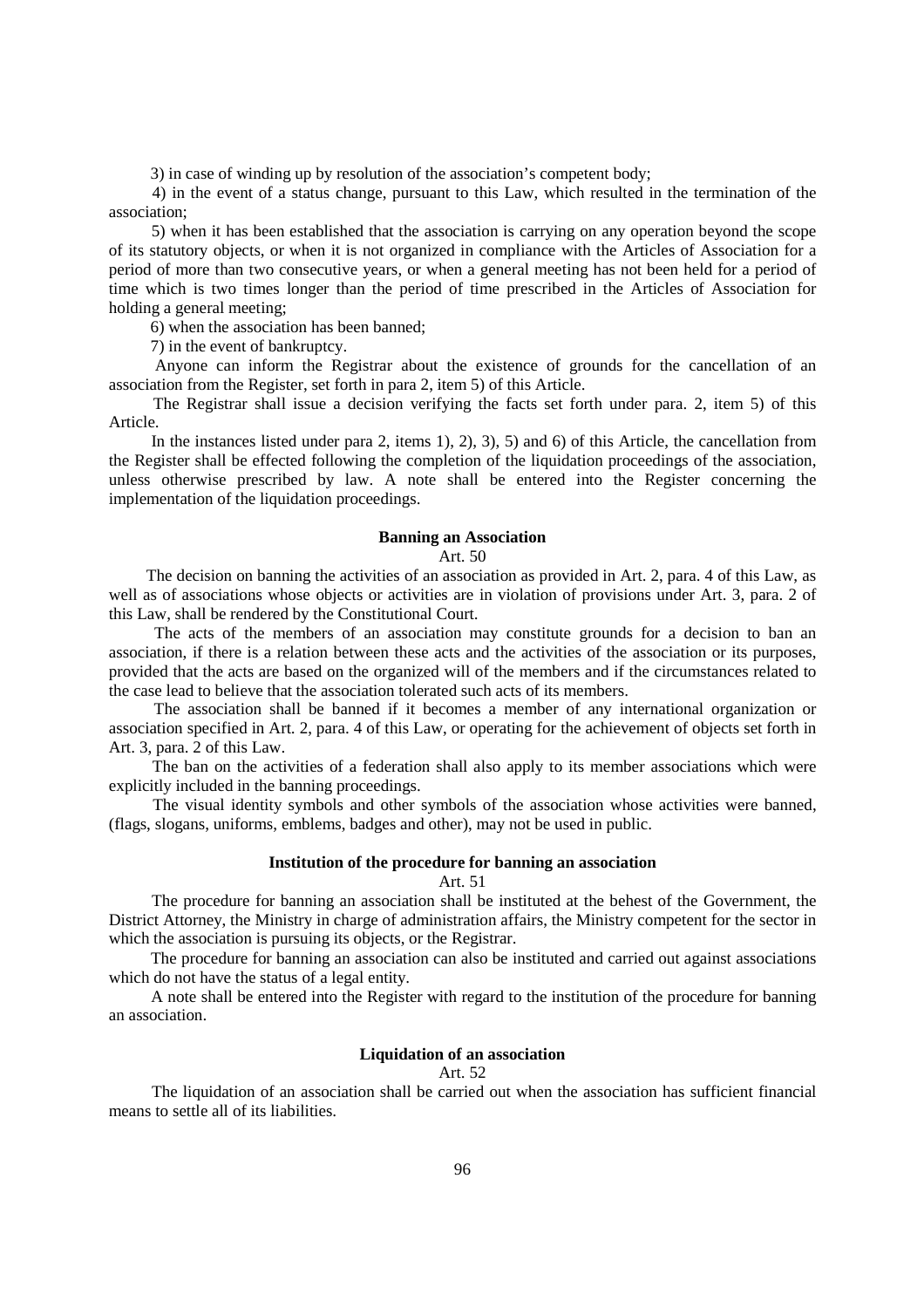Issues pertaining to the liquidation proceedings that are not regulated by this Law, shall be subject to the provisions of the law governing company liquidation.

 A motion for the institution of liquidation proceedings in the events set forth in Art. 49, para. 2, items 1), 2), 3), 5) and 6) and Art. 54, para. 2 of this Law shall be lodged by the Registrar.

 When conditions have been met for the institution of the liquidation proceedings, an association may carry on business only for the limited purpose of completing the liquidation process.

 When the resolution on liquidation of an association is passed and a liquidator is appointed, the powers of the association's bodies and the authorized representative and proxy come to an end, this does not apply to the powers of the supervisory board of the association, if any.

## **Liquidation by Members' Resolution**

Art. 53

 In the events set forth in Art. 49, para. 2, item 1), 2) and 3) of this Law, the general meeting of the association shall pass a resolution on the liquidation of the association and the appointment of a liquidator and deliver this resolution to the Registrar within three days from the date on which it was passed.

The association shall publish the resolution in para. 1 of this Article in the "Official Gazette of the Republic of Serbia" within three days from the date of its adoption, with an invitation to the creditors to register their claims within 30 days from the date of publication of the resolution.

 The institution of liquidation proceedings shall become effective on the date of publication, as set forth in para. 2 of this Article.

### **Liquidation in the Absence of a Resolution**

Art. 54

 If the resolution on the institution of the liquidation proceedings and appointment of the liquidator is not passed or published, the association's authorized representative shall inform the Registrar thereof, within three days from the expiry of the term prescribed for passing, i.e. publishing the resolution.

 In the event set forth in para. 1 of this Article, and in the event that the representative of the association should fail to inform the Registrar that conditions have been met for the implementation of the liquidation procedure, within three days from the date of receipt of the notification, i.e. from the cognition and ascertainment that conditions have been met for liquidation, the Registrar shall lodge an application for the institution of liquidation proceedings, at the expense of the association, and for the appointment of a liquidator.

 The Registrar shall act pursuant to para. 2 of this Article also in the event that the association has ceased to exist on the grounds determined in Art. 49, para. items 5) and 6).

## **Entry of liquidation in the Register**

Art. 55

 The power to represent the association shall be transferred to the liquidator, on the start date of the liquidation proceedings.

 The resolution of the general meeting of the association on the liquidation of the association and data on the liquidator shall be entered in the Register.

The designation "in liquidation" shall be incorporated with the name of the association.

### **Post-liquidation procedure**

## Art. 56

 Any surplus assets of the association remaining after the settlement of debts to creditors and tax liabilities shall be disposed of by the liquidator in the manner prescribed in this Law and the Articles of Association of the association.

 After handing over the assets to its recipients, the liquidator shall lodge an application for the cancellation of the association from the Register, accompanied by a report on the liquidation proceedings, and a statement that all assets were distributed in accordance with the law and Articles of Association.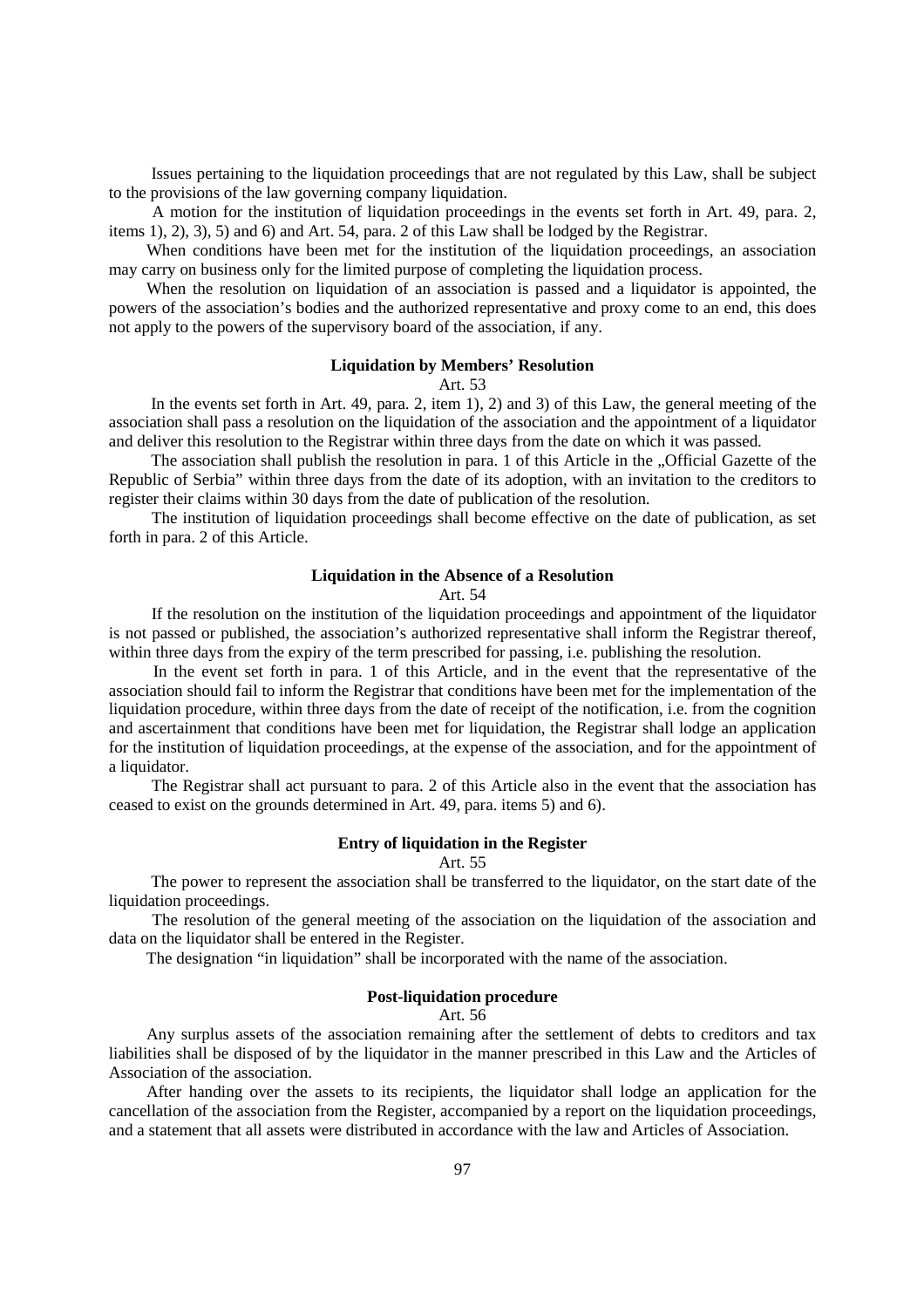## **Short-form liquidation procedure**

## Art. 57

 An association can be liquidated in a short-form procedure if, after the resolution on the termination of the association has been passed, the majority of the members of the general meeting issue a statement to the Registrar confirming that the association has settled all tax liabilities, paid its creditors, and regulated relations with its employees.

 The statement set forth in para. 1 of this Article must contain an authentication of the signatures, pursuant to the law.

 The members of the general meeting of the association as set forth in para. 1 of this Article are jointly and severally liable for the obligations of the association up to a period of three years from the date of cancellation of the association from the Register.

 An association liquidated in a short-form procedure is cancelled from the Register, while the personal names and addresses, i.e. the names and registered addresses of the members of the general meeting mentioned in para. 1 of this Article, with the designation concerning their joint and several liabilities for the obligations of the association.

## **Bankruptcy of an association**

#### Art. 58

 In the case of a longer-term insolvent association, bankruptcy proceedings shall be filed, in application of the provisions of the law regulating bankruptcy and the tax laws governing the treatment of debtors in bankruptcy.

 The Registrar shall cancel the association from the Register, on the basis of a legally binding decision on the conclusion of the bankruptcy proceedings.

 The registration of the associations' bankruptcy-related data with the Register is subject to the provisions of the law governing bankruptcy which apply to the registration of bankruptcy proceedings decisions into the competent Register.

 An application for the registration of data, set forth in para. 3 of this Article, shall be filed with the Registrar by the bankruptcy administrator.

# VIII. FOREIGN ASSOCIATIONS **Definition of Foreign Association**

# Art. 59

 A foreign association, for the purposes of this Law, is an association with registered office in another state, that has been established under the laws of that state, with the purpose of achieving a joint or common interest or goal, the activities of which are not focused on gaining profit, and any international association, or other foreign, i.e. international non-governmental organization with a membership that have associated on a voluntary basis, for the purpose of achieving a joint or common interest or goal, not aimed at gaining profit.

 The provisions of this Law governing registration into the Register and the activities of the association shall also apply to registration and activities of a representative office, branch office, or any other organizational structure of a foreign or international non-governmental, non-profit association with registered office on the territory of the Republic of Serbia (hereinafter: foreign association representative office), unless otherwise prescribed by the law or international treaty.

## **Administration of Register of Foreign Associations**

Art. 60

 A foreign association's representative office may operate on the territory of the Republic of Serbia after registering with the Register of Foreign Associations, the administration of which has been delegated to the Agency.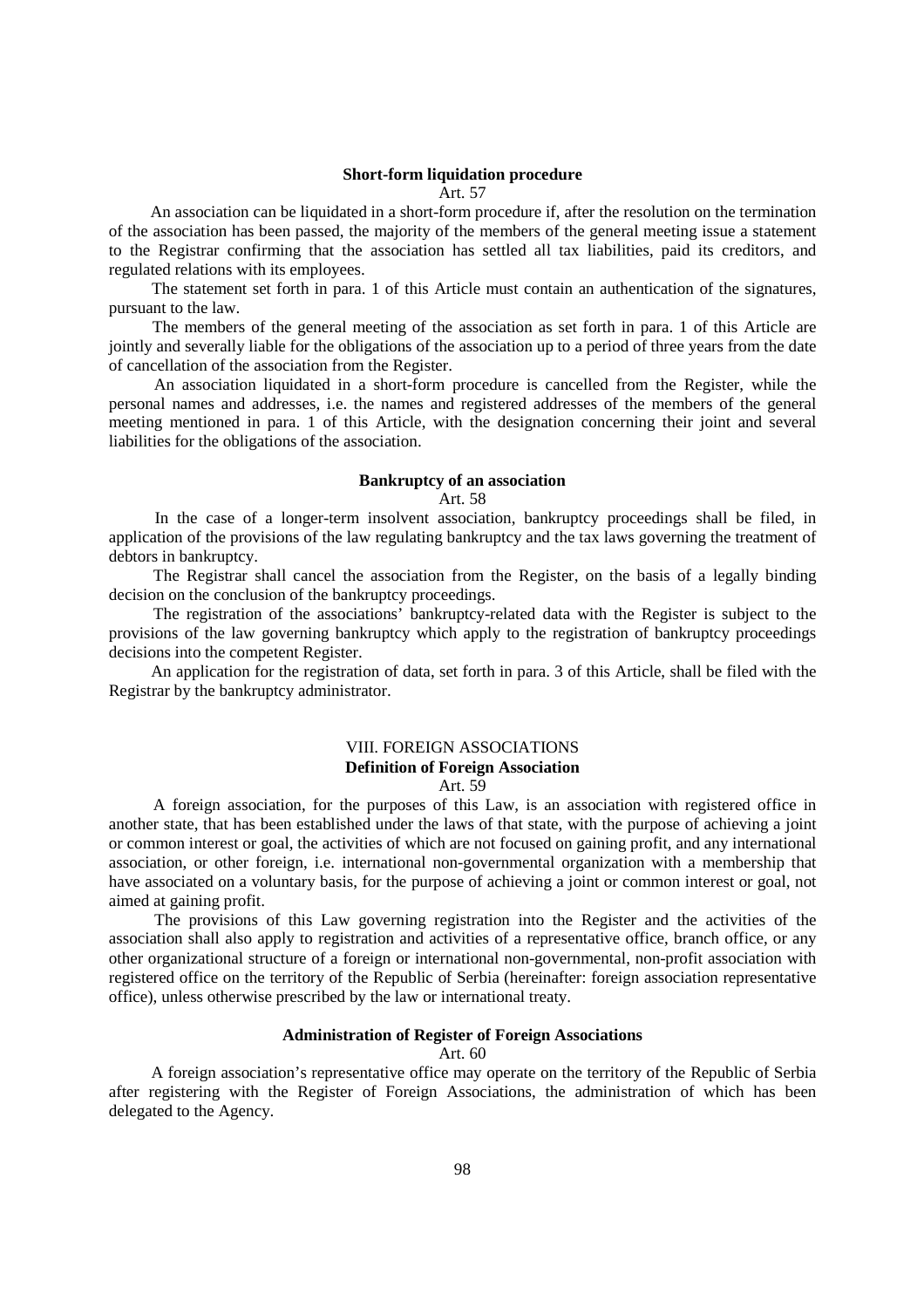The Register in para. 1 of this Article shall be kept in written form, as a unique, centralized database.

 The content, the Register's registration and administration procedures in para. 1 of this Article shall be regulated in detail by the Minister.

## **Foreign Associations Registrar**

Art. 61

 The Agency shall administer the Register of Foreign Associations through the Foreign Associations Registrar.

 The criteria and procedure for the appointment of the Foreign Associations Registrar, as well as his powers and obligations, shall be governed by the relative provisions of the law regulating company registration, unless otherwise prescribed by this Law.

#### **Content of the Register of Foreign Associations**

Art. 62

 The following shall be entered into the Register of Foreign Associations: name and abbreviated name of the foreign association; state in which the foreign association was established and registered office of that association in that state; type of organizational structure; address of representative office of the foreign association in the Republic of Serbia and of its branch offices; period of time for which the foreign association is being established; first and last name of the person authorized to act for and on behalf of the foreign association in the Republic of Serbia, permanent address and personal identification number for nationals of the Republic of Serbia, or temporary address in the Republic of Serbia and passport number and state of issue of passport for foreign nationals; scope of work of the association; notification of the institutions of the procedure for banning the activities of the foreign association and the ban on the activities of the association; number and date of issue of the certificate of registration, of change in data and strike off from the Register of Foreign Associations.

# **Application for Registration and Registration of Representative Office of Foreign Association into Register of Foreign Associations**

Art. 63

 Registration in the Register of Foreign Associations shall be performed based on the application for registration of the representative office of a foreign association.

 The content and appearance of the application in para. 1 of this Article is prescribed in detail by the Minister.

 Documents to be submitted in support of the application are: a certified copy of the Memorandum of Association and either a certified translation of the act on registration of the association in the register of the country of domicile or a certified photocopy of the confirmation (affidavit) certified by the court of law or a notary public to the effect that under the laws of the country of domicile the association has the status of a legal entity even without registration in the register and a certified translation of the confirmation (affidavit); a certified photocopy of a decision and a certified translation of the decision of the competent body of the foreign association on opening a representative office in the Republic of Serbia; a certified document and a certified translation of the document issued in the country of domicile from which it is possible to determine who the founders of the association opening the representative office in the Republic of Serbia are; a certified decision and a certified translation of the decision on the person authorized to represent and act on behalf of the representative office of the foreign association, a certified photocopy of an official document verifying the identity of the person and the person's residence and address in the Republic of Serbia; a photocopy and a certified translation of the Articles of Association or a corresponding act containing data on the registered office and internal organization of the representative office of the foreign association on the territory of the Republic of Serbia.

 The certificate of registration of the representative office of a foreign association into the Register of Foreign Associations shall be issued by the Foreign Associations Registrar.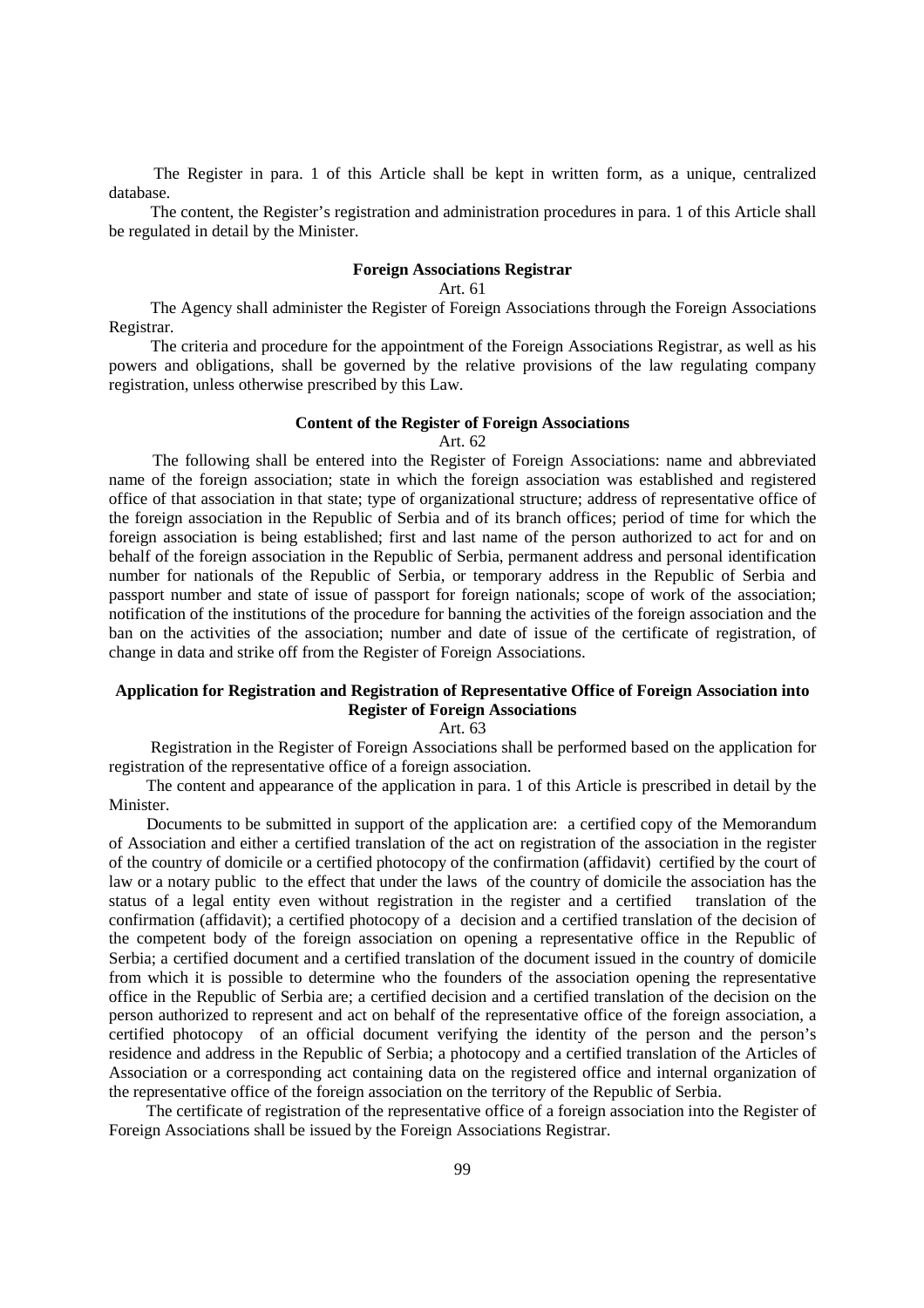The certificate of registration of the representative office of a foreign association into the Register of Foreign Associations shall be published in the "Official Gazette of the Republic of Serbia", at the expense of the foreign association.

## **Public Access to the Register of Foreign Associations**

Art. 64

Data entered into the Register of Foreign Associations are public, pursuant to the Law.

# **Application of Regulations to Employees of Representative Offices of Foreign Associations**

Art. 65

 The regulations governing movement and stay of foreign nationals apply to the foreign nationals employed in representative offices of a foreign association.

 The regulations of the Republic of Serbia apply to the citizens of the Republic of Serbia employed in representative offices of a foreign association.

## **Funds for the Activities of Representative Offices of Foreign Associations**

## Art. 66

 The representative office of a foreign association may bring in from abroad financial resources needed for the representation office's own activities and realization of its program, pursuant to the provisions of the law governing the foreign currency transactions.

 Upon settling all due tax and other obligations in the Republic of Serbia, the representative office of a foreign association may transfer all the unspent financial resources under para. 1 of this Article pursuant to the law governing foreign currency transactions, out of the country.

 The representative office of a foreign association may temporarily import things and equipment needed for the activities thereof and re-export such items pursuant to the customs regulations and foreign trade regulations.

# **Ban on Activities of Representative Office of Foreign Association**

Art. 67

 The representative office of a foreign association shall have the right to perform its activities freely on the territory of the Republic of Serbia, provided its objects and activities are not contrary to the Constitution of the Republic of Serbia, this Law, international treaties ratified by the Republic of Serbia and other regulations.

 The procedure for banning the activities of the representative office of a foreign association shall be instituted upon the proposal of the Government, the State Prosecutor, the Ministry in charge of administrative affairs, the Ministry in charge of the sector in which the association is pursuing its objects, or by the Foreign Associations Registrar.

 The decision on banning the activities of the representative office of a foreign association the objects and activities of which are contrary to the provision under para. 1 of this Article shall be rendered by the Constitutional Court.

## **Cancellation of Representative Office of Foreign Association from the Register of Foreign Associations**

## Art. 68

 The representative office of a foreign association shall cease to exist and be cancelled from the Register of Foreign Associations:

1) if the foreign association has ceased its activities;

2) if the foreign association has decided to wind up the activities of the representative office;

3) if the activity of the representative office has been banned by order of the Constitutional Court.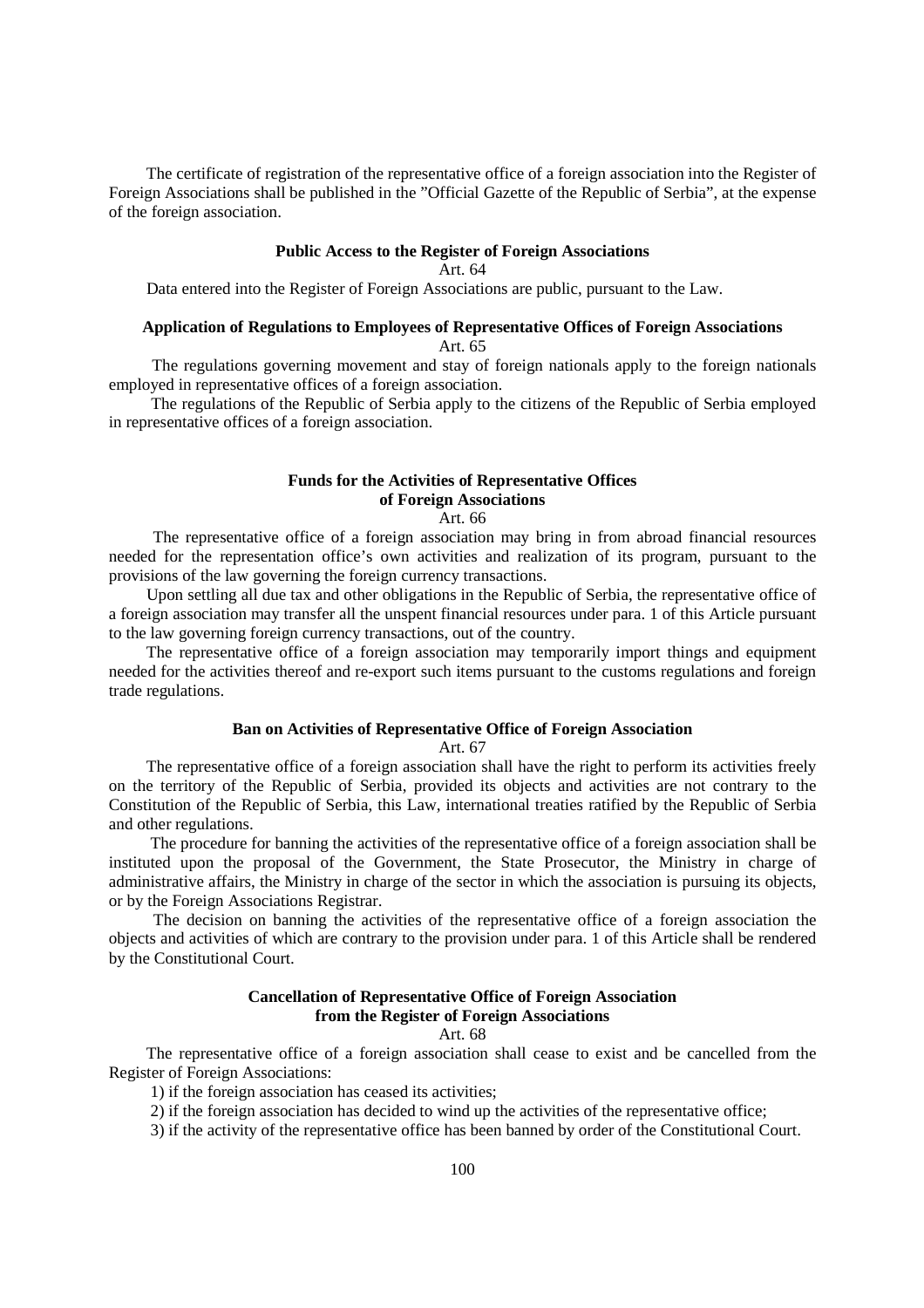The decision on the cancellation of the representative office of a foreign association from the Register of Foreign Associations is issued by the Registrar of Foreign Associations.

 The decision on the cancellation of the representative office of a foreign association from the Register of Foreign Associations is published in the "Official Gazette of the Republic of Serbia", at the expense of the foreign association.

# IX. LEGAL MEANS/REMEDIES **Right to Appeal**

# Art. 69

 Decisions issued by the Associations Registrar and the Foreign Associations Registrar in the first instance may be appealed to the Minister.

## **Right to Institute Administrative Litigation**

Art. 70

 The decision rendered by the Minister is final and an administrative litigation may be instituted against it.

## X. SUPERVISION

# **Competency to Conduct Supervision**

Art. 71

 Supervision over implementation of this Law shall be performed by the Ministry in charge of the administrative affairs.

Inspection control shall be conducted by the administrative inspectors of the Ministry.

## XI. PENAL PROVISIONS **Economic Offence** Art. 72

 A fine of RSD 300,000 to RSD 900,000 shall be levied for the economic offence against the association directly conducting a commercial or other operation for the purpose of generating profit which is not associated with its statutory objectives or foreseen by its Articles of Association or is conducted in disregard of the fact that the competent authority has found it does not meet the requirements for conducting such an activity (Art. 37, para. 2).

 For the economic offence under para. 1 of this Article, a fine of RSD 30,000 to RSD 90,000 shall be levied against the responsible person of the association.

## **Infringements**

#### Art. 73

A fine of RSD 50,000 to RSD 500,000 shall be levied against the association for infringement, if:

 1) it exercises activities contrary to the Law, the Articles of Association and other general acts as well as contrary to the rules of the federation it is affiliated to (Article 9);

 2) it conducts a larger-scale commercial or other operation, i.e. in a volume not necessary for achieving the set objectives (Article 37, para.2, item 3);

3) it does not use its assets solely for the purpose of achieving its statutory objectives (Article 41);

 4) the representative office of the foreign association commences its activities prior to registration in the Register (Article 60, para. 1).

 For the offence under para. 1 of this Article, a fine of RSD 5,000 to RSD 50,000 shall be also levied against the responsible person of the association.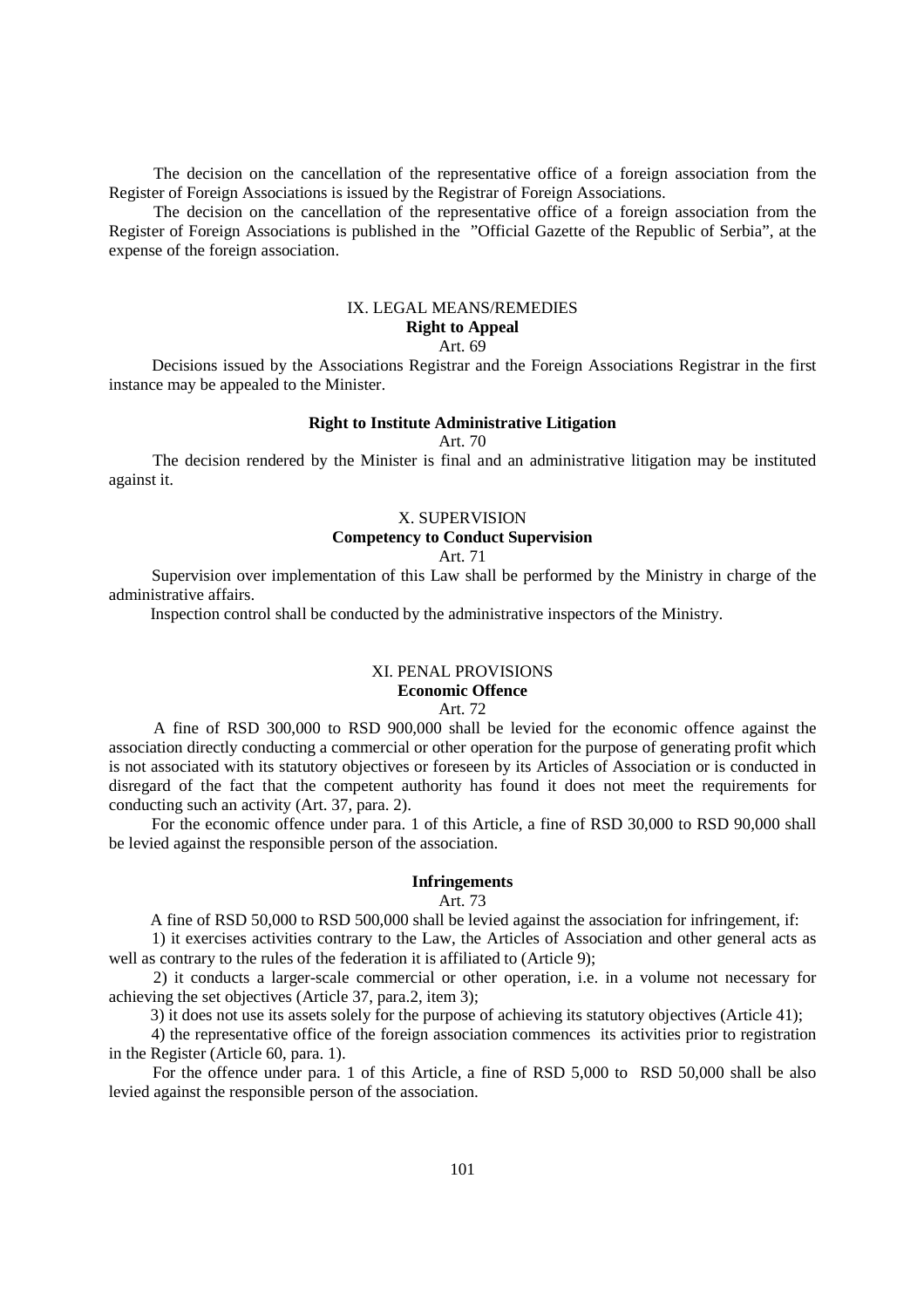A fine of RSD50,000 to RSD500,000 shall be levied against the association for the following infringements:

 1) if the association does not provide for transparency of its activity in the manner stipulated by the Articles of Association (Article 5);

 2) if it does not use the name and abbreviated name of the association in legal operations in the same form in which they are registered in the Register (Article 15);

 3) if it fails to report to the Registrar, within 15 days, a change in registered data kept in the Register (Article 33, para. 1);

 4) if it fails to provide public access to the report on its activities and the volume and manner of acquiring and use of funds and fails to submit the report to the disburser of funds (Article 38, para. 6).

 For the offence under para. 1 of this Article, a fine of RSD 5,000 to RSD 50,000 shall be also levied against the responsible person of the association.

## Art. 75

 A fine of RSD 5,000 to RSD 50,000 shall be levied for an infringement against the authorized representative of the association if he/she fails to inform the Registrar, within the prescribed period of time, that no resolution has been passed on the institution of liquidation proceedings, or that no such resolution has been made public. (Article 54, para. 1).

## XII. TRANSITIONAL AND FINAL PROVISIONS

### Art. 76

 The Minister shall enact regulations for execution of this Law within 90 days from the date of effectiveness of this Law.

## Art. 77

 The proceedings commenced until the date of effectiveness of this Law shall be finalized in accordance with the regulations in force until the commencement of implementation of this Law.

#### Art. 78

 Social organizations, citizens' associations and their federations founded under the Law on Social Organizations and Citizens' Associations ("Official Gazette of the SRS", no. 24/82, 39/83, 17/84, 50/84, 45/85 and 12/89 and "Official Gazette of the RS", no. 53/93, 67/93 and 48/94), as well as those having a registered office on the territory of the Republic of Serbia and which are registered in the Register under the Law on Association of Citizens into Associations and Social Organizations and Political Organizations Founded for the Territory of the Socialist Federal Republic of Yugoslavia ("Official Gazette of the SFRY" no. 42/90 and "Official Gazette of the FRY", no. 24/94, 28/96 and 73/2000), shall continue their respective activities as associations as of the date of commencement of implementation of this Law, provided they bring their Articles of Association and other general acts into accord with the provisions of this Law within 18 months from the date of enactment thereof.

## Art. 79

 Social organizations, citizens' associations and their federations under Art. 78 of this Law shall submit to the Registrar, along with the application for registration, the certificate of registration in the Register of social organizations and citizens' associations, i.e. in the Register of associations, social organizations and political organizations, the decision on the appointment of the authorized representative of the association and a certified copy of the authorized representative's ID card, as well as two copies of the new Articles of Association.

 Social organizations, citizens' associations and their federations which fail to proceed in accordance with para.1 of this Article, upon completion of the liquidation proceedings, shall be stricken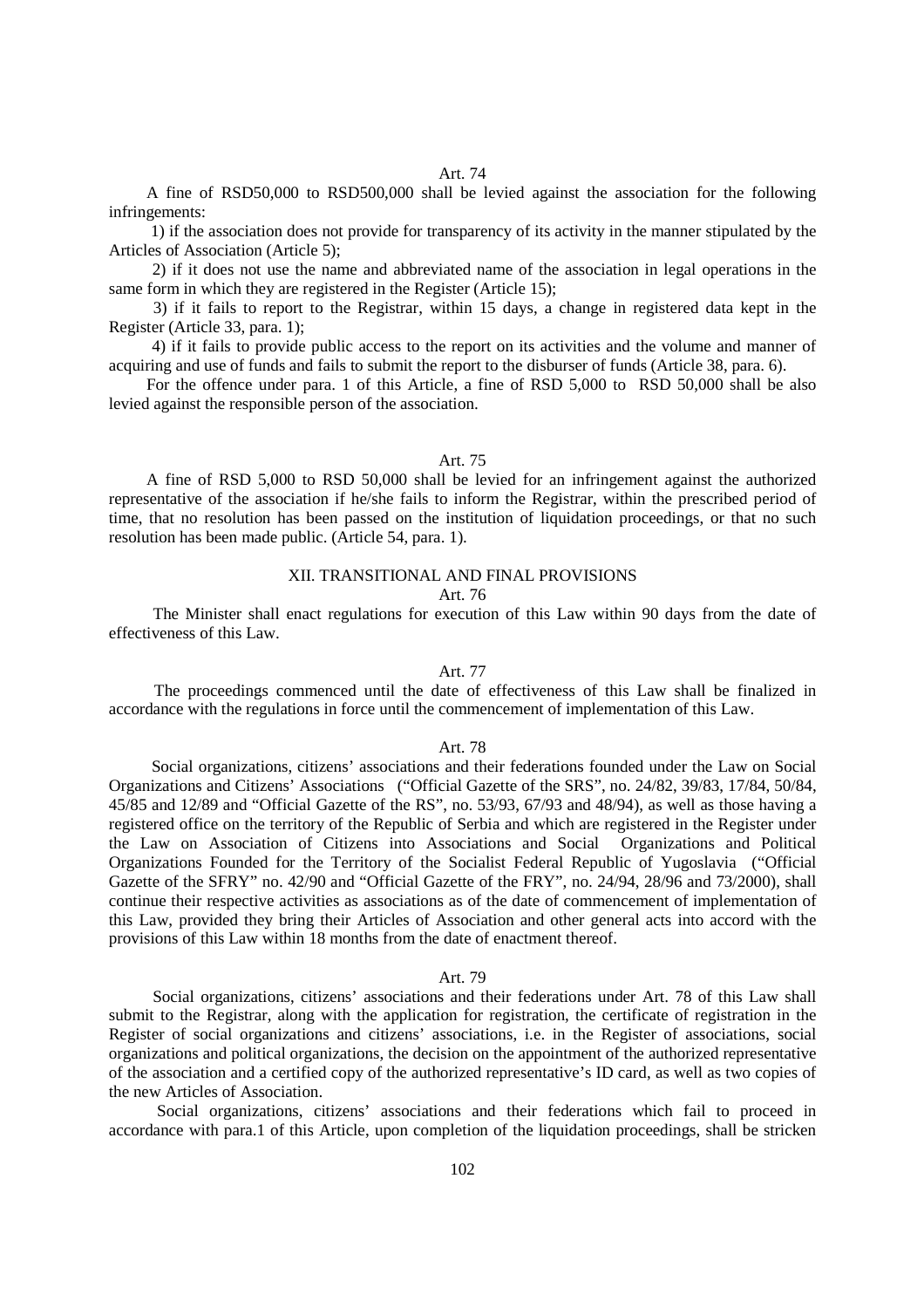off the Register by Registrar's decision, thus effectively losing their legal entity status, and their assets shall be vested in the persons determined by the Articles of Association, i.e., by the Law.

 The decisions issued under para. 2 of this Article may be appealed to the Minister. The decision rendered by the Minister is final and an administrative litigation may be instituted against it.

#### Art. 80

 Socially-owned immovable assets under the usufruct of social organizations, associations and forms of affiliation thereof (federations), with the registered office on the territory of the Republic of Serbia (hereinafter: Social Organizations), shall become state-owned assets, with the usufructuary rights vested in the local self-government unit on whose territory the immovable assets are located.

#### Art. 81

 Socially-owned immovable assets under the usufruct of the Social Organizations until the date of effectiveness of this Law shall become the property, i.e.. co-owned property of the Social Organizations in proportion to the share of participation of the Social Organizations in financing of the said immovable properties out of their own resources, acquired from voluntary membership fees, gifts, donations, legacies and in other lawful ways. Own resources referred to under para.1 of this Article shall not be deemed to be the funds acquired based on exercise of public authorities or other resources received from the budgets of socio-political communities.

 The property rights under para. 1 of this Article shall be established in a proceeding before the competent court of law.

## Art. 82

 The Social Organizations which, prior to the re-registration thereof under the Law changing their status of citizens' associations into Social Organizations, had property rights over socially, i.e., stateowned immovable assets, shall acquire their related rights pursuant to the Law governing denationalization.

## Art. 83

 The Social Organizations which, until the date of effectiveness of this Law, had usufructuary rights over state-owned immovable assets, i.e., over the immovable assets which become the property of the state upon conclusion of the judicial proceedings, shall continue to use the immovable assets under the terms which may not be less favorable than the terms in effect until the date of effectiveness of this Law.

 The local self-government unit on the territory of which the immovable properties under the usufruct of the Social Organizations are located has the right to cancel further use of the immovable assets if the Social Organization fails to bring its activity into accord with the provisions of this Law within the prescribed time period, or in case the immovable assets are used contrary to the intended purpose or goals established by the Articles of Association.

 The local self-government unit issues the act under para. 2 of this Article in consent with the Property Directorate of the Republic of Serbia.

 The socially, i.e., state-owned assets under Article 80 and Article 81 paras. 1 and 2 of this Law under the usufruct of the Social Organizations may not be disposed of until the date of enactment of this Law.

## Art. 84

 The socially-owned movable assets under the usufruct of the Social Organizations with registered office on the territory of the Republic of Serbia shall become the property of the Social Organizations.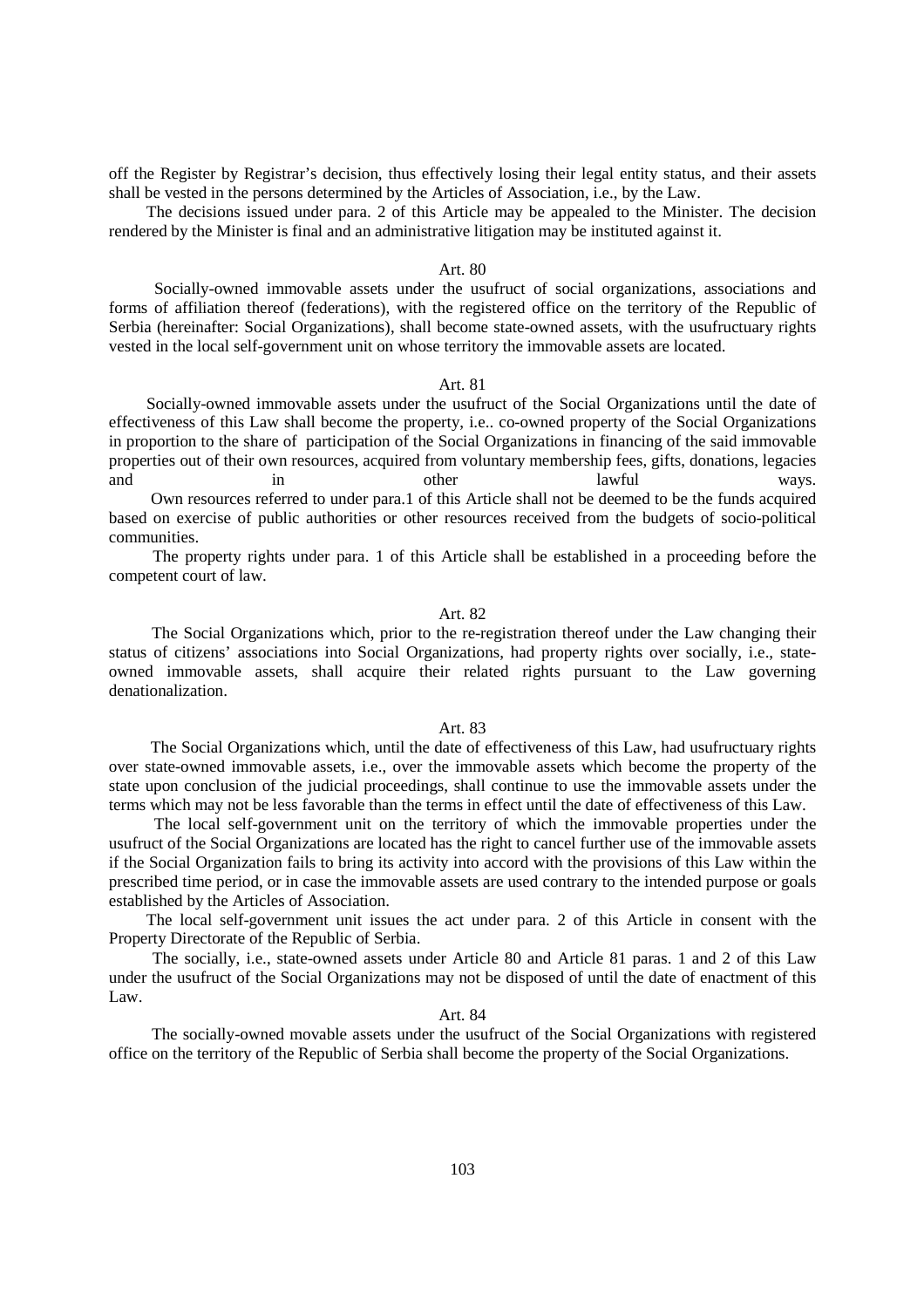#### Art. 85

 All assets that Social Organizations under Article 78, para. 1 of this Law acquire after the date of enactment of this Law shall become their own property, with the exception of the property acquired in the course of exercising their public authorities.

#### Art 86

 Foreign associations which commenced their activity on the territory of the Republic of Serbia prior to the date of enactment of this Law shall bring their activity into accord with this Law and file an application for registration in the Register of Foreign Associations attaching all the required documents, within three months from the date of commencement of implementation of this Law.

 If a foreign association fails to proceed in accordance with provision of para. 1 of this Article, the Foreign Associations Registrar shall issue a decision on termination of operations thereof, until its registration in the Register of Foreign Associations.

 The decision issued under para. 2 of this Article may be appealed to the Minister. The decision rendered by the Minister is final and the administrative dispute may be instigated against it.

 The Serbian Business Registers Agency shall, within 30 days from the date of effectiveness of this Law, obtain from the competent authorities the existing records of the foreign associations.

## Art. 87

 The Serbian Business Registers Agency shall take over from the Ministry in charge of administrative affairs and the Ministry in charge of internal affairs the registers of social organizations and citizens' associations, case files, archives and registration office material collected in the course of the register administration activities, within 60 days from the date of effectiveness of this Law.

## Art. 88

 Until commencement of the work of the first-instance courts, the procedure for invalidation of the association's general act under Article 20 of this Law shall be instituted before the competent municipal court.

#### Art. 89

 As of the date of enactment of this Law, the provisions of the Law on Social Organizations and Citizens' Associations ("Official Gazette of the SRS", no. 24/82, 39/83, 17/84, 50/84, 45/85 and 12/89 and "Official Gazette of the RS", no. 53/93, 67/93 and 48/94) and the Law on Association of Citizens into Associations and Social Organizations and Political Organizations Founded for the Territory of the Socialist Federal Republic of Yugoslavia ("Official Gazette of the SFRY" no. 42/90 and "Official Gazette of the FRY", no. 24/94, 28/96 and 73/2000) shall cease to apply to citizens' associations, social organizations and affiliations thereof, with the exception of sports organizations and associations.

 Articles 67 to 75 of the Law on Movement and Stay of Foreign Nationals ("Official Gazette of the SFRY", no. 56/80, 53/85, 30/89, 26/90 and 53/91) and Article 60. para. 1, item 2 of the Law on Establishment of Specific Competencies of the Autonomous Province ("Official Gazette of the RS, No. 6/02), shall cease to be effective as of the date of enactment of this Law.

## Art. 90

 This Law shall come into force on the eighth day from the date of publication in the "Official Gazette of the Republic of Serbia", and shall be enacted as of the date of expiry of the term of three months from the date of effectiveness, with the exception of Art. 32, para. 4, which shall be enacted as of the date of expiry of a term of two years from the date of effectiveness.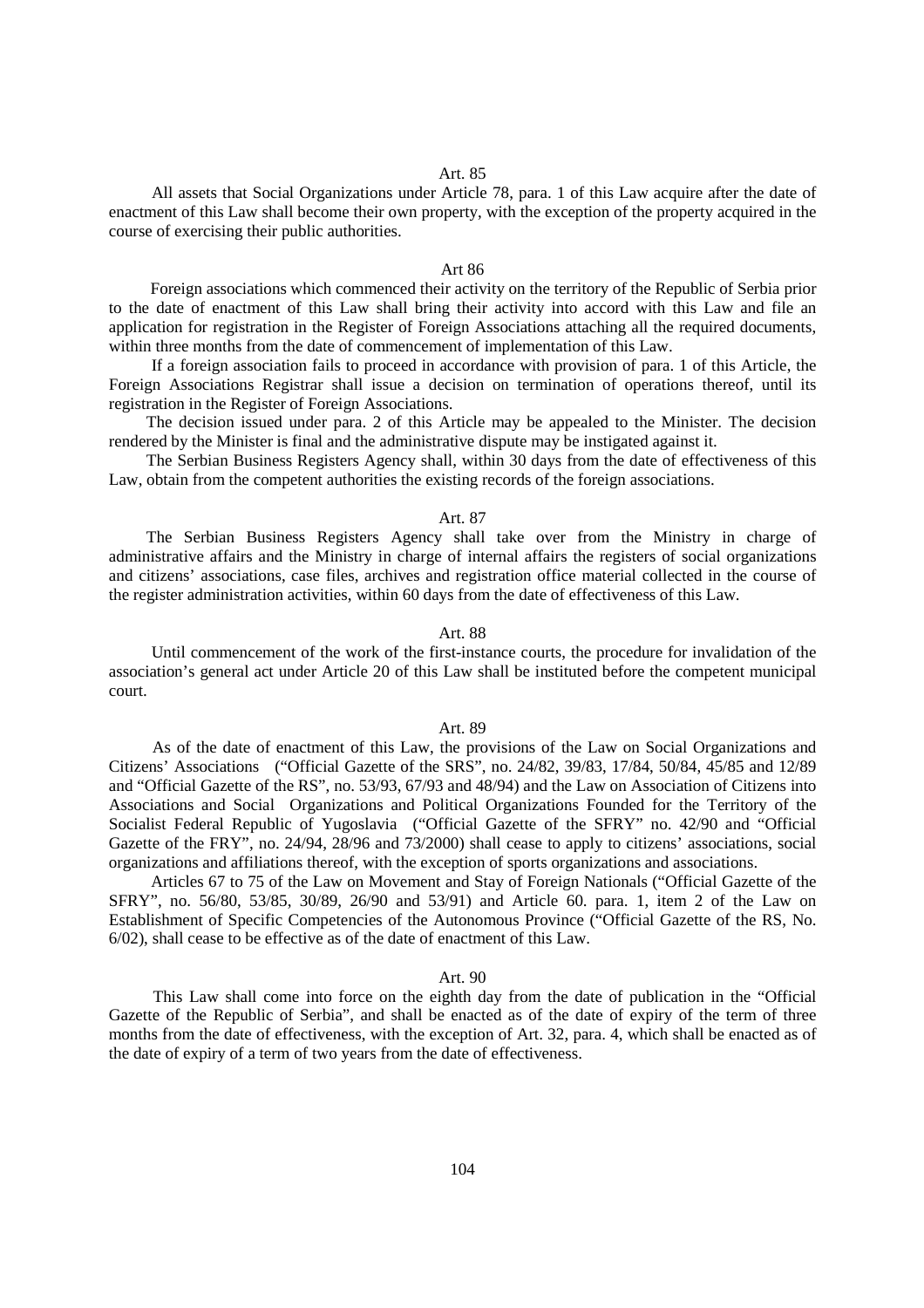# **16. Annex XVII. Rulebook on Cross-Border Transfer of Currency and other Bearer Negotiable Instruments Declaration**

## Rulebook on Cross-Border Transfer of Currency and other Bearer Negotiable Instruments Declaration **("Official Journal RS", no. 78/2009) Article 1**

This Rulebook prescribes the form and content of the cross-border currency declaration of transfer of cash and other bearer negotiable instruments, amounting to or exceeding 10.000 EUR in dinars or foreign currency (hereinafter referred to as: the form of the declaration), instructions for completing and submitting the declaration, as well as the manner of informing persons crossing the border on the requirement to declare the transfer.

## **Article 2**

The declaration referred to in Article 67, para.1 of the Law on the Prevention of Money Laundering and Terrorism Financing ("Official Journal of RS", no. 20/09 and 72/09 – hereinafter referred to as the: Law) is submitted in the PPS Form, which also contains the instructions for its completion.

The PPS Form comprises three identical copies, printed on the self-copying paper, marked 1,2 and 3 in the right upper corner, and the copy marked as number 3 contains the instructions for the completion.

The PPS Forn is printed aling this Rulebook and is its integral part.

## **Article 3**

The declarant fills in the form in block capitals in the Serbian or English language and submitts the signed Form to the customs officer.

The customs officer inspects the data from the Form, validates it with his/her signature and fac simile, keeps the copy marked as 1 for the offical use, sends the copy marked as 2 to the Administration for the Prevention of Money Laundering in the manner and within the deadline presribed by Article 70 of the Law, and returns the copy marked as 3 to the declarant.

## **Article 4**

The relevant customs authority is obliged to put visible notice of the requirement to declare currency and other bearer negotibale instruments at each border crossing point.

## **Article 5**

The relevant customs authority is obliged to provide the declaration Forms with instructions for their completion in sufficient numbers for persons crossing the border at each border point.

## **Article 6**

This Rulebook enters into force on the day following its announcement in the "Official Journal of the Republic of Serbia".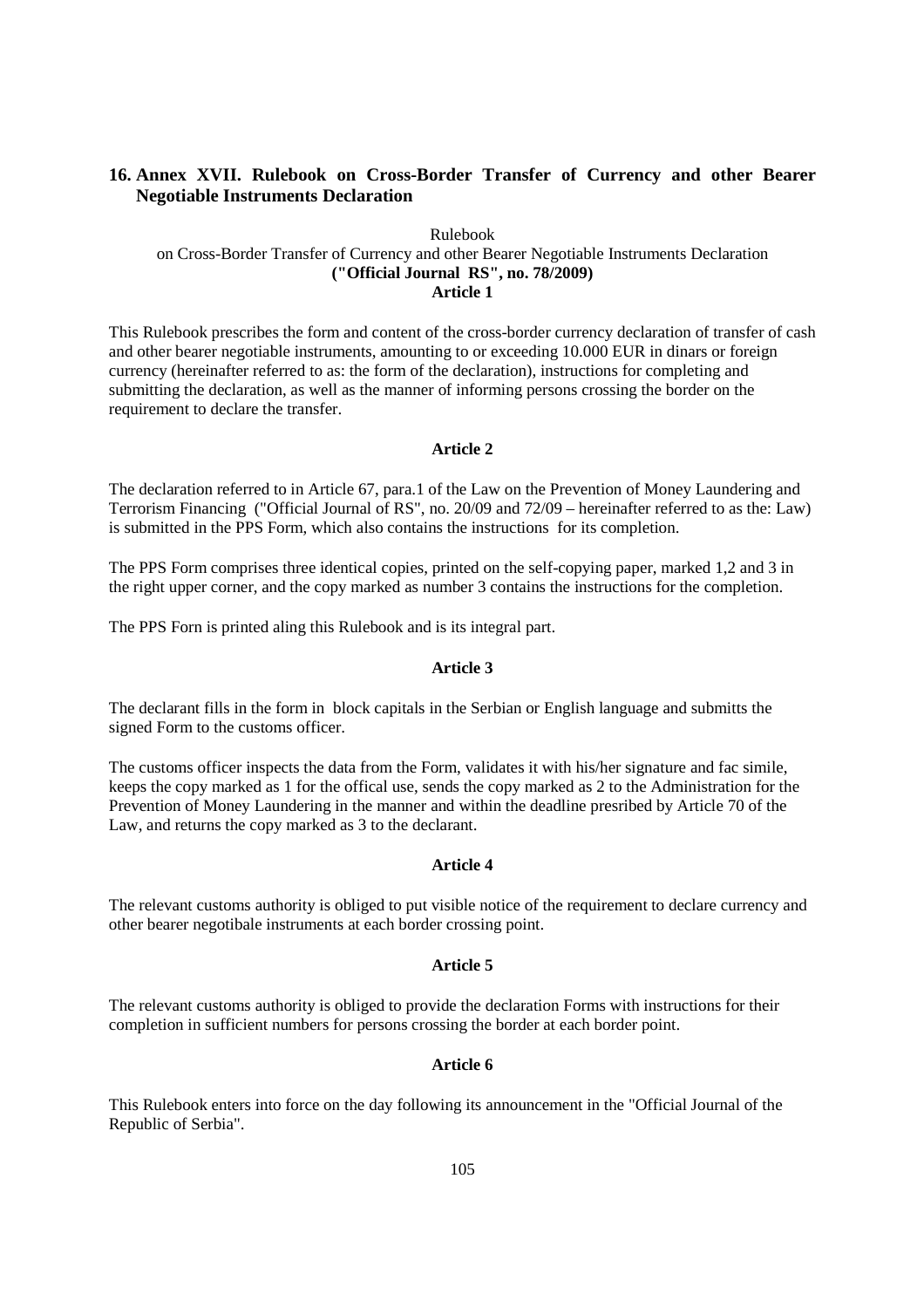# DECLARATION FORM

# **PPS 1 Form**

| REPUBLIKA SRBIJA          | $1$ Broj/No. |  |
|---------------------------|--------------|--|
| <b>REPUBLIC OF SERBIA</b> |              |  |

| 2 Datum prijema prijave/ Date of<br>receiving the declaration                           | 3 Prijava prenosa fizički prenosivih sredstava<br>plaćanja preko državne granice / Declaration<br>of cross-border transfer of cash and other<br>bearer negotiable instruments |           |  |
|-----------------------------------------------------------------------------------------|-------------------------------------------------------------------------------------------------------------------------------------------------------------------------------|-----------|--|
| 4 Nadležni organ za prijem prijave/<br>Relevant authority to receive the<br>declaration | <b>YES</b>                                                                                                                                                                    | <b>NO</b> |  |
| <b>5</b> Granični prelaz /Border Crossing<br>Point                                      |                                                                                                                                                                               |           |  |
|                                                                                         |                                                                                                                                                                               |           |  |

| $\vert$ 6 Vrsta prijave (označite) / | <b>6.1</b> Ulazak u RS / | $6.2$ Izlazak iz |  |
|--------------------------------------|--------------------------|------------------|--|
| Type of declaration (please)         | Entering RS              | RS/Leaving       |  |
| tick)                                |                          | RS               |  |

|                                                                 | DEO I. / PART I. |                                                                                                                                                                                                             |  |  |  |
|-----------------------------------------------------------------|------------------|-------------------------------------------------------------------------------------------------------------------------------------------------------------------------------------------------------------|--|--|--|
| 7 Podaci o podnosiocu prijave / Information of the<br>declarant |                  | 9 Podaci o vlasniku fizički prenosivih sredstava<br>plaćanja ako nije istovremeno podnosilac prijave<br>Details of the owner of cash and other<br>negotiable instruments if different from the<br>declarant |  |  |  |
| <b>a</b> Ime i prezime /<br>Name and surname                    |                  | a Ime i prezime ili<br>naziv pravnog lica/<br>Name and surname<br>or the name of the<br>legal person                                                                                                        |  |  |  |
| <b>b</b> Državljanstvo /<br>Nationality                         |                  | <b>b</b> Državljanstvo /<br>Nationality                                                                                                                                                                     |  |  |  |
| v Datum rođenja /<br>Date of birth                              |                  | v Datum rođenja /<br>Date of birth                                                                                                                                                                          |  |  |  |
| g Mesto rođenja /<br>Place of birth                             |                  | g Mesto rođenja /<br>Place of birth                                                                                                                                                                         |  |  |  |
| $d$ Zanimanje /<br>Occupation                                   |                  | $d$ Zanimanje /<br>Occupation                                                                                                                                                                               |  |  |  |
| <b>d</b> Adresa stanovanja<br>/ Adress                          |                  | <b>d</b> Adresa<br>stanovanja/<br>Address                                                                                                                                                                   |  |  |  |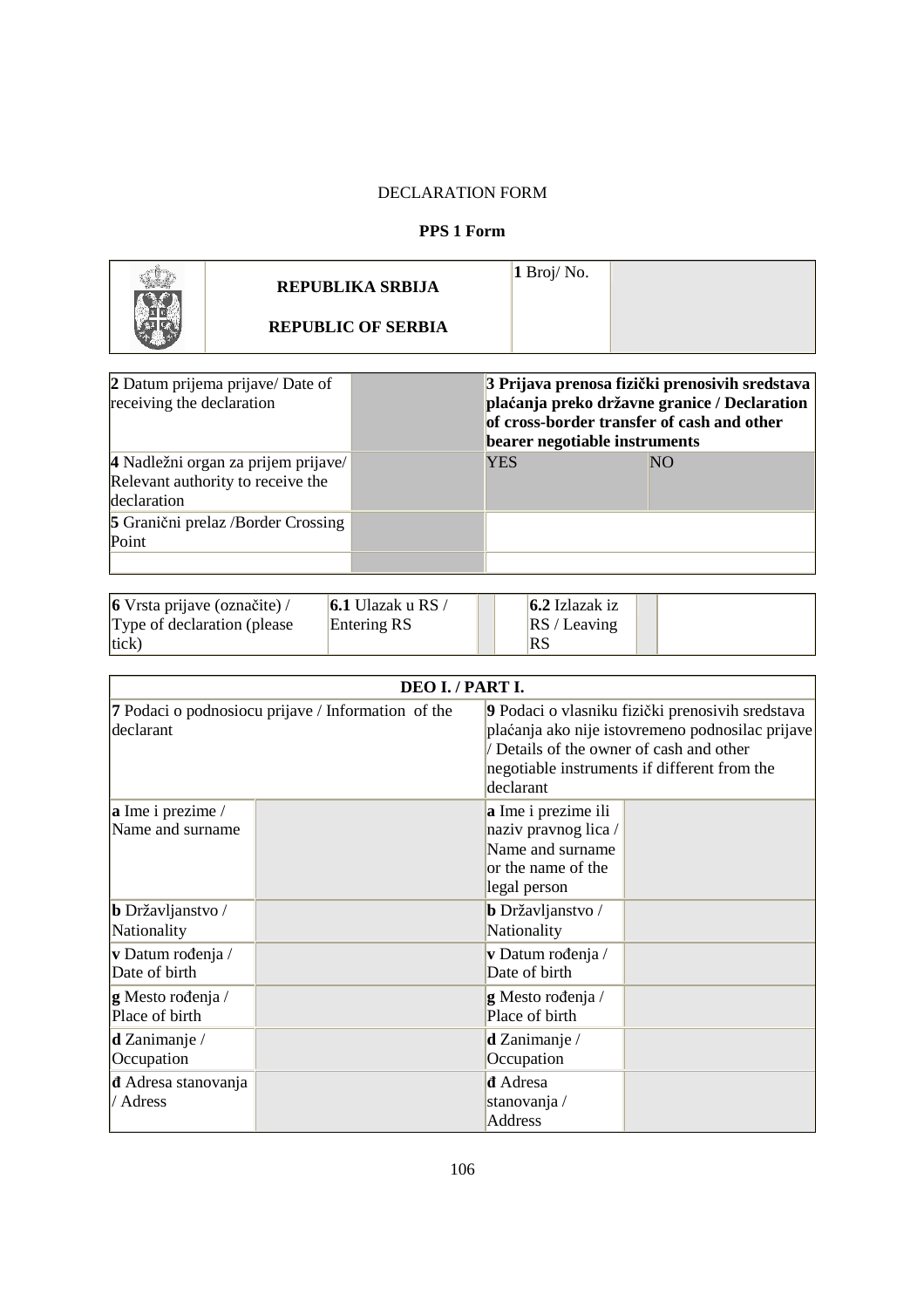| $\operatorname{e}$ Grad / Town |                                                     | $\mathbf e$ Grad / Town   |                                                   |
|--------------------------------|-----------------------------------------------------|---------------------------|---------------------------------------------------|
| $ \check{z} $ Poštanski broj / |                                                     | ž Poštanski broj /        |                                                   |
| Post code (Zip)                |                                                     | Post code (Zip)           |                                                   |
| $ z\>$ Država / Country        |                                                     | <b>z</b> Država / Country |                                                   |
| details                        | 8 Podaci o pasošu ili ličnoj karti / Passport or ID | ID details                | 10 Podaci o pasošu ili ličnoj karti / Passport or |
| a Broj / Number                |                                                     | a Broj / Number           |                                                   |
| <b>b</b> Datum izdavanja       |                                                     | <b>b</b> Datum izdavanja  |                                                   |
| /Date of issue                 |                                                     | Date of issue             |                                                   |
| v Mesto izdavanja /            |                                                     | v Mesto izdavanja /       |                                                   |
| Place of issue                 |                                                     | Place of issue            |                                                   |

# **DEO II: OPIS FIZIČKI PRENOSIVIH SREDSTAVA PLAĆANJA / PART II: DESCRIPTION OF CASH AND OTHER BEARER NEGOTIBALE INSTRUMENTS**

|                                                           | 11 Iznos / Amount | 12 Valuta / Currency |
|-----------------------------------------------------------|-------------------|----------------------|
| a Novčanice, kovani novac /<br>Banknotes, coins           |                   |                      |
| b Čekovi, putnički čekovi / Cheques,<br>traveller cheques |                   |                      |
| <b>v</b> Drugo (navedite) / Other (please<br>specify)     |                   |                      |

## **DEO III: POREKLO I NAMENA FIZIČKI PRENOSIVIH SREDSTAVA PLAĆANJA / PART III: SOURCE AND INTENDED USE OF CASH AND OTHER BEARER NEGOTIABLE INSTRUMENTS**

| 13 Poreklo / Source                    |                                          |  |
|----------------------------------------|------------------------------------------|--|
| 14 Primalac sredstava (ako niste vi) / | <b>a</b> Ime i prezime / Name            |  |
| Intended recipient (if other than you) | and surname<br><b>b</b> Adresa / Address |  |
| 15 Namena sredstava / Intended use     |                                          |  |

**15** Namena sredstava / Intended use

| <b>DEO IV: PODACI O PREVOZU / PART IV: TRANSPORT INFORMATION</b> |     |          |             |               |        |  |
|------------------------------------------------------------------|-----|----------|-------------|---------------|--------|--|
| 16 Način prevoza Vazdušni /                                      |     | Drumski/ | Železnički/ | $Re\v{c}$ ni/ | Drugi/ |  |
| $\alpha$ značite) /                                              | Air | Road     | Rail        | River         | other  |  |
| Means of                                                         |     |          |             |               |        |  |
| transport (please                                                |     |          |             |               |        |  |
| tick)                                                            |     |          |             |               |        |  |
| 17 Maršruta/Transport route                                      |     |          |             |               |        |  |

| <b>a</b> Zemlje polaska/ Country of                             | $\bf{b}$ Zemlja tranzita /             | $\bf v$ Zemlja dolaska/ |  |
|-----------------------------------------------------------------|----------------------------------------|-------------------------|--|
| departure                                                       | Country of tranzit                     | Country of destination  |  |
| <b>g Datum polaska (dd/mm/gg)/</b><br>Departure date (DD/MM/YY) | d Datum dolaska<br>$\sim$ (dd/mm/gg) / |                         |  |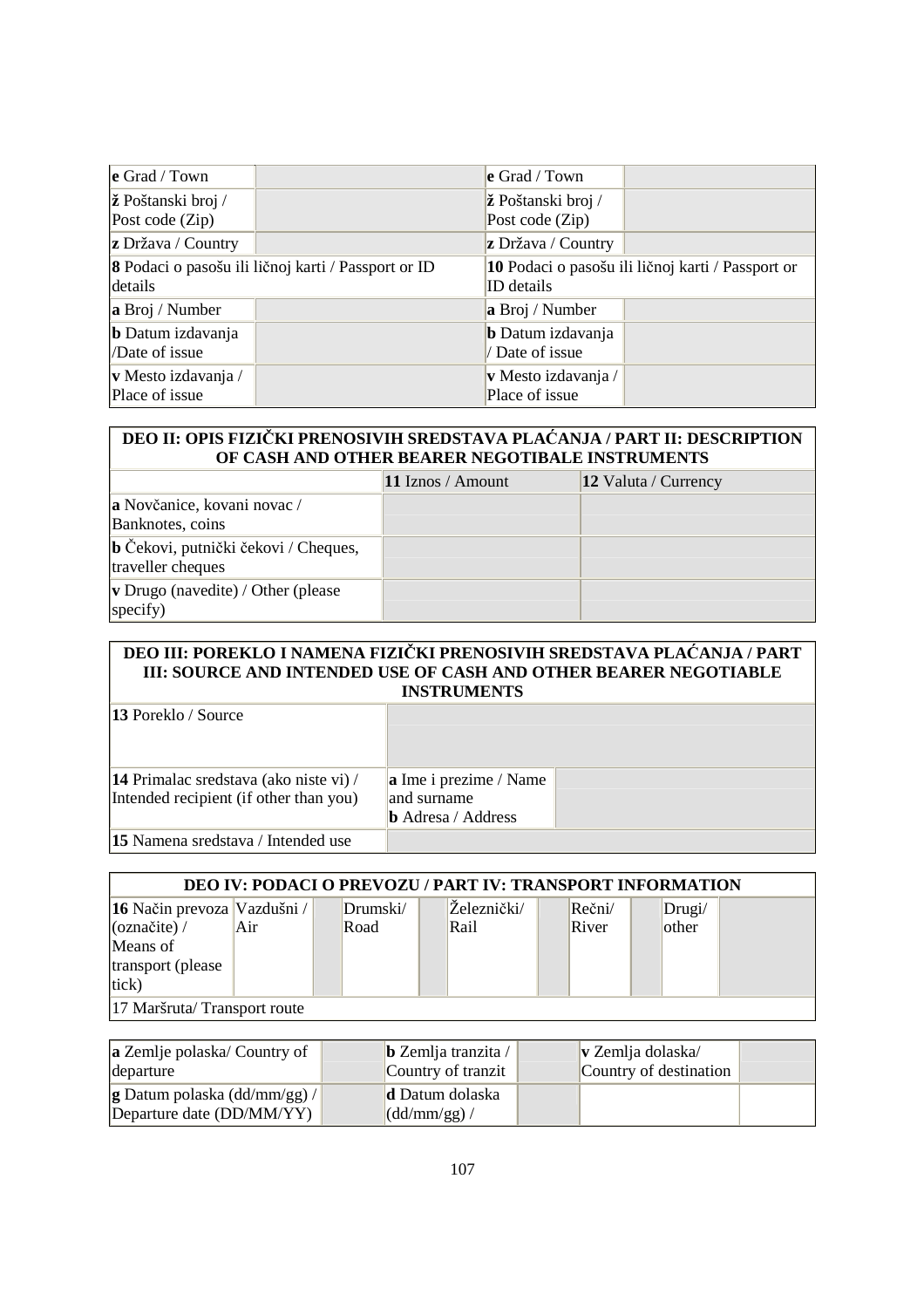| (DD/MM/VV) |  |  | Arrival date |  |  |  |
|------------|--|--|--------------|--|--|--|
|------------|--|--|--------------|--|--|--|

| <b>d</b> Transportno preduzeće / |  |
|----------------------------------|--|
| Transport company                |  |
|                                  |  |

| $\bf{e}$ Referentni broj (npr. broj                                       |  |
|---------------------------------------------------------------------------|--|
| $\left  \frac{\text{leta}}{\text{length}} \right $ / Transport ref. (e.g. |  |
| flight number)                                                            |  |

| $\left 18\text{ Da}\right $ li je ovo vaš prvi | Da/Yes | Ne (Navedite broj            |  |
|------------------------------------------------|--------|------------------------------|--|
| dolazak u RS?                                  |        | $\vert$ poseta) / No (please |  |
| $\sqrt{\frac{1}{2}$ (označite) / Is this your  |        | indicate number of           |  |
| $\frac{1}{2}$ first visit to the RS?           |        | previous visits)             |  |

| signature that all the above data are correct | Svojim potpisom potvrđujem da su svi gore navedeni podaci tačni / I hereby confirm with my |                                   |
|-----------------------------------------------|--------------------------------------------------------------------------------------------|-----------------------------------|
| Potpis podnosioca                             | Potpis i pečat nadležnog organa/                                                           | Notes (by the relevant authority) |
| prijave/Signature of the                      | Signature and seal of the relevant                                                         |                                   |
| declarant                                     | authority                                                                                  |                                   |

# **PPS 2 Form**

| REPUBLIKA SRBIJA          | 1 Broj/No. |  |
|---------------------------|------------|--|
| <b>REPUBLIC OF SERBIA</b> |            |  |

| 2 Datum prijema prijave/ Date of<br>receiving the declaration                          | 3 Prijava prenosa fizički prenosivih sredstava<br>plaćanja preko državne granice / Declaration<br>of cross-border transfer of cash and other<br>bearer negotiable instruments |       |  |
|----------------------------------------------------------------------------------------|-------------------------------------------------------------------------------------------------------------------------------------------------------------------------------|-------|--|
| 4 Nadležni organ za prijem<br>prijave/Relevant authority to<br>receive the declaration | DA/YES                                                                                                                                                                        | NE/NO |  |
| <b>5</b> Granični prelaz/Border Crossing<br>Point                                      |                                                                                                                                                                               |       |  |
|                                                                                        |                                                                                                                                                                               |       |  |

| $\vert 6$ Vrsta prijave (označite) / | 6.1 Ulazak u RS / | $6.2$ Izlazak iz |  |
|--------------------------------------|-------------------|------------------|--|
| Type of declaration (please)         | Entering RS       | RS / Leaving     |  |
| $ $ tick $)$                         |                   | <b>RS</b>        |  |

| DEO I. / PART I.                                            |                                                                                                      |  |  |  |
|-------------------------------------------------------------|------------------------------------------------------------------------------------------------------|--|--|--|
| <b>7</b> Podaci o podnosiocu prijave / Detalis of declarant | 9 Podaci o vlasniku fizički prenosivih sredstava<br>plaćanja ako nije istovremeno podnosilac prijave |  |  |  |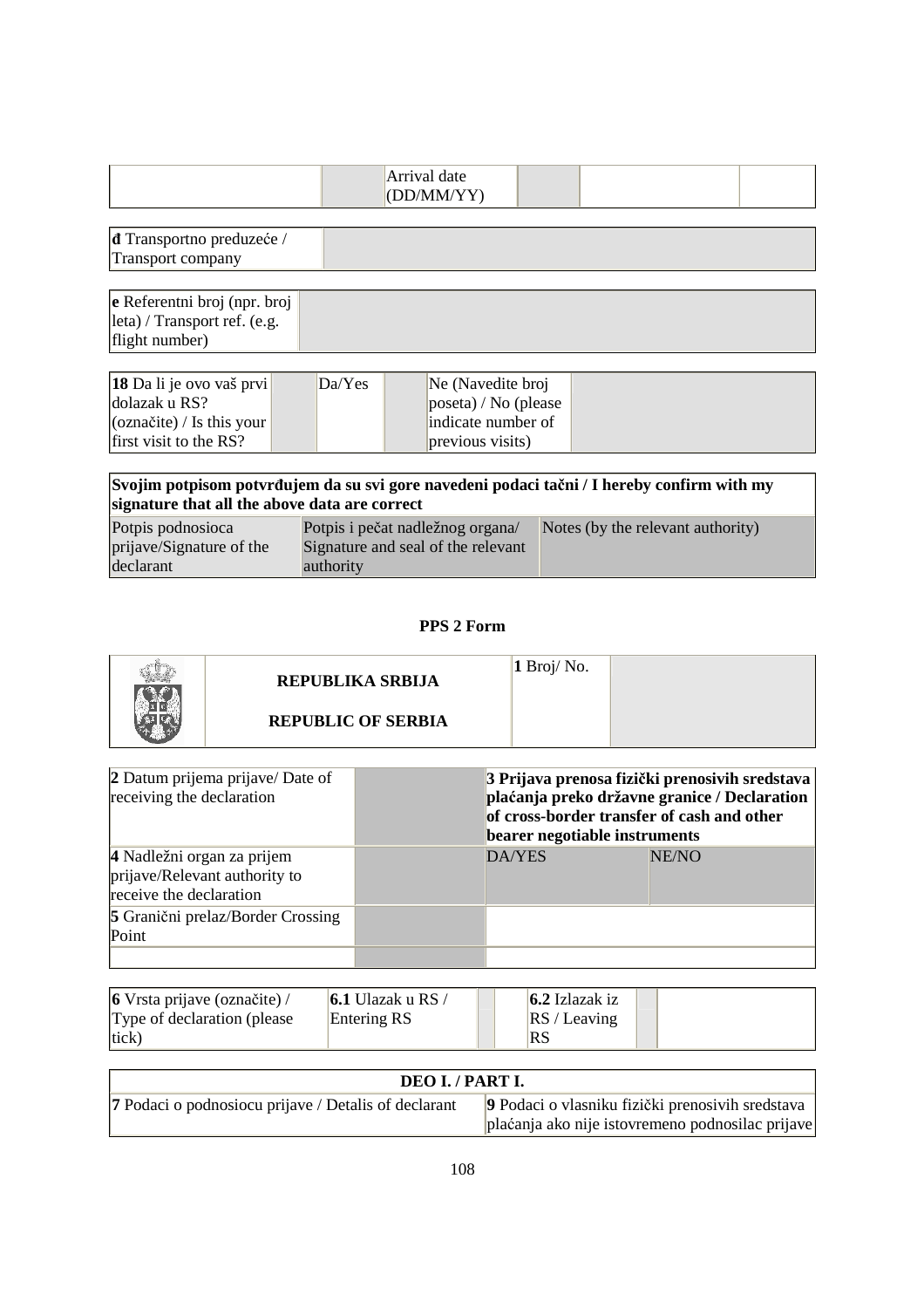|                                                   |                                                     | declarant                                                                   | / Detalis of owner of cash if different than the  |
|---------------------------------------------------|-----------------------------------------------------|-----------------------------------------------------------------------------|---------------------------------------------------|
| a Ime i prezime /<br>Name of person               |                                                     | a Ime i prezime ili<br>naziv pravnog lica /<br>Name of person or<br>company |                                                   |
| <b>b</b> Državljanstvo /<br>Nationality           |                                                     | <b>b</b> Državljanstvo /<br>Nationality                                     |                                                   |
| v Datum rođenja /<br>Date of birth                |                                                     | v Datum rođenja /<br>Date of birth                                          |                                                   |
| g Mesto rođenja /<br>Place of birth               |                                                     | g Mesto rođenja /<br>Place of birth                                         |                                                   |
| $d$ Zanimanje /<br>Occupation                     |                                                     | $d$ Zanimanje /<br>Occupation                                               |                                                   |
| d Adresa stanovanja<br>/ Adress                   |                                                     | <b>đ</b> Adresa<br>stanovanja /<br><b>Address</b>                           |                                                   |
| e Grad / Town                                     |                                                     | e Grad / Town                                                               |                                                   |
| ž Poštanski broj /<br>Post code (Zip)             |                                                     | ž Poštanski broj /<br>Post code (Zip)                                       |                                                   |
| z Država / Country                                |                                                     | z Država / Country                                                          |                                                   |
| details                                           | 8 Podaci o pasošu ili ličnoj karti / Passport or ID | <b>ID</b> details                                                           | 10 Podaci o pasošu ili ličnoj karti / Passport or |
| a Broj / Number                                   |                                                     | a Broj / Number                                                             |                                                   |
| <b>b</b> Datum izdavanja /<br><b>Issuing date</b> |                                                     | <b>b</b> Datum izdavanja<br>/ Issuing date                                  |                                                   |
| v Mesto izdavanja /<br>Place of issue             |                                                     | v Mesto izdavanja /<br>Place of issue                                       |                                                   |

# **DEO II: OPIS FIZIČKI PRENOSIVIH SREDSTAVA PLAĆANJA / PART II: DESCRIPTION OF CASH AND BEARER NEGOTIABLE INSTRUMENTS**

|                                                             | 11 Iznos / Amount | 12 Valuta / Currency |
|-------------------------------------------------------------|-------------------|----------------------|
| <b>a</b> Novčanice, kovani novac /<br>Banknotes, coins      |                   |                      |
| b Čekovi, putnički čekovi / Cheques,<br>traveller cheques   |                   |                      |
| $ $ v Drugo (navedite) / Other (please<br>$ {\rm specify})$ |                   |                      |

## **DEO III: POREKLO I NAMENA FIZIČKI PRENOSIVIH SREDSTAVA PLAĆANJA / PART III: PROVENANCE AND DESTINATION OF CASH**   $13 R + 11 / R$

| 13 Poreklo / Provenance                |                            |  |
|----------------------------------------|----------------------------|--|
| 14 Primalac sredstava (ako niste vi) / | $ a $ Ime i prezime / Name |  |
| Intended recipient (if other than you) | $\bf{b}$ Adresa / Address  |  |
| 15 Namena sredstava / Intended use     |                            |  |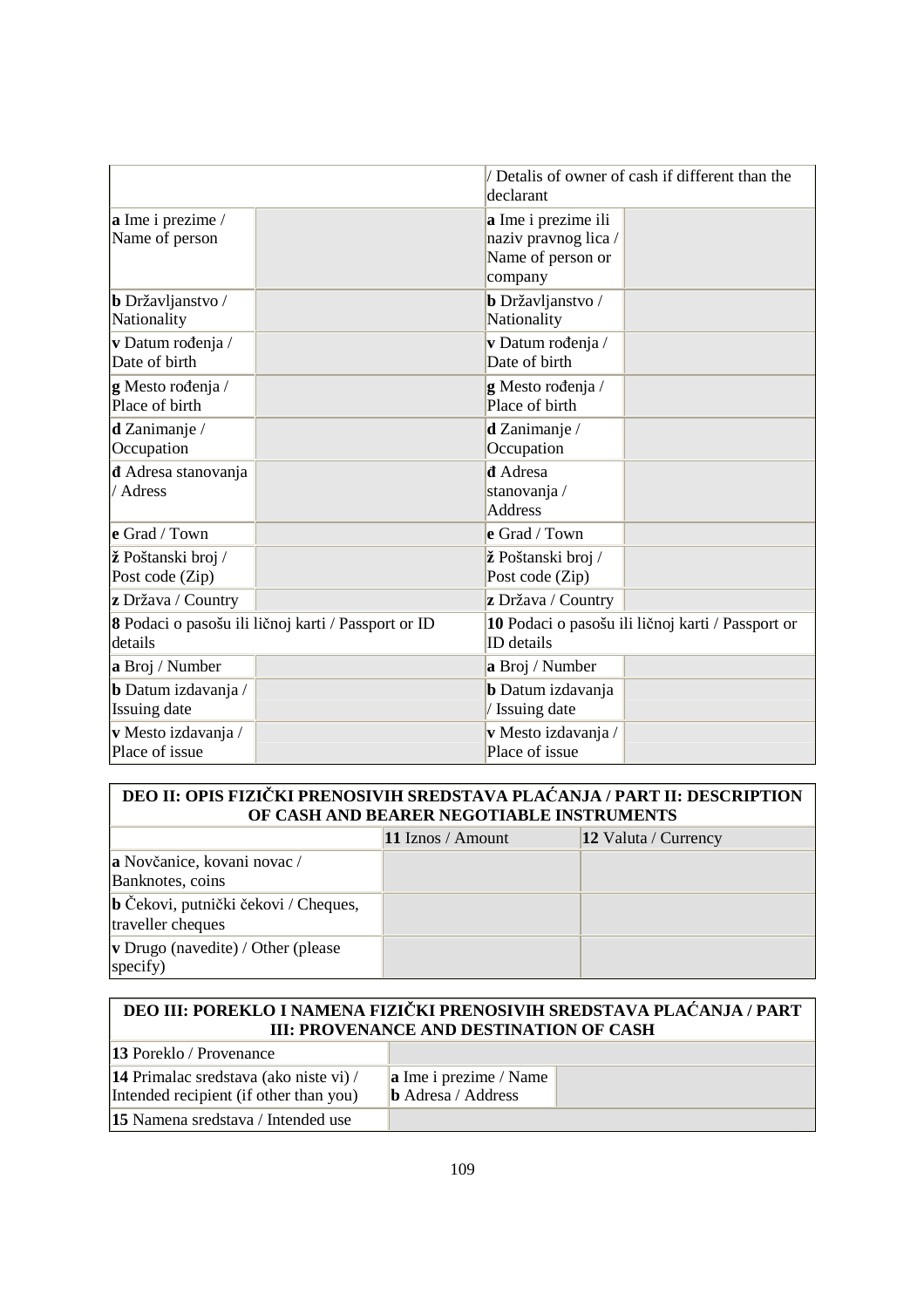| <b>DEO IV: PODACI O PREVOZU / PART IV: TRANSPORT INFORMATION</b> |     |          |             |              |        |  |
|------------------------------------------------------------------|-----|----------|-------------|--------------|--------|--|
| <b>16</b> Način prevoza Vazdušni /                               |     | Drumski/ | Železnički/ | $Re\v{c}ni/$ | Drugi/ |  |
| $\alpha$ značite) /                                              | Air | Road     | Rail        | River        | other  |  |
| Means of                                                         |     |          |             |              |        |  |
| transport (please                                                |     |          |             |              |        |  |
| tick)                                                            |     |          |             |              |        |  |
| 17 Maršruta/Transport route                                      |     |          |             |              |        |  |

| <b>a</b> Zemlje polaska/ Country of                                | $\bf{b}$ Zemlja tranzita /                                           | $\bf v$ Zemlja dolaska/ |  |
|--------------------------------------------------------------------|----------------------------------------------------------------------|-------------------------|--|
| departure                                                          | Country of Tranzit                                                   | Country of destination  |  |
| $ {\bf g}$ Datum polaska (dd/mm/gg) /<br>Departure date (DD/MM/YY) | d Datum dolaska<br>$\sim$ (dd/mm/gg) /<br>Arrival date<br>(DD/MM/YY) |                         |  |

**ñ** Transportno preduzeće / Transport company

**e** Referentni broj (npr. broj leta) / Transport ref. Nr. (e.g. flight number)

| <b>18</b> Da li je ovo vaš prvi  | Da/Yes | Ne (Navedite broj            |  |
|----------------------------------|--------|------------------------------|--|
| dolazak u RS?                    |        | $\vert$ poseta) / No (please |  |
| $\alpha$ (označite) / Is it your |        | indicate number of           |  |
| first visit to this              |        | visits)                      |  |
| $\vert$ country?                 |        |                              |  |

**Svojim potpisom potvrñujem da su svi gore navedeni podaci tačni / The undersigned declares that all above details are correct** 

| Potpis podnosioca    | Potpis i pečat nadležnog organa/                           | Primedbe nadležnog organa/Notes (by |
|----------------------|------------------------------------------------------------|-------------------------------------|
| prijave/Signature of | Signature and seal of the relevant the relevant authority) |                                     |
| declarant            | authority                                                  |                                     |

## **PPS Form 3**

| REPUBLIKA SRBIJA          | $\sqrt{1 \text{ Broj}}$ /No. |  |
|---------------------------|------------------------------|--|
| <b>REPUBLIC OF SERBIA</b> |                              |  |
|                           |                              |  |

| 2 Datum prijema prijave/Date of | 3 Prijava prenosa fizički prenosivih sredstava   |
|---------------------------------|--------------------------------------------------|
| receiving the declaration       | plaćanja preko državne granice /                 |
|                                 | <b>DECLARATION</b> for controls of cash entering |
|                                 | or leaving Republic of Serbia                    |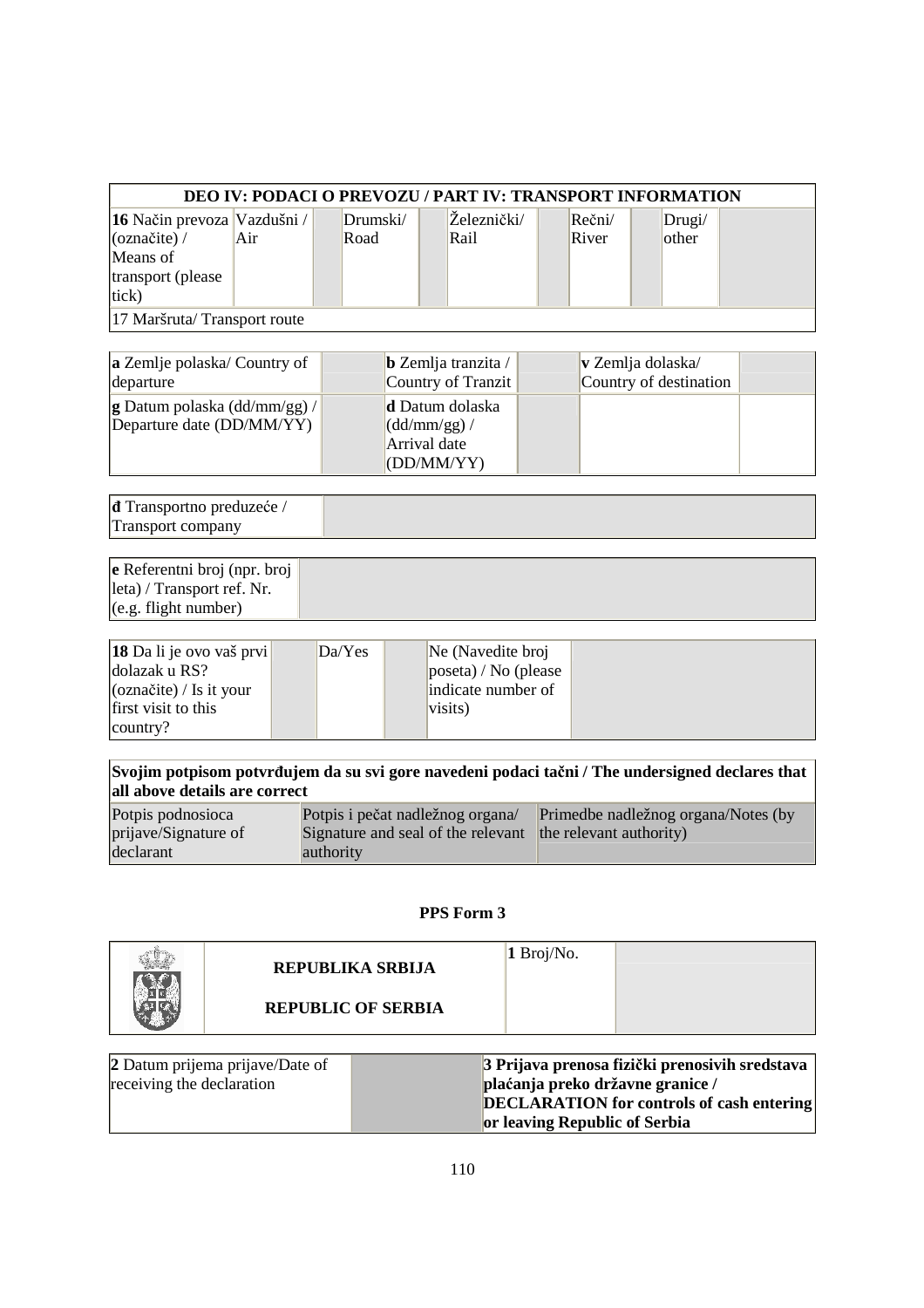| 4 Nadležni organ za prijem prijave/<br>Relevant authority to receive the<br>declaration | DA/YES | NE/NO |
|-----------------------------------------------------------------------------------------|--------|-------|
| 5 Granični prelaz/Border crossing<br>point                                              |        |       |
|                                                                                         |        |       |

| 6 Vrsta prijave (označite) / | 6.1 Ulazak u RS / | $6.2$ Izlazak iz |  |
|------------------------------|-------------------|------------------|--|
| Type of declaration (please) | Entering RS       | RS/Leaving       |  |
| (tick)                       |                   | RS               |  |

|                                                                 | DEO I. / PART I.                                                                                                                                                                                              |
|-----------------------------------------------------------------|---------------------------------------------------------------------------------------------------------------------------------------------------------------------------------------------------------------|
| 7 Podaci o podnosiocu prijave / Information of the<br>declarant | 9 Podaci o vlasniku fizički prenosivih sredstava<br>plaćanja ako nije istovremeno podnosilac prijave<br>/ Detalis of the owner of cash and other<br>negotiable instruments if different from the<br>declarant |
| a Ime i prezime /<br>Name of person                             | a Ime i prezime ili<br>naziv pravnog lica/<br>Name of person or<br>company                                                                                                                                    |
| b Državljanstvo /                                               | <b>b</b> Državljanstvo /                                                                                                                                                                                      |
| Nationality                                                     | Nationality                                                                                                                                                                                                   |
| v Datum rođenja /                                               | v Datum rođenja /                                                                                                                                                                                             |
| Date of birth                                                   | Date of birth                                                                                                                                                                                                 |
| g Mesto rođenja /                                               | g Mesto rođenja /                                                                                                                                                                                             |
| Place of birth                                                  | Place of birth                                                                                                                                                                                                |
| $d$ Zanimanje /                                                 | d Zanimanje /                                                                                                                                                                                                 |
| Occupation                                                      | Occupation                                                                                                                                                                                                    |
| <b>d</b> Adresa stanovanja<br>/ Adress                          | <b>d</b> Adresa<br>stanovanja /<br><b>Address</b>                                                                                                                                                             |
| e Grad / Town                                                   | e Grad / Town                                                                                                                                                                                                 |
| ž Poštanski broj /                                              | ž Poštanski broj /                                                                                                                                                                                            |
| Post code (Zip)                                                 | Post code (Zip)                                                                                                                                                                                               |
| z Država / Country                                              | z Država / Country                                                                                                                                                                                            |
| 8 Podaci o pasošu ili ličnoj karti / Passport or ID             | 10 Podaci o pasošu ili ličnoj karti / Passport or                                                                                                                                                             |
| details                                                         | <b>ID</b> details                                                                                                                                                                                             |
| a Broj / Number                                                 | a Broj / Number                                                                                                                                                                                               |
| b Datum izdavanja /                                             | <b>b</b> Datum izdavanja                                                                                                                                                                                      |
| Date of issue                                                   | / Date of issue                                                                                                                                                                                               |
| v Mesto izdavanja /                                             | v Mesto izdavanja /                                                                                                                                                                                           |
| Place of issue                                                  | Place of issue                                                                                                                                                                                                |

# **DEO II: OPIS FIZIČKI PRENOSIVIH SREDSTAVA PLAĆANJA / PART II: DESCRIPTION OF CASH AND OTHER BEARER NEGOTIABLE INSTRUMENTS**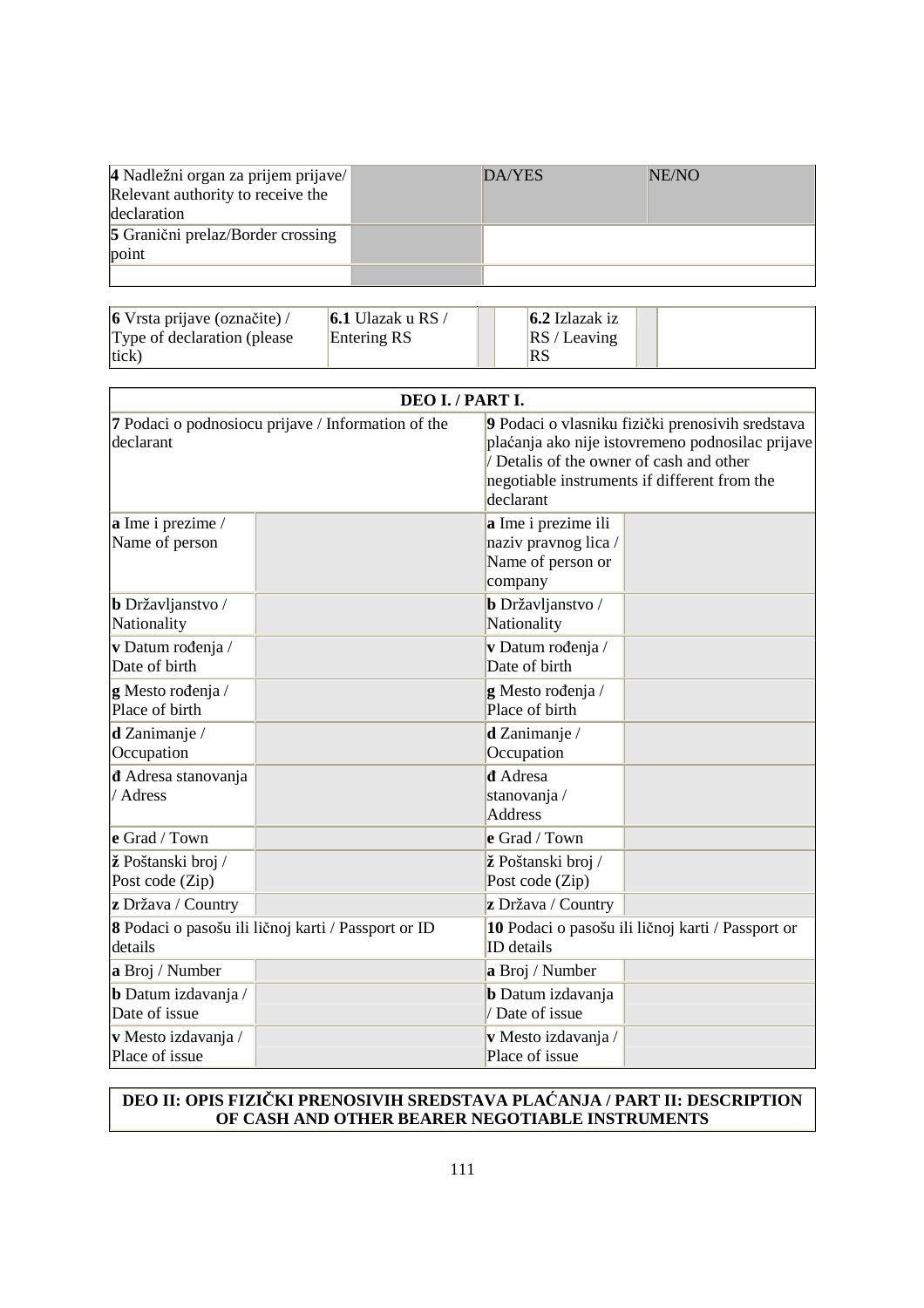|                                                           | 11 Iznos / Amount | 12 Valuta / Currency |
|-----------------------------------------------------------|-------------------|----------------------|
| a Novčanice, kovani novac /<br>Banknotes, coins           |                   |                      |
| b Čekovi, putnički čekovi / Cheques,<br>traveller cheques |                   |                      |
| <b>v</b> Drugo (navedite) / Other (please<br>specify)     |                   |                      |

## **DEO III: POREKLO I NAMENA FIZIČKI PRENOSIVIH SREDSTAVA PLAĆANJA / PART III: PROVENANCE AND DESTINATION OF CASH**

**13** Poreklo / Provenance

**14** Primalac sredstava (ako niste vi) / Intended recipient (if other than you) **15** Namena sredstava / Intended use

**a** Ime i prezime / Name **b** Adresa / Address

| <b>DEO IV: PODACI O PREVOZU / PART IV: TRANSPORT INFORMATION</b> |     |  |          |  |             |               |        |  |
|------------------------------------------------------------------|-----|--|----------|--|-------------|---------------|--------|--|
| <b>16</b> Način prevoza Vazdušni /                               |     |  | Drumski/ |  | Zeleznički/ | $Re\v{c}$ ni/ | Drugi/ |  |
| $\alpha$ značite) /                                              | Air |  | Road     |  | Rail        | River         | other  |  |
| Means of                                                         |     |  |          |  |             |               |        |  |
| transport (please)                                               |     |  |          |  |             |               |        |  |
| tick)                                                            |     |  |          |  |             |               |        |  |
| 17 Maršruta/Transport route                                      |     |  |          |  |             |               |        |  |

| <b>a</b> Zemlje polaska/ Country of<br>departure                   | $\bf{b}$ Zemlja tranzita /<br>Country of tranzit | $\bf v$ Zemlja dolaska/<br>Country of destination |  |
|--------------------------------------------------------------------|--------------------------------------------------|---------------------------------------------------|--|
| $ {\bf g}$ Datum polaska (dd/mm/gg) /<br>Departure date (DD/MM/YY) | d Datum dolaska<br>$\sim$ (dd/mm/gg) /           |                                                   |  |
|                                                                    | Arrival date<br>(DD/MM/YY)                       |                                                   |  |

| <b>d</b> Transportno preduzeće / |  |
|----------------------------------|--|
| m<br>Transport company           |  |

| $\bf{e}$ Referentni broj (npr. broj |  |
|-------------------------------------|--|
| leta) / Transport ref. Nr.          |  |
| (e.g. flight number)                |  |

| $\left 18\text{ Da}\right $ li je ovo vaš prvi<br>dolazak u RS?<br>$\cos(\theta)$ / Is it your | DaYes | Ne (Navedite broj<br>poseta) / No (please<br>indicate number of |
|------------------------------------------------------------------------------------------------|-------|-----------------------------------------------------------------|
| first visit to this<br>$\vert$ country?                                                        |       | visits)                                                         |

| Svojim potpisom potvrđujem da su svi gore navedeni podaci tačni / The undersigned declares that<br>all above details are correct |                          |                                     |  |  |
|----------------------------------------------------------------------------------------------------------------------------------|--------------------------|-------------------------------------|--|--|
| Potpis podnosioca                                                                                                                | Potpis I pečat nadležnog | Primedbe nadležnog organa/Notes (By |  |  |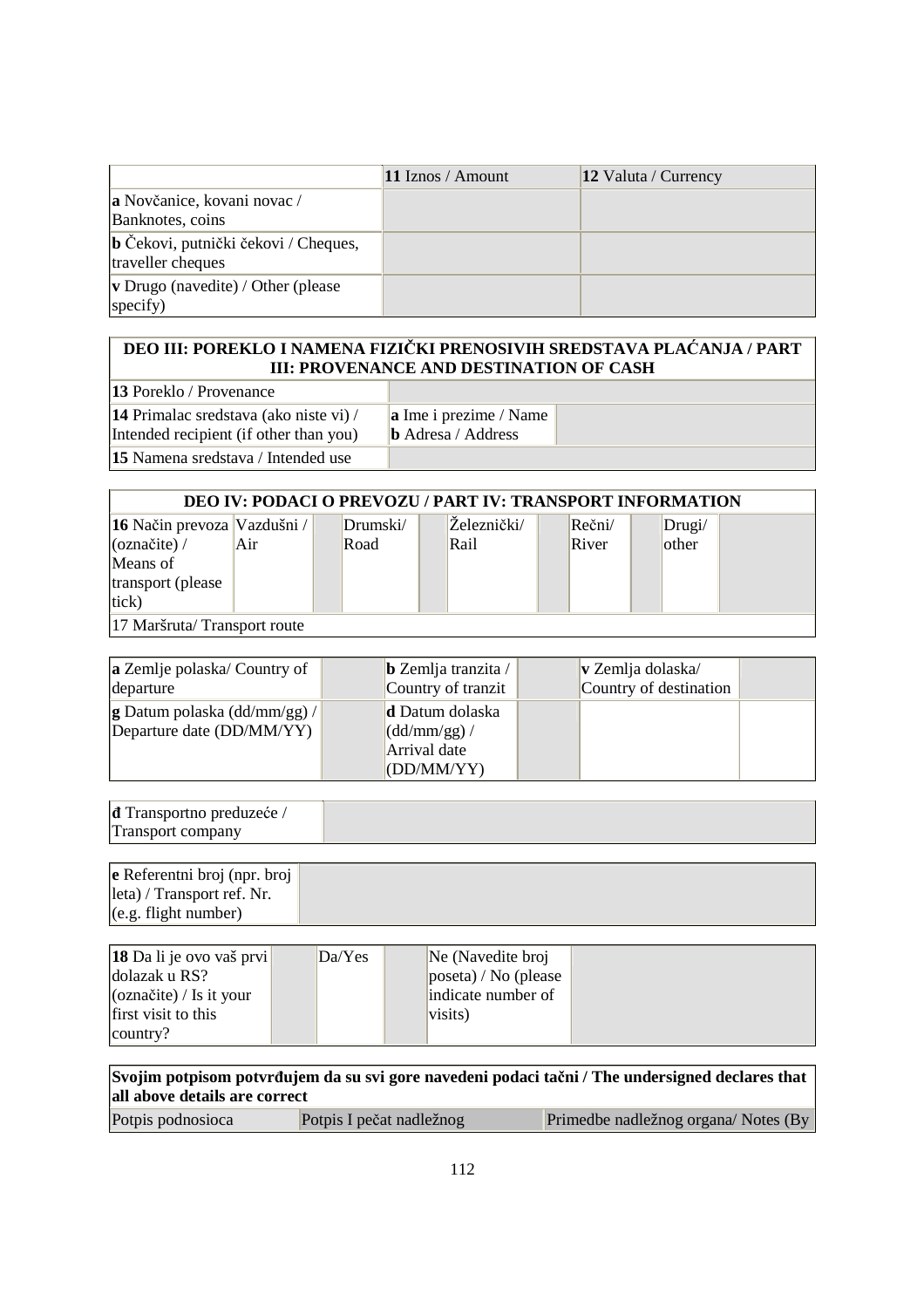| prijave/Signature of | organa/Signature and seal of the | the relevant authority) |
|----------------------|----------------------------------|-------------------------|
| declarant            | relevant authority               |                         |

## **17. Annex XVII. Recommendations For Suspicious Transaction Reporting, Customer Due Diligence, and No Tipping Off**

## **RECOMMENDATIONS FOR SUSPICIOUS TRANSACTION REPORTING, CUSTOMER DUE DILIGENCE, AND NO TIPPING OFF I LEGAL GROUNDS AND REASONS FOR ENACTING**

Legal grounds for adopting the Recommendations for suspicious transaction reporting, customer due diligence, and no tipping off (hereinafter referred to as: the Recommendations) are embodied in Articles 65 and 87 of the Law on the Prevention of Money Laundering and Terrorism Financing (hereinafter referred to as: the AML/CFT Law) which require from the Administration for the Prevention of Money Laundering (hereinafter referred to as: the APML) to prepare and issue recommendations for a uniform application of the AML/CFT Law, and give a possibility to the supervisory authorities to issue recommendations or guidelines, independently or in cooperation with other authorities, for the application of the AML/CFT Law.

The reason to adopt the Recommendations are, first of all, difficulties and dilemmas encountered in the application of the suspicious transaction reporting requirement, as well as implementation of customer due diligence actions and measures and client monitoring.

Another reason is the recommendation of the MoneyVal Committee given in the Report on antimoney laundering and counter-terrorism financing actions and measures undertaken by the Republic of Serbia, and which was adopted at the  $31<sup>st</sup>$  MoneyVal Plenary held in Strasbourg, on 9 December 2009.

#### **II RECOMMENDATIONS FOR REPORTING SUSPICIOUS TRANSACTIONS AND PERSONS**

### **II.1. PROBLEM STATEMENT II.1.1. ADMINISTRATION FOR THE PREVENTION OF MONEY LAUNDERING**

The difficulty encountered by the APML is too large a number of received suspicious transaction reports (hereinafter referred to as: STR) which are rather superficially or not at all analyzed by the obligors, in terms of the suspicion on money laundering in the specific case. This results in an enormous number of STRs which contain no information good enough to be used by the APML in its further analyses.

Annex 1 of these Recommendations contain examples of STRs sent to the APML in 2010, as well as diagrams of STRs sent in 2009 and 2010, sorted by the codes of transactions in question.

If we analyze the transactions shown in Annex 1, we will conclude that the most of the reported STRs in 2009 was carried out using the transaction grounds code ...221", which represents the *sale of goods and services*.

## **II. 1.2. NATIONAL BANK OF SERBIA**

In its bank compliance supervision, the National Bank of Serbia has identified a considerable number of transactions that are covered in some of the suspicious transaction indicators, and which should have been, as such, subject to the analysis of the bank's staff. The Annex 2 of these Recommendations gives examples of such transactions.

In none of the cases described in Annex 2 of these Recommendations were the supervisors of the National Bank of Serbia provided a written proof that the transactions were subject to bank staff's analysis as suspicious.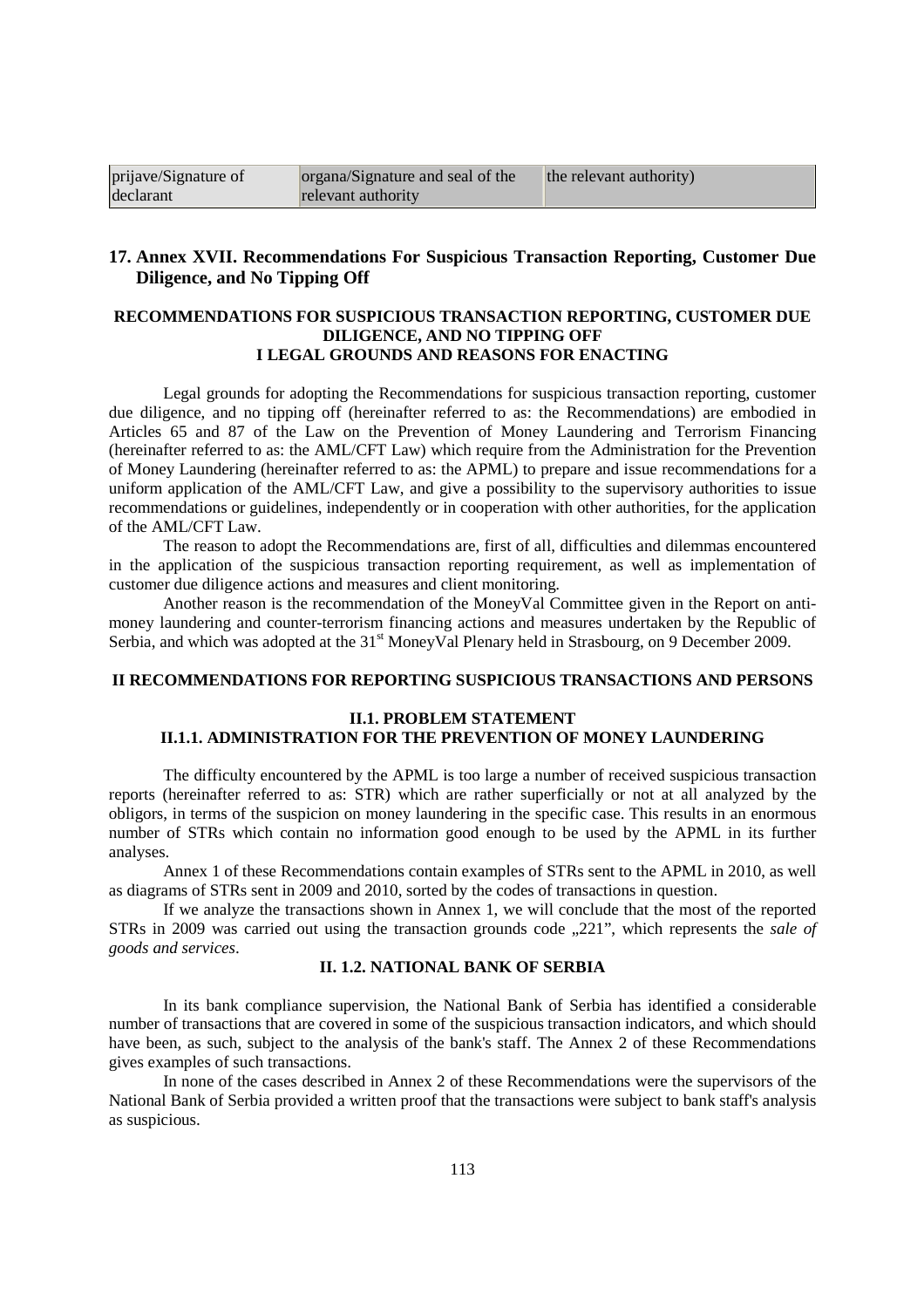#### **II.1.3. OBLIGORS**

Difficulties faced by obligors are related mainly to assessments whether there is reason to suspect money laundering or terrorism financing in a specific case. Annex 3 of these Recommendations describes specific transactions in which there are dilemmas whether to report them to the APML or not.

## **II.2 RECOMMENDATIONS**

Suspicious transaction is a transaction for which there are reasons for suspicion on money laundering or terrorism financing, or transaction which is performed by a person reasonably suspected to be involved in money laundering or terrorism financing. In establishing whether there are reasons to classify a transaction or person as suspicious, we should always have in mind the suspicious transaction indicators. However, if a transaction meets the conditions from one of the indicators it does not have to mean that this is a suspicious transaction and that it should be reported to the APML. We need to consider a wider framework, in line with the principle that the obligor knows its client best, and assess if a certain transaction goes beyond the line of usual, i.e. expected business operations of the client. The opposite is true as well: a transaction can be suspicious without being covered by any of the suspicious transaction indicators.

 The STR recommendations aim to facilitate the detection, processing and reporting of transactions for which there are indications of their being related to money laundering or terrorism financing.

#### **Transaction analysis**

Analysis of a transaction or client, in terms of MF/TF suspicion, should include, among other things, data relating to:

- client's account history;
- frequency of transactions in client accounts;
- link between the analysed transaction and other transactions;
- client's business activity;
- code of grounds under which a transaction is carried out;
- identifying and combining more than one suspicious transaction indicators;
- information from the media (TV, radio, Internet, etc)
- information from publicly available databases (Business Registers Agency, etc);
- frequency of transactions where the originator is a particular legal/natural person;
- authorisations to use accounts of other natural persons;
- the origin of funds held in the client's account and how the funds are used.

If the analysis has lead to a suspicion on money laundering or terrorism financing, such transaction or person should be reported to the APML. The STR should include all information arrived at in the analysis.

#### **Transactions whose analysis must be documented in a note, but which are not reported to the APML**

The bank analyses a transaction which has not yet been characterised as suspicious, but meets criteria from some of the indicators, or if a transaction is considered as posing a high level of ML/TF suspicion, or if some other circumstances indicate that a specific transaction should be subject to a further adequate analysis. This analysis need not be too extensive; in some cases it will suffice to inspect the client account history, which will in itself eliminate the ML/TF suspicion.

Analysis and assessment of transactions and persons, in terms of ML/TF suspicion, should also be done when no specific suspicious indicator can apply, namely based on employees' experience, and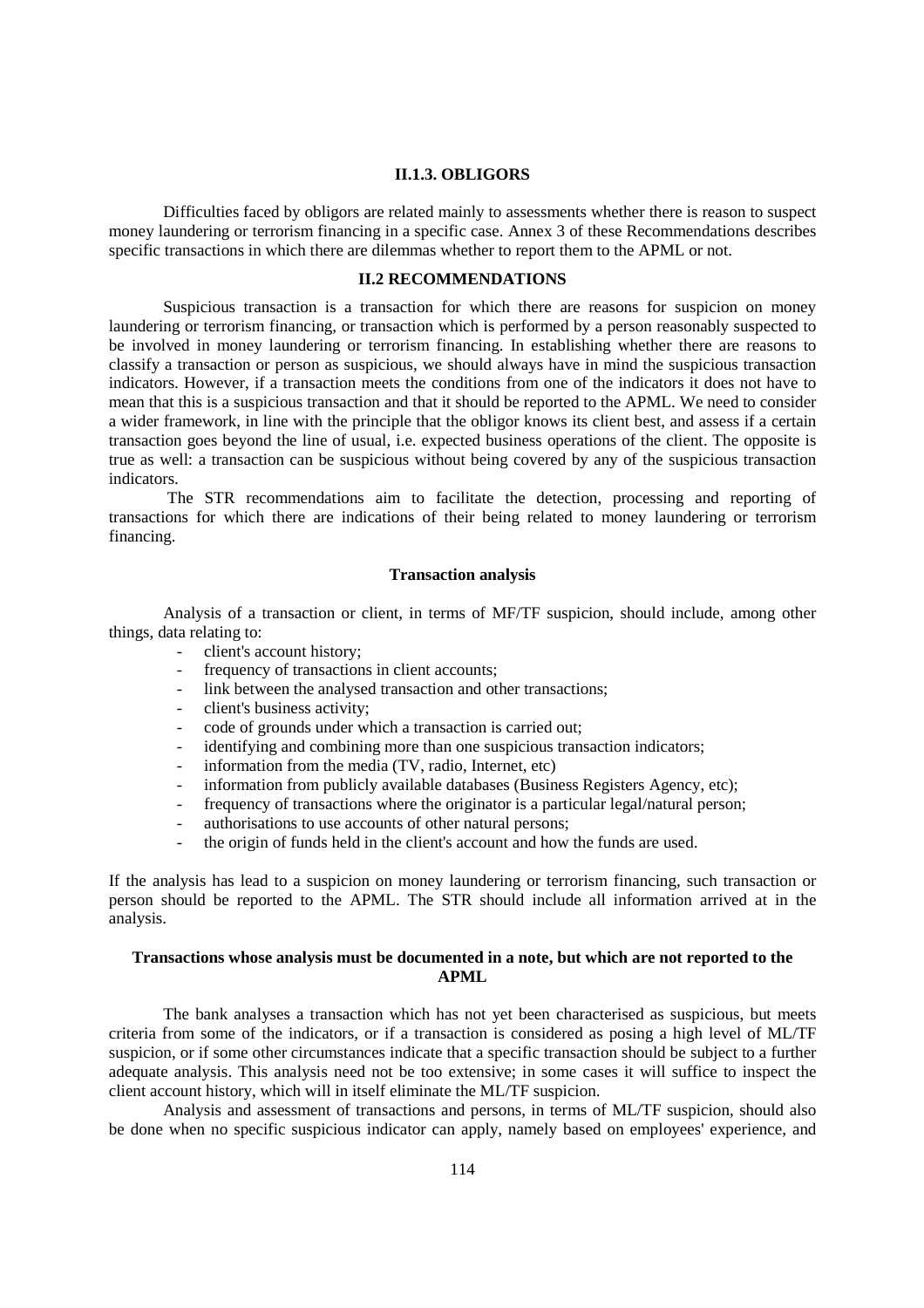bearing in mind the ML/TF risk assessment guidelines.

In the event that the analysis of a transaction or client does not lead to reasons for suspicion this should be reflected in a note, or there should be another written proof that the transaction had been analysed. Accompanying documentation, too, with annotations, received from the organisational unit where the transaction was carried out or business relationship established can be considered proof that a transaction or client has been analysed in terms of ML/TF suspicion. That a transaction has been analysed can be proved also by written commentaries of the compliance officer, emails containing opinions of the client's parent company, other form of correspondence concerning the transaction, printed out or electronically generated client account history, various reports with annotations, saved transaction order or supporting document related to the transaction and the similar, depending on the type of transaction and obligor's methodology.

A note must be made for any transaction which was characterised as suspicious by the bank employee while in a direct contact with the client, and transferred to the bank's compliance officer, who decided, following his own analysis, not to report it to the APML.

If a certain transaction was analysed thoroughly, and in greater detail, the analysis itself being more complex and resulting in sizeable documentation, it is useful to make a note in order to have, after a certain time, an adequate explanation of the reasons why a certain transaction had not been reported to the APML as suspicious.

The notes can also serve as a useful piece of data in later analyses of other transactions made by the same client, and should contain general data: client's name; account name and number; date of transaction analysed; short description and reasons not to report; date and signature.

Due to a large number of transactions which meet some of the criteria covered in the indicators, the bank faces organisational difficulties, i.e. the question arises of who will be required to make the not. The obligor may adopt any of the following methods:

1) A coordinator can be appointed to work with the employees who are in direct contact with the transactions and clients in the transaction analysis process; this coordinator would serve as the first "filter" of suspicion of a certain transaction. Transactions that prove to be suspicious to the coordinator would be sent to the compliance officer accompanied with an appropriate commentary (note) for further analysis.

2) The obligor's employees who are in direct contact with transactions and persons reports the minimum level of suspicion to the compliance officer, who makes further analysis.

3) The employee who is in direct contact with the client makes a note. If the obligor should choose this model, they need to pay great attention to an adequate training of obligor's employees who are in direct contact with the client.

4) If the compliance officer, in the monitoring procedure, identifies a certain person or transaction which is suspicious according to the indicators, they should refer to the employee who works directly with the client in order to get explanation, i.e. provide proof.

In addition to the above options, the obligor may adopt, through is internal procedures, a different method that would be acceptable with respect to its organisational structure, size, human resources, etc.

## **Reasons to refuse business cooperation**

The obligor decides freely whether to establish business cooperation with the client or not. If, based on statutory or other regulations, or internal enactments governing the admissibility of the client, the obligor finds that the client poses an unacceptably high ML/TF risk at the time of or after establishing the business cooperation, business cooperation will be refused or terminated.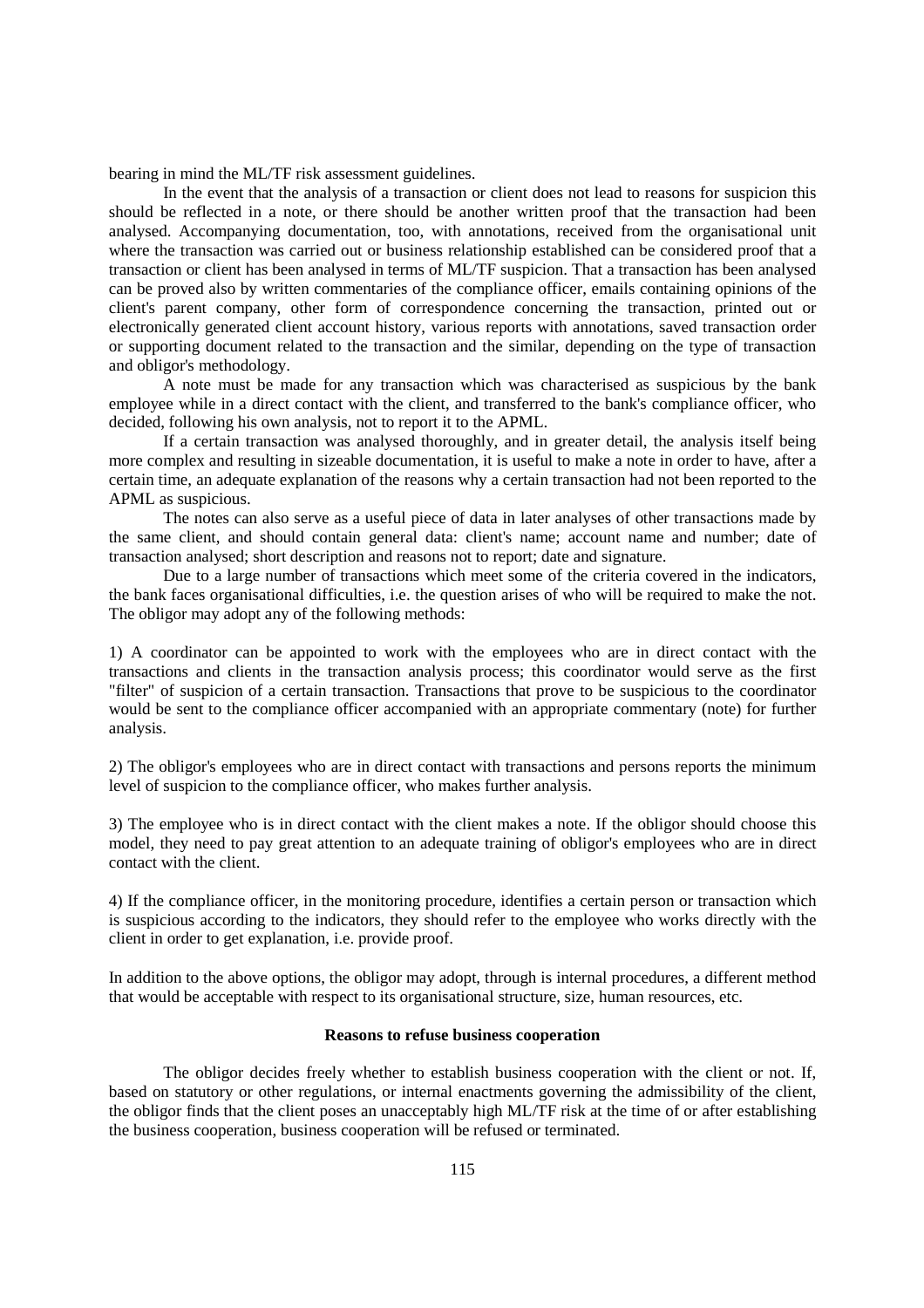### **Frequent transactions that should not be reported to the APML each time they occur, but which need to remain monitored and reported from time to time**

If a person has already been reported to the APML as suspicious, it will suffice to make an analysis once a month, check the turnover in the account, and report suspicious transactions jointly on monthly level, except when:

- the APML requests additional documentation;

- the APML requests monitoring;

- there are other circumstances that do not make joint suspicious transaction reporting justified (circumstances learned through the media, internet, etc);

- there are circumstances indicating that the suspicious activity will end very soon (e.g. firms opened in order "to get cash through" and then closed within around 15 days).

#### **Application of indicators**

Suspicious transactions are recognised based on a list of indicators for recognising persons and transactions with respect to which there are reasons for suspicion on money laundering or terrorism financing (hereinafter referred to as: the list of indicators). Recognising certain indicators in a transaction is not in itself proof that a transaction is suspicious. This fact, however, indicates that a further analysis of such a transaction is necessary. The purpose of the list of indicators is to direct attention to relevant cases thereby enhancing the efficiency of the available resources. This means that certain transactions are high risk transactions, and they should be given attention and allocate resource immediately, concurrently with the execution of the transaction. On the other hand, there are moderate risk transactions that need not be analysed directly when the transaction is executed but subsequently, at periodic intervals.

### **III CLIENT IDENTIFICATION**

### **Identification of the beneficial owner**

If it is not possible to obtain all the data from the official, public register, the missing data shall be obtained from the original or validated copy of the original document, or other business documentation delivered by the client. If the missing data is not possible to obtain in the specified manner for objective reasons, such data shall be obtained based on client's written statement. Objective reasons may include as follows: the requested data are not recorded in the country where client's headquarters are located; certificate from the official register does exist but it does not contain the requested data; business documentation containing, as a general rule, the requested data is obtained but such documentation does not contain the requested data either.

If the data is obtained from the client's statement, it is necessary to provide proof that the bank has undertaken all reasonable measures to obtain data from the registration or business documentation of the client.

In the event when the bank, even after it has undertaken activities to obtain additional documentation in order to identify client's beneficial owner, still needs, due to client' complex ownership structure, to obtain a written statement from the representative or compliance officer, it is recommended that the client should be classified as high risk, which implies enhanced customer due diligence. This will be applied in exceptional cases, especially in situations when the decision of the competent registration authority does not contain the beneficial owner, or when the ownership structure is very complex and includes a great number of foreign legal and natural persons. It is recommended that the ownership structure is considered as a possible reason to report suspicious transactions.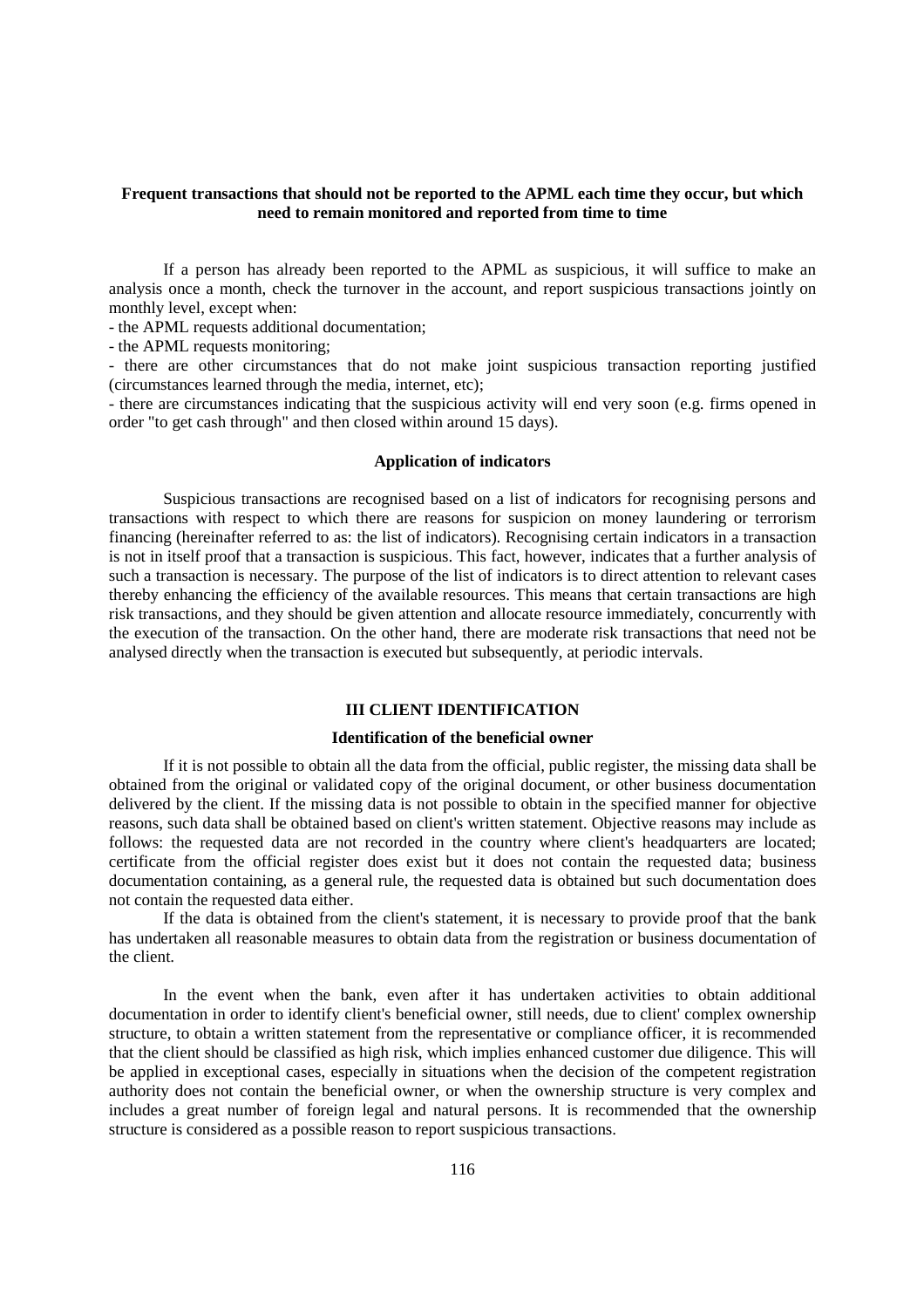In case of sports organisations set up before the entry into force of the Law on Sport ('Republic of Serbia Official Gazette', No. 52/96), when identifying the beneficial owner it will suffice to obtain all data on the natural persons managing the client (Article 81, paragraph 1, under 14 of the Law on the Prevention of Money Laundering and Terrorism Financing – e.g. for Basketball Club (BC) Partizan, BC Crvena Zvezda, Football Club Partizan, etc).

In case of churches and religious organisations, so-called confessional communities whose legal status was regulated by registration under the Law on Legal Status of Religious Communities ('Official Gazette of Federal People's Republic of Yugoslavia, No. 2/1953) and Law on Legal Status of Religious Communities ('Official Gazette of Socialist Republic of Serbia', No. 44/1977), in identifying the beneficial owner it will suffice to obtain all data concerning the natural person managing the client (Article 81, paragraph 1, under 14, of the Law on the Prevention of Money Laundering and Terrorism Financing).

In case of legacies, foundations, and funds, that were founded until the entry into force of the Law on Legacies, Funds, and Foundations ('Socialist Republic of Serbia Official Gazette', No. 59/89), when identifying the beneficial owner it will suffice to obtain all data on the natural persons managing the client (Article 81, paragraph 1, under 14, of the Law on the Prevention of Money Laundering and Terrorism Financing).

In case of civil associations established until the entry into force of the Law on Social Organisations and Civil Associations ('SRS Official Gazette', No. 24/82) and Law on Association of Citizens in Associations, Social Organisations, and Political Organisations established for the Territory of Socialist Federal Republic of Yugoslavia ('SFRY Official Gazette', No. 42/90) when identifying the customer beneficial owner it will suffice to obtain all the data on natural persons managing the customer (Article 81, paragraph 1, under 14, of the Law on the Prevention of Money Laundering and Terrorism Financing).

All model contracts, where possible, should contain the possibility of a unilateral discretionary termination of contract (most banks have done that in their general terms of operation), where account should be taken of the fact that the possibility of a unilateral discretionary termination by a foreign bank can not be contracted in certain transactions, such as for instance in contract on term deposits, open credentials or approved loan or guarantee, or for instance in *ad-hoc* short-term business relationships.

#### **Identification of beneficial owner of a legal person in bankruptcy**

Under the Law on Bankruptcy, legal transactions for and on behalf of legal persons in bankruptcy or liquidation are carried out by bankruptcy manager or liquidation manager, and the business name of such legal person is complemented with the words 'in bankruptcy'  $($ ,  $\gamma$  crevajy"). Having in mind that legal persons in bankruptcy, or liquidation, are fully known, and that beneficial owners of the legal person can in no way exert influence on the operations of the legal person once the bankruptcy proceedings have been instituted, we believe it will suffice to obtain a certificate from the public register for that legal person in bankruptcy and the decision on the nomination of the bankruptcy manager, or the decision of the Commercial Court regarding the institution of the bankruptcy proceedings the mandatory part of which is the decision on the nomination of the bankruptcy manager.

## **Can simplified due diligence be applied also in case of a company organised as limited liability company?**

Simplified customer due diligence measures and actions, in line with Article 32 of the AML/CFT Law, can be applied only if the issued securities of the company are listed in the organised security market in the Republic of Serbia, or in a country where security trading standards applied are at the European Union level or higher.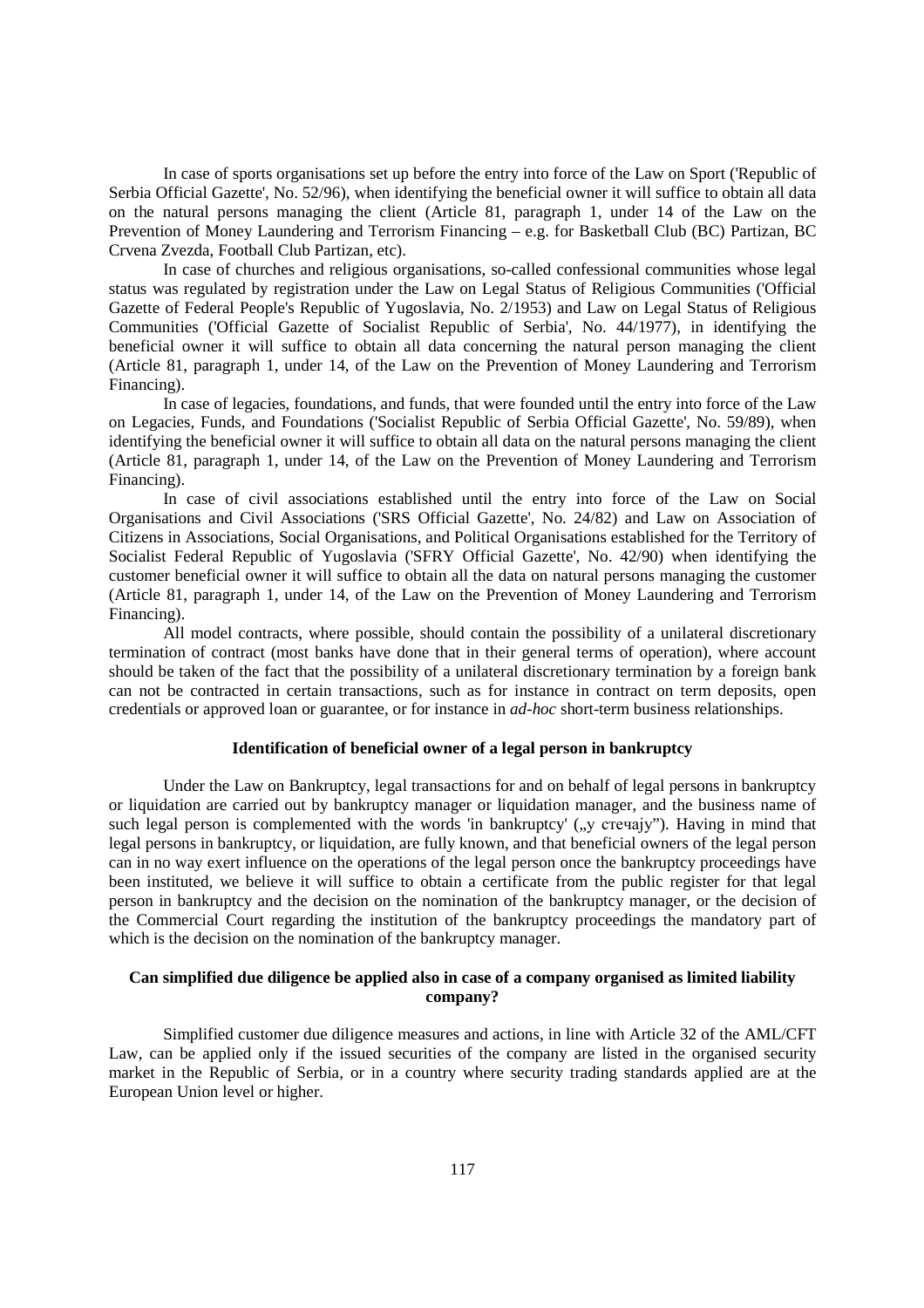Therefore, only in the situation when the client is a joint stock company meeting the above requirement can simplified customer due diligence be applied, i.e. the beneficial owner of the legal person need not be identified.

A limited liability company can in no way enter into the class of persons in relation to which simplified customer due diligence can be applied. However, if in the process of identifying the beneficial owner of such a customer (a company), it turns out that a joint stock company whose securities are listed in the organised securities market applying the above standards is the owner of 100% of the share of the limited liability company, further identification of such a joint stock company is not necessary.

#### **Identification of guarantor as subsidiary debtor**

The bank enters a business relationship with the guarantor at the moment of activation of the accessory contract of guarantee. Therefore, from the point of view of the AML/CFT Law, there are no obstacles for performing customer due diligence after the conclusion of the contract on credit, but no later than before the establishment of the business relationship with the guarantor. However, in this case the obligor may find itself in a situation where it can not collect the debt from the subsidiary owner because it has not obtained the requested information about the debtor.

In case when the guarantor is liable jointly with the main debtor, so-called "guarantor-payer", business relationship with the guarantor is established at the moment of conclusion of the contract of credit, which means that it is then necessary to perform all the actions and measures laid down in the AML/CFT Law.

## **Who can be third party in terms of the AML/CFT Law, i.e. can a trading company be relied on for customer due diligence actions and measures?**

Article 23 of the AML/CFT Law clearly specifies who can be relied on, in the capacity of the third party, for customer due diligence actions and measures laid down in the AML/CFT Law. A trading company can in no way be considered a third party in terms of the AML/CFT Law.

In case of specific-purpose credits used to purchase fast moving consumer goods, which are approved directly in trading companies which sell such goods, client identification is performed by the bank. However, based on the contract concluded between the trading company and the bank, employees of the trading company who performs client identification takes on the role of the 'bank employee' when issuing specific-purpose credit to purchase of a certain product and is required to perform all the actions and measures provided for in the AML/CFT Law. The bank will be held responsible for any deficiencies in terms of the requirements laid down in the AML/CFT Law, so it is necessary that the bank pays particular attention, when concluding such a contract, to the risk assessment of the trading company with which it intends to conclude the contract.

## **What documentation is obtained when the client is an employee of the embassy of a foreign country requesting to open an account with the bank for the embassy?**

Pursuant to Article 32 of the AML/CFT Law, simplified customer due diligence actions and measures are applied when business relationship is established with a state body. As the embassy is undoubtedly a state body, data specified under Article 33, paragraph 1 of the AML/CFT Law are to be obtained when establishing business relationship with the embassy.

### **IV PROHIBITION OF DISCLOSURE (NO TIPPING OFF)**

Tipping off means disclosure to the bank's client of information that the bank's employee has learned of while performing his business activities, directly or indirectly.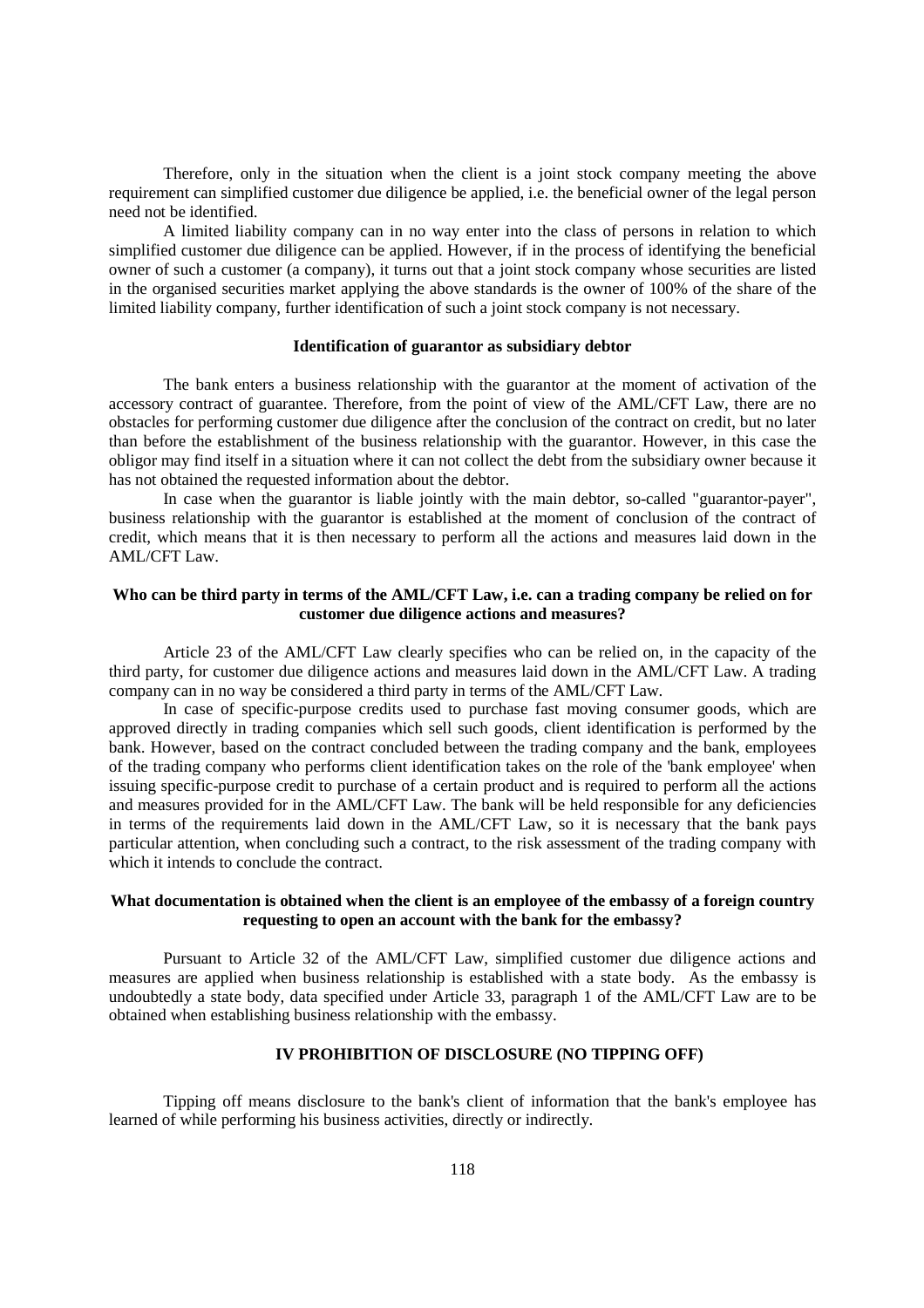In this sense, the information includes the following:

- That the APML has been sent or that it will be sent data, information, and documentation on the client or transaction suspected to be money laundering or terrorism financing;
- That the APML has issued an order for a temporary suspension of execution of a transaction;
- That the APML has issued an order for monitoring of the financial operations of the customer;
- That a proceedings have been instituted or may be instituted against a customer or a third party in relation to money laundering or terrorism financing.

In performing customer due diligence measures and client monitoring, special attention should be given to decreasing the risk of tipping-off, by adopting clear internal procedures defining behaviour of employees in the above listed cases.

The bank should ensure that all the employees are acquainted with these procedures, giving special attention to the employees that are in direct contact with clients and their transactions. All employees should be acquainted with the consequences of non-compliance with the no-tipping off requirement, and the no-tipping-off rule should form integral part of AML/CFT training.